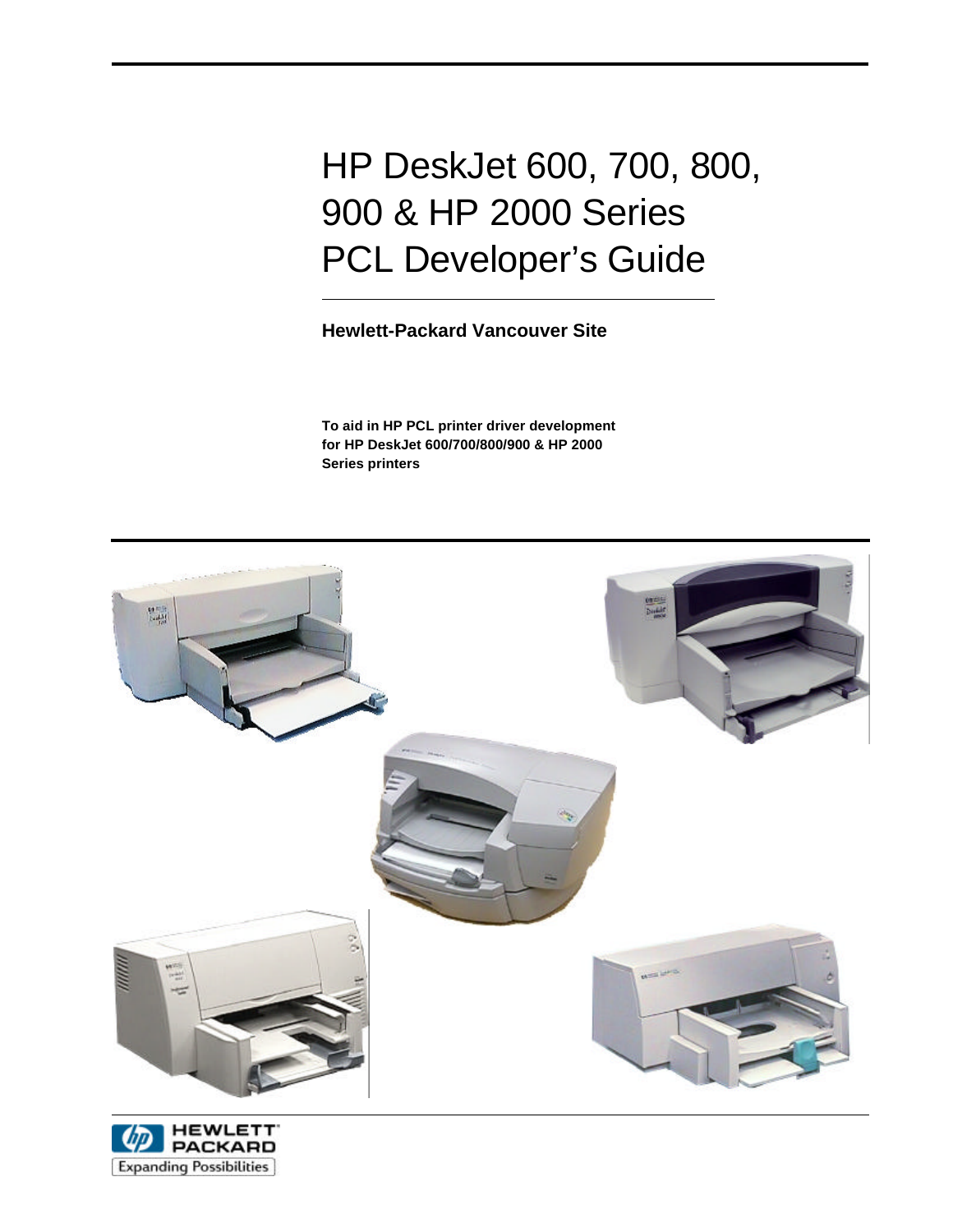# **1.0 Preface and Printing History**

The information contained in this document is subject to change without notice.

**Hewlett-Packard makes no warranty of any kind with regard to this material, including, but not limited to, the implied warranties of merchantability and fitness for a particular purpose.**

Hewlett-Packard shall not be liable for errors contained herein or for incidental or consequential damages in connection with the furnishing, performance, or use of this material.

This document may not be photocopied, reproduced, modified, or translated without prior consent of Hewlett-Packard Company.

# **Printing History**

Edition 1 September 1995 Edition 2 March 1996 Edition 3 May 1996 Edition 4 May 1997 Edition 5 October 1997 Edition 6 December 1999, Edition 6.1 September 2001

> **© Copyright 1995, 1996, 1997, 1998, 1999, 2001 by Hewlett-Packard Company 18110 S.E. 34th Street, Vancouver, WA 98683, USA**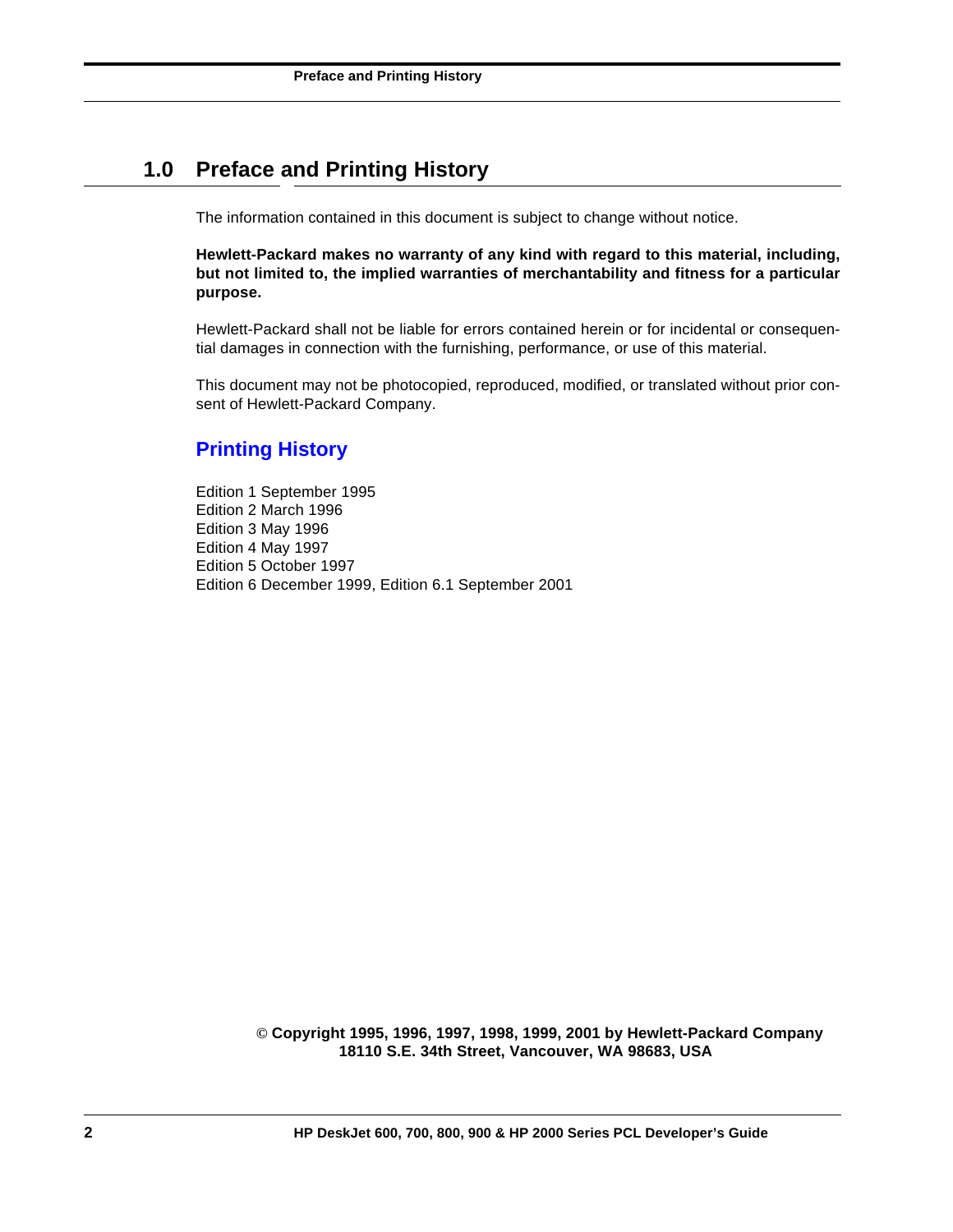# **2.0 About this Developer's Guide**

### **2.1 Which printers are covered by this guide1**

Throughout this HP PCL Developer's Guide you will see printer names referenced. Here is a list of actual names and the "Series" names used throughout this guide.

#### **2.1.1 HP DeskJet 600 Series: 630C\*, 640C\*, and 656C\***

**HP DeskJet 600** - HP DeskJet 600, HP DeskJet 600C **HP DeskJet 610C** - HP DeskJet 610C, HP DeskJet 610CL, HP DeskJet 612C **HP DeskJet 660C** - HP DeskJet 660C, HP DeskJet 660Cse **HP DeskJet 670C** - HP DeskJet 670C, HP DeskJet 670TV, HP DeskJet 672C **HP DeskJet 680C** - HP DeskJet 680C, HP DeskJet 682C **HP DeskJet 690C** - HP DeskJet 690C, HP DeskJet 692C, HP DeskJet 693C, HP DeskJet 694C **HP DeskJet 695C** - HP DeskJet 695C, HP DeskJet 695Cci, HP DeskJet 697C

### **2.1.2 HP DeskJet 800 Series: 840C\***

**HP DeskJet 810C** - HP DeskJet 810C, HP DeskJet 812C, HP DeskJet 815C **HP DeskJet 830C** - HP DeskJet 830C **HP DeskJet 850C** - HP DeskJet 850C, HP DeskJet 855C, HP DeskJet 855Cse, HP DeskJet 855Cxi **HP DeskJet 870C** - HP DeskJet 870Cse, HP DeskJet 870Cxi **HP DeskJet 880C** - HP DeskJet 880C, HP DeskJet 882C **HP DeskJet 890C** - HP DeskJet 890C, HP DeskJet 890Cse, HP DeskJet 890Cxi, HP DeskJet 890CM **HP DeskJet 895C** - HP DeskJet 895Cse, HP DeskJet 895Cxi

**2.1.3 HP DeskJet 900 Series: 920C\*, 940C\*, 960C\*, 980C\*, and 990C\***

**HP DeskJet 930C, 950C, and 970C** - HP DeskJet 930Cxi, 950Cxi, and 970Cxi

**2.1.4 HP 2000C Series**

**HP 2000C** - HP 2000C, HP 2000CN, HP 2000Cse, HP 2000Cxi

<sup>1.</sup> HP DeskJet 710C, 712, HP DeskJet 720C, 722C, and HP DeskJet 820Cse, 820Cxi printers are "Windows" printers. See **Section 2.2.1** "Special Note" regarding these printers. \* Product will appear in December 2001 revision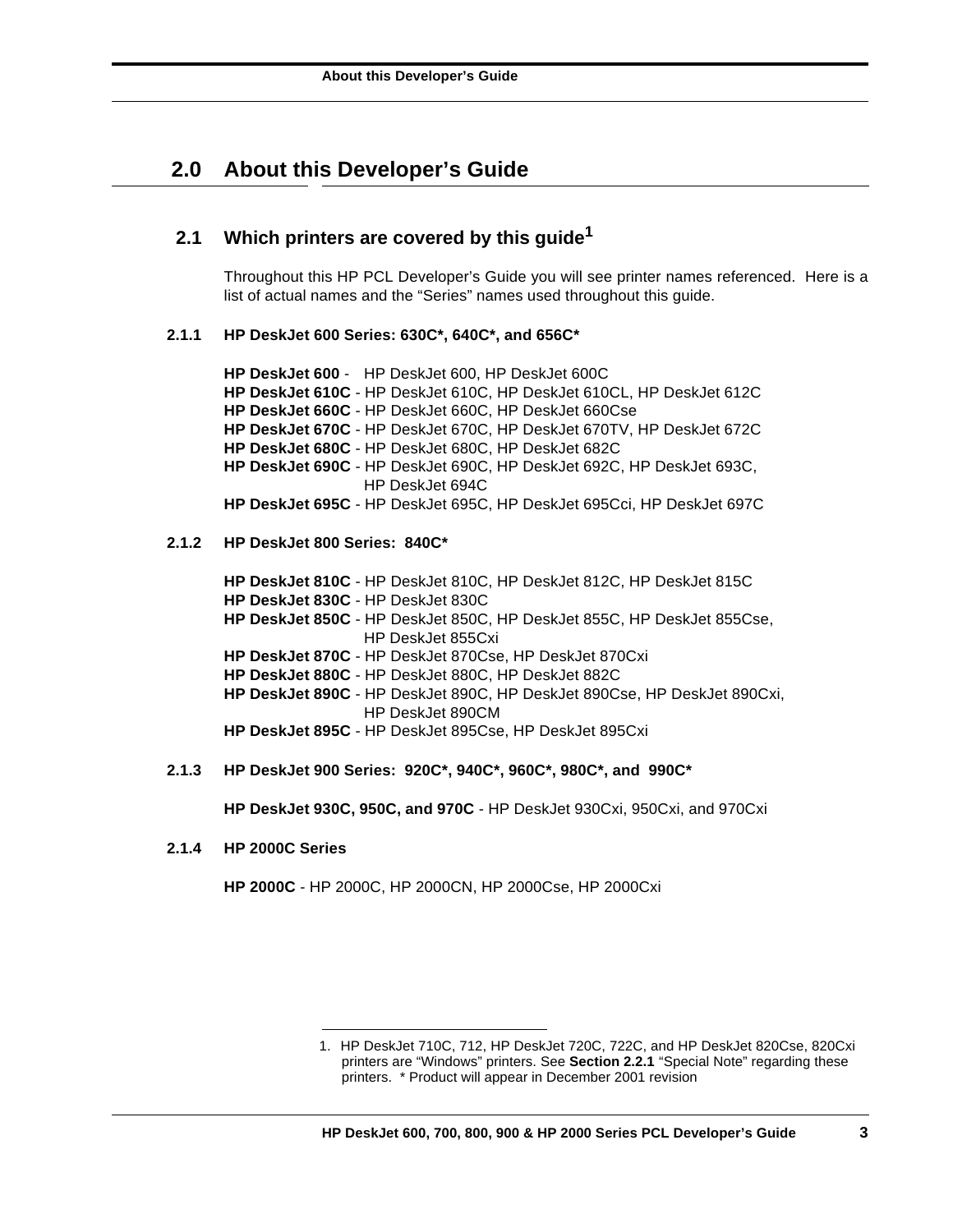# **2.2 Special Notes**

 $\blacklozenge$  HP DeskJets were designed in series - the printer's internal firmware will usually report the series name, rather than the specific product name. All printers in a series will behave as the base model. For example, the HP DeskJet 810C Series printers were sold under the name of the HP DeskJet 810C, HP DeskJet 812C, and the HP DeskJet 815C. All three printer models have the same internal firmware, reporting the printer as a HP DeskJet 810C.

Note that the HP DeskJet 895Cse and HP DeskJet 895Cxi are both part of the HP Desk-Jet 895C Series family and are **NOT** derived from the HP DeskJet 890C Series.

- $\blacklozenge$  If a command is not covered in this guide, it is either obsolete or Hewlett-Packard proprietary information. No further information on these unsupported or proprietary commands is available.
- $\blacklozenge$  In the HP PCL escape sequences within this manual, the letter "ell" (I) is represented by a script character  $(\ell)$  to differentiate between the "ell" and the character 1 (one). Where spaces have been added to commands for readability, those spaces must not be included in your code.
- $\blacklozenge$  Specifications on the ink cartridges (including the HP Photo Cartridge) are not available this is Hewlett-Packard proprietary information and will not be provided.

### **2.2.1 Special Note - HP DeskJet 710C, 720C and 820C Series printers**

4 The HP DeskJet 710C, 720C, and 820C Series printers are "Windows" printers. These printers will **not** function from a DOS-only environment. However, they will work when accessed from a DOS box within Windows 3.1x, 95, 98.

For clarity, these printers are not included in the printer tables in this guide. If you wish to send PCL commands to these printers, use the HP DeskJet 660C Series printers as your guide in the tables.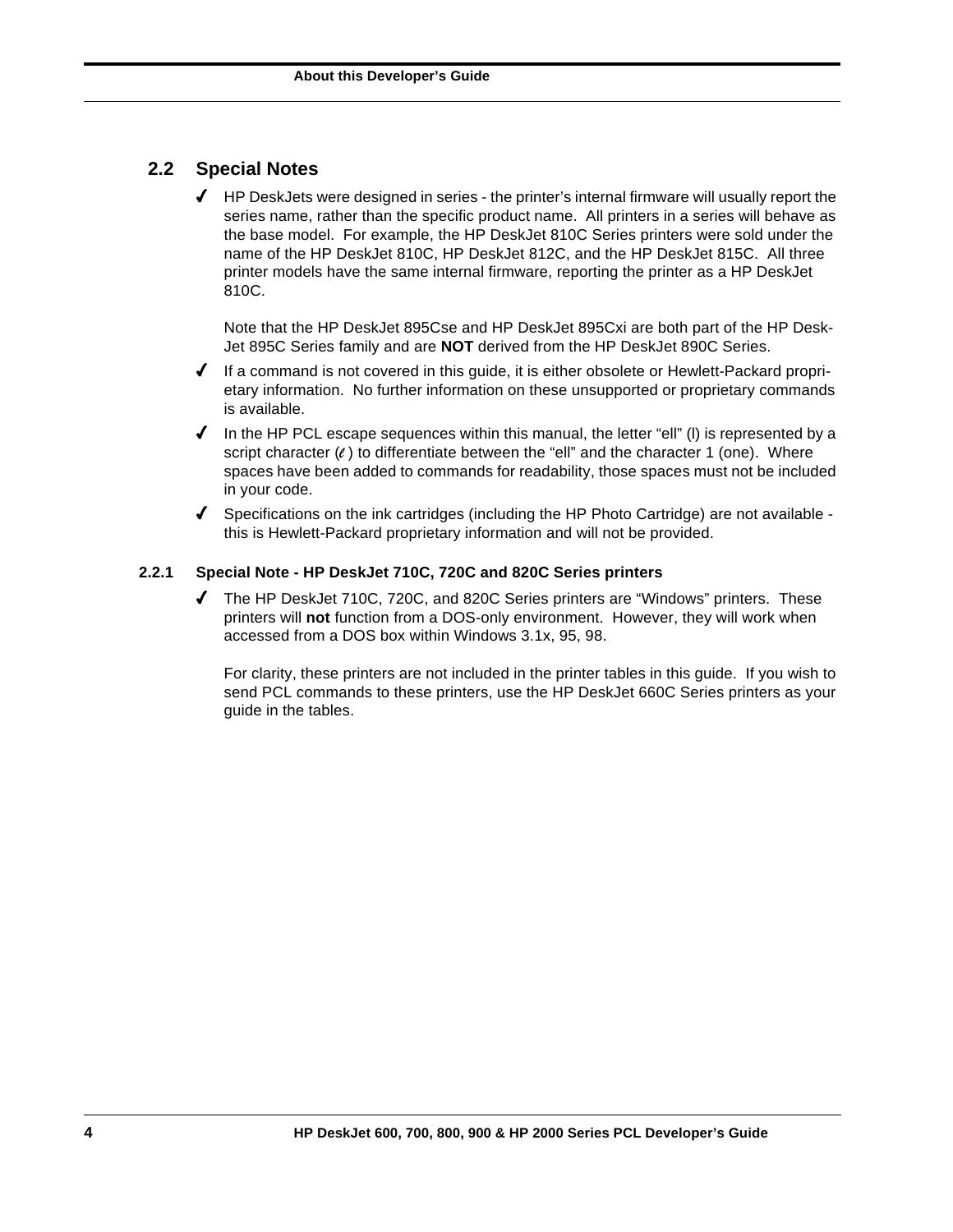# **3.0 Table of Contents**

- 1.0 Preface and Printing History 2
- 2.0 About this Developer's Guide 3
	- 2.1 Which printers are covered by this guide 3
		- 2.1.1 HP DeskJet 600 Series 3
		- 2.1.2 HP DeskJet 800 Series 3
		- 2.1.3 HP DeskJet 900 Series 3
		- 2.1.4 HP 2000C Series 3
		- 2.2 Special Notes 4
			- 2.2.1 Special Note HP DeskJet 710C, 720C and 820C Series printers 4
- 3.0 Table of Contents 5

# 4.0 How This Developer's Guide Works 10

- 4.0.1 Page Length 10
- 4.0.2 The Command Description Page 10
- 4.0.3 Command Name 10
- 4.0.4 Escape Sequence 11
- 4.0.5 Command Summary 11
- 4.0.6 Command Usage Table 11
- 4.0.7 Command Options 11
- 4.0.8 Command Option Recognition Grid 11
- 4.0.9 Effect of Command Options 11
- 4.0.10 Detailed Command Description 12
- 4.0.11 Important Point 12

### 5.0 Introduction to HP PCL 13

- 5.1 History of HP PCL Printer Language 13
	- 5.1.1 What are Printer Commands? 13
	- 5.1.2 Control Codes 13
	- 5.1.3 HP PCL Commands 13
- 5.2 Syntax of Escape Sequences 14
	- 5.2.1 Two-Character Escape Sequences 14 5.2.2 Parameterized Escape Sequences 14
- 6.0 The Page 17
	- 6.1 Logical Page, Physical Page 17
	- 6.2 Page Layout 18
		- 6.2.1 Current Active Position (CAP) 18 6.2.2 CAP Reference Point 19
- 7.0 The Print Environment 20
- 8.0 Merged Text and Graphics 21
- 9.0 Programming Hints 22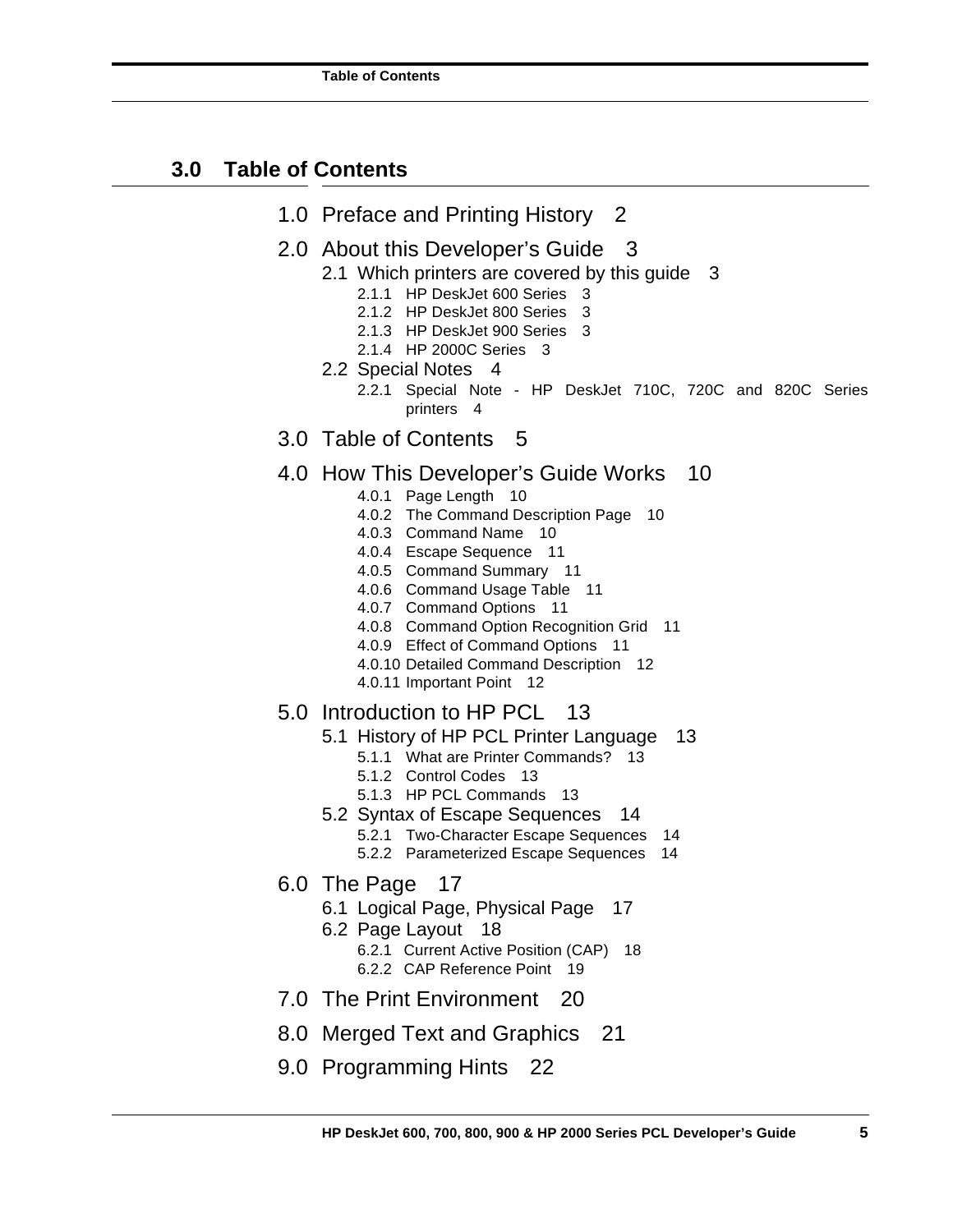9.0.1 Follow Specifications 22 9.0.2 Leverage from Previous Programs 22 9.0.3 Priority of Feature Set Commands 22 9.0.4 Priority of Commands 23 9.0.5 Time Savers 23 10.0 HP PCL Commands 25 10.1 Control Codes and Special Character Codes 25 10.1.1 Escape 25 10.2 Testing Commands 25 10.3 Print Modes 25 10.3.1 Transparent Data Mode 25 10.3.2 Display Functions Mode ON 26 10.3.3 Display Functions Mode OFF 26 10.4 Text Enhancements 27 10.4.1 Enable Underline 27 10.4.2 Disable Underline 28 10.4.3 Line Termination 28 10.4.4 End-of-Line Wrap 29 10.5 Job Control 30 10.5.1 Reset 30 10.6 Printer Control 31 10.6.1 Gray Balance 31 10.6.2 Dry Timer 32 10.6.3 Print Quality 33 10.6.4 Media Type 34 10.6.5 Unit of Measure 34 10.7 Printer Diagnostics 36 10.7.1 Self-Test 36 10.8 Page Control 37 10.8.1 Page Length 37 10.8.2 Page Size 38 10.8.3 Media Source 40 10.8.4 Orientation 41 10.8.5 Horizontal Motion Index 42 10.8.6 Vertical Motion Index 43 10.8.7 Line Spacing 44 10.8.8 Clear Horizontal Margins 44 10.8.9 Left Margin 45 10.8.10 Right Margin 45 10.8.11 Top Margin 46 10.8.12 Text Length 47 10.8.13 Perforation Skip Mode 47 10.9 Horizontal Positioning Commands 49 10.9.1 Backspace 49 10.9.2 Carriage Return 49 10.9.3 Space 49 10.9.4 Linefeed 49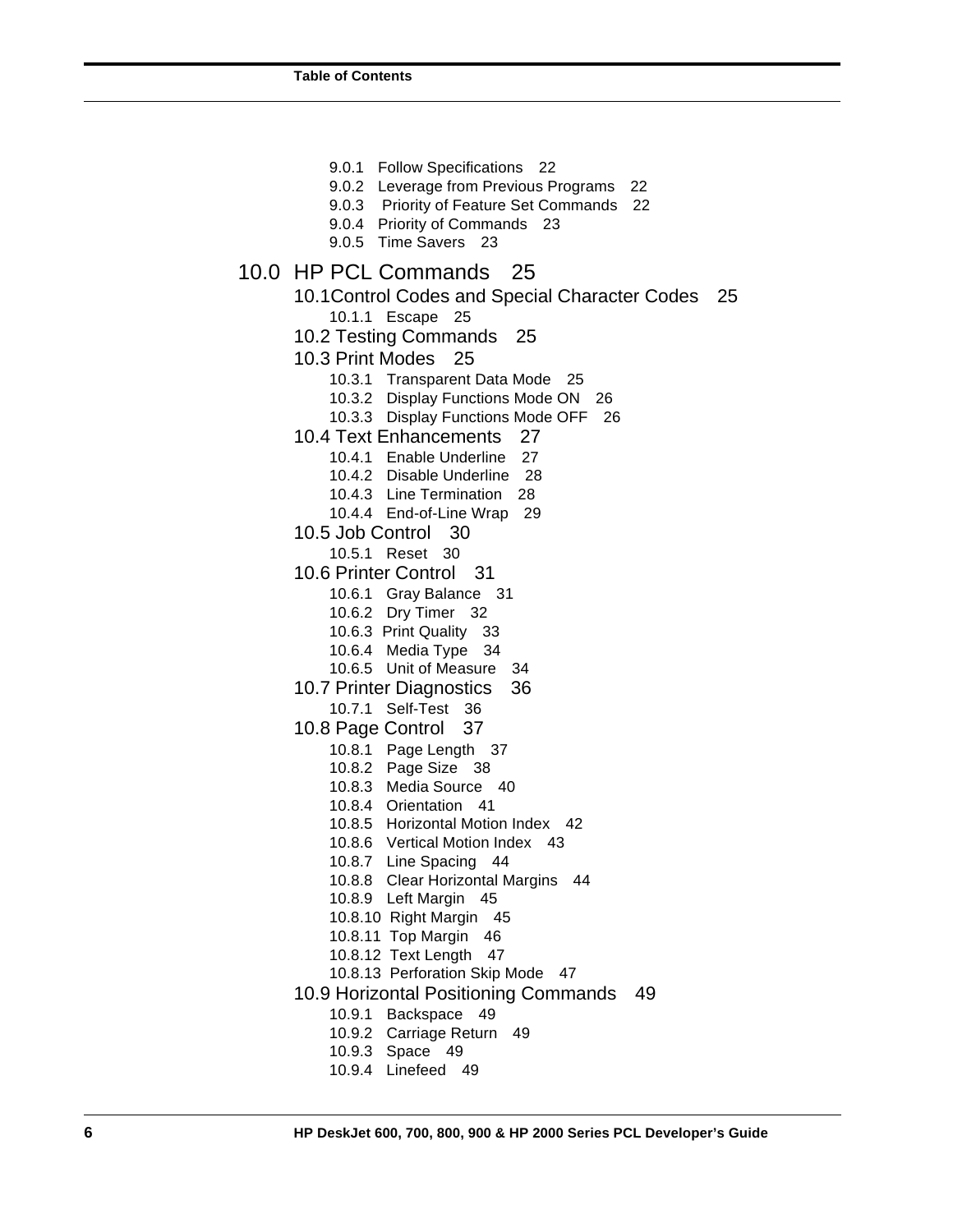10.9.5 Formfeed 50 10.9.6 Horizontal Tab 50 10.9.7 Move CAP Horizontal (Decipoints) 51 10.9.8 Move CAP Horizontal (Columns) 52 10.9.9 Move CAP Horizontal (HP PCL Units) 52 10.10 Vertical Positioning Commands 54 10.10.1 Move CAP Vertical (Rows) 54 10.10.2 Move CAP Vertical (Decipoints) 55 10.10.3 Move CAP Vertical (HP PCL Units) 56 10.11 Font Selection 57 10.11.1 Font Selection by Attribute 57 10.11.2 Font Symbol Set 57 10.11.3 Font Spacing 60 10.11.4 Font Pitch 60 10.11.5 Font Height 61 10.11.6 Font Style 62 10.11.7 Font Stroke Weight 64 10.11.8 Font Selection by ID 65 10.12 Downloading Fonts 66 10.12.1 Font ID 66 10.12.2 Download Font 67 10.12.3 Character Code 68 10.12.4 Download Character 68 10.12.5 Font Control 69 10.13 Raster Graphics 70 10.13.1 Raster Mode 70 10.13.2 Commands Locked Out of Raster Mode 70 10.13.3 Commands Allowed in Raster Mode 70 10.13.4 Start Raster 71 10.13.5 End Raster 71 10.13.6 Raster Resolution 72 10.13.7 Source Raster Width 73 10.13.8 Y Offset 74 10.14 Raster Data Transfer 75 10.14.1 Transfer Raster by Plane 75 10.14.2 Transfer Raster by Row/Block 76 10.15 Raster Compression 77 10.15.1 Compression Method 77 10.16Color 84 10.16.1 Simple Color 84 10.16.2 Foreground Color 87 11.0 Fonts 90 11.1 Standard Bitmap Font Definition 90 11.2 Resolution-Specified Bitmap Font Definition 91 11.2.1 Font Descriptor Size (UINT) 92

- 11.2.2 Descriptor Format (UBYTE) 92
- 11.2.3 Symbol Set Type (UBYTE) 92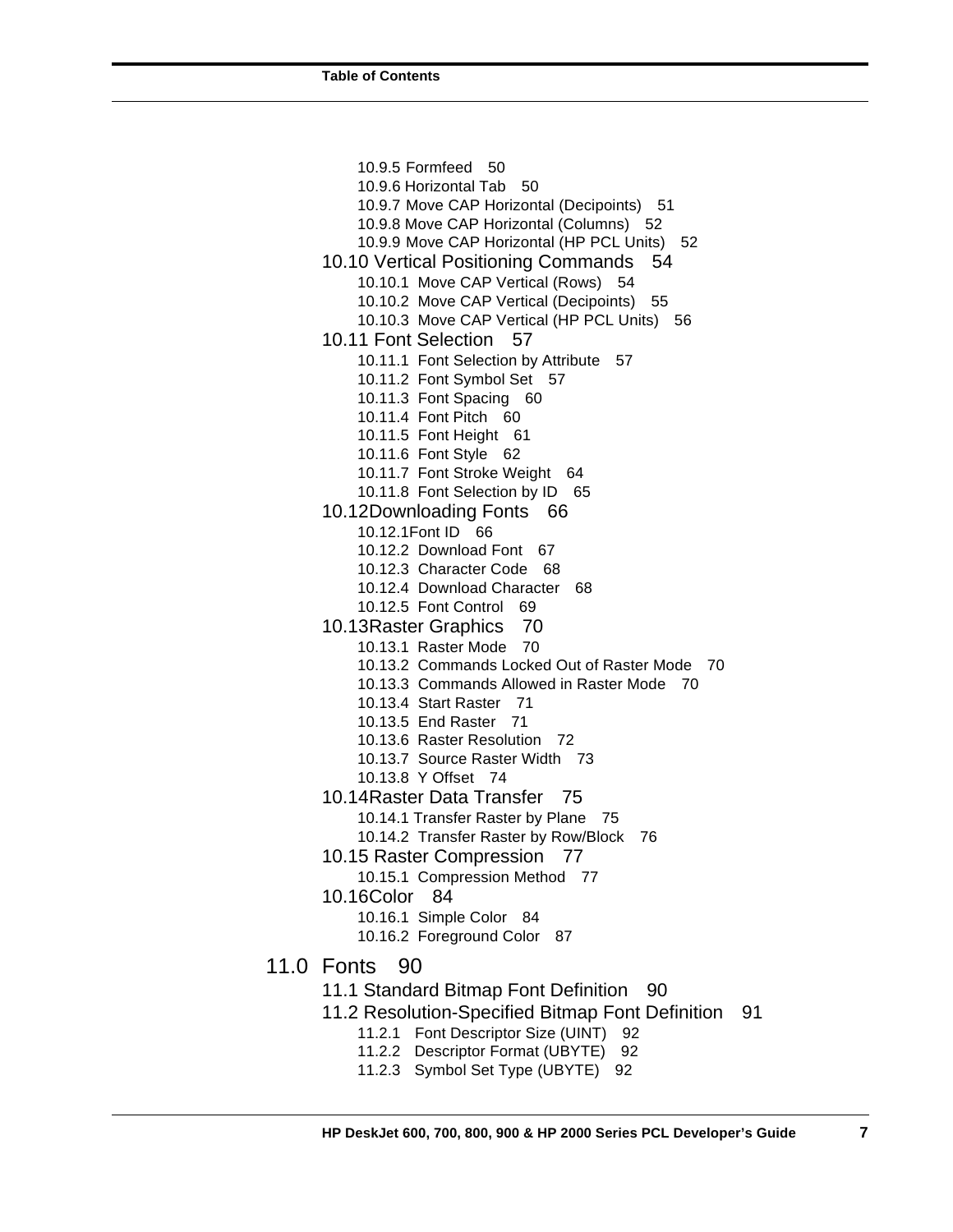11.2.4 Font Type (UBYTE) 93 11.2.5 Style MSB (UINT) 93 11.2.6 Baseline Position (UINT) 94 11.2.7 Cell Width (UINT) 94 11.2.8 Cell Height (UINT) 94 11.2.9 Orientation (UBYTE) 94 11.2.10 Spacing (BOOL) 95 11.2.11 Symbol Set (UINT) 95 11.2.12 Character Set (UINT16) 95 11.2.13 Pitch (UINT) 95 11.2.14 Height (UINT) 96 11.2.15 xHeight (UINT) 96 11.2.16 Width Type (SBYTE) 96 11.2.17 Style LSB (UBYTE) 96 11.2.18 Stroke Weight (SBYTE) 96 11.2.19 Typeface [LSB/MSB] (UBYTE) 97 11.2.20 Serif Style (UBYTE) 98 11.2.21 Quality 98 11.2.22 Placement 99 11.2.23 Underline Position (SBYTE) 99 11.2.24 Underline Thickness (UBYTE) 99 11.2.25 Text Height (UINT) 99 11.2.26 Text Width (UINT) 99 11.2.27 First Code (UINT) 100 11.2.28 Last Code/Number of Chars (UINT) 100 11.2.29 Pitch Extended (UBYTE) 100 11.2.30 Height Extended (UBYTE) 100 11.2.31 Cap Height (UINT) 101 11.2.32 Font Number (UINT) 101 11.2.33 Font Name (ASC16) 101 11.2.34 X Resolution (UINT) 101 11.2.35 Y Resolution (UINT) 101 11.2.36 Copyright 102 11.2.37 Font Scaling Technology 102 11.2.38 Segment Size 102 11.3 Bitmap Resolution Segment 103 11.3.1 X Resolution (UINT16) 103 11.3.2 Y Resolution (UINT16) 103 11.4 Character Enhancement Segment 104 11.4.1 Style (UINT32) 104 11.4.2 Stroke Weight (UINT32) 104 11.4.3 Sizing (UINT16) 105 11.5 Dual-Pitch-Space Char Segment 106 11.5.1 Full-Width-Space Character Code 106 11.5.2 Half-Width-Space Character Code 106 12.0 HP LaserJet Bitmap Character Definition 107 12.0.1 Format (UBYTE) 107 12.0.2 Continuation (BOOL) 108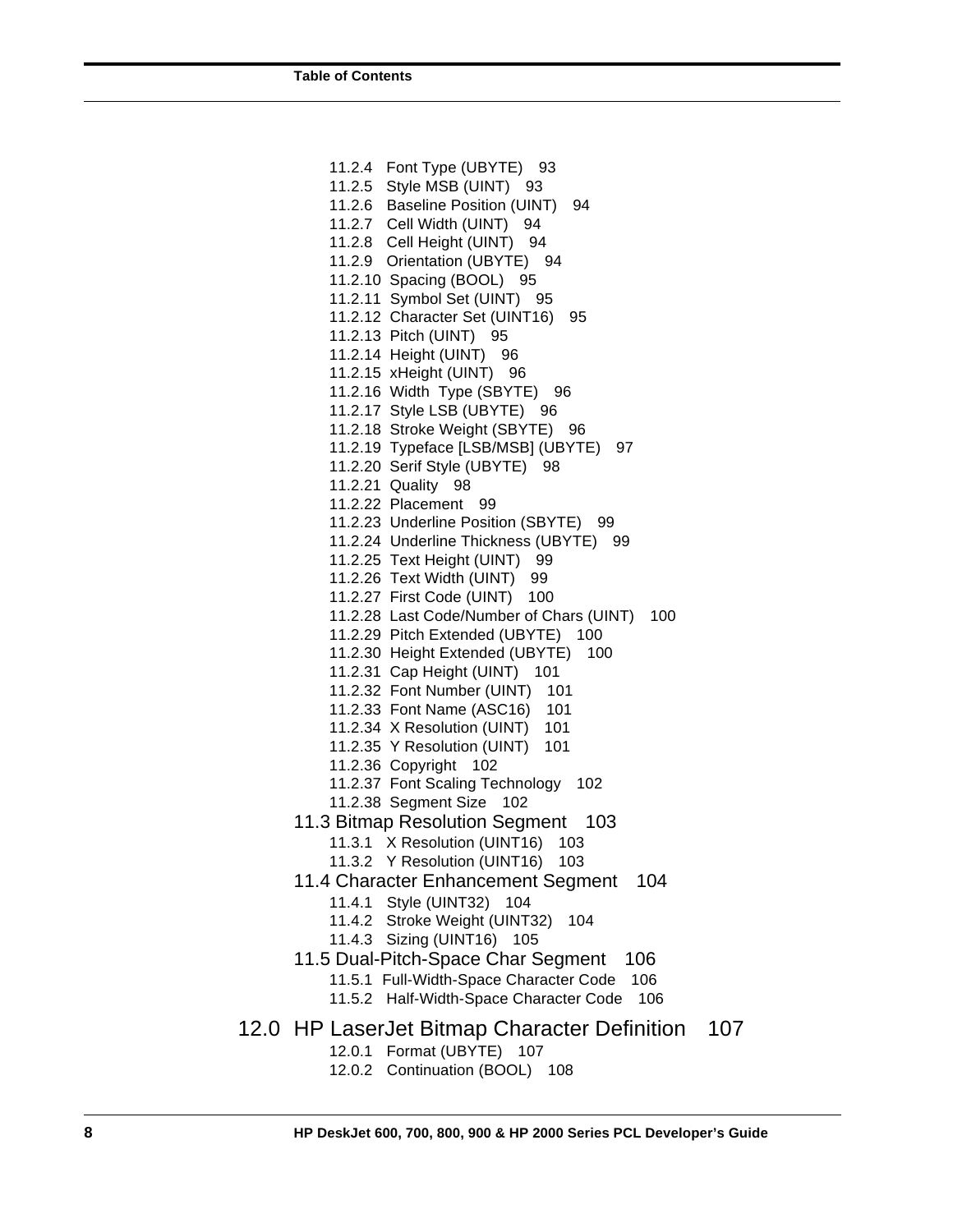- 12.0.3 Descriptor Size (UBYTE) 108
- 12.0.4 Class (UBYTE) 108
- 12.0.5 Orientation (UBYTE) 111
- 12.0.6 Left Offset (SINT) 111
- 12.0.7 Top Offset (SINT) 111
- 12.0.8 Character Width (UINT) 111 12.0.9 Character Height (UINT) 111
- 12.0.10 Delta X (SINT) 112
- 12.0.11 Character Data 112

# 13.0 Banner Printing 113

- 13.0.1 Media Source 113
- 13.0.2 Margins 114
- 13.0.3 Command Sequence 114
- 13.0.4 Moving to a New Logical Page 114
- 13.0.5 Unloading Continuous Media 114
- 13.0.6 Power-On with Continuous Media 115
- 13.0.7 Power-Off with Continuous Media 115
- 13.0.8 Printing Cutsheet with Z-Fold Media 115
- 13.1 Sample HP PCL for a Banner Print Job 115

# 14.0 HP PCL Code Samples 116

- 14.1 Page Formatting Program Example 116
- 14.2 Commands Sent to Printer 118
- 14.3 3-Plane Color Graphics 119
- 14.4 4-Plane Color Graphics 120
- 15.0 Printer Commands 122
- 16.0 Other Resources for Assistance 124

16.1 HP Developer Exchange 124

16.2 Comments & Feedback 124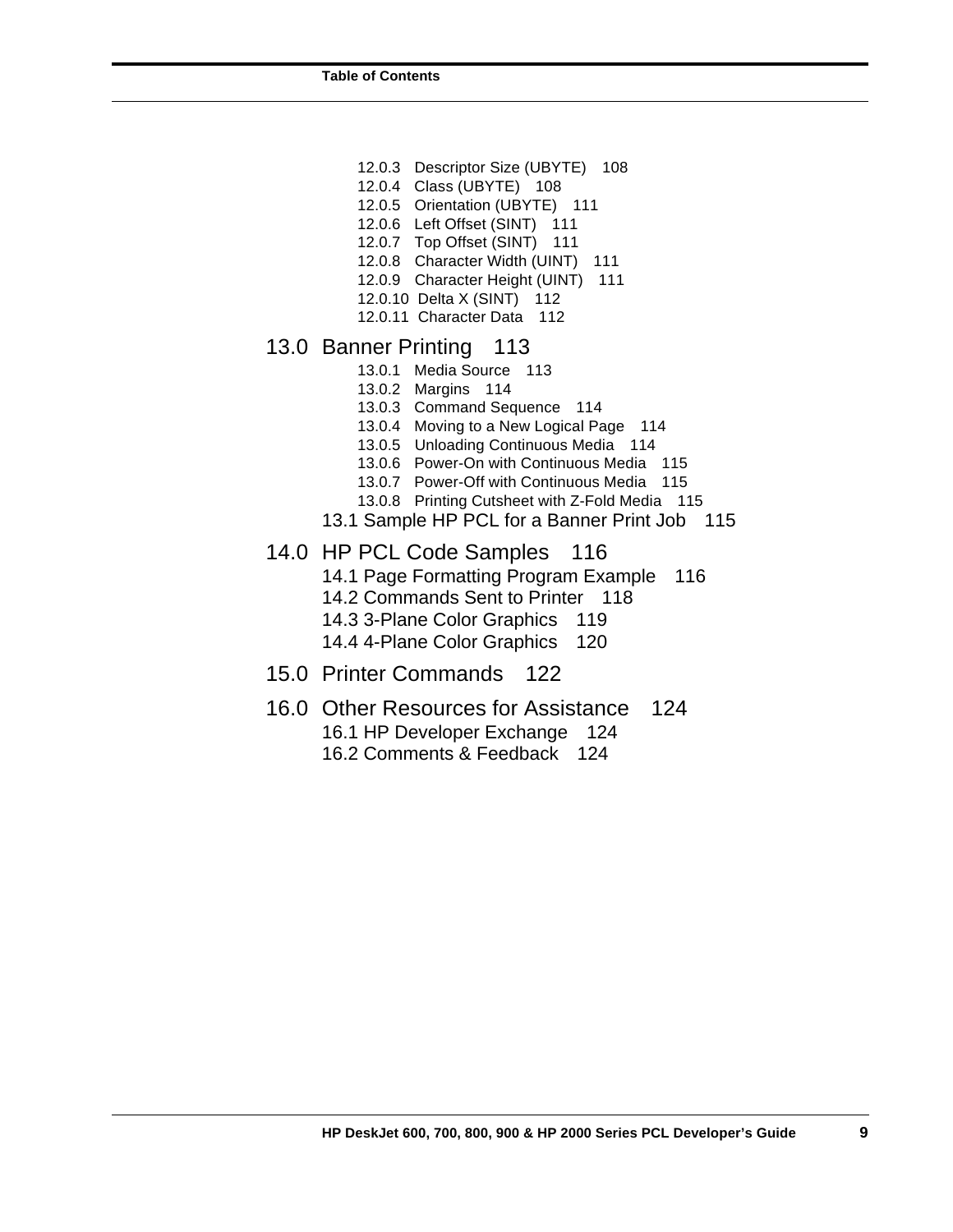# **4.0 How This Developer's Guide Works**

**B**

Below is a sample command description chart from this guide. On the following pages you can find descriptor names for the various parts of the graph.

**4.0.1 Page Length**  $A_{4.0.1}$ 

**E**

| TABLE 1.        |                       |                                                                                    |               |               |                                                                          |               |               | Page Length - ESC & $\ell$ # P |               |               |               |               |               |               |               |                |                                                                                                                                                                                                                                                                                                                                         |
|-----------------|-----------------------|------------------------------------------------------------------------------------|---------------|---------------|--------------------------------------------------------------------------|---------------|---------------|--------------------------------|---------------|---------------|---------------|---------------|---------------|---------------|---------------|----------------|-----------------------------------------------------------------------------------------------------------------------------------------------------------------------------------------------------------------------------------------------------------------------------------------------------------------------------------------|
| F<br>#<br>Value | G<br><b>DJ600</b>     | <b>DJ610C</b>                                                                      | <b>DJ660C</b> | <b>DJ670C</b> | <b>DJ680C</b>                                                            | <b>DJ690C</b> | <b>DJ695C</b> | <b>DJ810C</b>                  | <b>DJ830C</b> | <b>DJ850C</b> | <b>DJ870C</b> | <b>DJ880C</b> | <b>DJ890C</b> | <b>DJ895C</b> | <b>DJ970C</b> | <b>HP2000C</b> | Н<br><b>EFFECT</b>                                                                                                                                                                                                                                                                                                                      |
| 0               |                       |                                                                                    |               |               |                                                                          |               |               |                                |               |               |               |               |               |               |               |                | Page length set to 66 lines                                                                                                                                                                                                                                                                                                             |
| $1 \dots n$     |                       |                                                                                    |               |               |                                                                          |               |               |                                |               |               |               |               |               |               |               |                | Page length is set, in number of<br>lines, at the current lpi                                                                                                                                                                                                                                                                           |
| Default         | 0 (66 lines per page) |                                                                                    |               |               |                                                                          |               |               |                                |               |               |               |               |               |               |               |                |                                                                                                                                                                                                                                                                                                                                         |
| Range           |                       | 1 to maximum supported paper size - Command is ignores. for out of<br>range values |               |               |                                                                          |               |               |                                |               |               |               |               |               |               |               |                |                                                                                                                                                                                                                                                                                                                                         |
|                 |                       | D                                                                                  | setting.      |               | This command performs the mowing actions:<br>Prints any unprinted pages. |               |               |                                |               |               |               |               |               |               |               |                | Designates the number of lines on the logical page at the current VMI (Vertical Motion Index)<br>Ejects the curvan page if printable data has been received (FF-CR).<br>Sets textlength, top margin, left margin, and right margin to user defaults.<br>Moves $\mathbb{C}^{A}$ to the left edge of the logical page at the top of form. |

- $\sqrt{ }$  Prints any unprint
- $\blacklozenge$  Ejects the curvation page if printable data has been received (FF-CR).
- $\sqrt{\phantom{a}}$  Sets text length, top margin, left margin, and right margin to user defaults.
- $\sqrt{ }$  Moves  $\overline{c}$  to the left edge of the logical page at the top of form.

The printer may select a different page size for the same line count, since lines are defined by the current VMI. This command is ignored if VMI is 0.

### **4.0.2 The Command Description Page A**

Since some commands are not recognized by all HP DeskJet printers, or some family members do not recognize all options for a particular command, it is necessary to indicate which printers do respond to each command, and how each printer treats each command option.

# **4.0.3 Command Name B**

The Command Name is the name by which each command is referred to within the text of this guide, and by which the command is referenced in the index.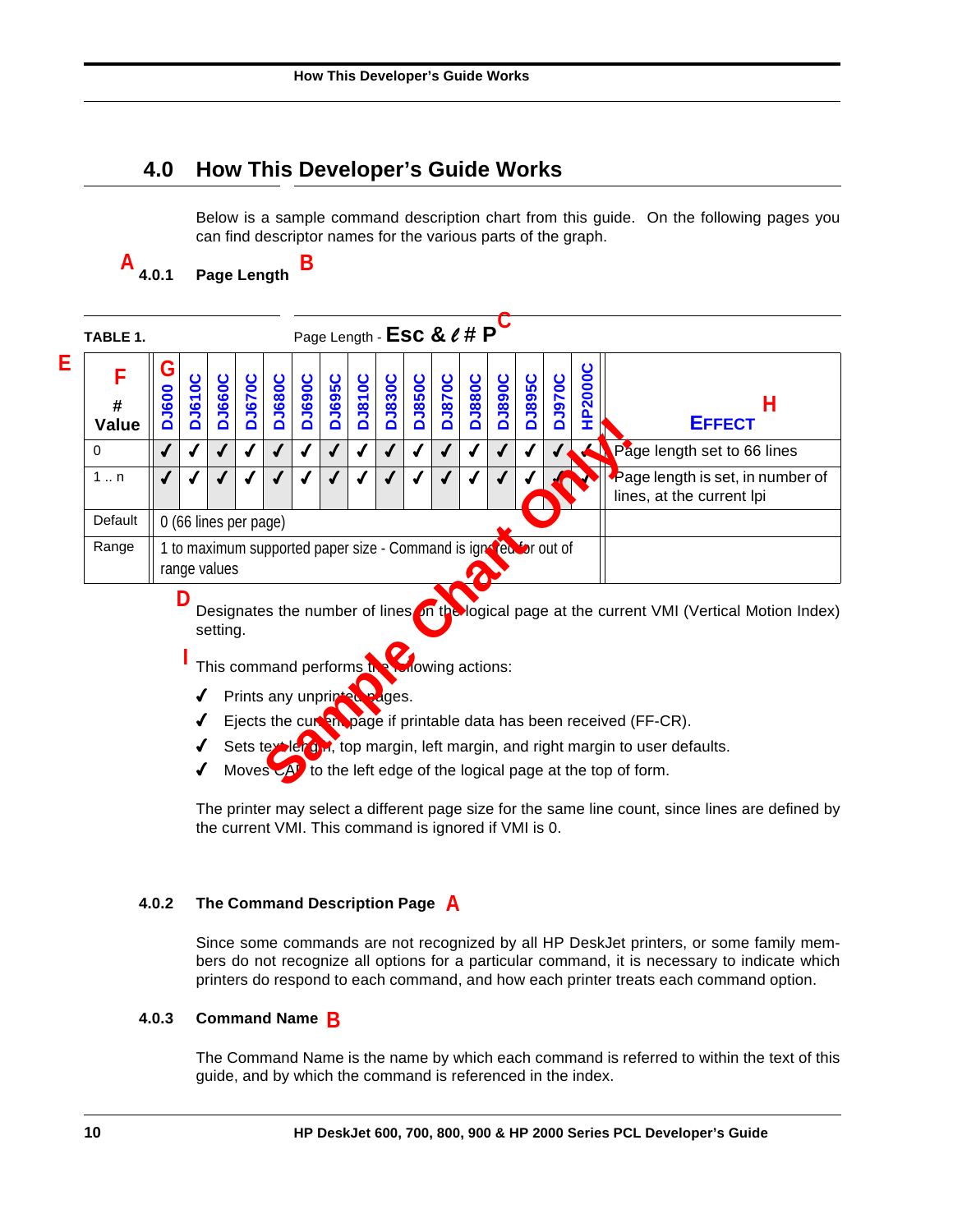# **4.0.4 Escape Sequence C**

This is the ASCII text version of the binary string, which causes the command to be invoked. The pound sign ("#") is used to represent where one of the command options, which are listed following the Command Summary, would be inserted.

### **4.0.5 Command Summary D**

A brief description of the purpose of a command is given. The Command Summary can be used to determine quickly if a particular command will perform the overall task you desire.

### **4.0.6 Command Usage Table E**

The Command Usage Table provides a quick key for the application of the available command options for each printer command. The column labeled "#Value" lists all options (also referred to as command parameters) for the command being discussed. The group of columns labeled with the model numbers of the HP DeskJet printers indicates which printers recognize each command option. The column labeled "Effect" briefly describes what result the use of each command option will have. The Command Usage Table is designed to let you quickly determine if a particular command and a selected command option will be recognized by your target printer, and what the effect of using that command and command option will be. The detailed command description can be carefully studied to gain a thorough understanding of the command once you determine if it is the one you want to use.

### **4.0.7 Command Options F**

All command options for a command are listed in the column of the Command Usage Table, which is labeled "Value". You should note that even though a particular member of the HP DeskJet printer family is indicated as recognizing a command, that printer may not recognize, and therefore not respond to, all listed command options.

### **4.0.8 Command Option Recognition Grid G**

This section of the table serves to quickly indicate which HP DeskJet printer models will recognize and respond to a particular command option. If a check mark ( $\mathbb{V}$ ") appears under a particular printer model in the row for a command option, that printer will recognize the option. If there is no check mark for a command option under a particular printer model number, that printer will not recognize or respond to that command option. If a command is used with an option the printer does not recognize, the results you obtain on your print media will be unpredictable; your printed page may not appear as you expect.

### **4.0.9 Effect of Command Options H**

The result of using the command with a given command option is briefly described. A detailed description of the impact of the command and its options are provided in the detailed command description, which follows the Command Usage Table.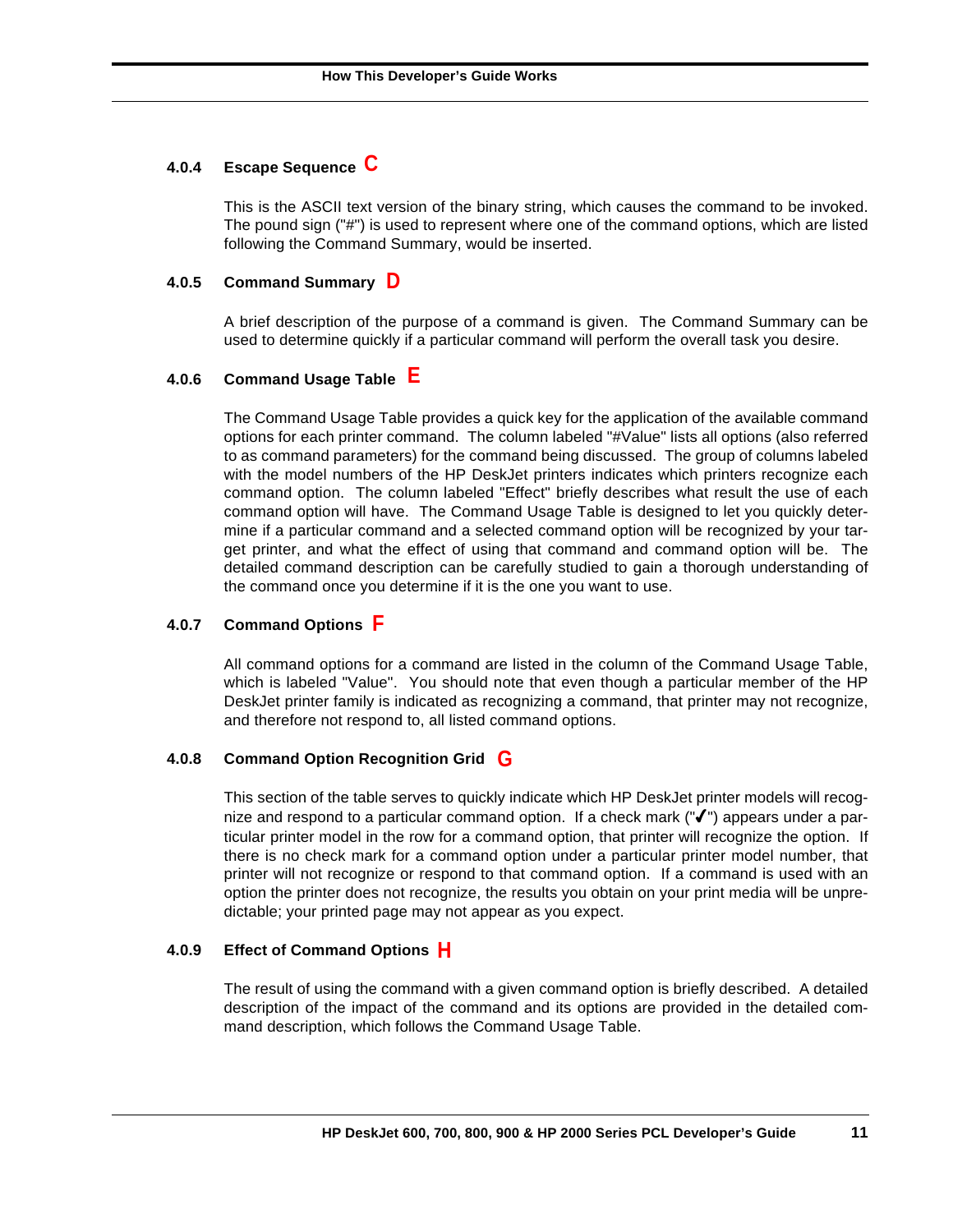### **4.0.10 Detailed Command Description I**

This is where all aspects of the command are explained. All details of the command and its usage are covered, including the effect of the command on the printer and the printing environments, all the command's options and the effect of each of those options, and any extended impact the command may have which you should be aware of.

### **4.0.11 Important Point**

**!**

Where a blue exclamation point appears, special information that you should keep in mind is presented. *(As a side note, if you print this document on a monochrome printer, the exclamation point will appear a dark gray.)* This information may be of a cautionary nature, or it may be included in this emphasized format to point out special cases, which may apply for a command. Any information noted in these areas should be read carefully before you use the associated command.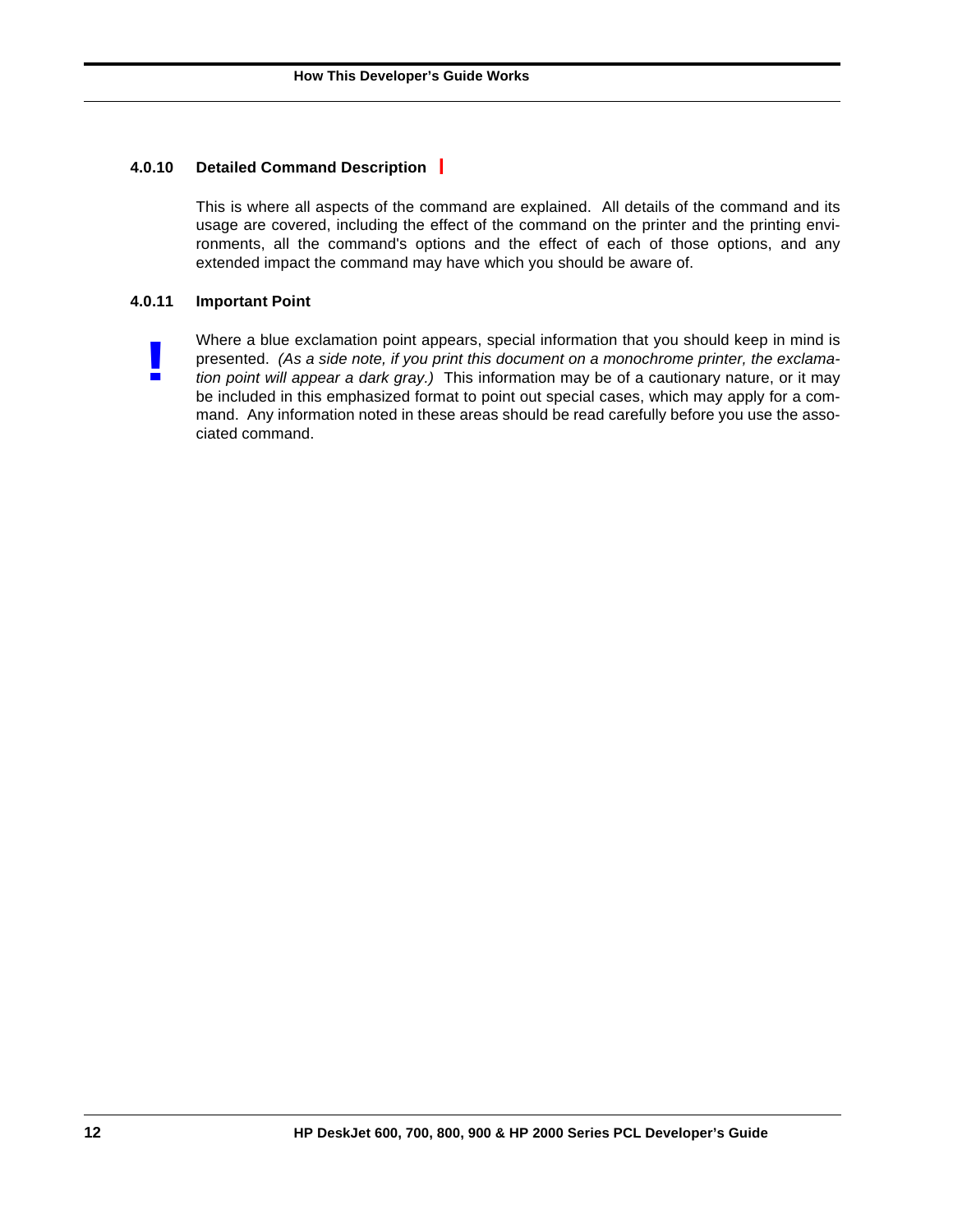# **5.0 Introduction to HP PCL**

# **5.1 History of HP PCL Printer Language**

Hewlett-Packard created the HP PCL Printer Language to provide an economical and efficient way for application programs to control a range of printer features across a number of printing devices. HP has evolved both the definition and implementations of the HP PCL printer language to provide the optimal price and performance balance. HP PCL 3 continues to lead with enhancements to the HP PCL printer language in order to deliver powerful technology advances.

The HP PCL printer language commands are compact escape sequence codes that are embedded in the print job data stream. This approach minimized both data transmission and command decode overhead. HP PCL printer language formatters and fonts are designed to quickly translate application output into high-quality, device-specific, raster print images.

HP PCL printer language commonality from HP printer to HP printer helps to minimize printer support problems and protect HP printer customer investment in applications and printer driver software.

### **5.1.1 What are Printer Commands?**

HP PCL language printer commands provide access to printer features. There are two general types of HP PCL language commands:

- 4 Control codes
- 4 HP PCL commands

### **5.1.2 Control Codes**

A control code is a character that initiates a printer function, for example Carriage Return (CR), Line Feed (LF), Form Feed (FF), etc.

### **5.1.3 HP PCL Commands**

HP PCL commands provide access to the printer's HP PCL control structure. The HP PCL structure controls all of the printer's features.

HP PCL printer commands consist of two or more characters. The first character is always the ASCII escape character, identified by Esc. Esc is a special control code, which identifies the subsequent string of characters as a printer command. As the printer monitors incoming data from a computer, it is "looking" for this character. When this character appears, the printer reads it and the subsequent string of characters as a command to be performed and not as data to be printed.

*HP PCL printer commands are also referred to as escape sequences. The two terms are* **!** *used interchangeably throughout this manual.*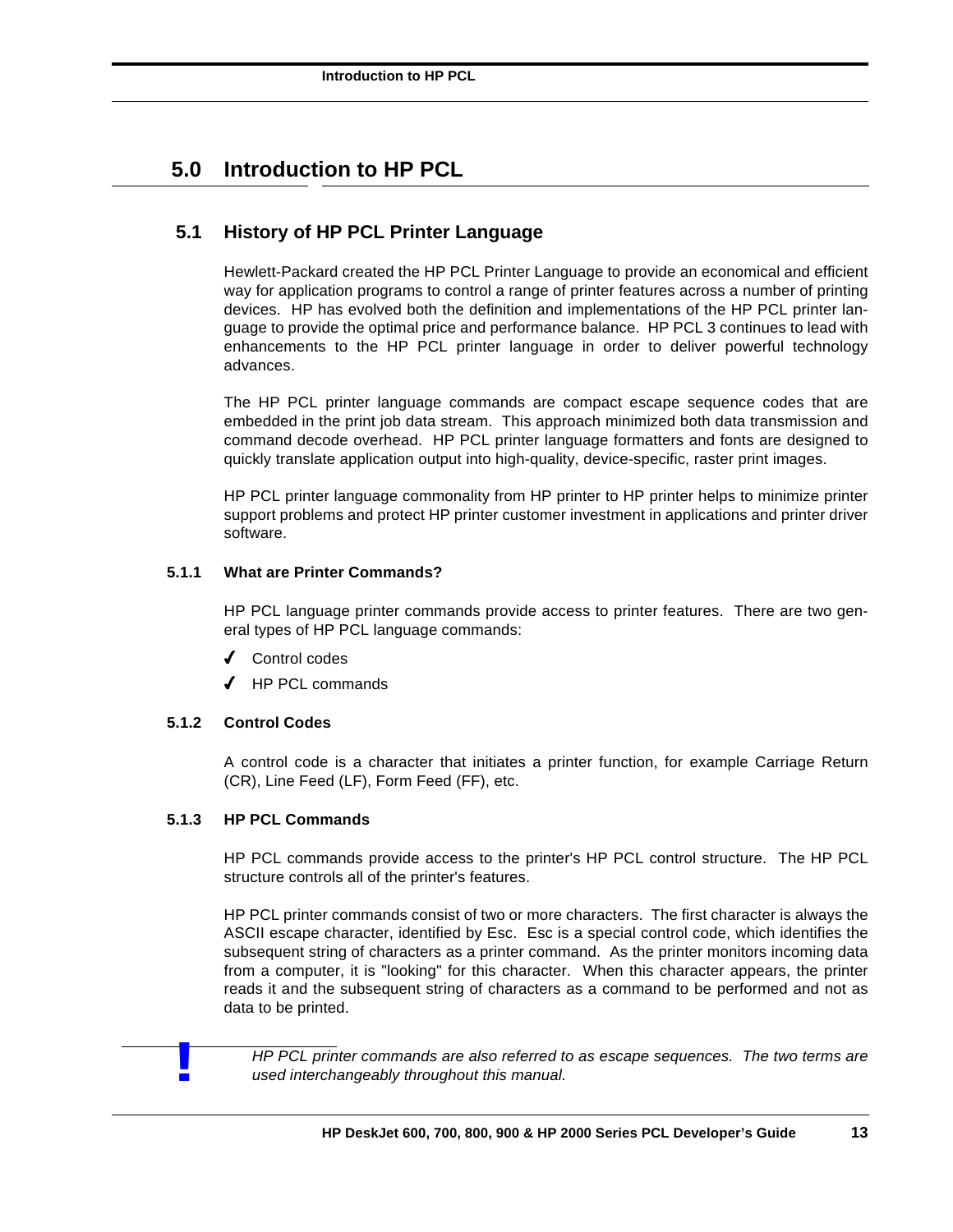Once an HP PCL command sets a parameter, that parameter will remain set until that HP PCL command is repeated with a new value, the printer is reset to its user default environment, or another command makes a change. For example, if you send the printer a command to set line spacing to 3 lines/inch, each page will print 3 lines/inch until the printer receives a Line Spacing or VMI command or the printer is reset.

# **5.2 Syntax of Escape Sequences**

There are two forms of HP PCL escape sequences: two-character escape sequences and parameterized escape sequences.

### **5.2.1 Two-Character Escape Sequences**

Two-character escape sequences have the following form:

Esc X

Where "X" is a character that defines the operation to be performed. (Note, "X" may be any character from the ASCII table within the range  $48-126$  decimal  $[°0"$  through  $"~0"$ ]).

Following are examples of two- character escape sequences:

Esc E a two-character escape sequence used for resetting the printer.

Esc 9 a two-character escape sequence used for resetting the left and right margins.

### **5.2.2 Parameterized Escape Sequences**

Parameterized escape sequences have the following form:

Esc  $X \vee \# z1 \# z2 \# z3 \dots \# Zn$ [data]

Where y,  $\#$ , zi (z1, z2, z3...) and [data] may be optional, depending on the command.

X Parameterized Character - A character from the ASCII table within the range 33-47 decimal ("!" through "/") indicating that the escape sequence is parameterized.

y Group Character - A character from the ASCII table within the range 96-126 decimal (" ' " through "~") which specifies the group type of control being performed.

# Value Field - A group of characters specifying a numeric value. The numeric value is represented as an ASCII string of characters within the range 48-57 decimal ("0" through "9") that may be preceded by  $a + or - sign$  and may contain a fractional portion indicated by the digits after a decimal point (.). Numeric value fields are within the range -32767 to 32767. If an escape sequence requires a value field and a value is not specified, a value of zero is assumed.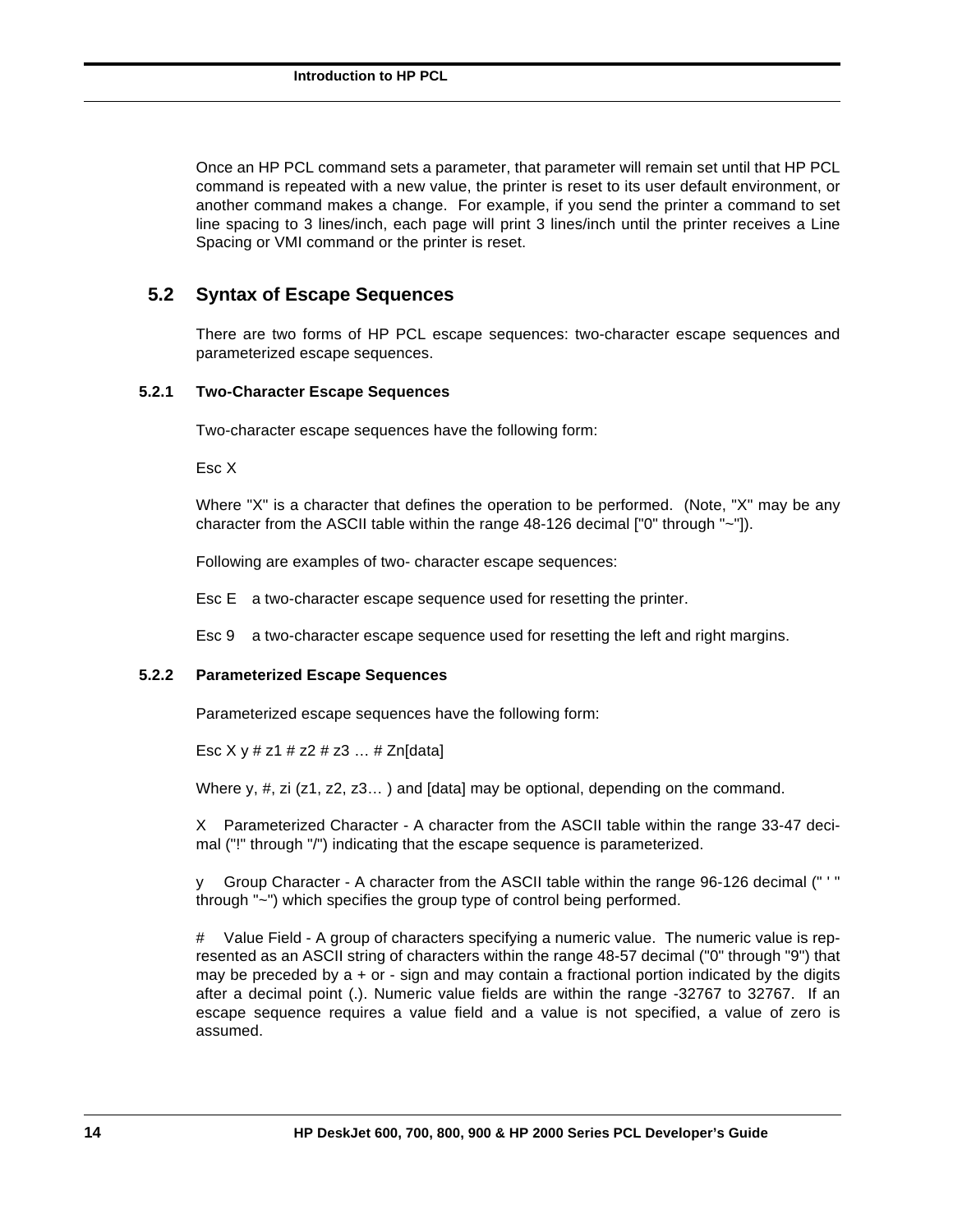zi Parameter Character - Any character from the ASCII table within the range 96-126 decimal (" " " through "~"). This character specifies the parameter to which the previous value field applies. This character is used when combining escape sequences.

Zn Termination Character - Any character from the ASCII table within the range 64-96 decimal ("@" through "~"). This character specifies the parameter to which the previous value field applies. This character terminates the escape sequence and is always in the form of a capital letter, such as A, M, T, etc.

[Data] Binary Data is eight-bit data (for example, graphics data, downloaded fonts, etc.). The number of bytes of binary data is specified by the value field of the escape sequence. Binary data immediately follows the terminating character of the escape sequence.

Following is an example of an escape sequence with a termination character and no parameter character. This escape sequence performs a single function of logical page orientation in landscape mode.



- 4 Some escape sequences shown in this manual contain spaces between characters for clarity. Do not include these spaces when using escape sequences.
- $\blacklozenge$  Also, in the escape sequence a script " $\ell$  is used to indicate a lower case "l" for clarity.

The following is an example of two escape sequences, each of which perform one function: the first sets the logical page orientation to Portrait Mode, and the second sets the page size to 8 ½ x 11 inches.

Esc  $&0$  O and Esc  $&0$  2 A

**!**

These two escape sequences can be combined into one escape sequence as follows: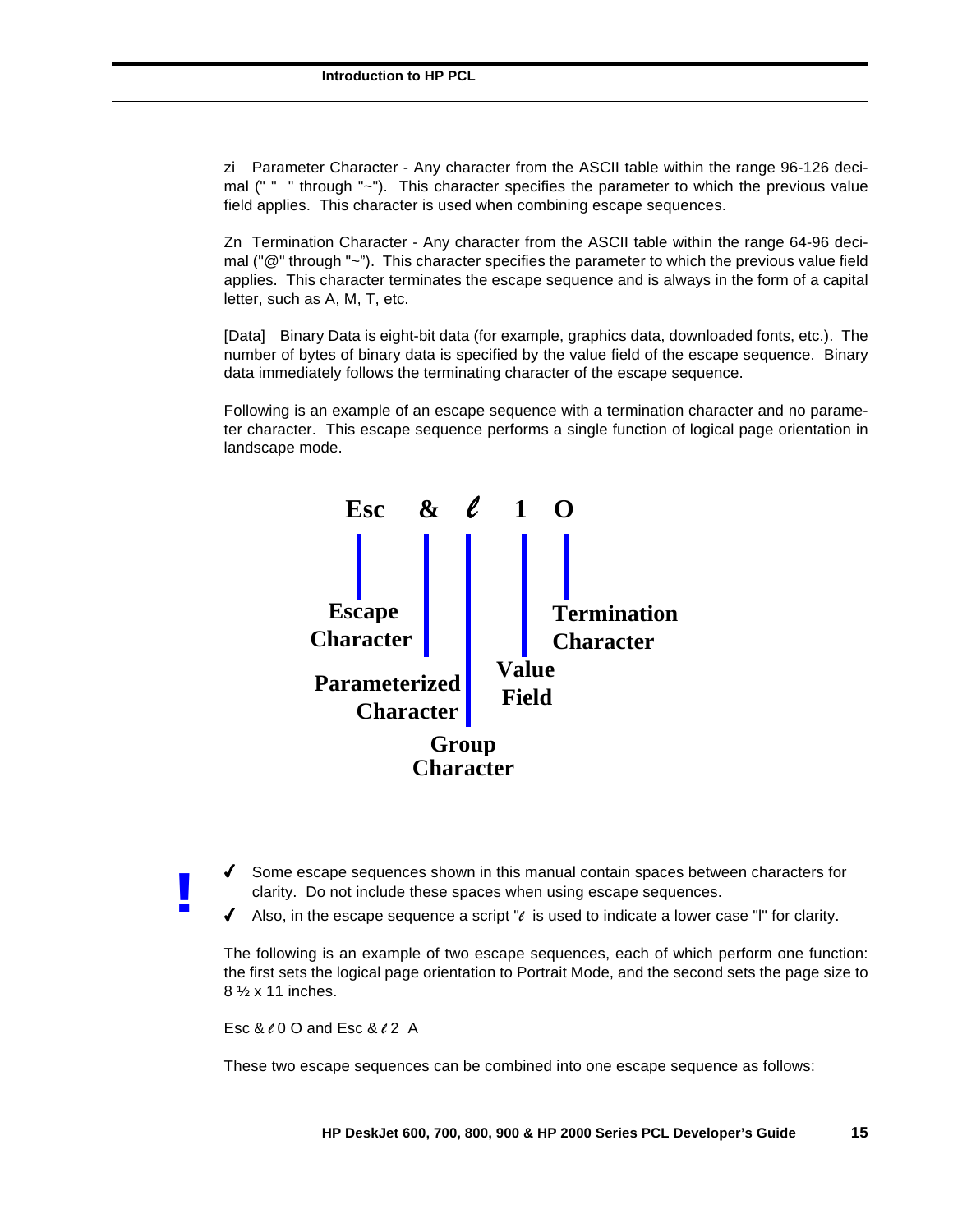

Notice that the "Esc" and the "&e" are dropped from the second printer command when they are combined. Also, the upper-case "O" that terminated the first command becomes a lowercase "o" parameter character when these commands are combined.

Use these three rules to combine and shorten printer commands:

- $\blacklozenge$  The first two characters after "Esc" (the parameterized and group character) must be the same in all of the commands that will be combined. In the example above, these are "&" and  $\mathcal{C}$ .
- $\blacklozenge$  All alphabetical characters within the combined printer command will be lower-case, except the final letter, which is always upper-case. In the combined example above, "O" becomes "o". The final character in the printer command must always be upper-case to let the printer know that the command is complete.
- $\blacklozenge$  The printer commands are performed in the order that they are combined (from left to right). Be sure to combine commands in the order that they are to be performed.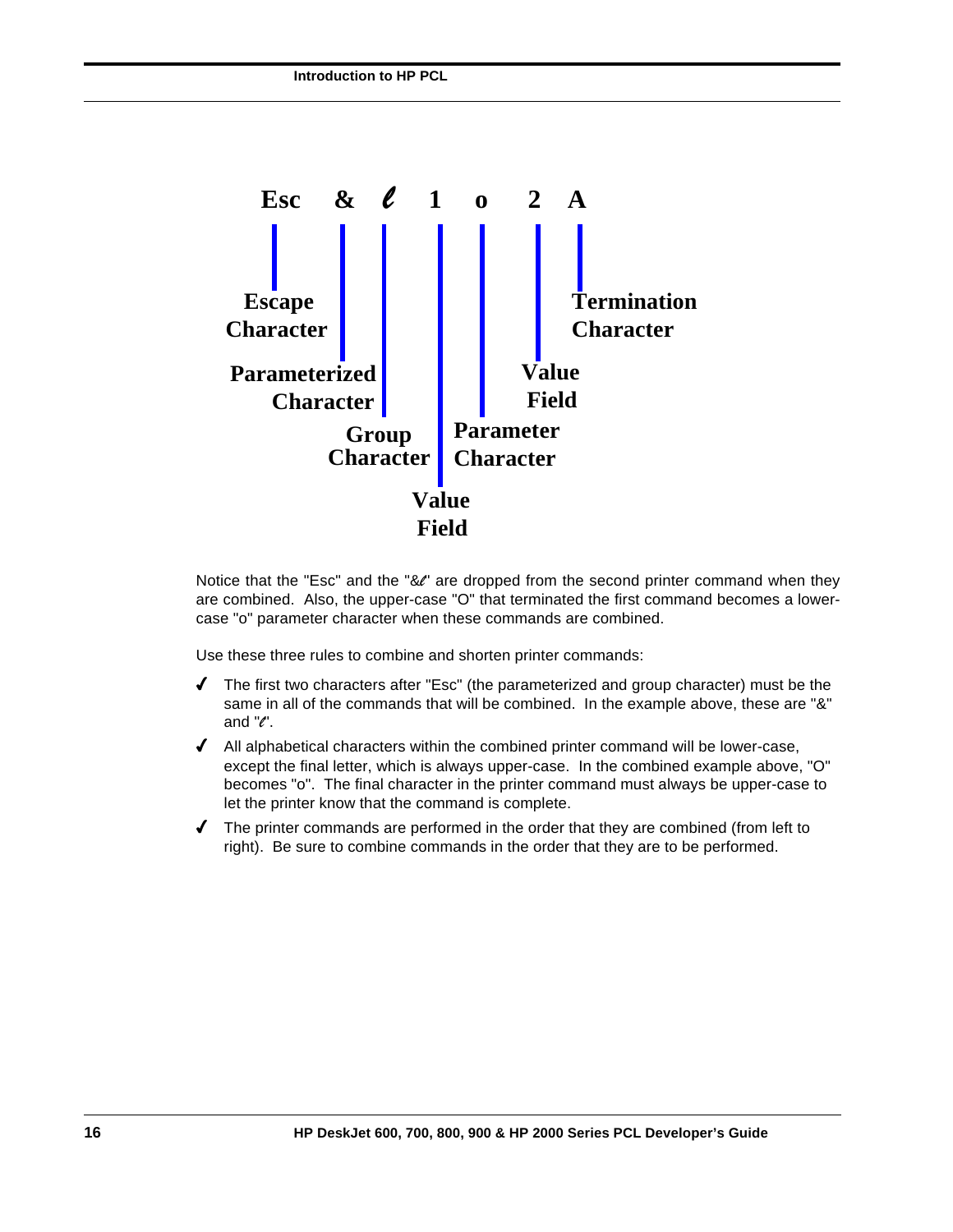# **6.0 The Page**

### **6.1 Logical Page, Physical Page**

The HP PCL printer language distinguishes between the physical page and the logical page. The physical page is the actual sheet of paper. Its size is determined by the size of the media installed in the printer. The logical page defines the addressable area in which the cursor can be positioned.

CAP (Current Active Position) refers to the "cursor" position on the logical page, similar to the cursor used on most computer terminals. The CAP location on the logical page is the next position where a character will be placed. CAP cannot be moved outside of the logical page bounds. The figure below shows the layout of the logical page.

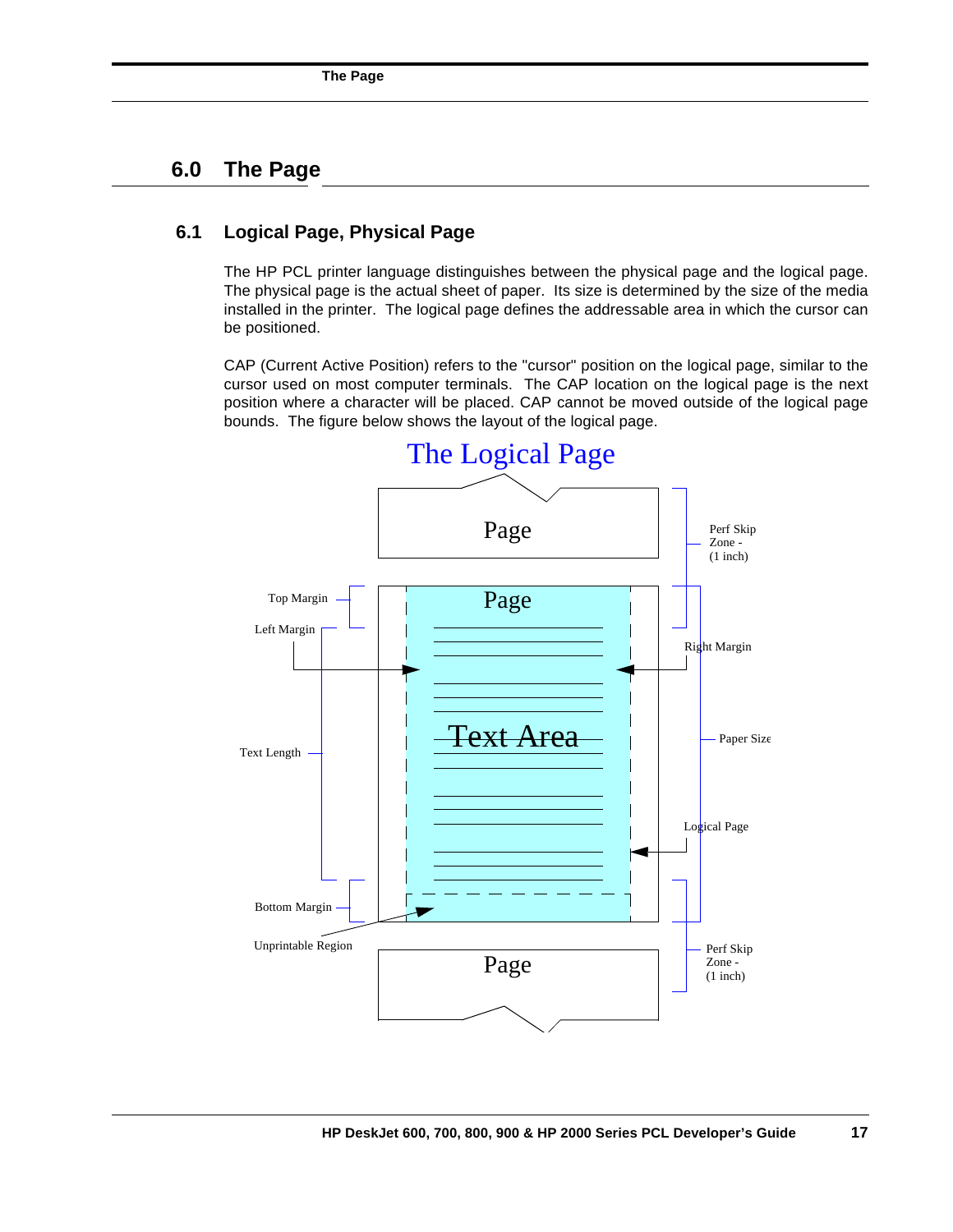### **6.2 Page Layout**

Referring to the previous figure, each page passed through the printer has a number of components. Text printing is normally limited to a specific printable area within the logical page known as the text area. The text area is entirely contained by the logical page, but may be smaller because of margins. There are unprintable regions along the outside edges and bottom of each sheet of print media. If printing is attempted outside the printable area at the bottom of the sheet, data may be printed on the following sheet. If printing is attempted in the unprintable regions, formatting or data may be lost.

The perforation skip zone extends from the bottom of the text area on one page to the top of the text area on the next page. When the Perforation Skip Mode is turned ON, a Line Feed that would normally move CAP into the bottom margin of the current page instead moves CAP to the top of the text area on the next page. If the Perforation Skip Mode is turned OFF, a Line Feed that would move CAP into the bottom margin is allowed. If text printing is attempted within the unprintable region at the bottom of the page, a hardware page break occurs, the text is printed on the next sheet of print media, and then a software page break occurs. The result is an unplanned, extra page, which contains only that portion of the text which invaded the unprintable region.

Allow  $\frac{1}{2}$  inch at the bottom of the page. This extra  $\frac{1}{2}$  inch can mean a loss of 3 lines. For example, on an 11 inch page, the full-page length is 66 lines (6 lines per inch). However, the effective page length is 10 ½ inches, or 63 lines.

### **6.2.1 Current Active Position (CAP)**

CAP is the position at which the next character will be printed on the page. This position can be moved to different points on the logical page using the cursor positioning commands. CAP cannot be moved outside the bounds of the logical page, except when moving to another logical page.

CAP position (0,0) is at the left edge of the logical page at the current top margin position. Since the top margin can be changed using a printer command, the physical location of the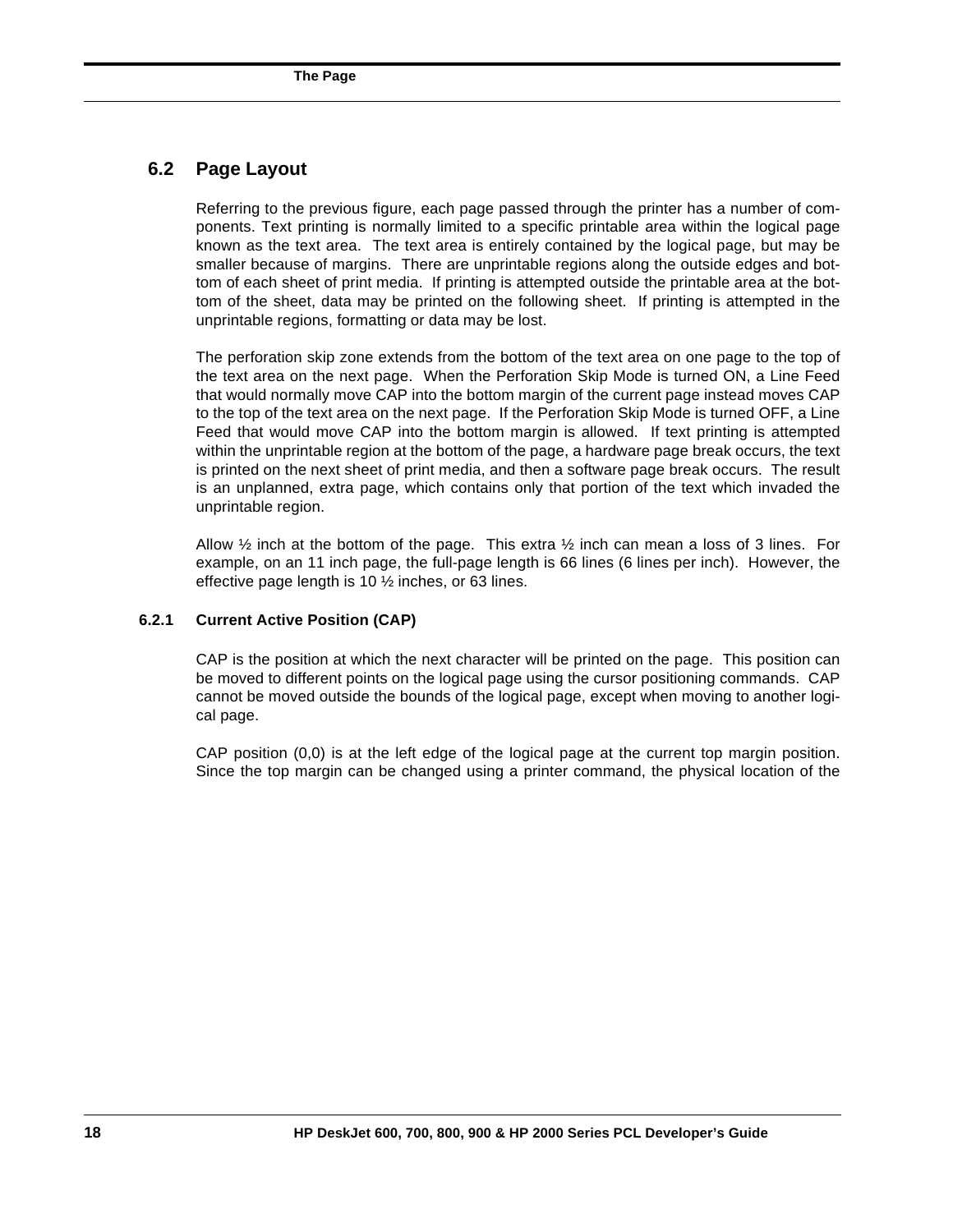

point (0,0) may change. The point (0,0) then, does not necessarily equate to the top of the paper.

#### **6.2.2 CAP Reference Point**

The first line starts at the  $(0,0)$  coordinate. CAP starts at  $(X,Y)$ , where  $X=$  the left margin setting, and Y= the top margin setting. CAP is moved the distance of the Horizontal Motion Index to the right after printing a character and one dot row down after printing graphics. The physical location of the (X,Y) coordinate can change due to the size of the first printed character.

Characters are placed with their reference points at CAP. The reference point is on the character baseline, a horizontal line just under the bottom of the non-descending characters. This means that if the top margin is at the top of the logical page, text cannot be printed at (0,0) because most of the character would be above the top edge of the page.

Graphics, however, can be printed at (0,0) because they do not move above CAP. Graphics begin at the vertical level specified by CAP and then move downward on the page from that point.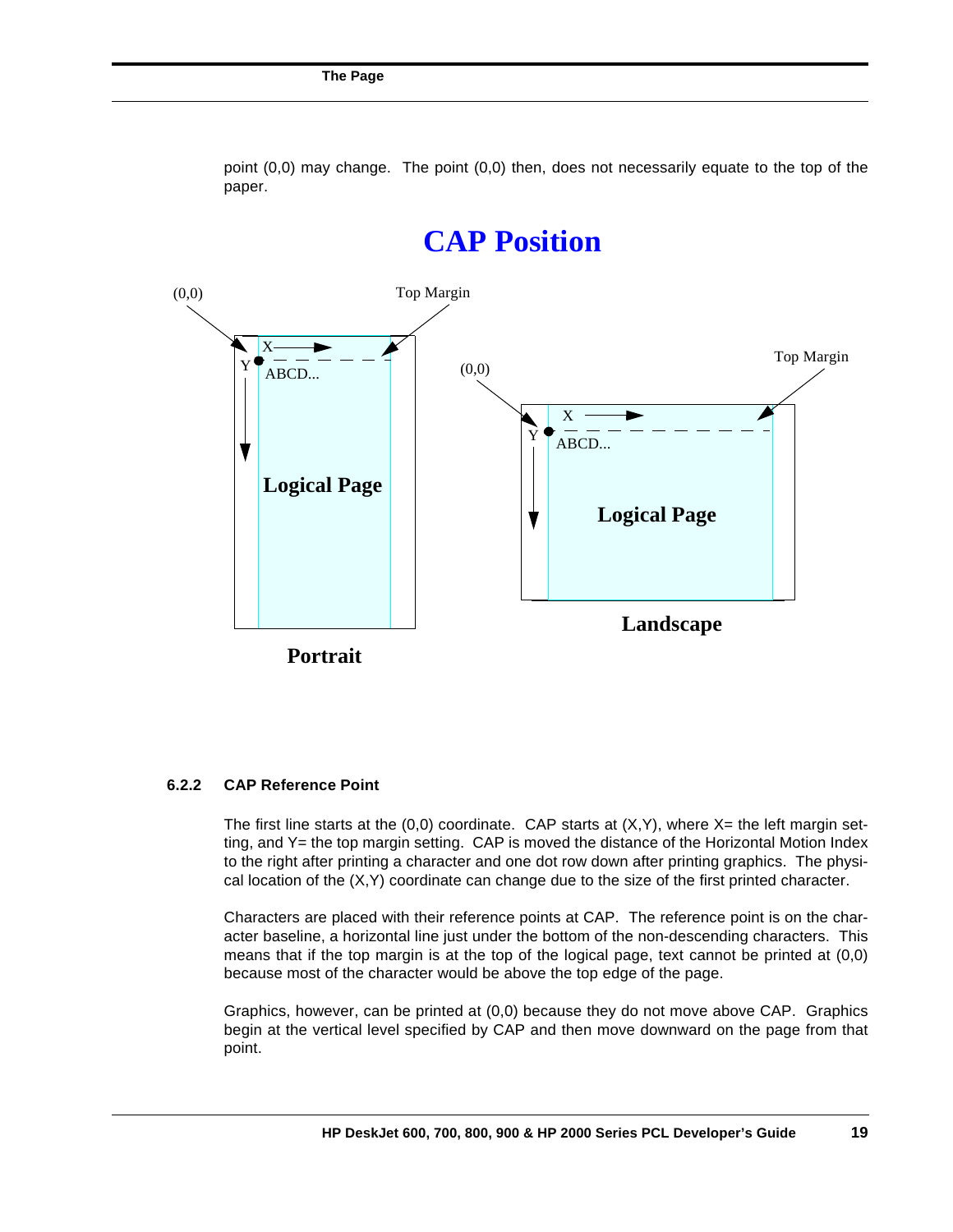# **7.0 The Print Environment**

The group of all the printer's current feature settings is collectively referred to as the print environment. Default settings refer to the settings the printer uses unless printer commands are used to select other settings. Default settings are settings that are programmed into the printer at the factory.

Each time a job is printed, some of the printer's feature settings may be changed from their default values to produce a desired output for that job. After the job has printed, the job specific feature settings are no longer needed, since the next job will likely have different output requirements. The next job should clear all previous job settings by performing a reset. This allows a job to start with the default settings as a base and vary only those settings that are needed. Returning to the default environment at the beginning of each print job eliminates the need for setting every feature each time a job is run.

**Starting your print job with the Reset command (Esc E) is the recommended procedure, since the escape sequence resets all programmable features to their default values.**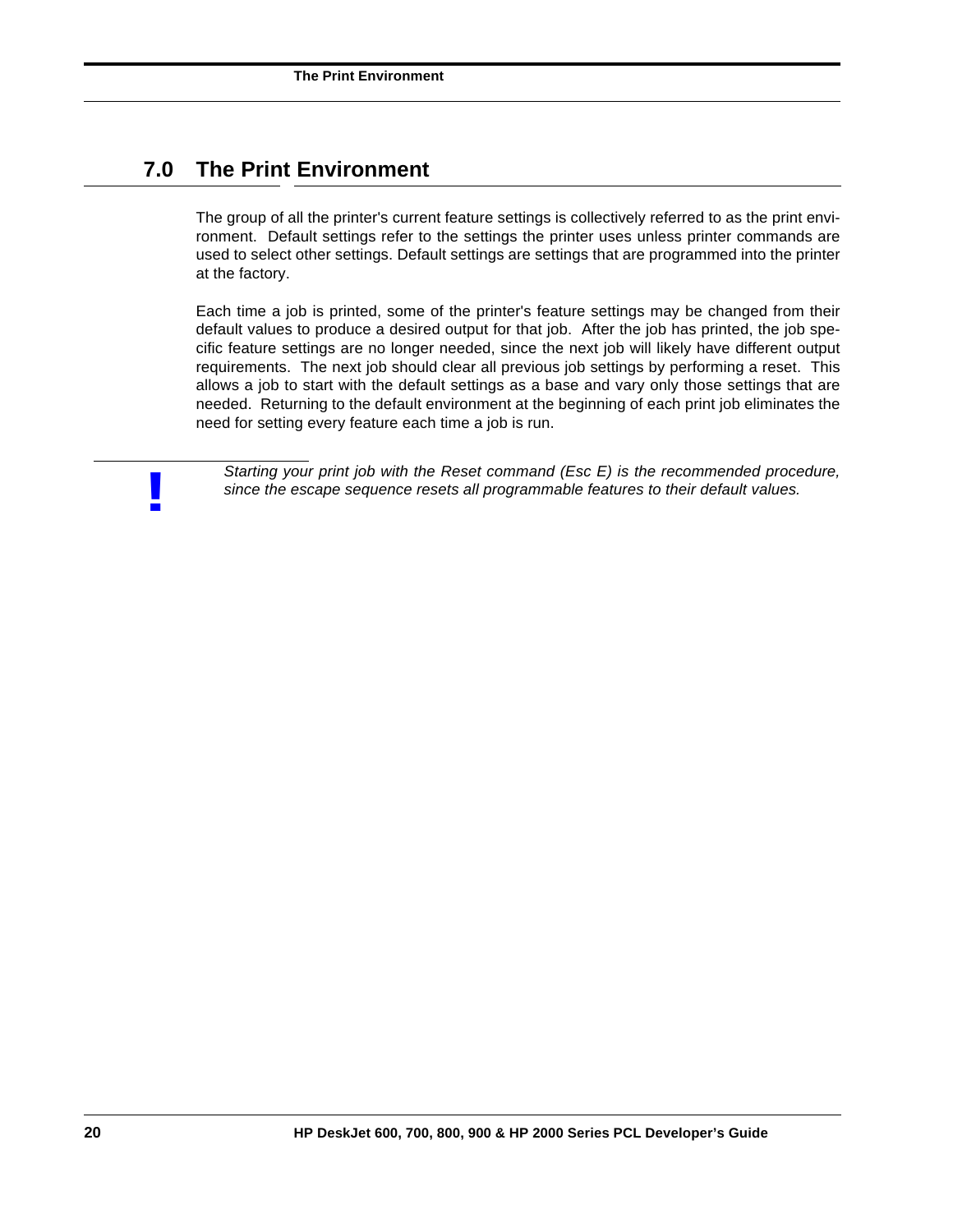# **8.0 Merged Text and Graphics**

**!**

The process for merging text and graphics with the HP DeskJet 600/800/900 & HP 2000 Series printers in both portrait and landscape orientation is the same as the landscape orientation method for the HP DeskJet 520, 540, 550C, and 560C Series printers, described in the **HP DeskJet 500 Series Technical Reference Guide**. The HP DeskJet 600/800/900 & HP 2000 Series printers are capable of buffering an entire page of text in either portrait or landscape orientation. This capability dramatically simplifies the procedure for merging text and graphics.

As with the landscape orientation method for the HP DeskJet 520, 540, 550C, and 560C Series printers, when merging text and graphics for the HP DeskJet 600/800/900 & HP 2000 Series printers, the text for the entire page is first sent to the printer (without a Form Feed command), where it is stored in the printer's formatting buffer. Following the transmission of the text, the CAP is moved to the graphics starting position with cursor positioning commands. The graphics data for the page is then sent to the printer, and the page is printed as the graphics data is processed by the printer firmware.

It is important to note that once graphics data has been received for any particular raster row on the page, no text can be printed at that or any earlier position. You should not attempt to alter this procedure, for instance by sending a partial page of text, a partial page of graphics, then resuming with text transmission. Even if you do not violate the rule of sending text for a line (or preceding a line) where graphics data has been received, attempting to intermix the transmission of text and graphics data for a given page will render unpredictable results. Send *all* text for an entire page, then send *all* graphics data.

Follow the last of the graphics data with a Form Feed command, which will cause any remaining text data for the page to be printed, then proceed to the next page.

*If you are modifying an existing DeskJet 500 Series printer driver, which has correctly implemented the merging of text and graphics in the past, to include other features for the HP DeskJet 600/800/900 & HP 2000 Series printers, you need not re-write your old driver. Add support for the new features to existing code, being careful to consider the impact of old, obsolete commands. However, if you are just beginning development, or you intend to add merged text and graphics capabilities for the HP DeskJet 600/800/900 & HP 2000 Series printers, you should begin with the algorithm provided above.*

Be aware that highly complex pages, those with numerous font changes or cursor repositioning accompanying dense and complex graphics, may cause overflow condition with the printer buffer. If you encounter this problem, you may be able to remove some of the font or position changes in order to reduce the complexity of the page description.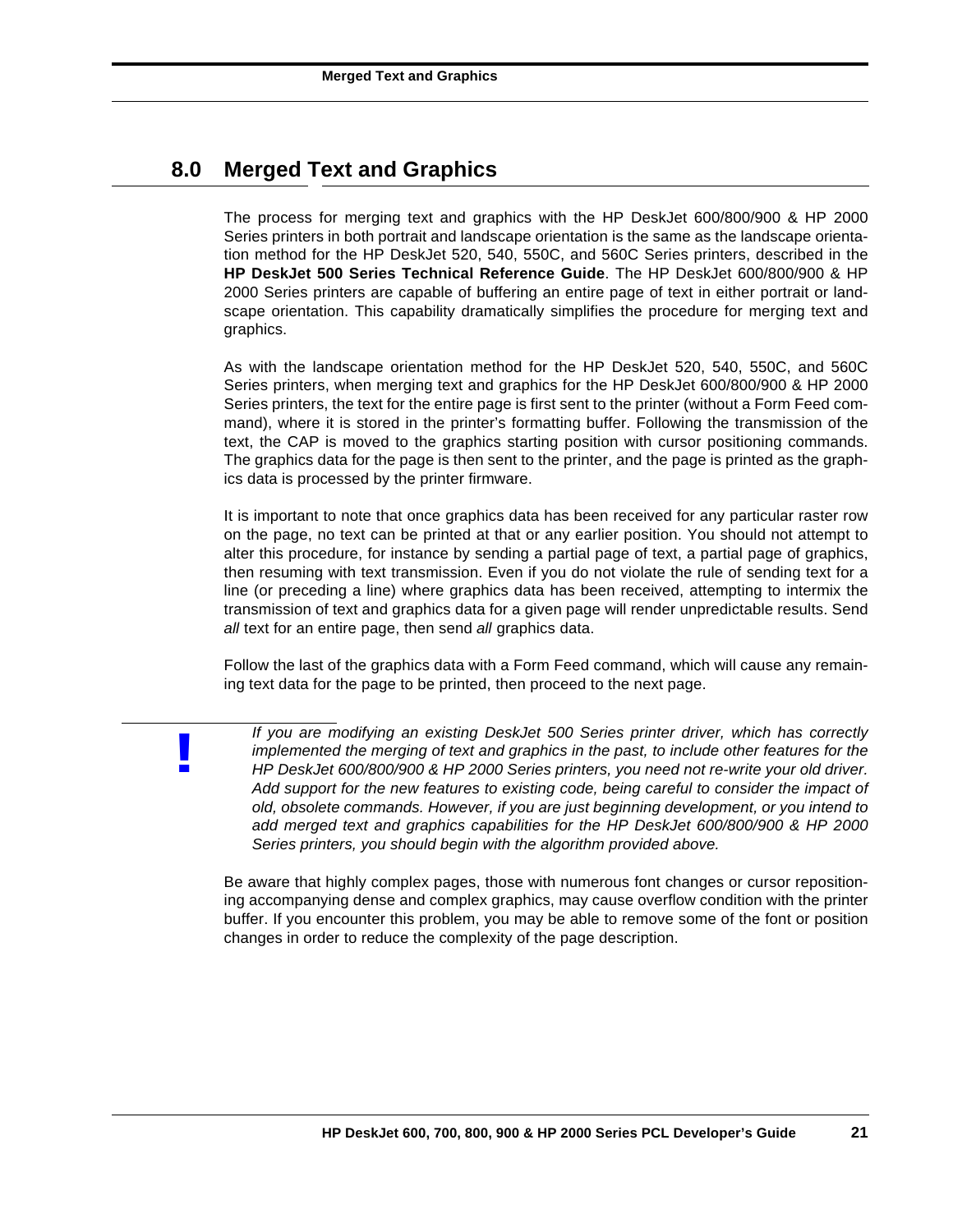# **9.0 Programming Hints**

The following are overall guidelines to keep in mind when programming with HP PCL printer language commands.

### **9.0.1 Follow Specifications**

Follow the specifications for HP PCL printer language commands as described in this guide. Do not rely upon undocumented workarounds. For example, the HP DeskJet 500 Series printers do not allow a negative vertical cursor movement of more than 1/3 inch. While it is possible to create a workaround, the solution may produce undesirable results, as the printer papermovement hardware is not designed to provide negative paper motion. Additionally, the homemade solution that works today may not work with future printer models.

### **9.0.2 Leverage from Previous Programs**

If you have previously used HP PCL commands to create printer programs, you may be able use most of those same commands for the HP DeskJet 600/800/900 & HP 2000 Series printers. This is especially true if you have programmed for other HP DeskJet printers. Reusing previously developed code can save you a significant amount of time since you do not have to start a development effort from scratch.

When leveraging from previous programs, keep in mind that the HP DeskJet 600/800/900 & HP 2000 Series printers have a number of important differences from the HP LaserJet family printer.

- 4 HP DeskJet 600/800/900 & HP 2000 Series printers are line oriented, whereas HP Laser-Jet printers are page oriented. The HP LaserJet printers format the entire page in internal memory and then the entire page is printed, whereas the HP DeskJet 600/800/900 & HP 2000 Series printers format and print consecutive horizontal lines of text or rows of graphics of the page content, one after another, until the entire page has been printed.
- $\blacklozenge$  HP LaserJet printers have full-page printing capability and can position the cursor anywhere on the page. HP DeskJet 600/800/900 & HP 2000 Series printers format from the top of the page to the bottom.
- 4 Generally, HP DeskJet 600/800/900 & HP 2000 Series printer commands sent to the HP LaserJet printer will provide the expected printing results, but may not work as efficiently. Not all HP DeskJet 600/800/900 & HP 2000 Series commands will work with HP LaserJet printers.

### **9.0.3 Priority of Feature Set Commands**

Printer features for the HP DeskJet 600/800/900 & HP 2000 Series printers are controlled by escape sequences and control codes. Software application commands override default settings. However, when the printer is reset, either by turning the printer off and then on again or by sending the Reset escape sequence (Esc E), the printer returns to the default settings.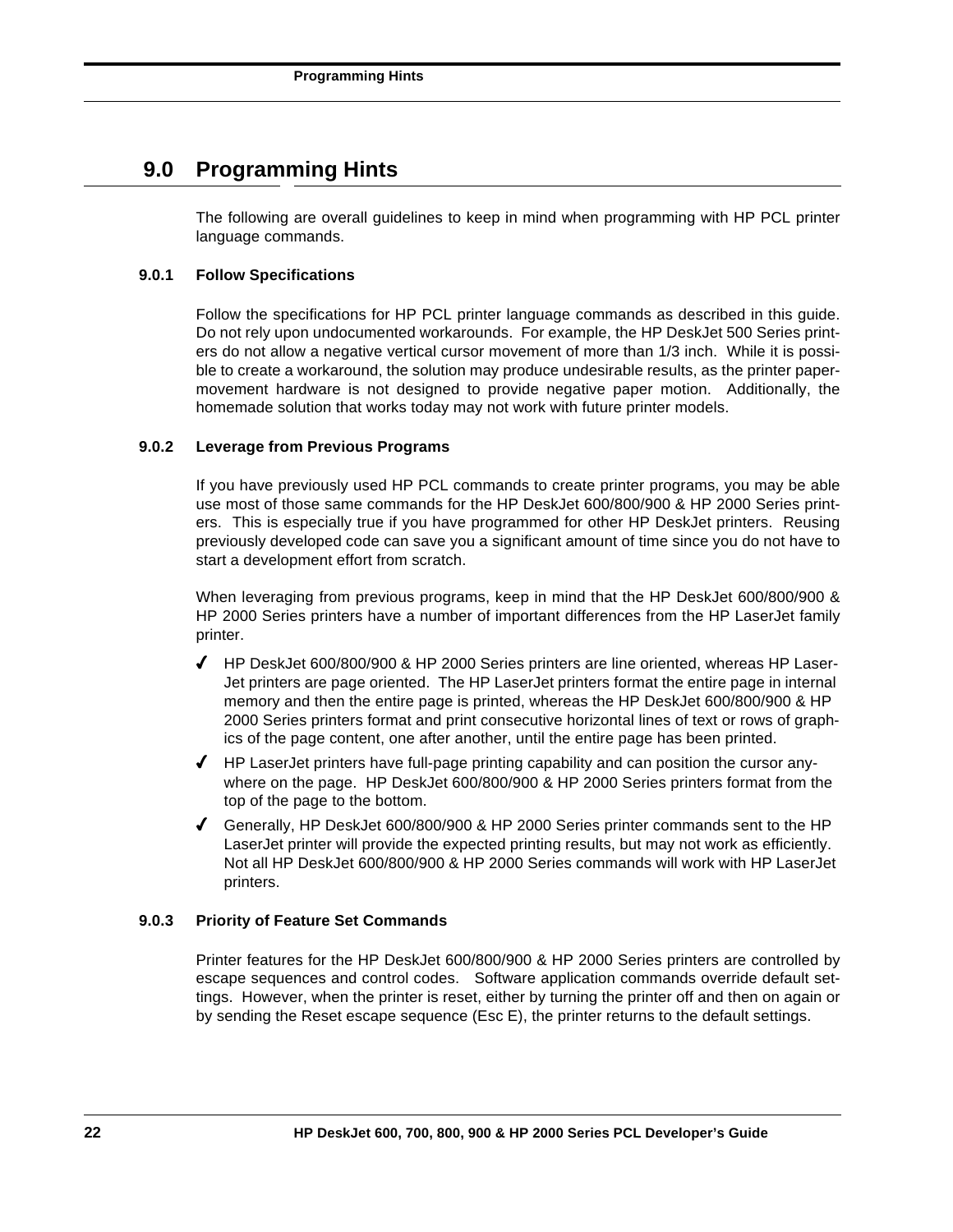### **9.0.4 Priority of Commands**

There are no finite rules when it comes to structuring your overall program. In general, start by setting the print environment with the printer control commands, such as Reset, Selecting the Media Source, and so on.

It is almost always advisable to start and end your program with the reset command (Esc E). This clears the printer environment and places your program back to the default settings. An exception to this general rule is when the printer settings are intended to carry across a multicomponent print job.

Where specified in this manual, pay close attention to the order of commands. For example, raster graphics commands should be sent to the printer in the following order:

- 4 End Raster Graphics
- ◆ Raster Graphics Resolution
- ◆ Raster Graphics Width
- 4 Raster Graphics Compression Method
- 4 Start Raster Graphics
- 4 Transfer Raster Graphics Row(s) with or without Relative Vertical Pixel Movement
- 4 End Raster Graphics

### **9.0.5 Time Savers**

The following list provides some helpful hints to make your program more efficient:

- 4 You do not need to specify leading and trailing zeroes. The HP DeskJet 600/800/900 & HP 2000 Series printers will compensate if you do not include zeros that occur at the end of an escape sequence. For example, if you want to specify 10 pitch during a font selection sequence, simply specify 10, rather than 0010.00.
- $\blacklozenge$  Group printer control commands at the beginning of a print job. If a number of consecutive pages within a job have the same format (such as margins, HMI, VMI, etc.), the associated page formatting commands only need to be set once for that group of pages.
- $\blacklozenge$  Combine escape sequences where possible. Shortening commands improves throughput. For example, instead of sending the Page Length command (Esc  $< H$  P) and the Top Margin command (Esc  $\& \ell \# E$ ) separately, send them as one parameterized escape sequence (Esc  $< t \neq p \neq E$ ). Follow the guidelines for parameterized escape sequences, which are described earlier in this chapter.
- $\blacklozenge$  Minimize escape sequences where possible. For example, if you wish to move the cursor two inches down the page, use one cursor movement command, rather than move the cursor by decipoints or dots a number of times.
- 4 You do not need to send a request to load paper. However, you do need to specify envelope size and send a Media Source command to load envelopes.
- $\blacklozenge$  Avoid using tabs to move the cursor across the page. Using tabs may make you dependent upon the current font pitch. Instead, use cursor positioning commands.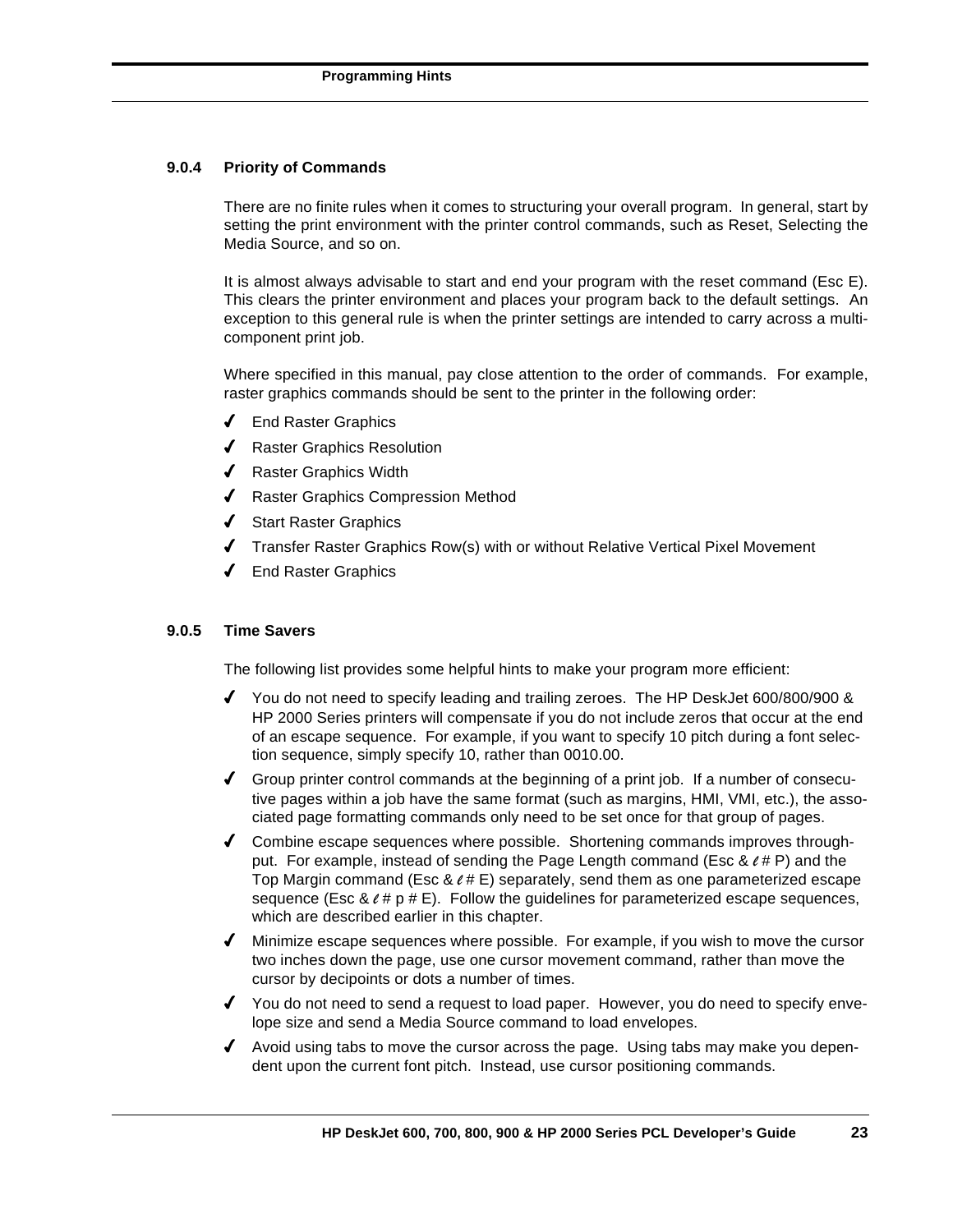- 4 Avoid using a Start Raster Graphics and End Raster Graphics command on every line. Use these commands at the beginning and end of the graphics image.
- $\blacklozenge$  When setting the raster graphics width, calculate the widest point of the raster image. Use this value to set the width once for the entire raster graphics image.
- 4 Avoid setting top margin or text length to values outside of the printable area. This may cause data loss.

When using both the top margin and text length commands, the top margin command should be sent before the text length command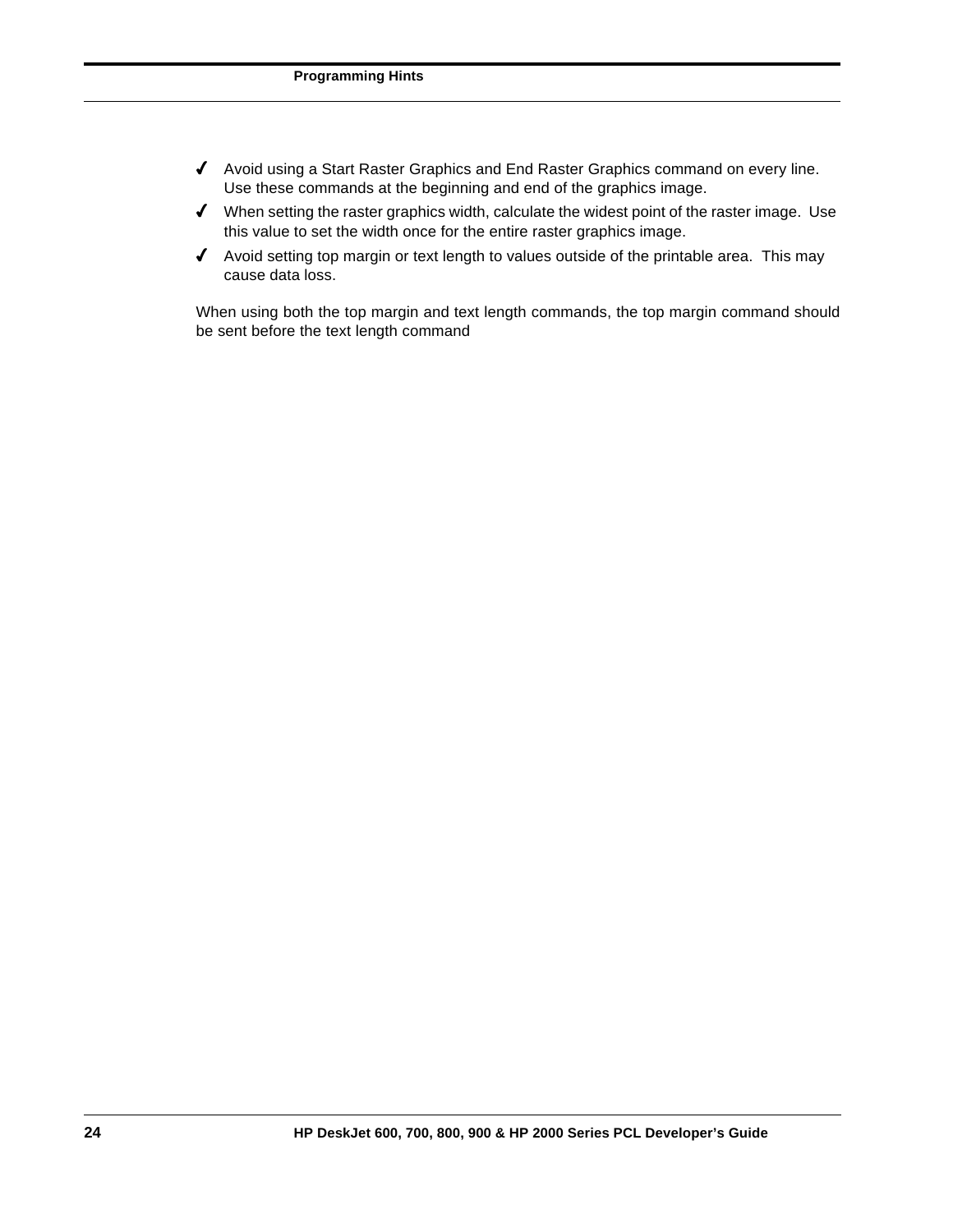# **10.0 HP PCL Commands**

# **10.1 Control Codes and Special Character Codes**

The following commands initiate printer control functions:

### **10.1.1 Escape**

Provides supplementary control of printer functions. The escape character itself is a prefix for the string of one or more characters that follow. Once an escape character is received by the printer, normal text processing is suspended, and the contents of the print data stream are interpreted as a printer command, until the command has been activated by a command termination character, or the escape sequence has been determined to be invalid.

# **10.2 Testing Commands**

Transparent Data Mode, and Display Functions modes (both of them) are used for testing purposes, to allow you to print the actual setup strings rather than having HP PCL actually interpret and execute them.

You can use either Print Modes -or- the Display Functions Mode On and Off commands whichever is more intuitive in your programming environment.

### **10.3 Print Modes**

### **10.3.1 Transparent Data Mode**

| TABLE 2.          |              |                  |                  |     |               |               |                   |              |              | Transparent Data Mode - Esc & p # X                     |                  |              |                   |               |            |                       |                                                |
|-------------------|--------------|------------------|------------------|-----|---------------|---------------|-------------------|--------------|--------------|---------------------------------------------------------|------------------|--------------|-------------------|---------------|------------|-----------------------|------------------------------------------------|
| #<br><b>Value</b> | <b>DJ600</b> | Ō<br><b>DJ61</b> | <b>J660</b><br>Δ | 670 | <b>DJ6800</b> | <b>DJ6900</b> | <b>J6950</b><br>Δ | <b>J8100</b> | <b>DJ830</b> | <b>J8500</b><br>n                                       | <b>J870</b><br>Δ | <b>J880C</b> | <b>DO68r</b><br>n | <b>D3895C</b> | 19700<br>n | 0<br>P <sub>200</sub> | <b>EFFECT</b>                                  |
| $1 \ldots n$      |              |                  |                  |     |               |               |                   |              |              |                                                         |                  |              |                   |               |            |                       | Prints all data rather than execut-<br>ing it. |
| Default           | n/a          |                  |                  |     |               |               |                   |              |              |                                                         |                  |              |                   |               |            |                       |                                                |
| Range             |              |                  |                  |     |               |               |                   |              |              | 0 to 32767 - command is ignored for out of range values |                  |              |                   |               |            |                       |                                                |

Prints the graphic symbols associated with hidden control code characters.

All subsequent character codes, for the specified number of bytes, are printed with the current font attributes. The parser ignores all control codes, including the *Esc* character. Instead, the code's graphic symbol in the current symbol set is printed. For example, in the PC-8 symbol set, *Esc* is printed as a left arrow.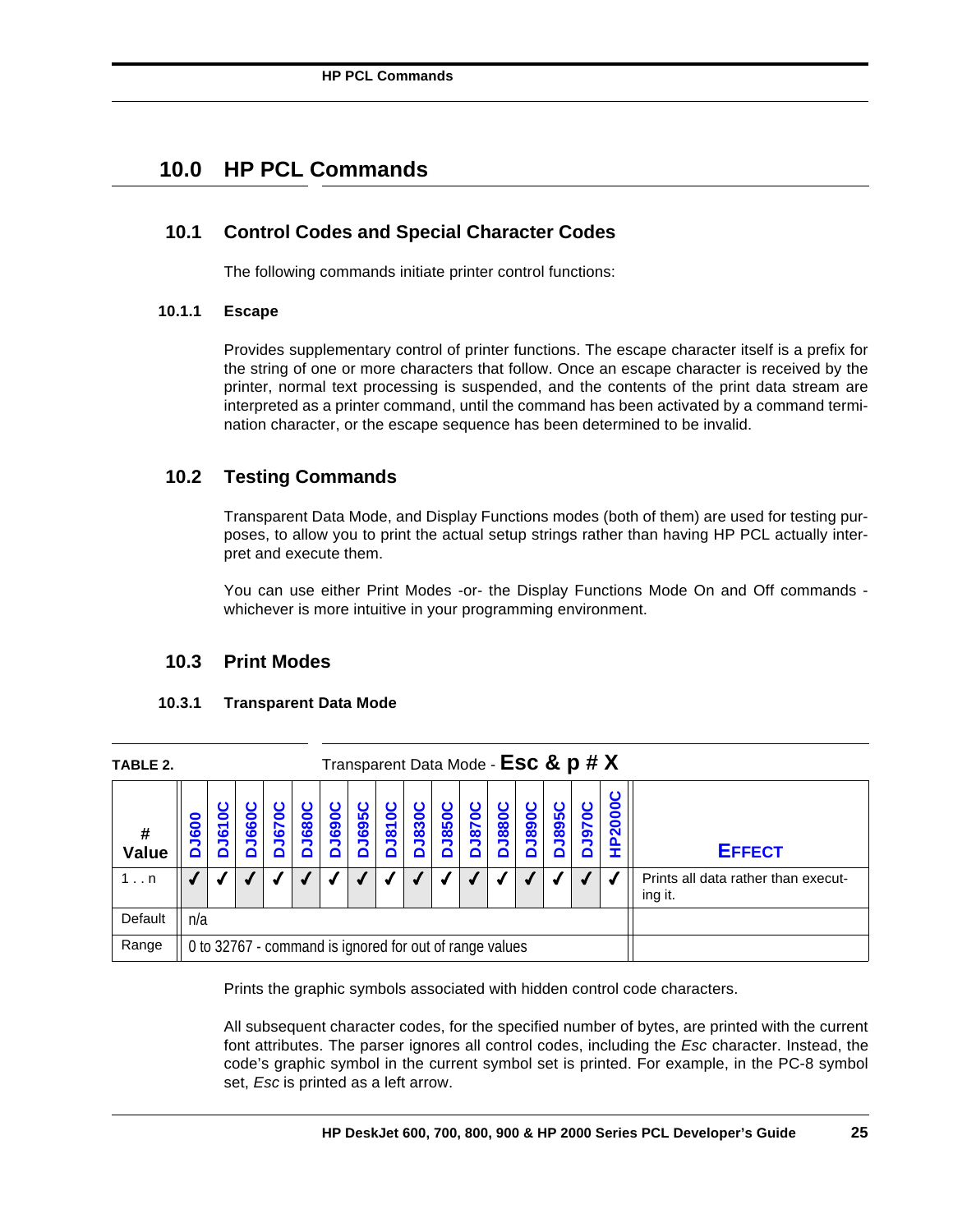### **10.3.2 Display Functions Mode ON**

| TABLE 3.     |          |                                             |     |                      |     |             | Display Functions Mode ON - ESC Y |                               |             |                 |            |                  |             |                     |   |          |                             |
|--------------|----------|---------------------------------------------|-----|----------------------|-----|-------------|-----------------------------------|-------------------------------|-------------|-----------------|------------|------------------|-------------|---------------------|---|----------|-----------------------------|
| #<br>Value   | 600<br>◘ | 0<br>$\blacktriangledown$<br>$\bullet$<br>▭ | 660 | 0<br><b>J67</b><br>◘ | 680 | <b>J690</b> | <u> In</u><br>ဒ္မ                 | $\bullet$<br>$\overline{181}$ | <b>J830</b> | o<br><b>J85</b> | <u>781</u> | <b>J880</b><br>n | <b>0681</b> | 5<br><b>98</b><br>n | ഉ | 0<br>200 | <b>EFFECT</b>               |
| $1 \ldots n$ |          |                                             |     |                      |     |             |                                   |                               |             |                 |            |                  |             |                     |   |          | Display Functions turned on |
| Default      | off      |                                             |     |                      |     |             |                                   |                               |             |                 |            |                  |             |                     |   |          |                             |

This command turns on Display Functions Mode; a character code is then printed in the current active font.

Turning Display Functions mode ON has the following effects:

- $\blacklozenge$  All control code and escape sequence functions except CR and Esc Z are disabled. CR marks the paper and executes CR-LF. Esc Z marks the paper and disables Display Functions Mode.
- $\blacklozenge$  All character codes, except CR and Esc Z, either mark the paper or produce a blank space.

The exact implementation may vary between products. This mode is intended as a programmer's debugging aid, and is not to be used for document preparation.

| <b>TABLE 4.</b>   |             |                     |                          |   |     |     |     |                         |     | Display Functions Mode OFF - ESC Z |                |     |     |          |             |                       |                              |
|-------------------|-------------|---------------------|--------------------------|---|-----|-----|-----|-------------------------|-----|------------------------------------|----------------|-----|-----|----------|-------------|-----------------------|------------------------------|
| #<br><b>Value</b> | 8<br>ဖ<br>◘ | $\blacksquare$<br>ဖ | $\ddot{\mathbf{o}}$<br>ശ | ە | 680 | 690 | 695 | $\overline{\mathbf{0}}$ | 830 | 850                                | $\overline{8}$ | 880 | 890 | ဖြ<br>89 | c<br>r<br>ာ | 0<br>0<br>0<br>$\sim$ | <b>EFFECT</b>                |
| 1n                |             |                     |                          |   |     |     |     |                         |     |                                    |                |     |     |          |             |                       | Display Functions turned off |
| Default           | off         |                     |                          |   |     |     |     |                         |     |                                    |                |     |     |          |             |                       |                              |

### **10.3.3 Display Functions Mode OFF**

This command turns Display Functions Mode OFF. If Display Function Mode is ON when Esc Z is received, the characters for the next sequence are printed, and Display Function Mode is disabled. If Display Function Mode is OFF when Esc Z is received, no operation is performed.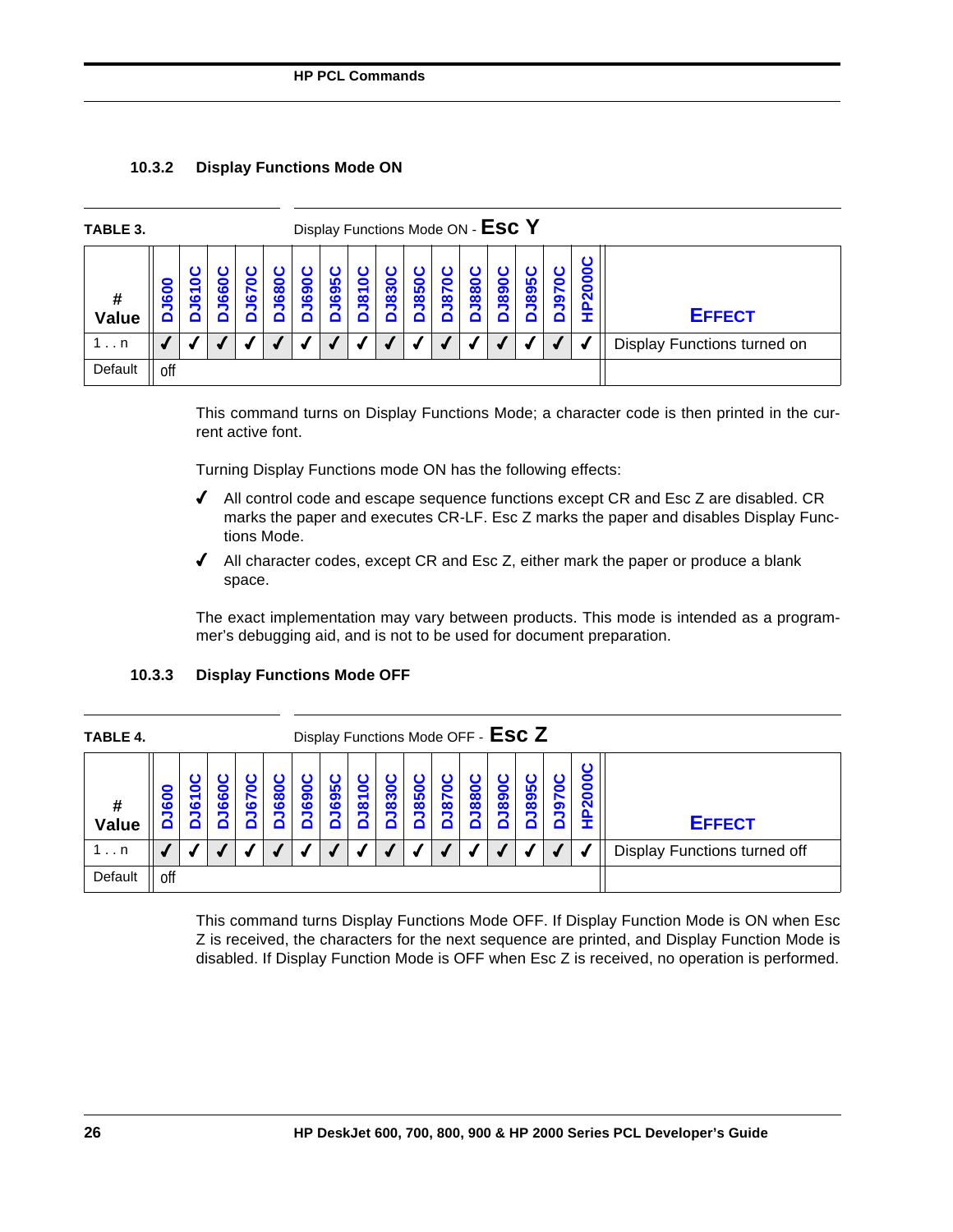### **10.4 Text Enhancements**

### **10.4.1 Enable Underline**

**!**

| TABLE 5.          |                          |                                                          |               |               |               |                            |               | Enable Underline - Esc & d # D                          |        |               |               |               |               |               |               |                |                                                           |
|-------------------|--------------------------|----------------------------------------------------------|---------------|---------------|---------------|----------------------------|---------------|---------------------------------------------------------|--------|---------------|---------------|---------------|---------------|---------------|---------------|----------------|-----------------------------------------------------------|
| #<br><b>Value</b> | <b>DJ600</b>             | <b>DJ610C</b>                                            | <b>DJ660C</b> | <b>DJ670C</b> | <b>DJ680C</b> | $\overline{\text{DUSOCC}}$ | <b>D369LO</b> | <b>DJ810C</b>                                           | DJ830C | <b>DJ850C</b> | <b>DJ870C</b> | <b>DJ880C</b> | <b>DJ890C</b> | <b>DJ895C</b> | <b>DJ970C</b> | <b>HP2000C</b> | <b>EFFECT</b>                                             |
| $\mathbf 0$       | $\sqrt{2}$               |                                                          |               | $\sqrt{ }$    | ✔             |                            | √             | $\sqrt{ }$                                              | √      |               |               | √             |               |               |               | √              | Default - single underline                                |
|                   |                          |                                                          |               |               |               |                            |               |                                                         |        |               |               |               |               |               |               |                | Single underline, fixed location<br>below the baseline    |
| $\overline{2}$    | $\sqrt{2}$               | $\boldsymbol{J}$<br>J<br>√<br>$\boldsymbol{J}$<br>J<br>√ |               |               |               |                            |               |                                                         |        |               |               |               |               |               |               |                | Double underline, fixed location<br>below the baseline    |
| 3                 | $\overline{\mathcal{L}}$ |                                                          |               | √             |               |                            | √             | √                                                       | √      |               |               | √             |               |               |               |                | Single underline, font<br>dependent ("floating") location |
| 4                 |                          |                                                          |               | $\checkmark$  |               |                            |               |                                                         |        |               |               | √             |               | √             |               | √              | Double underline, font<br>dependent ("floating") location |
| Default           | off                      |                                                          |               |               |               |                            |               |                                                         |        |               |               |               |               |               |               |                |                                                           |
| Range             |                          |                                                          |               |               |               |                            |               | 0 to 4 - (default is selected for values $>4$ or $<$ 0) |        |               |               |               |               |               |               |                |                                                           |

Enables the automatic underline enhancement.

*This command must use a capital "D" as a terminator.*

Except when changing the left margin causes positive horizontal CAP movement, when underlining is enabled, each printed character or any positive horizontal motion (e.g., spaces, CAP moves) is automatically underlined.

Once enabled, underline remains enabled until explicitly disabled. The default state is underline disabled.

A single underline is produced if double underline is invoked but unavailable, as in the case of the DeskJet 850/870/890 Series printers.

When fixed location underlining is enabled, the underline is drawn a fixed, device-dependent distance below the baseline. When floating location underlining is enabled, the greatest underline distance specified in all of the fonts printed on the current line determines where the underline is positioned. The underline distance and height is defined in the font descriptor.

In the HP DeskJet implementation of "floating" underline, each font defines the thickness of the underline character and its position relative to the baseline.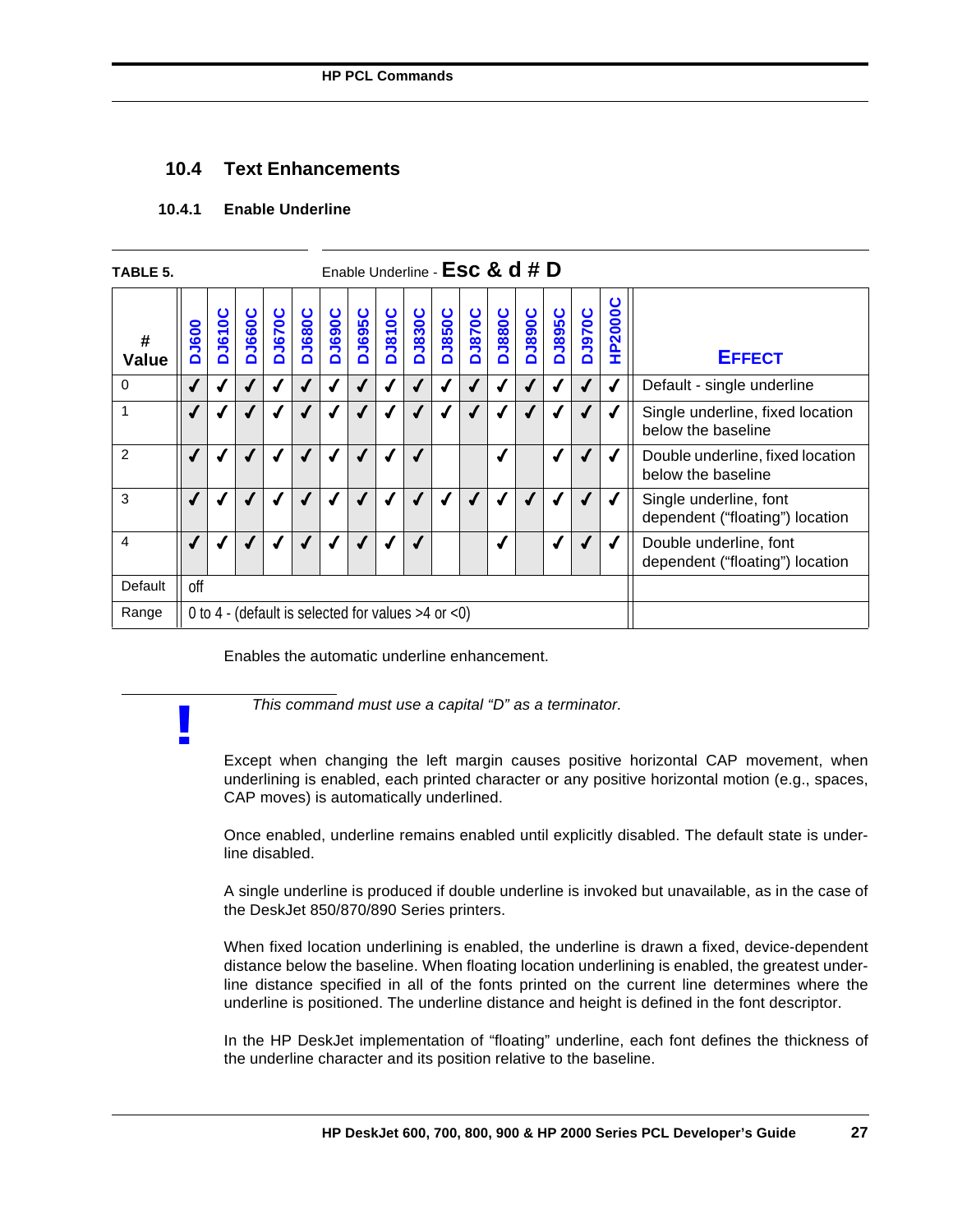*With HP DeskJet 500 Series printers, if underlining is enabled and changing the left margin causes a positive horizontal cursor movement, the move is underlined. With HP Desk-Jet 600/800/900 & HP 2000 Series printers, the move is not underlined.*

*HP DeskJet 500 Series printers use a value (#) of 255 to disable underlining. HP DeskJet 600/800/900 & HP 2000 Series printers select Default for values over 4 or below 0.*

### **10.4.2 Disable Underline**

**!**

| TABLE 6.          |         |                                |                   |                          |                         |                          | Disable Underline - Esc & d @ |               |                    |    |          |                         |    |           |   |                    |
|-------------------|---------|--------------------------------|-------------------|--------------------------|-------------------------|--------------------------|-------------------------------|---------------|--------------------|----|----------|-------------------------|----|-----------|---|--------------------|
| #<br><b>Value</b> | 8<br>ιö | $\blacksquare$<br>$\mathbf{c}$ | $\mathbf{c}$<br>ശ | $\blacksquare$<br>r<br>6 | $\overline{\mathbf{8}}$ | $\blacksquare$<br>ග<br>ة | ഥ<br>တ<br>$\overline{c}$      | c<br>$\infty$ | 0<br>က<br>$\infty$ | 85 | $\infty$ | $\overline{\textbf{8}}$ | 89 | <u> အ</u> | ග | <b>EFFECT</b>      |
| n/a               |         |                                |                   |                          |                         |                          |                               |               |                    |    |          |                         |    |           |   | Underlining is OFF |

Disables automatic text underlining.

### **10.4.3 Line Termination**

| TABLE 7.       |              |               |               |               |               |               |               |               |               | Line Termination - ESC & k # G                      |               |               |               |               |               |                |                                               |
|----------------|--------------|---------------|---------------|---------------|---------------|---------------|---------------|---------------|---------------|-----------------------------------------------------|---------------|---------------|---------------|---------------|---------------|----------------|-----------------------------------------------|
| #<br>Value     | <b>DJ600</b> | <b>DJ610C</b> | <b>DJ660C</b> | <b>DJ670C</b> | <b>DJ680C</b> | <b>DJ690C</b> | <b>DJ695C</b> | <b>DJ810C</b> | <b>DJ830C</b> | <b>DJ850C</b>                                       | <b>DJ870C</b> | <b>DJ880C</b> | <b>DJ890C</b> | <b>DJ895C</b> | <b>DJ970C</b> | <b>HP2000C</b> | <b>EFFECT</b>                                 |
| $\mathbf 0$    |              | √             |               |               |               |               |               |               |               |                                                     |               |               |               |               |               |                | $CR = CR$ ; LF = LF; FF = FF                  |
|                |              | ┙<br>J<br>√   |               |               |               |               |               |               |               |                                                     |               |               |               |               |               |                | $CR = CR$ , LF; LF = LF; FF = FF              |
| $\overline{2}$ |              |               |               | √             |               |               |               |               |               |                                                     |               |               |               |               |               |                | $CR = CR$ ; LF = CR, LF; FF =<br>CR, FF       |
| 3              |              |               |               | √             |               |               |               |               |               |                                                     |               |               |               |               |               |                | $CR = CR$ , LF; LF = CR, LF; FF<br>$=$ CR, FF |
| Default        | $\Omega$     |               |               |               |               |               |               |               |               |                                                     |               |               |               |               |               |                |                                               |
| Range          |              |               |               |               |               |               |               |               |               | 0 to 3 - Command is ignored for out of range values |               |               |               |               |               |                |                                               |

This command controls how the printer interprets CR (Carriage Return), LF (Line Feed), and FF (Form Feed) control characters. For example, a value field of 1 causes the printer to execute a carriage return (CR) and linefeed (LF) for every CR received. A linefeed or formfeed is sent as is.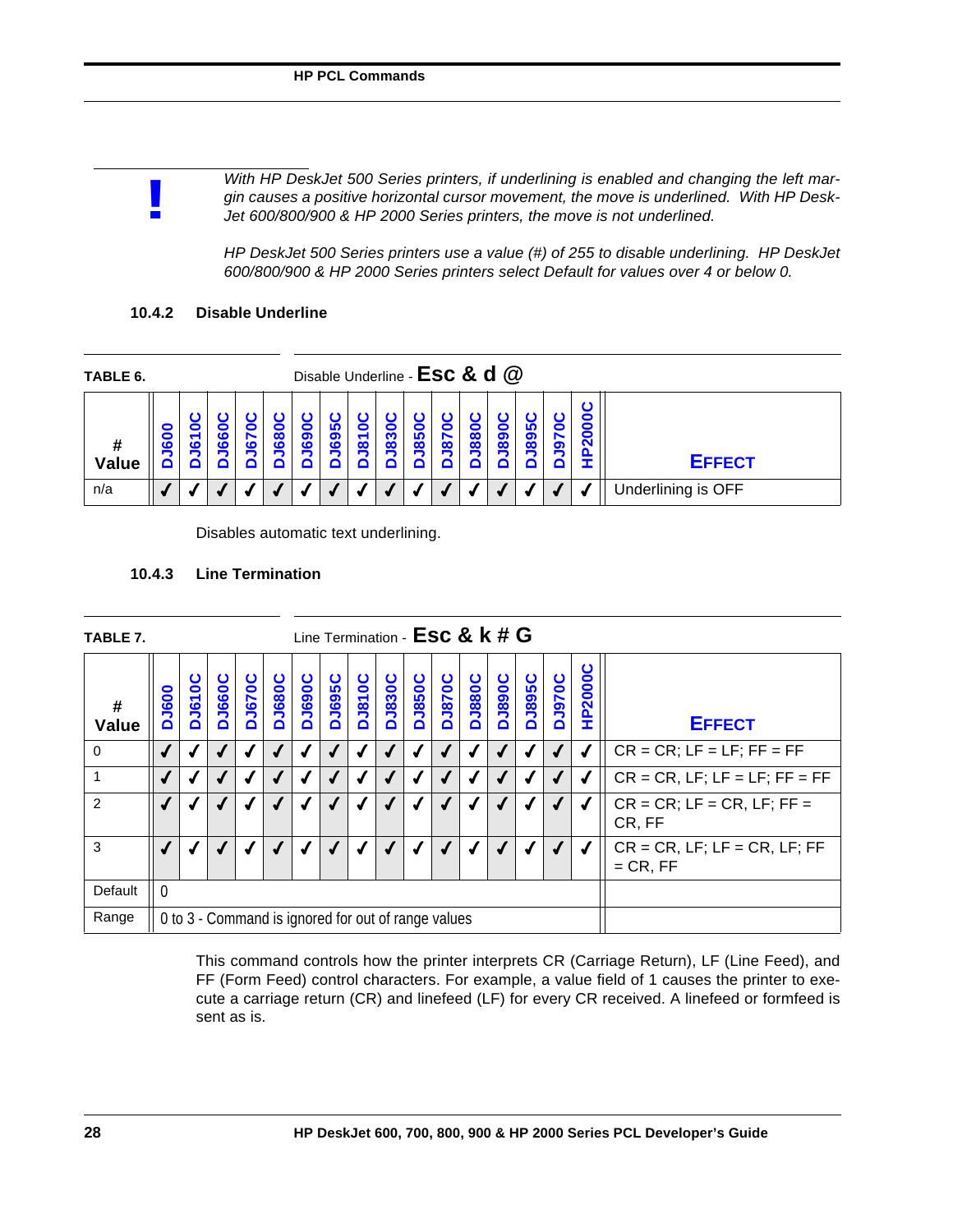### **10.4.4 End-of-Line Wrap**

| TABLE 8.          |              |                                                     |                   |               |               |               |                   |              |               |               |       | End-of-Line Wrap - $Esc & s \# C$ |               |               |               |             |                           |
|-------------------|--------------|-----------------------------------------------------|-------------------|---------------|---------------|---------------|-------------------|--------------|---------------|---------------|-------|-----------------------------------|---------------|---------------|---------------|-------------|---------------------------|
| #<br><b>Value</b> | <b>DJ600</b> | ပ<br><b>DJ6100</b>                                  | <b>J660C</b><br>Δ | <b>DJ670C</b> | <b>DJ680C</b> | <b>DJ690C</b> | <b>J695C</b><br>Δ | <b>J810C</b> | <b>DJ830C</b> | <b>DJ850C</b> | DJ870 | <b>J880C</b>                      | <b>DJ890C</b> | <b>DJ895C</b> | <b>DO78LQ</b> | P2000C<br>Ξ | <b>EFFECT</b>             |
|                   |              |                                                     |                   |               |               |               |                   |              |               |               |       |                                   |               |               |               |             | Enables End-of-Line Wrap  |
|                   |              |                                                     |                   |               |               |               |                   |              |               |               |       |                                   |               |               |               |             | Disables End-of-Line Wrap |
| Default           |              |                                                     |                   |               |               |               |                   |              |               |               |       |                                   |               |               |               |             |                           |
| Range             |              | 0 to 1 - Command is ignored for out of range values |                   |               |               |               |                   |              |               |               |       |                                   |               |               |               |             |                           |

Defines the action that occurs when a line of text reaches the right margin.

When end-of-line wrap is enabled, a character or space that would move the CAP to the right of the right margin causes a CR-LF to be executed (prior to the printing of the character or space).

When end-of-line wrap is disabled, a character or space that would move CAP to the right of the right margin is not printed, and CAP is set to the right margin.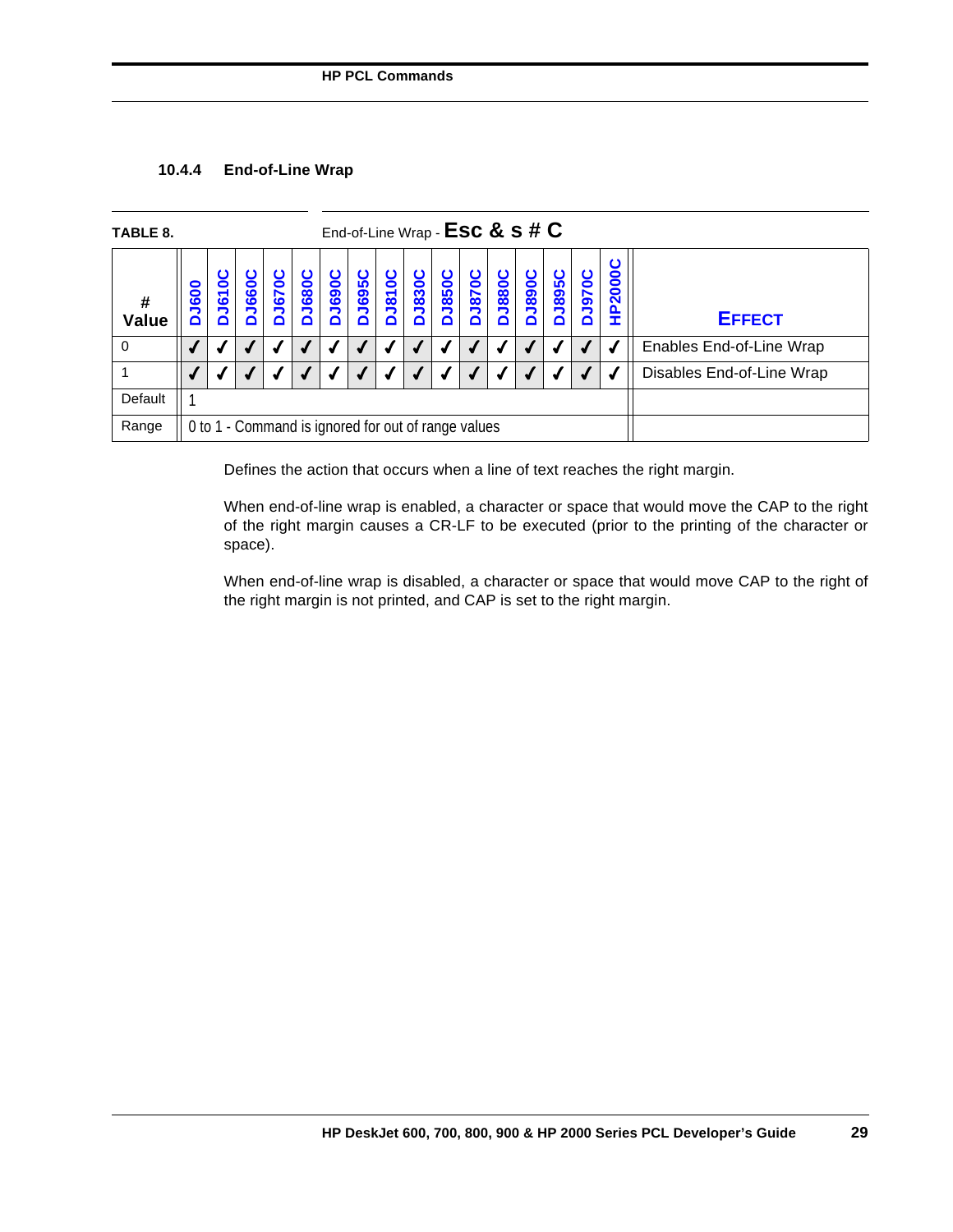### **10.5 Job Control**

#### **10.5.1 Reset**

### **Esc E**

Performs a reset on the printer (this is NOT a hardware reset). The reset performs the following:

Prints all data received before the reset.

- 4 "Floats" CAP.
- $\sqrt{ }$  Resets all programmable features to their user default values.
- 4 Deletes temporary fonts.
- 4 Does not delete downloaded permanent features.
- $\sqrt{\phantom{a}}$  Resets the color palette to black and white.

*Esc E* has no effect on I/O and causes no disruption in host-to-peripheral communication. The printer remains on-line and no data is lost.

*Esc E* should be the first command received at the beginning of a job (e.g., before font download) to establish default conditions; and it should be the last command at the end of a job to leave the machine in the user default state and clear any partially composed pages.

Esc E "floats" CAP on the current page if no printable data has been received; otherwise it ejects the current page and "floats" CAP on the next page.

CAP is floating prior to printable characters, or commands affecting CAP. (Commands affecting CAP are ASCII data, LF, CAP moves, space, etc.). Commands affecting top and left margins, line spacing, page length, and orientation can change CAP while it is floating.

CAP is fixed following printable characters or commands affecting CAP. CAP is fixed to the left margin and top margin plus 3/4 VMI upon receipt of printable characters or raster graphics commands that explicitly move CAP fix it at the specified location. Commands changing the top and left margins or line spacing cannot affect a fixed CAP; page length or orientation commands eject the page, moving CAP to the top-of-form on the subsequent page. If no printable data is received, page length and orientation commands eject the page only if the device cannot move the paper back to the top of form. The intent is to not eject unnecessary blank pages.

Since control panel settings can override the factory defaults, Esc E uses the control panel settings as the default values.

The SPACE character is not considered a printable character with respect to CAP.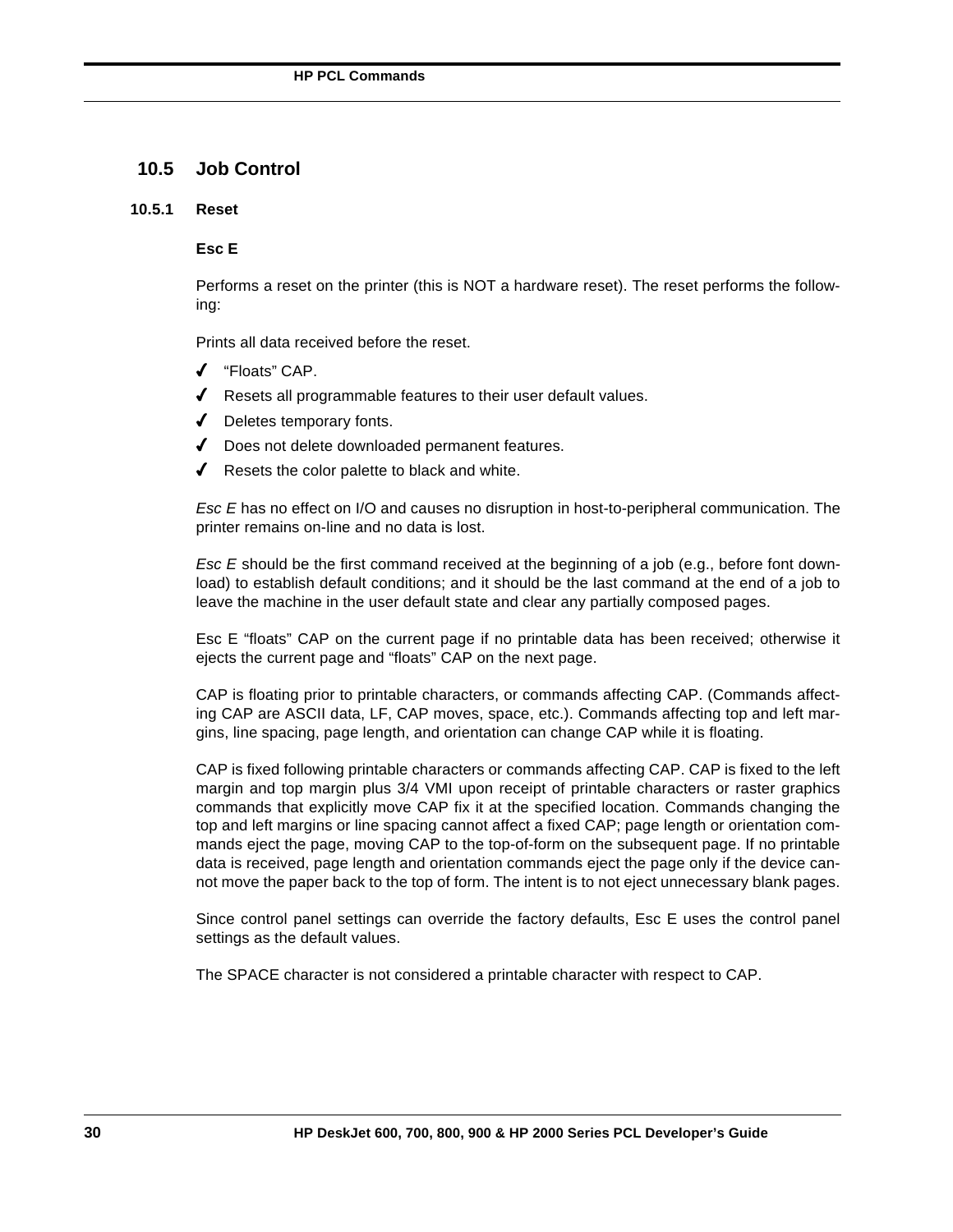### **10.6 Printer Control**

### **10.6.1 Gray Balance**

**!**

| TABLE 9.       |              |                                                     |               |  |  |  |  | Gray Balance - Esc <sup>*</sup> b # B                           |  |  |        |               |               |               |               |         |                                                             |
|----------------|--------------|-----------------------------------------------------|---------------|--|--|--|--|-----------------------------------------------------------------|--|--|--------|---------------|---------------|---------------|---------------|---------|-------------------------------------------------------------|
| #<br>Value     | <b>DJ600</b> | ပ<br><b>DJ6100</b>                                  | <b>DJ660C</b> |  |  |  |  | <b>DJ670C</b><br>DJ680C<br>DJ695C<br>DJ810C<br>DJ830C<br>DJ850C |  |  | DJ870C | <b>DJ880C</b> | <b>DJ890C</b> | <b>DJ895C</b> | <b>DJ970C</b> | HP2000C | <b>EFFECT</b>                                               |
| $\Omega$       |              |                                                     |               |  |  |  |  |                                                                 |  |  |        |               |               |               |               |         | Set gray balance to device<br>default (enabled or disabled) |
|                |              |                                                     |               |  |  |  |  |                                                                 |  |  |        |               |               |               |               |         | Enable gray balancing                                       |
| $\overline{2}$ |              |                                                     |               |  |  |  |  |                                                                 |  |  |        |               |               |               |               |         | Disable gray balancing                                      |
| Default        |              | Device dependent                                    |               |  |  |  |  |                                                                 |  |  |        |               |               |               |               |         |                                                             |
| Range          |              | 0 to 2 - Command is ignored for out of range values |               |  |  |  |  |                                                                 |  |  |        |               |               |               |               |         |                                                             |

Determines whether black optimization is performed to make process black (composite black—composed of color inks) appear more black.

When composite black is constructed by setting all the bits in the CMY color planes, the resulting color may not be isotonic. Gray balancing removes some dots to neutralize the hue shift. *Esc E* resets Gray Balance to the device-dependent default.

*The default for the HP DeskJet 550C is 2 (disable gray balancing).*

*The defaults for the HP DeskJet 540 and HP DeskJet 600 printers are Print Mode and Media Type dependent - as shown in the following table. Other HP DeskJet printers do not require gray balancing, as the gray balance function is built into the Media Type/Print Quality commands. The Gray Balance command is considered obsolete for those printers.*

|                   |                              | <b>HP DeskJet 540</b>          |                   |                              | <b>HP DeskJet 600</b>          |               |
|-------------------|------------------------------|--------------------------------|-------------------|------------------------------|--------------------------------|---------------|
| <b>Print Mode</b> | <b>Plain</b><br><b>Paper</b> | <b>Special</b><br><b>Paper</b> | Glossy/<br>Trans. | <b>Plain</b><br><b>Paper</b> | <b>Special</b><br><b>Paper</b> | Glossy/Trans. |
| EconoFast         | (disabled)                   | (disabled)                     | (disabled)        | (disabled)                   | (disabled)                     | (disabled)    |
| Normal            | (enabled)                    | (enabled)                      | (enabled)         | (enabled)                    | (enabled)                      | (disabled)    |
| <b>Best</b>       | (enabled)                    | (enabled)                      | (enabled)         | (enabled)                    | (enabled)                      | (disabled)    |

#### **Gray Balance Default Modes**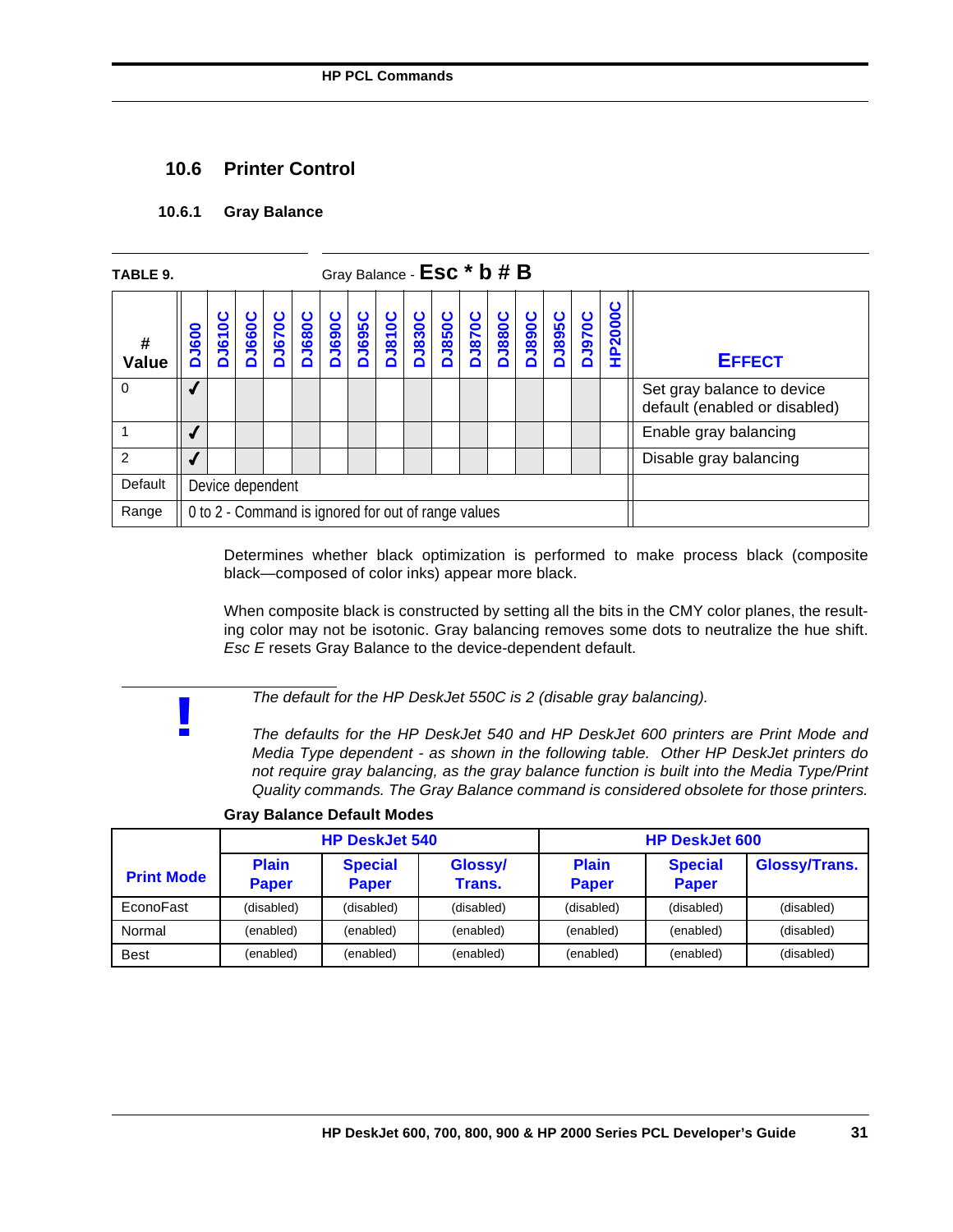### **10.6.2 Dry Timer**

**!**

| TABLE 10.           |                  |                                                        |              |                   |                   |               |              |               | Dry Timer - $Esc & b # T$ |                   |                   |                   |               |               |                   |                |                                                               |
|---------------------|------------------|--------------------------------------------------------|--------------|-------------------|-------------------|---------------|--------------|---------------|---------------------------|-------------------|-------------------|-------------------|---------------|---------------|-------------------|----------------|---------------------------------------------------------------|
| $\pmb{\#}$<br>Value | <b>J600</b><br>Õ | Ō<br>$\overline{5}$<br>Δ                               | <b>J660C</b> | <b>J670C</b><br>ó | <b>J680C</b><br>Õ | <b>DJ690C</b> | <b>J695C</b> | <b>DJ810C</b> | <b>DJ830C</b>             | <b>J850C</b><br>۵ | <b>J870C</b><br>Õ | <b>J880C</b><br>۵ | <b>DJ890C</b> | <b>DJ895C</b> | <b>J970C</b><br>∩ | <b>HP2000C</b> | <b>EFFECT</b>                                                 |
| 0                   |                  |                                                        |              |                   |                   |               |              |               |                           |                   |                   |                   |               |               |                   |                | Dry Timer is off                                              |
| 11200               |                  |                                                        |              |                   |                   |               |              |               |                           |                   |                   |                   |               |               |                   |                | Dry timer is on - time set for<br>specified number of seconds |
| Default             | ∣ 0              |                                                        |              |                   |                   |               |              |               |                           |                   |                   |                   |               |               |                   |                |                                                               |
| Range               |                  | 0 to 1200 - Command is ignored for out of range values |              |                   |                   |               |              |               |                           |                   |                   |                   |               |               |                   |                |                                                               |

Sets a minimum dry time between pages to ensure that a previous page dries before the next page is dropped on top of it.

The time required for ink to dry depends on media, print modes, and environment (temperature and humidity). For example, transparencies may need over 10 minutes in an unheated, damp environment.

**Esc E** resets the dry timer to the default value of 0.

*The Dry Timer function has been incorporated into the Media Type/Print Quality command combination. The parameters specified for those commands determine the Dry Timer setting. Although some HP DeskJet 600/800/900 & HP 2000 Series printers will respond to this command, the command is considered obsolete. Dependence on the command should be removed from your application.*

The HP DeskJet 600/800/900 & HP 2000 Series printers use the following values as Dry Timer defaults when Media Type and Print Quality commands are used:

|                   |              | <b>EconoFast Mode</b> |              | <b>Normal Mode</b> | <b>Best Mode</b> |              |
|-------------------|--------------|-----------------------|--------------|--------------------|------------------|--------------|
| <b>Media Type</b> | <b>Black</b> | <b>Color</b>          | <b>Black</b> | <b>Color</b>       | <b>Black</b>     | <b>Color</b> |
| Plain Paper       | 0 sec.       | $0$ sec.              | $15$ sec.    | $15$ sec.          | 25 sec.          | $15$ sec.    |
| Special Paper     | 0 sec.       | $0$ sec.              | $15$ sec.    | $15$ sec.          | 25 sec.          | $15$ sec.    |
| Transparency      | $60$ sec.    | 120 sec.              | 180 sec.     | 360 sec.           | 240 sec.         | 360 sec.     |

### **Dry Timer Defaults**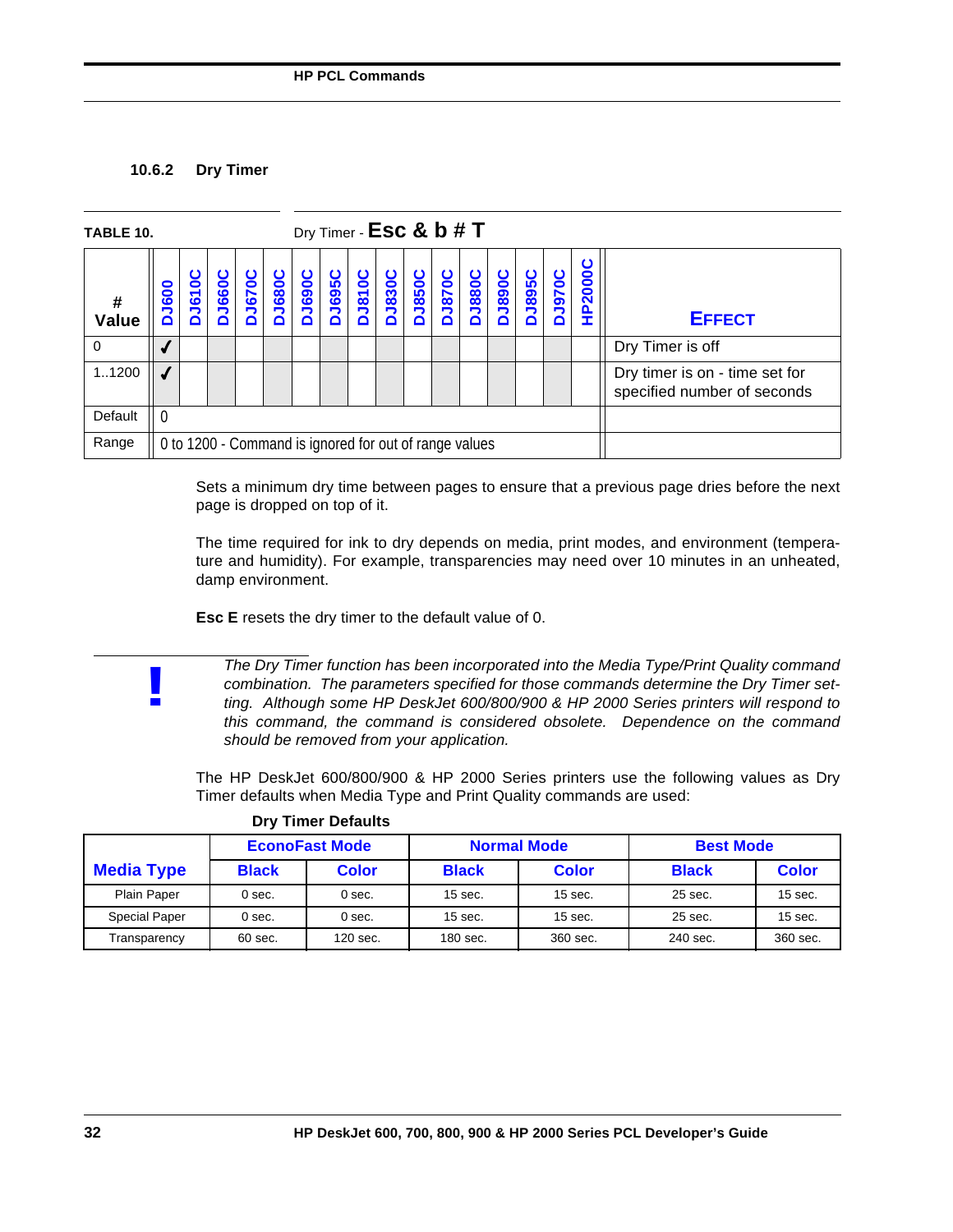### **10.6.3 Print Quality**

**!**

| TABLE 11.  | Print Quality - Esc <sup>*</sup> o # m/M |                                                      |                   |                   |               |               |               |              |               |               |               |              |               |               |               |                |                         |
|------------|------------------------------------------|------------------------------------------------------|-------------------|-------------------|---------------|---------------|---------------|--------------|---------------|---------------|---------------|--------------|---------------|---------------|---------------|----------------|-------------------------|
| #<br>Value | <b>DJ600</b>                             | ပ<br><b>DJ610</b>                                    | <b>J660C</b><br>۵ | <b>J670C</b><br>Õ | <b>DJ680C</b> | <b>DJ690C</b> | <b>DJ695C</b> | <b>J810C</b> | <b>DJ830C</b> | <b>DJ850C</b> | <b>DJ870C</b> | <b>J880C</b> | <b>DJ890C</b> | <b>DJ895C</b> | <b>DO78LQ</b> | <b>HP2000C</b> | <b>EFFECT</b>           |
| $-1$       | $\checkmark$                             |                                                      |                   |                   |               |               |               |              |               |               |               |              |               |               |               |                | EconoFast mode selected |
| $\Omega$   |                                          |                                                      |                   |                   |               |               |               |              |               |               |               |              |               |               |               |                | Normal quality selected |
|            |                                          |                                                      |                   |                   |               |               |               |              |               |               |               |              |               |               |               |                | Best quality selected   |
| Default    | - 0                                      |                                                      |                   |                   |               |               |               |              |               |               |               |              |               |               |               |                |                         |
| Range      |                                          | -1 to 1 - Command is ignored for out of range values |                   |                   |               |               |               |              |               |               |               |              |               |               |               |                |                         |

The **Print Quality** (PQ) command, in conjunction with the **Media Type** (*Esc &* l *# M*) command, provides a high-level print mode specifier and replaces the need for the following commands:

| $\sqrt{\phantom{a}}$ Font Quality (Primary)               | $Esc$ (s#Q      |
|-----------------------------------------------------------|-----------------|
| ✔ Font Quality (Secondary)                                | $Esc$ ) s # $Q$ |
| ↓ Raster Graphics Quality                                 | Esc $*$ r # Q   |
| $\sqrt{\phantom{a}}$ Mechanical Print Quality (shingling) | Esc $*$ o # Q   |

This command closes and prints the current page, and moves CAP to the top of form at the left margin on the next physical page.

*After receiving the Print Quality command, HP DeskJet 600/800/900 & HP 2000 Series printers ignore Font Quality (Primary), Font Quality (Secondary), Raster Graphics Quality, and Mechanical Print Quality commands until a Reset command or an equivalent device reset occurs.*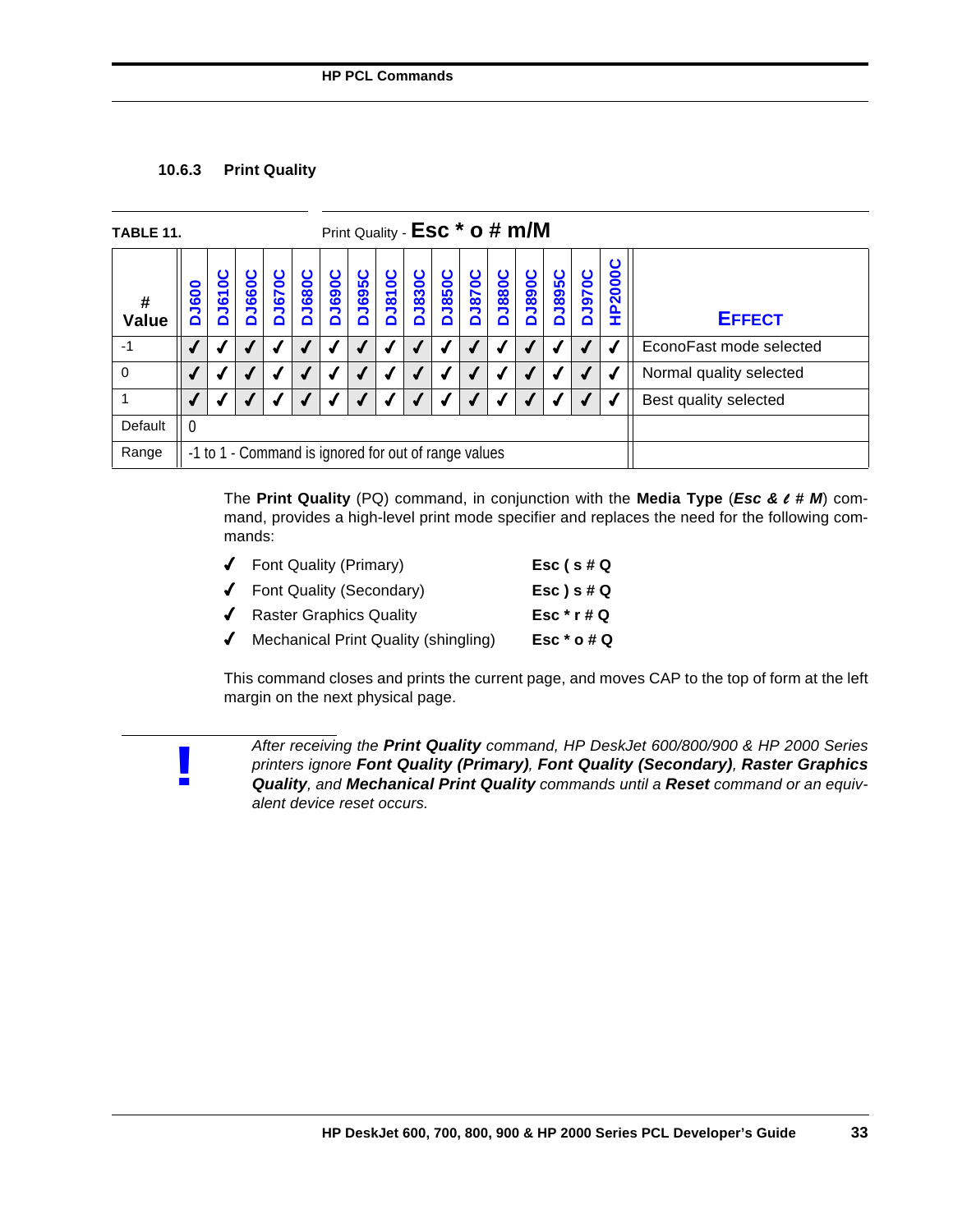### **10.6.4 Media Type**

| TABLE 12.         | Media Type - $\textsf{Esc} \& \textit{ell} \# \mathsf{M}$ |               |               |               |               |                                                     |               |               |               |               |               |               |               |               |               |                |                                            |
|-------------------|-----------------------------------------------------------|---------------|---------------|---------------|---------------|-----------------------------------------------------|---------------|---------------|---------------|---------------|---------------|---------------|---------------|---------------|---------------|----------------|--------------------------------------------|
| #<br><b>Value</b> | <b>DJ600</b>                                              | <b>DJ610C</b> | <b>DJ660C</b> | <b>DJ670C</b> | <b>DJ680C</b> | <b>DJ690C</b>                                       | <b>DJ695C</b> | <b>DJ810C</b> | <b>DJ830C</b> | <b>DJ850C</b> | <b>DJ870C</b> | <b>DJ880C</b> | <b>DJ890C</b> | <b>DJ895C</b> | <b>DJ970C</b> | <b>HP2000C</b> | <b>EFFECT</b>                              |
| 0                 | $\sqrt{2}$                                                |               | J             | √             |               |                                                     | $\sqrt{ }$    |               |               |               | √             | √             |               |               | √             | √              | Plain paper                                |
| 1                 | $\sqrt{2}$                                                |               |               |               |               |                                                     | √             |               |               |               |               | √             |               |               |               | √              | Bond paper                                 |
| 2                 |                                                           |               |               |               |               |                                                     | J             |               |               |               |               |               |               |               |               |                | Special paper (HP Premium<br>Inkjet Paper) |
| 3                 | ✔                                                         |               |               |               |               |                                                     | ✔             |               |               |               |               | ┙             |               |               |               | J              | Glossy film/Photo media                    |
| 4                 | $\sqrt{2}$                                                |               |               |               |               |                                                     | √             |               |               |               |               | J             |               |               |               | ┙              | Transparency film                          |
| 5                 |                                                           |               |               |               |               |                                                     |               |               |               |               |               |               |               |               |               | √              | <b>Quick Dry Glossy</b>                    |
| 6                 |                                                           |               |               |               |               |                                                     |               |               |               |               |               |               |               |               |               | √              | Quick Dry Transparency                     |
| Default           | $\mathbf{0}$                                              |               |               |               |               |                                                     |               |               |               |               |               |               |               |               |               |                |                                            |
| Range             |                                                           |               |               |               |               | 0 to 4 - Command is ignored for out of range values |               |               |               |               |               |               |               |               |               |                |                                            |

Sets the print mode required for printing on various media types.

If no printable data has been sent, CAP moves to the top of form at the left margin of the current page. If printable data has been sent, the page is printed and CAP moves to the top of form at the left margin of the next physical page.



*For HP DeskJet 600/800/900 & HP 2000 Series printers, the specified media type will affect output resolution, depletion, shingling, gray balancing, and dry time.*

**10.6.5 Unit of Measure**

| TABLE 13.         | Unit of Measure - Esc & u # D |                                                   |                   |               |            |            |                        |               |               |                        |                   |               |                   |                   |              |             |                    |
|-------------------|-------------------------------|---------------------------------------------------|-------------------|---------------|------------|------------|------------------------|---------------|---------------|------------------------|-------------------|---------------|-------------------|-------------------|--------------|-------------|--------------------|
| #<br><b>Value</b> | <b>J600</b><br>۵              | <b>J610</b><br>$\Box$                             | <b>Jesoc</b><br>≏ | <b>DJ670C</b> | J680C<br>۵ | J690C<br>Ó | <b>J695C</b><br>$\Box$ | <b>DJ810C</b> | <b>DJ830C</b> | <b>J850C</b><br>$\Box$ | <b>J870C</b><br>۵ | <b>DJ880C</b> | <b>J890C</b><br>Δ | <b>J895C</b><br>۵ | <b>J970C</b> | P2000C<br>I | <b>EFFECT</b>      |
| 300               |                               |                                                   |                   |               |            |            |                        |               |               |                        |                   |               |                   |                   |              |             | 300 units per inch |
| 600               |                               |                                                   |                   |               |            |            |                        |               |               |                        |                   |               |                   |                   |              |             | 600 units per inch |
| Default           | Device dependent              |                                                   |                   |               |            |            |                        |               |               |                        |                   |               |                   |                   |              |             |                    |
| Range             |                               | 300,600 - command is ignored for all other values |                   |               |            |            |                        |               |               |                        |                   |               |                   |                   |              |             |                    |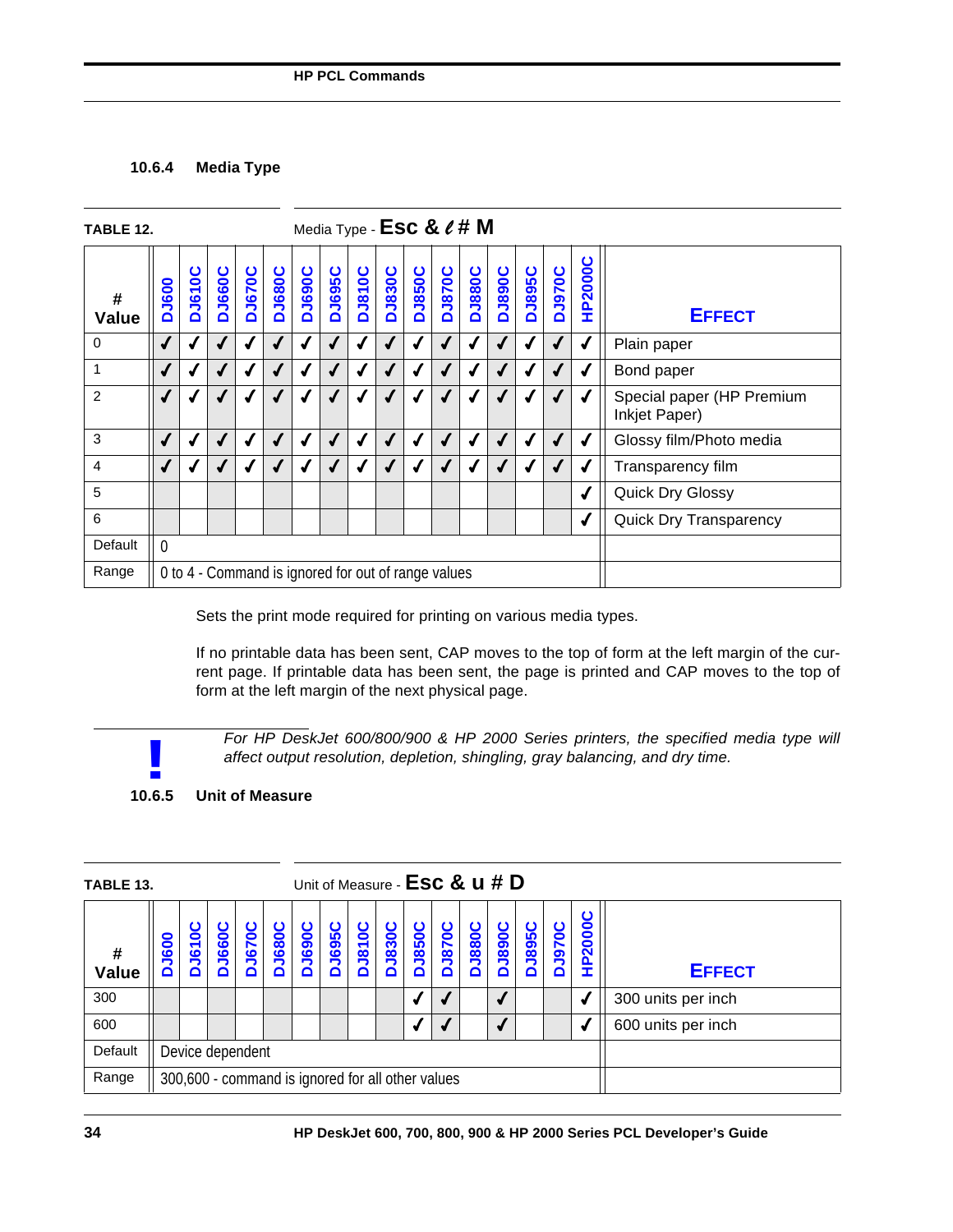The value field establishes the number of units per inch used in the following commands. These commands formerly used a device's dot-per-inch resolution as the unit of measure. Printers that do not support this command still use dots as their unit of measure for these commands.

- $\blacklozenge$  Move CAP Vertical (PCL Units) Esc \* p # Y
- $\blacklozenge$  Move CAP Horizontal (PCL Units) Esc  $*$  p # X
- $\checkmark$  Vertical Rectangle Size (PCL Units) Esc  $*$  c # B
- $\blacklozenge$  Horizontal Rectangle Size (PCL Units) Esc  $*$  c # A

In addition, since the current unit of measure setting affects how CAP movement values are rounded, it also affects the result of the following commands:

- $\blacklozenge$  Move CAP Horizontal (Columns) Esc & a # C
- 4 Horizontal Tab <HT>
- 4 Space <SP>
- $\triangleleft$  Backspace  $\triangleleft$ BS>

This command affects only the start of characters and PCL Unit commands. This may cause character spacing to be different on a 600 dpi printer vs. a 300 dpi printer, or on a 300 dpi printer that supports this command vs. a 300 dpi printer that does not. To get the same character placement on both printer, the unit of measure should be set to 300 and HMI command (Esc & k # H) should be sent after font selection has occurred.

This command does not affect binary raster data (bitmap fonts, raster graphics, patterns).

A control panel reset or Esc E defaults the measuring unit. Since the unit of measure is part of the user environment, it is saved and restored whenever a macro is called or an overlay invoked, but is defaulted when the user environment is established for an overlay.

Bitmap and scalable fonts must retain their initial metric information. Conversion to the current selected unit must use the original units to avoid cumulative errors due to successive rounding.

Out-of-range values are mapped to the supported value with the minimum relative error.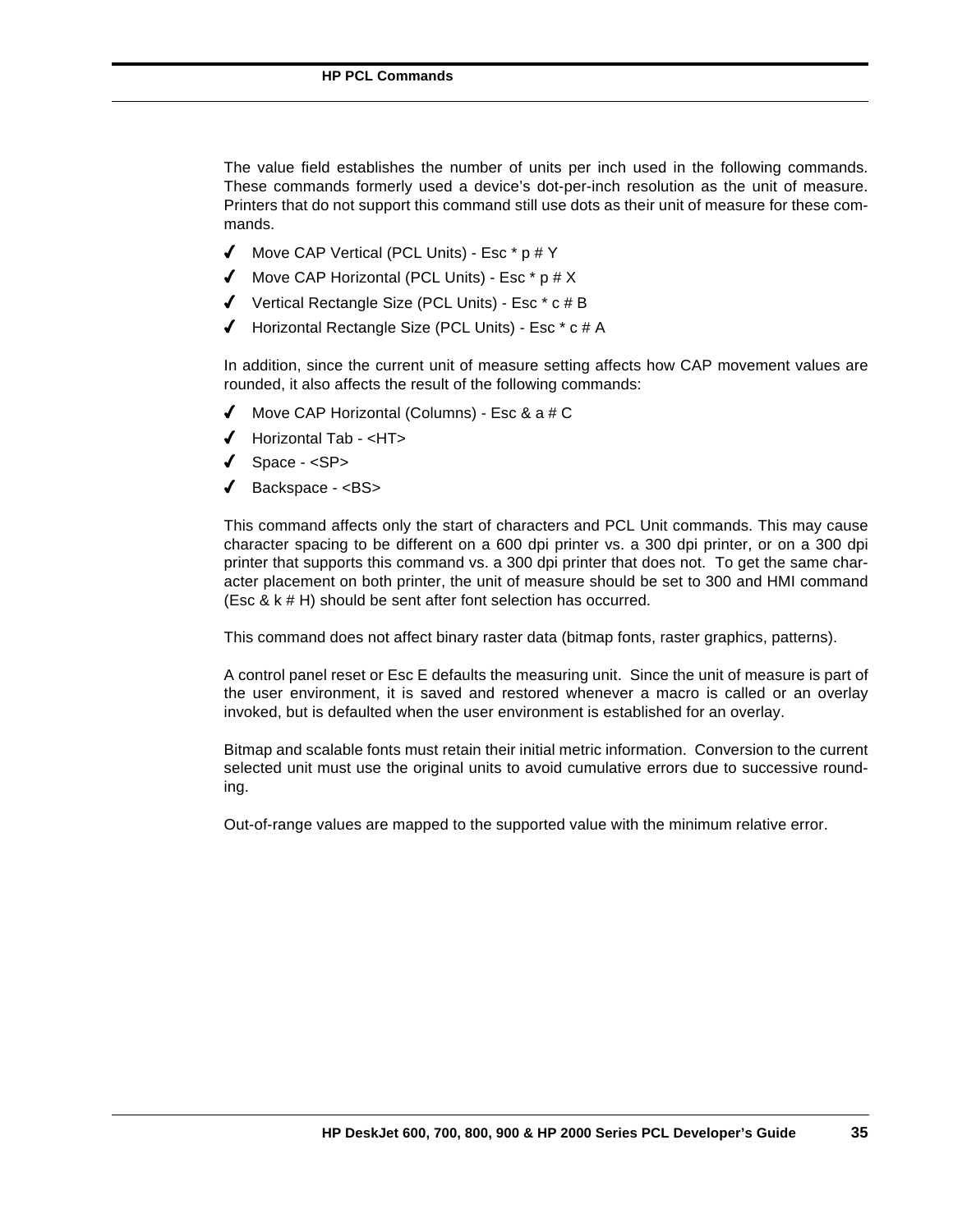### **10.7 Printer Diagnostics**

### **10.7.1 Self-Test**

### **Esc z**

Initiates printer self-test, which instructs the printer to perform the following actions:

- ◆ Process all data preceding the self-test.
- 4 Perform Esc E reset (ejecting the page if printable data has been sent). Permanent downloaded fonts are not deleted.
- 4 Move CAP to the top of form, if not already there.
- ◆ Perform the self-test.
- $\blacklozenge$  After self-test, move to the top of form, if not already there.
- $\blacklozenge$  Resume execution of the user data without data loss (programmable features need not be saved).

This should be as complete a self-test as the product is capable of performing. If no error is detected, the printer will remain on-line. If an error is detected, the printer will go to the off-line state.

In general, this command should not be used in an application. It is intended as a diagnostic tool for developers and support staff. The HP DeskJet 600/800/900 & HP 2000 Series printers provide several diagnostic print outs that are user-accessible via the printer front panel.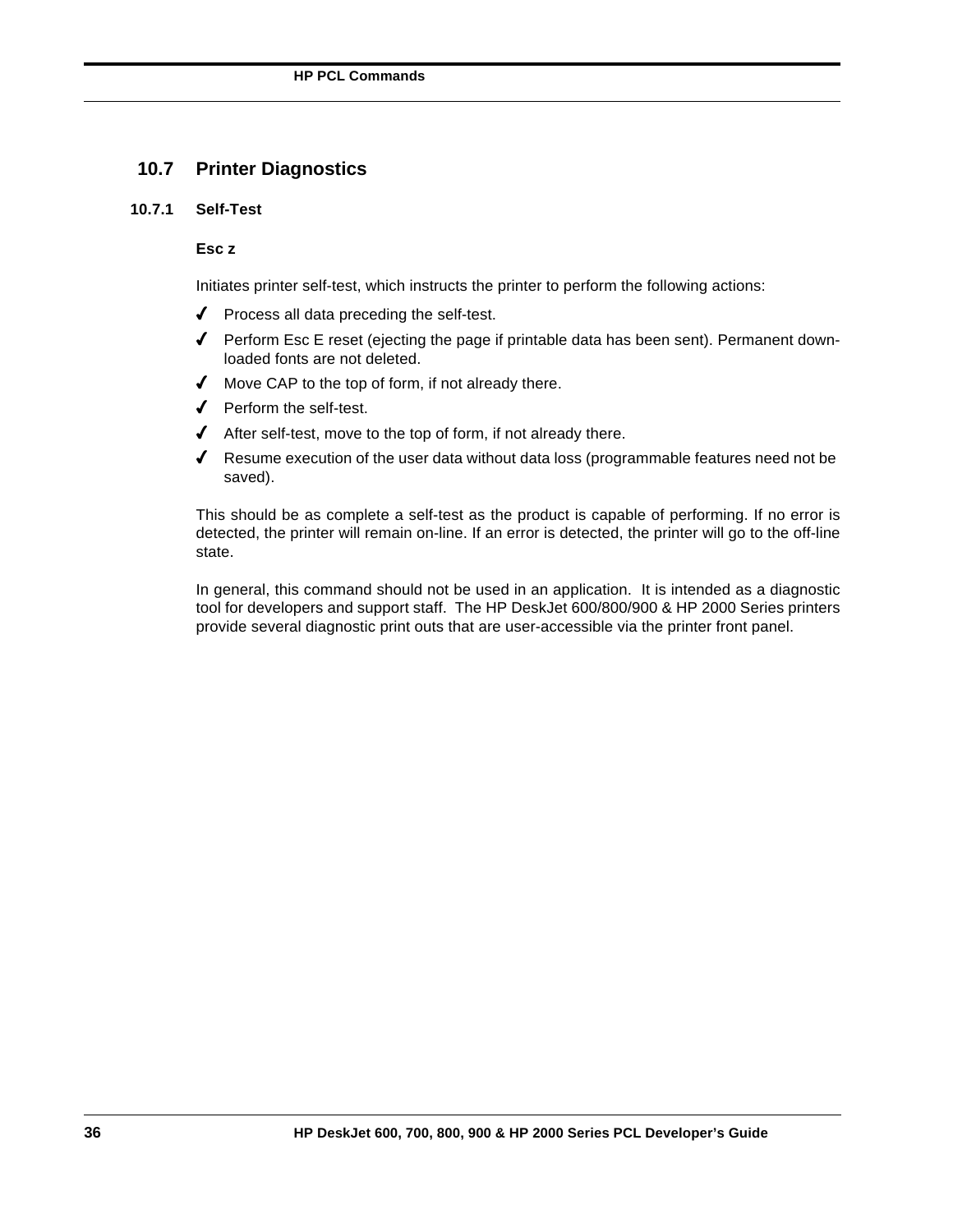## **10.8 Page Control**

The following commands facilitate the definition of a print job page.

## **10.8.1 Page Length**

| TABLE 14.   | Page Length - ESC & $\ell$ # P                                                    |                       |               |               |               |               |                   |               |               |               |               |               |               |               |               |                |                                                               |
|-------------|-----------------------------------------------------------------------------------|-----------------------|---------------|---------------|---------------|---------------|-------------------|---------------|---------------|---------------|---------------|---------------|---------------|---------------|---------------|----------------|---------------------------------------------------------------|
| #<br>Value  | <b>DJ600</b>                                                                      | ت<br>DJ610            | <b>DJ660C</b> | <b>DJ670C</b> | <b>DJ680C</b> | <b>DJ690C</b> | <b>J695C</b><br>۵ | <b>DJ810C</b> | <b>DJ830C</b> | <b>DJ850C</b> | <b>DJ870C</b> | <b>DJ880C</b> | <b>DJ890C</b> | <b>DJ895C</b> | <b>DJ970C</b> | <b>HP2000C</b> | <b>EFFECT</b>                                                 |
| 0           |                                                                                   |                       |               |               |               |               |                   |               |               |               |               |               |               |               |               |                | Page length set to 66 lines                                   |
| $1 \dots n$ |                                                                                   |                       |               |               |               |               |                   |               |               |               |               |               |               |               |               |                | Page length is set, in number of<br>lines, at the current lpi |
| Default     |                                                                                   | 0 (66 lines per page) |               |               |               |               |                   |               |               |               |               |               |               |               |               |                |                                                               |
| Range       | 1 to maximum supported paper size - Command is ignored for out of<br>range values |                       |               |               |               |               |                   |               |               |               |               |               |               |               |               |                |                                                               |

Designates the number of lines on the logical page at the current VMI (Vertical Motion Index) setting.

This command performs the following actions:

- 4 Prints any unprinted pages.
- $\blacklozenge$  Ejects the current page if printable data has been received (FF-CR).
- 4 Sets text length, top margin, left margin, and right margin to user defaults.
- 4 Moves CAP to the left edge of the logical page at the top of form.

The printer may select a different page size for the same line count, since lines are defined by the current VMI. This command is ignored if VMI is 0.

For comparison purposes, the following table lists the page length line values associated with some standard paper sizes. To calculate the number of lines per page, multiply lines per inch (lpi) times the length of the physical page. For example, US Letter size paper is 11 inches; therefore,  $6 \times 11 = 66$ .

#### **Page Length Line Values**

| <b>Paper Size</b> | 6 lpi | 8 Ipi |
|-------------------|-------|-------|
| Letter            | 66    | 88    |
| Legal             | 84    | 112   |
| A4                | 70    | 93    |
| Executive         | 63    | 84    |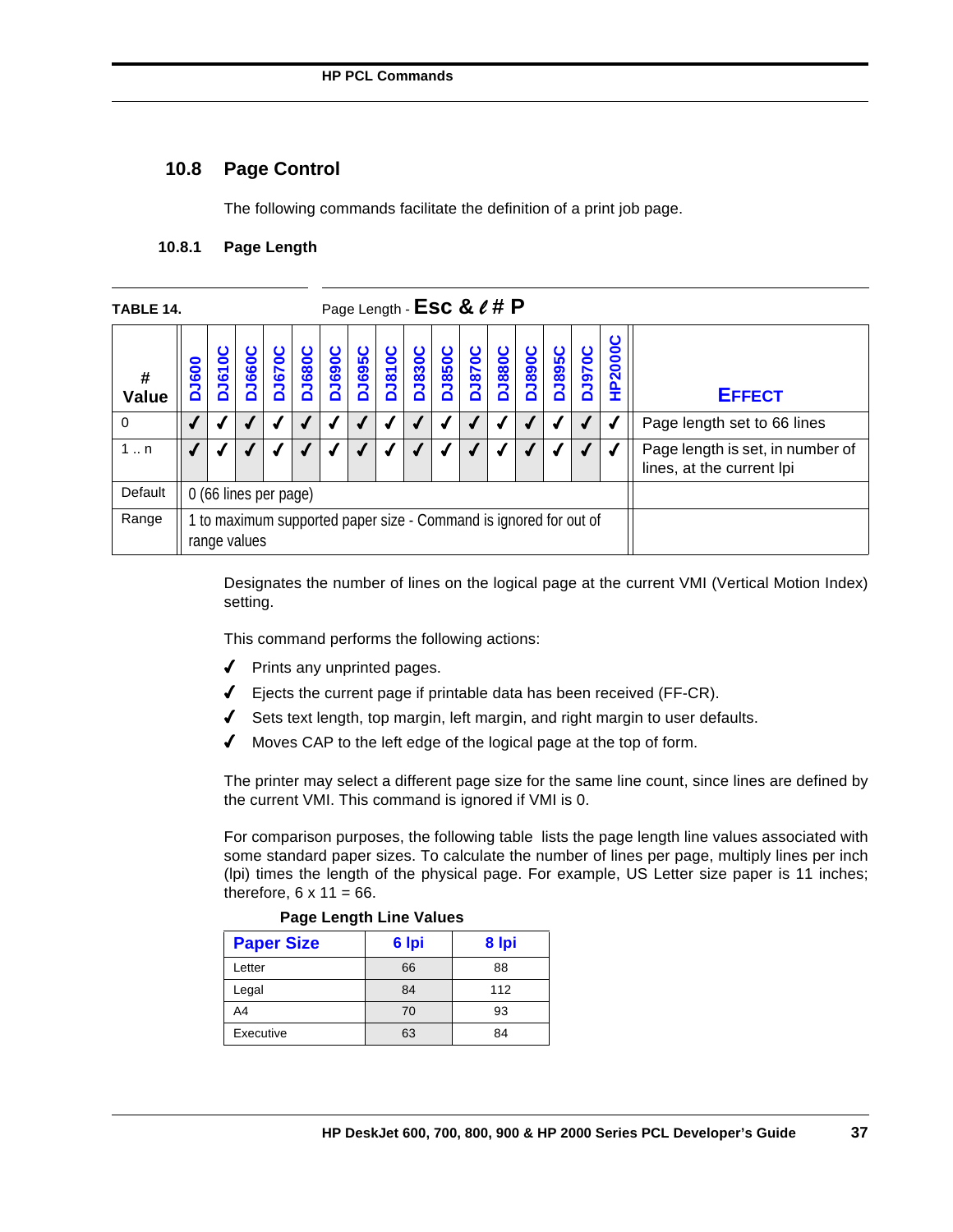HP DeskJet maximum page length is 14 inches for the HP DeskJet 600/800/900 & HP 2000 Series printers.

*This command must be sent at the beginning of a page prior to any printable data; other-*

**!**

**10.8.2 Page Size**

| TABLE 15.  | Page Size - $\textsf{Esc} \& \ell \# A$                                                     |                                                                                                                                                                                                                                                                            |  |  |  |  |  |  |  |  |  |  |  |  |               |  |                                                                              |
|------------|---------------------------------------------------------------------------------------------|----------------------------------------------------------------------------------------------------------------------------------------------------------------------------------------------------------------------------------------------------------------------------|--|--|--|--|--|--|--|--|--|--|--|--|---------------|--|------------------------------------------------------------------------------|
| #<br>Value | <b>J600</b>                                                                                 | <b>HP2000C</b><br><b>DJ690C</b><br><b>DJ830C</b><br><b>J850C</b><br><b>DJ680C</b><br><b>J695C</b><br><b>DJ810C</b><br><b>J880C</b><br><b>DJ895C</b><br><b>J670C</b><br><b>DJ870C</b><br><b>J068rc</b><br><b>J970C</b><br><b>J660</b><br>0<br>$\overline{5}$<br>Õ<br>ó<br>≏ |  |  |  |  |  |  |  |  |  |  |  |  | <b>EFFECT</b> |  |                                                                              |
| n          |                                                                                             |                                                                                                                                                                                                                                                                            |  |  |  |  |  |  |  |  |  |  |  |  |               |  | Page size set to that indicated<br>by value index in the following<br>tables |
| Default    | Regionally dependent (US Letter for printers sold in North America)                         |                                                                                                                                                                                                                                                                            |  |  |  |  |  |  |  |  |  |  |  |  |               |  |                                                                              |
| Range      | limited to values specified in tables below - Command is ignored for out<br>of range values |                                                                                                                                                                                                                                                                            |  |  |  |  |  |  |  |  |  |  |  |  |               |  |                                                                              |

*wise, when the command is sent, the current page is closed and printed.*

Designates the size of the media to be used.

This command performs the following actions:

- ◆ Prints any unprinted pages.
- $\blacklozenge$  Ejects the current page if printable data has been received (FF-CR).
- 4 Sets text length, top margin, left margin, and right margin to user defaults.
- 4 Moves CAP to the left edge of the logical page at the top margin.
- 4 Disables the automatic macro overlay.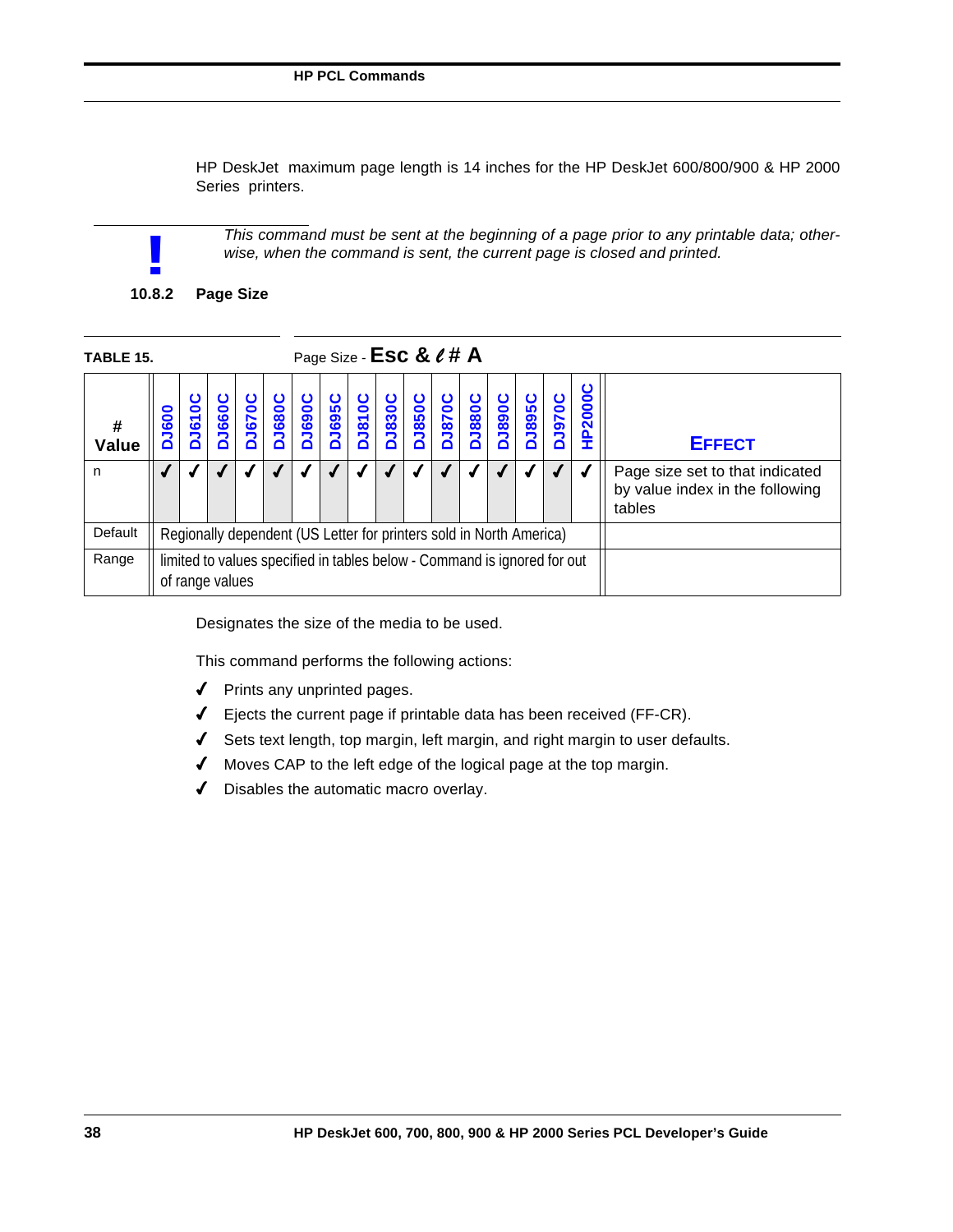Since the logical page is defined to extend from the top and bottom edges of the physical page, this command also sets logical page length.

| TABLE 16. | Selectable Sheet Media Sizes for HP DeskJet 600/800/900 & HP 2000 Series printers |                         |                                                                     |  |  |  |  |  |  |  |  |  |  |  |
|-----------|-----------------------------------------------------------------------------------|-------------------------|---------------------------------------------------------------------|--|--|--|--|--|--|--|--|--|--|--|
|           | <b>Value</b>                                                                      | <b>Page Description</b> | <b>Page Size</b>                                                    |  |  |  |  |  |  |  |  |  |  |  |
|           |                                                                                   | <b>US Executive</b>     | 7.25" x 10.5"                                                       |  |  |  |  |  |  |  |  |  |  |  |
|           | $\mathcal{P}$                                                                     | <b>US Letter</b>        | $8.5" \times 11"$                                                   |  |  |  |  |  |  |  |  |  |  |  |
|           | 3                                                                                 | US Legal                | $8.5" \times 14"$                                                   |  |  |  |  |  |  |  |  |  |  |  |
|           | 25                                                                                | ISO and JIS A5          | 148.5 mm x 210 mm                                                   |  |  |  |  |  |  |  |  |  |  |  |
|           | 26                                                                                | ISO and JIS A4          | 210 mm x 297 mm                                                     |  |  |  |  |  |  |  |  |  |  |  |
|           | 45                                                                                | JIS B <sub>5</sub>      | 182 mm x 257 mm                                                     |  |  |  |  |  |  |  |  |  |  |  |
|           | 101                                                                               | Custom                  | 5.00" x 5.83"" through 8.5" x 14<br>(127 mm x 148 mm-216mm x 356mm) |  |  |  |  |  |  |  |  |  |  |  |

| ABL' |  |
|------|--|
|------|--|

#### **TABLE 17.** Selectable Card Sizes

|              | <u>ociculable Odiu Olzes</u>     |                                   |
|--------------|----------------------------------|-----------------------------------|
| <b>Value</b> | <b>Card Description</b>          | <b>Card Size</b>                  |
| 71           | Japanese Hagaki Postcard         | 100 mm x 148 mm                   |
| 72           | Japanese Oufuku-Hagaki Postcards | 148 mm x 200 mm                   |
| 73           | ISO and JIS A6 Card              | 105 mm x 148 mm                   |
| 74           | US Index Card                    | $4" \times 6"$                    |
| 75           | US Index Card                    | $5" \times 8"$                    |
| 78           | 3x5 Index Card                   | $3" \times 5"$<br>(HP 2000C Only) |

| TABLE 18. |              | Selectable Envelope Sizes      |                                      |  |  |  |  |  |  |  |  |  |  |  |
|-----------|--------------|--------------------------------|--------------------------------------|--|--|--|--|--|--|--|--|--|--|--|
|           | <b>Value</b> | <b>Envelope Description</b>    | <b>Envelope Size</b>                 |  |  |  |  |  |  |  |  |  |  |  |
|           | $-81$        | U.S. Commercial #10 (portrait) | 41/8" x 91/2"                        |  |  |  |  |  |  |  |  |  |  |  |
|           | 81           | U.S. Commercial-10 (landscape) | 41/8" x 91/2"                        |  |  |  |  |  |  |  |  |  |  |  |
|           | 90           | International DL               | 110 mm x 220 mm                      |  |  |  |  |  |  |  |  |  |  |  |
|           | 92           | International C6               | 114 mm x 162 mm                      |  |  |  |  |  |  |  |  |  |  |  |
|           | 109          | <b>U.S. A2</b>                 | 4 3/8" x 5 3/4"                      |  |  |  |  |  |  |  |  |  |  |  |
|           | 112          | Japanese Envelope #2           | 111.1 mm x 146 mm<br>(HP 2000C Only) |  |  |  |  |  |  |  |  |  |  |  |

**!**

*Unsigned or positive values specify that the short paper axis is aligned with printer's paper axis; negative values specify that the long paper axis is aligned with the printer's paper axis.*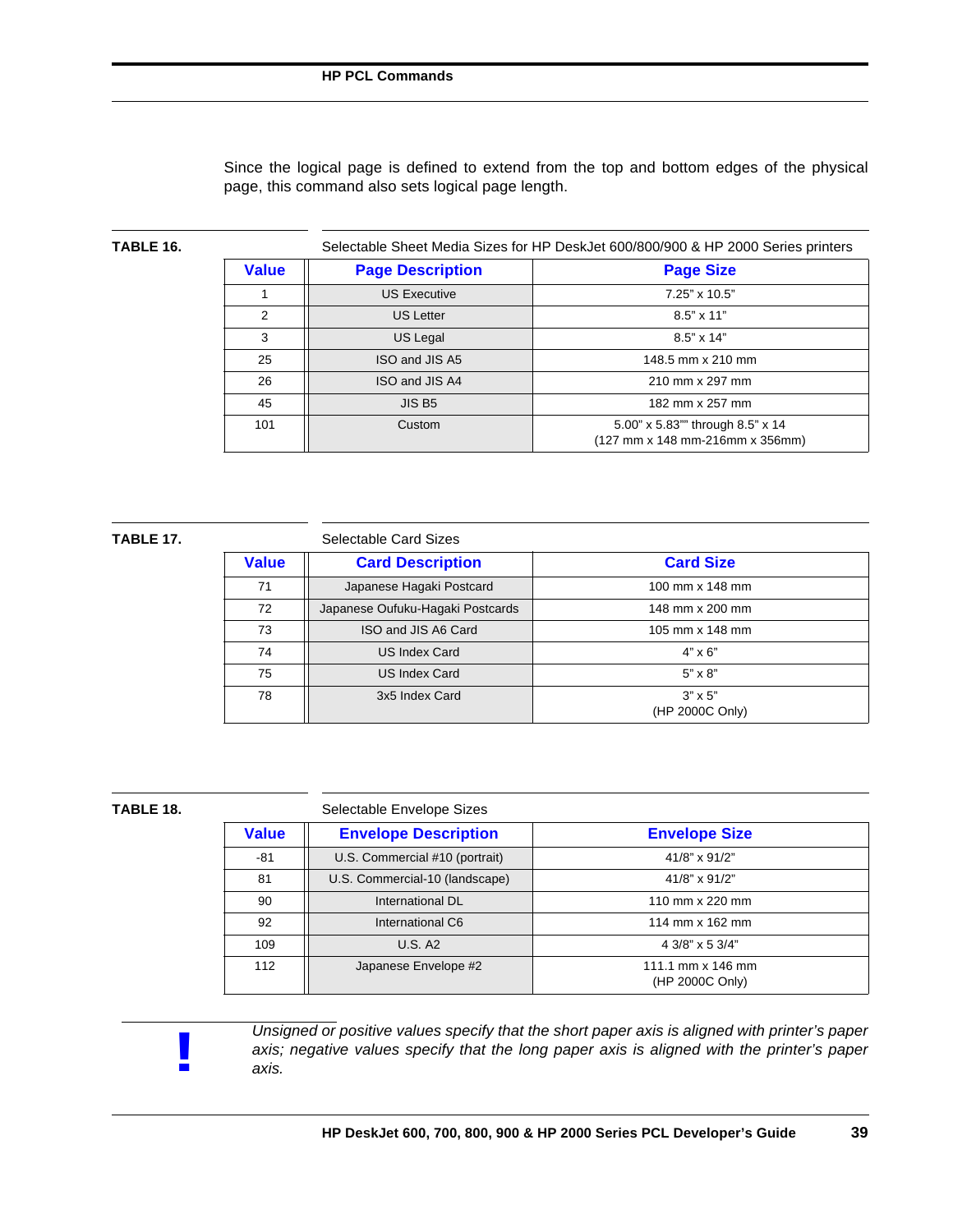*With HP DeskJet 600/800/900 & HP 2000 Series printers, all envelopes load in landscape (short edge first). Before the HP DeskJet 550C Series printer, envelopes loaded in portrait. Envelope printing orientation defaults to portrait, except for Commercial 10 (value = 81), which defaults to landscape. Value = -81 prints Commercial 10 envelopes in portrait orientation.*

*To minimize the unprintable region on custom size media for the HP DeskJet 600/800/900 & HP 2000 Series printers, t, the application should send the length of the custom page using the Page Length (Esc &* l *# P) command.*

## **10.8.3 Media Source**

| TABLE 19.   | Media Source - $\textsf{Esc} \& \ell \texttt{\#} \textsf{H}$ |                                                                                                                                                                                                                                                     |  |  |            |  |            |  |  |  |  |   |  |  |   |               |                                             |
|-------------|--------------------------------------------------------------|-----------------------------------------------------------------------------------------------------------------------------------------------------------------------------------------------------------------------------------------------------|--|--|------------|--|------------|--|--|--|--|---|--|--|---|---------------|---------------------------------------------|
| #<br>Value  | <b>DJ600</b>                                                 | <b>HP2000C</b><br>DJ890C<br><b>DJ695C</b><br><b>DJ810C</b><br><b>DJ830C</b><br><b>DJ880C</b><br><b>DJ895C</b><br><b>DJ970C</b><br><b>DJ850C</b><br>DJ870C<br><b>DJ670C</b><br><b>DJ680C</b><br><b>DJ690C</b><br><b>DJ660C</b><br>ပ<br><b>DJ6100</b> |  |  |            |  |            |  |  |  |  |   |  |  |   | <b>EFFECT</b> |                                             |
| $-1$        |                                                              |                                                                                                                                                                                                                                                     |  |  | $\sqrt{2}$ |  |            |  |  |  |  |   |  |  |   |               | Load z-fold media (banners)                 |
| $\mathbf 0$ |                                                              |                                                                                                                                                                                                                                                     |  |  |            |  |            |  |  |  |  |   |  |  |   |               | Print current page (source is<br>unchanged) |
|             |                                                              | ◢                                                                                                                                                                                                                                                   |  |  | √          |  | $\sqrt{ }$ |  |  |  |  | ◢ |  |  | √ |               | Load from tray                              |
| 3           |                                                              |                                                                                                                                                                                                                                                     |  |  |            |  |            |  |  |  |  |   |  |  |   |               | Envelope feed                               |
| Default     | $\Omega$                                                     |                                                                                                                                                                                                                                                     |  |  |            |  |            |  |  |  |  |   |  |  |   |               |                                             |
| Range       |                                                              | -1, 0, 1, 3 - Command defaults for out of range values                                                                                                                                                                                              |  |  |            |  |            |  |  |  |  |   |  |  |   |               |                                             |

Selects the media source.

This command prints the current page and moves CAP to top of form at the left margin on the next physical page. The command remains effective until another tray is selected.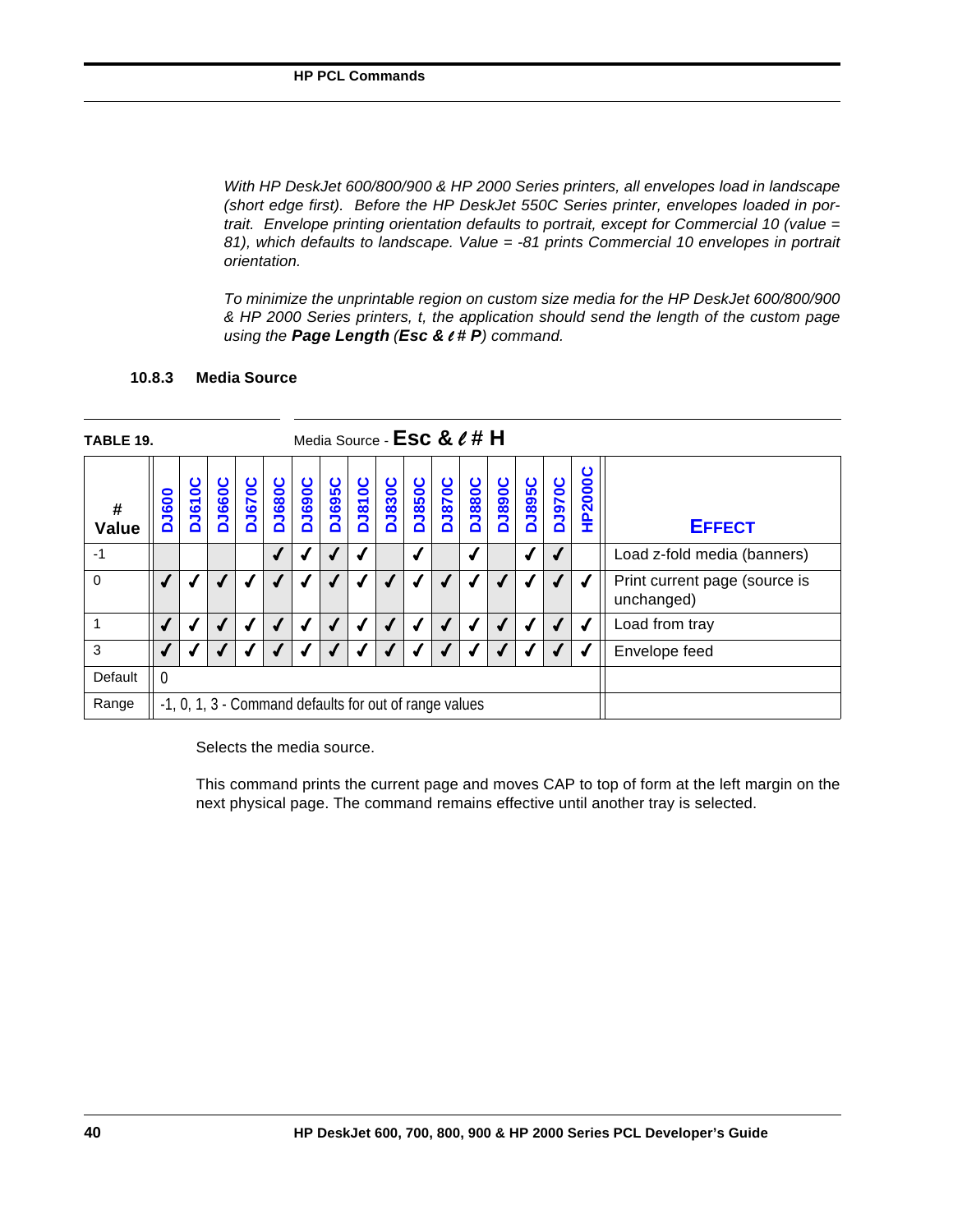## **10.8.4 Orientation**

| TABLE 20.                  | Orientation - Esc & e # O                           |               |               |               |               |               |               |               |               |               |               |               |               |               |               |         |                         |
|----------------------------|-----------------------------------------------------|---------------|---------------|---------------|---------------|---------------|---------------|---------------|---------------|---------------|---------------|---------------|---------------|---------------|---------------|---------|-------------------------|
| $\pmb{\#}$<br><b>Value</b> | <b>DJ600</b>                                        | <b>DJ610C</b> | <b>DJ660C</b> | <b>DJ670C</b> | <b>DJ680C</b> | <b>DJ690C</b> | <b>DJ695C</b> | <b>DJ810C</b> | <b>DJ830C</b> | <b>DJ850C</b> | <b>DJ870C</b> | <b>DJ880C</b> | <b>DJ890C</b> | <b>DJ895C</b> | <b>DJ970C</b> | HP2000C | <b>EFFECT</b>           |
| $\mathbf 0$                | $\sqrt{2}$                                          |               |               |               |               |               |               |               |               |               |               |               |               |               |               |         | Portrait                |
|                            | $\overline{\mathcal{L}}$                            |               |               |               |               |               |               |               |               |               |               |               |               |               |               |         | Landscape               |
| $\overline{2}$             |                                                     |               |               |               |               |               |               |               |               |               |               |               |               |               |               |         | <b>Reverse Portrait</b> |
| 3                          |                                                     |               |               |               |               |               |               |               |               |               |               |               |               |               |               |         | Reverse Landscape       |
| Default                    | $\Omega$                                            |               |               |               |               |               |               |               |               |               |               |               |               |               |               |         |                         |
| Range                      | 0 to 3 - Command is ignored for out of range values |               |               |               |               |               |               |               |               |               |               |               |               |               |               |         |                         |

Defines the position of the logical page and the default direction of text printing with respect to the physical page.

If the printer has received printable data, an orientation change ejects the current page and opens another page in the new orientation. Since this command ejects the page, it cannot be used to change text orientation within a page. The command is ignored if the new orientation and the current orientation are the same.

This command does not affect graphics.

This command has the following effects:

- 4 Prints all data received before the command.
- $\sqrt{\phantom{a}}$  Executes a formfeed and carriage return.
- $\triangleleft$  Sets the following to their user defaults:
	- logical page
	- print direction
	- page length
	- text length
	- top margin, left margin, right margin
	- HMI and VMI

This command should be sent at the beginning of a page because it ejects a page containing printable data. Since this command defaults the above features, it should be followed by commands that set any desired non-default values.

This command affects only text orientation - not raster graphics orientation. For example, if orientation is changed from portrait to landscape, graphics will continue to print in portrait. This can result in clipping if CAP is not positioned to take this into account.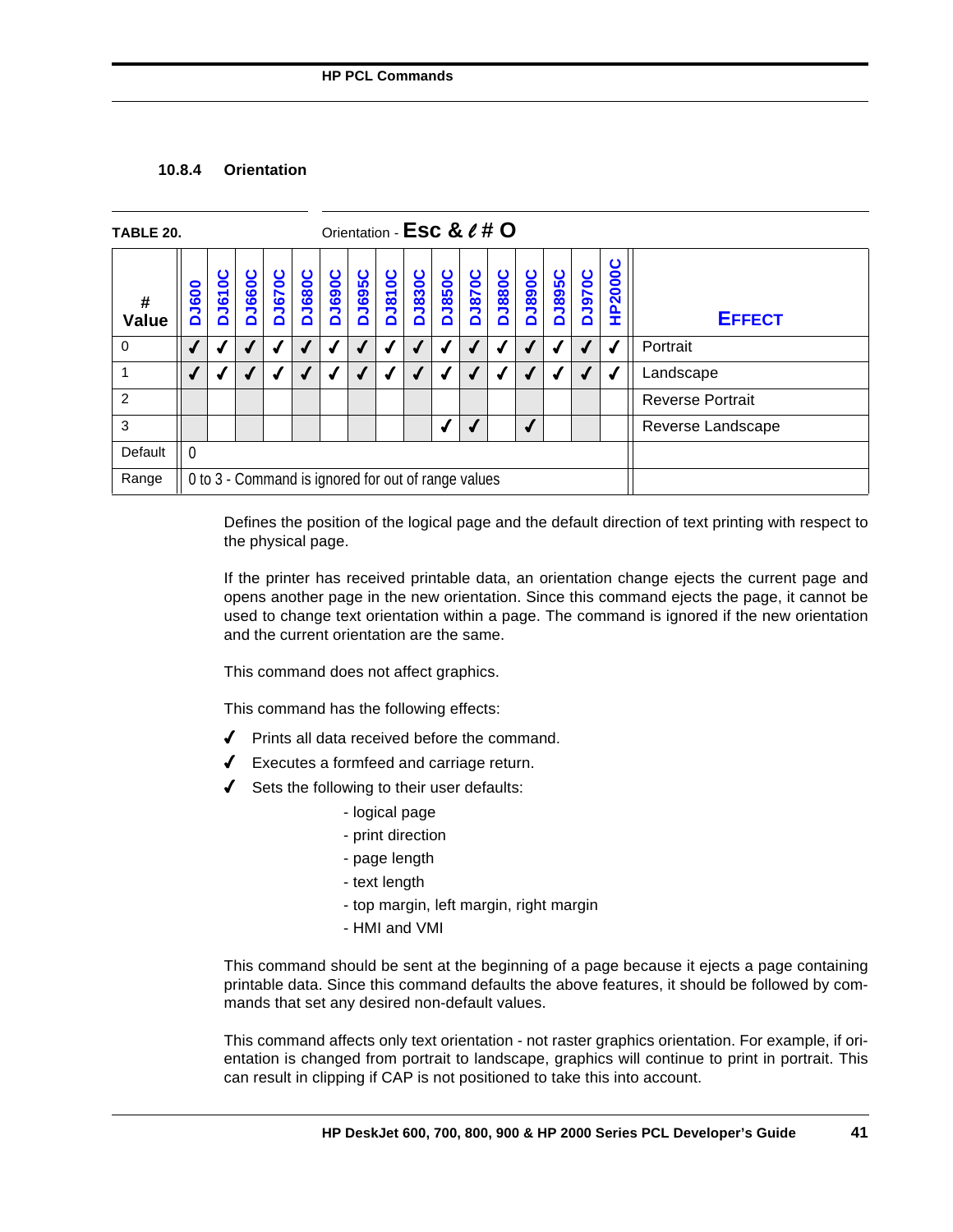## **10.8.5 Horizontal Motion Index**

| TABLE 21.  | Horizontal Motion Index (HMI) - $\textsf{Esc} \& k \# H$ |                                                                                                                                                                                                                                          |  |  |  |  |  |  |  |  |  |  |  |  |                |               |                                    |
|------------|----------------------------------------------------------|------------------------------------------------------------------------------------------------------------------------------------------------------------------------------------------------------------------------------------------|--|--|--|--|--|--|--|--|--|--|--|--|----------------|---------------|------------------------------------|
| #<br>Value | <b>J600</b>                                              | <b>DJ895C</b><br><b>DJ830C</b><br><b>1695C</b><br><b>J810C</b><br><b>DJ850C</b><br><b>1680C</b><br><b>DJ880C</b><br>DJ890C<br><b>J690C</b><br><b>J970C</b><br><b>J670C</b><br><b>J870C</b><br>0<br>660<br>$\overline{\bullet}$<br>Ŏ<br>۵ |  |  |  |  |  |  |  |  |  |  |  |  | <b>HP2000C</b> | <b>EFFECT</b> |                                    |
| n          |                                                          |                                                                                                                                                                                                                                          |  |  |  |  |  |  |  |  |  |  |  |  |                |               | Number of 1/120 inch<br>increments |
| Default    |                                                          | Determined by the pitch or height (x 112%) value in the default font<br>descriptor                                                                                                                                                       |  |  |  |  |  |  |  |  |  |  |  |  |                |               |                                    |
| Range      |                                                          | 0 to 126.99 - Command is ignored for out of range values                                                                                                                                                                                 |  |  |  |  |  |  |  |  |  |  |  |  |                |               |                                    |

Designates the width of columns used for horizontal movement calculations. In the vertical text path direction, designates the height of rows used for inter-character movement calculations.

HMI defaults to the invoked font's space character when any of the font's characteristics (orientation, character set, pitch, etc.) are changed, when switching between primary and secondary fonts with <SI> and <SO>.

For fixed pitch fonts, HMI affects all printable characters, including the space and backspace characters. For proportionally spaced fonts, HMI may affect only the space character: if the space character glyph exists, CAP moves the width of the space character; otherwise CAP moves according to the HMI.

For multiple fixed-pitch fonts, the HMI directly affects the nominal (full width) space of the font. Other spacings are scaled linearly according to the current HMI value, i.e., the character widths are multiplied by the ratio of the HMI to the nominal width.

In the vertical text path direction mode, the HMI defaults to the height (x 112%) of the font. In fixed-pitched or multiple-fixed-pitched fonts, the HMI takes on the height (x 112%) of the fixedpitch font.

For proportionally-spaced fonts, the HMI may affect only the space character. If the space character glyph exists, CAP moves the height (x 112%) of the space character. Otherwise the CAP moves according to the HMI.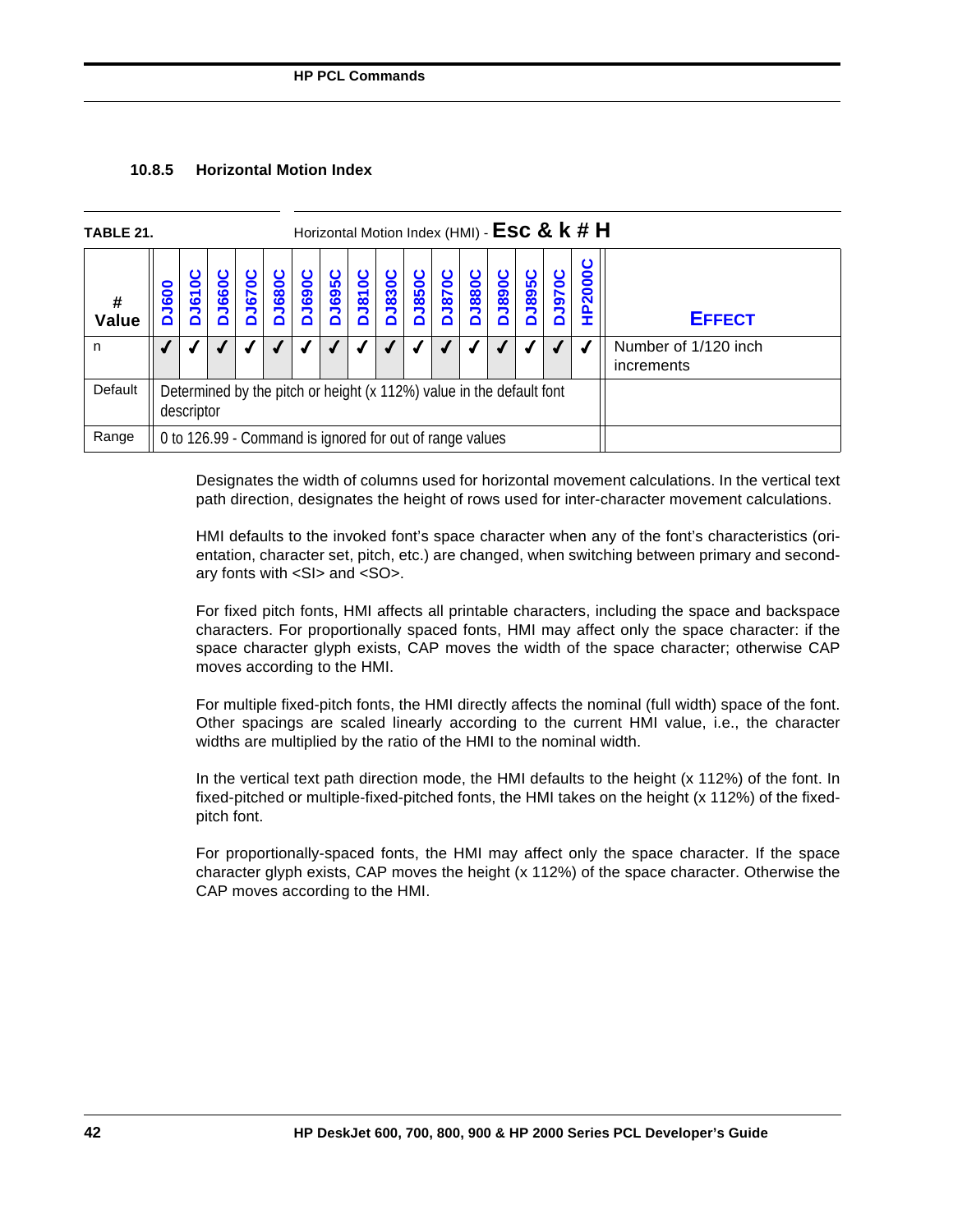| <b>Vertical Motion Index</b><br>10.8.6 |  |
|----------------------------------------|--|
|----------------------------------------|--|

| TABLE 22.         | Vertical Motion Index (VMI) - ESC & $\ell$ # C                                               |                                                                                                                                                                                                                                                              |  |  |  |  |  |  |  |  |  |  |  |  |               |  |                                                |
|-------------------|----------------------------------------------------------------------------------------------|--------------------------------------------------------------------------------------------------------------------------------------------------------------------------------------------------------------------------------------------------------------|--|--|--|--|--|--|--|--|--|--|--|--|---------------|--|------------------------------------------------|
| #<br><b>Value</b> | <b>DJ600</b>                                                                                 | <b>HP2000C</b><br><b>DJ690C</b><br><b>DJ895C</b><br><b>1660C</b><br><b>J670C</b><br><b>DJ680C</b><br><b>1695C</b><br><b>J810C</b><br><b>DJ830C</b><br><b>DJ850C</b><br><b>J880C</b><br><b>DJ890C</b><br><b>J970C</b><br><b>DJ610</b><br>DJ870<br>Õ<br>Δ<br>Õ |  |  |  |  |  |  |  |  |  |  |  |  | <b>EFFECT</b> |  |                                                |
| n                 |                                                                                              |                                                                                                                                                                                                                                                              |  |  |  |  |  |  |  |  |  |  |  |  |               |  | Number of 1/48 inch increments<br>between rows |
| Default           | 8                                                                                            |                                                                                                                                                                                                                                                              |  |  |  |  |  |  |  |  |  |  |  |  |               |  |                                                |
| Range             | 0 to Current logical page length up to 32767 - Command is ignored for<br>out of range values |                                                                                                                                                                                                                                                              |  |  |  |  |  |  |  |  |  |  |  |  |               |  |                                                |

Sets the vertical spacing between lines of print (the vertical distance CAP will move for a linefeed in horizontal text path mode and the horizontal distance the CAP will move for a linefeed in the vertical text path mode.

This command performs the same functions as **Line Spacing** (*Esc &* l *# D*), except the measurement interval is in 1/48-inch increments instead of lines per inch (lpi). Both commands set linefeed spacing. To convert lpi to VMI:

VMI = 48.0/ lpi

If the **Page Length** (*Esc &* l *# P*) command follows an VMI change, physical page size is recalculated. Depending on the VMI modification, the printer may request a different page size.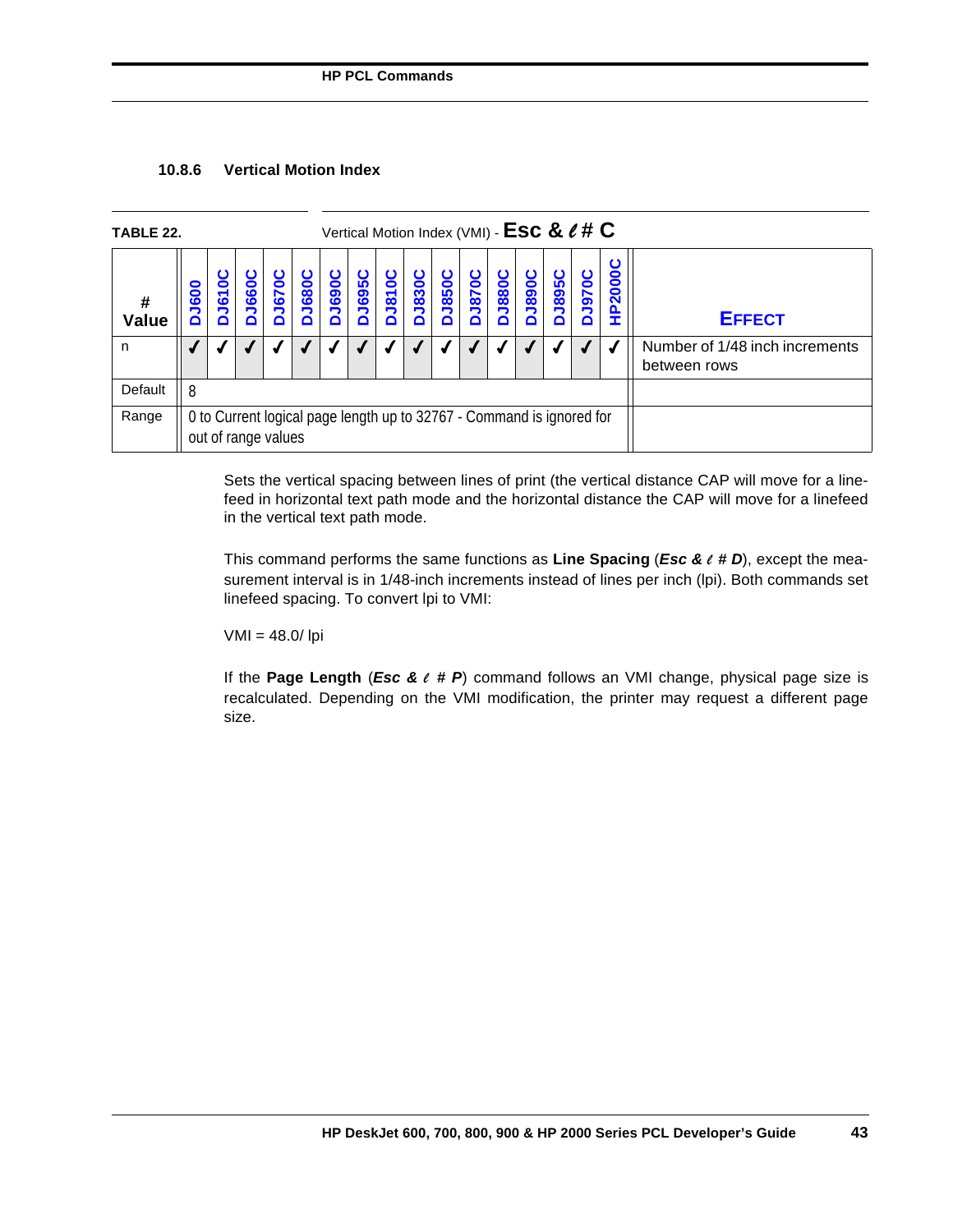## **10.8.7 Line Spacing**

| TABLE 23.  |              |                                                                                              |             |                    |                   | Line Spacing - ESC & $\ell$ # D |              |               |               |                   |                  |                   |                   |               |              |                                              |               |
|------------|--------------|----------------------------------------------------------------------------------------------|-------------|--------------------|-------------------|---------------------------------|--------------|---------------|---------------|-------------------|------------------|-------------------|-------------------|---------------|--------------|----------------------------------------------|---------------|
| #<br>Value | <b>DJ600</b> | $\bullet$<br><b>DJ61</b>                                                                     | <b>J660</b> | ပ<br><b>DJ6700</b> | <b>J680C</b><br>۵ | <b>DJ690C</b>                   | <b>J695C</b> | <b>DJ810C</b> | <b>DJ830C</b> | <b>J850C</b><br>۵ | ပ<br><b>J870</b> | ပ<br><b>DJ880</b> | <b>J890C</b><br>۵ | <b>DJ895C</b> | <b>J970C</b> | HP2000C                                      | <b>EFFECT</b> |
| n          |              |                                                                                              |             |                    |                   |                                 |              |               |               |                   |                  |                   |                   |               |              | Sets the number of lines printed<br>per inch |               |
| Default    | 6            |                                                                                              |             |                    |                   |                                 |              |               |               |                   |                  |                   |                   |               |              |                                              |               |
| Range      |              | 0 to Current logical page length up to 32767 - Command is ignored for<br>out of range values |             |                    |                   |                                 |              |               |               |                   |                  |                   |                   |               |              |                                              |               |

This command performs the same functions as VMI (Esc &  $\ell$  # C), except it identifies the VMI in lines per inch (lpi). Both commands set linefeed spacing. To convert VMI to lpi:

 $lpi = 48.0 / VMI$ 

*In HP DeskJet printers, a value of 0 sets line spacing to 12 lpi.*



| TABLE 24.  |                |         |           |        |        |          |     |                    |                                      |                                      |          |                             | Clear Horizontal Margins - $\textsf{Esc}\ 9$ |         |   |                 |                                |
|------------|----------------|---------|-----------|--------|--------|----------|-----|--------------------|--------------------------------------|--------------------------------------|----------|-----------------------------|----------------------------------------------|---------|---|-----------------|--------------------------------|
| #<br>Value | $\bullet$<br>ō | -<br>LО | $\bar{c}$ | -<br>ശ | o<br>8 | 0<br>ဥ္သ | ဥ္တ | c<br>᠆<br>$\infty$ | $\bullet$<br>$\overline{\mathbf{8}}$ | 0<br><u>ທ</u><br>$\ddot{\mathbf{o}}$ | $\infty$ | $\bullet$<br>$\overline{8}$ | 0<br>89                                      | ഥ<br>89 | တ | 0<br><b>200</b> | <b>EFFECT</b>                  |
| n/a        |                |         |           |        |        |          |     |                    |                                      |                                      |          |                             |                                              |         |   |                 | Default left and right margins |

Resets the left and right margins to their default positions. CAP is unchanged.

Left Margin = left bound of the logical page (column  $0$ )

Right Margin = right bound of the logical page.

**!**

*This command is considered to be obsolete, and is listed for backward compatibility only. Do not use this command in new code, as subsequent HP DeskJet printers may not support the command.*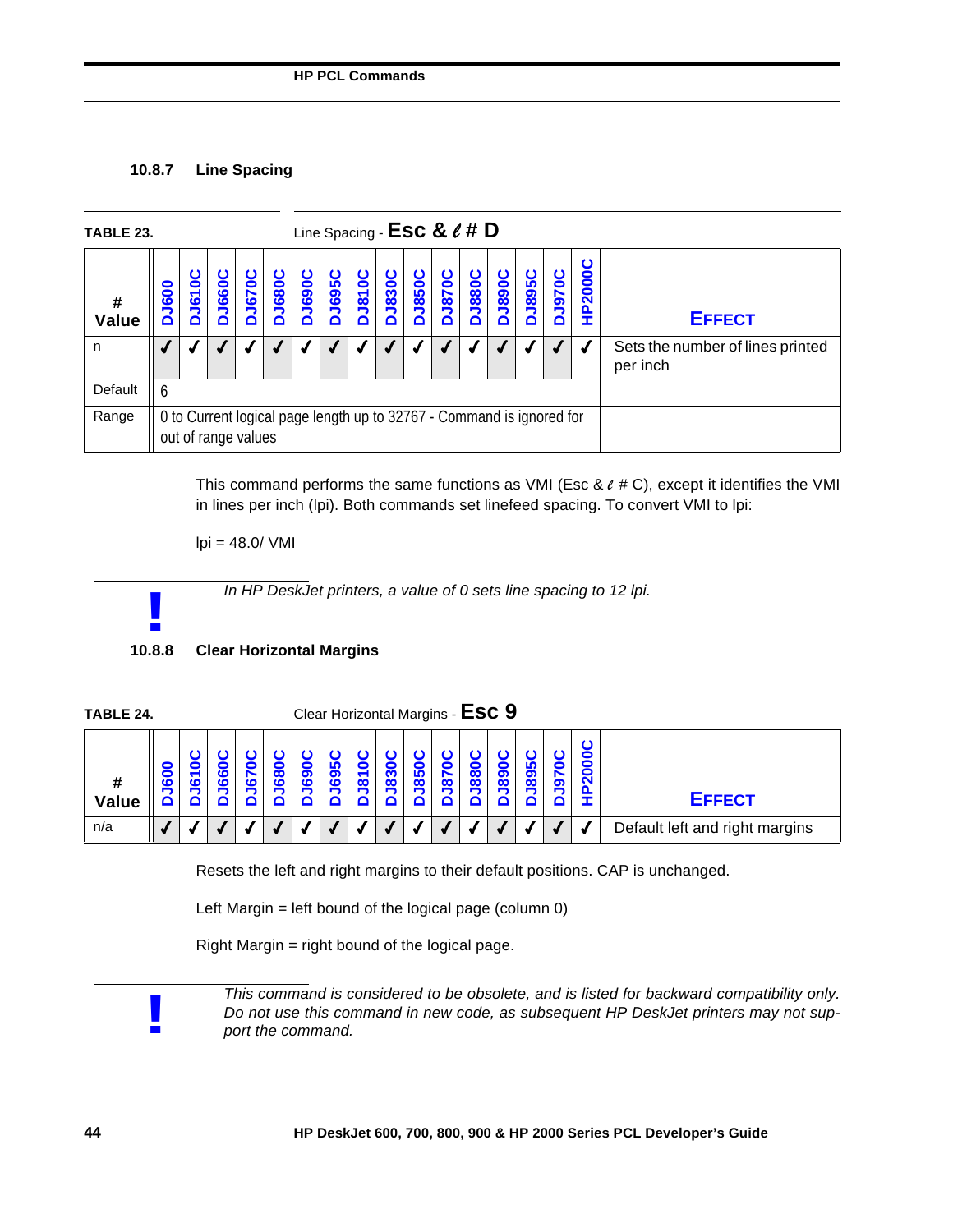## **10.8.9 Left Margin**

| TABLE 25.  |              |                          |     |               |               |               |                  |                   |               | Left Margin - $\textsf{Esc} \& a \# L$                                 |                       |                   |               |               |                   |        |                                                                  |
|------------|--------------|--------------------------|-----|---------------|---------------|---------------|------------------|-------------------|---------------|------------------------------------------------------------------------|-----------------------|-------------------|---------------|---------------|-------------------|--------|------------------------------------------------------------------|
| #<br>Value | <b>DJ600</b> | 0<br>$\bar{\bm{5}}$<br>≏ | 660 | O<br>670<br>◘ | <b>DJ680C</b> | <b>DJ690C</b> | <b>695C</b><br>Δ | <b>J810C</b><br>≏ | <b>DJ830C</b> | <b>J850C</b><br>ó                                                      | ്<br><b>J870</b><br>Õ | <b>1880C</b><br>≏ | <b>D068rd</b> | <b>DJ895C</b> | <b>J970C</b><br>≏ | P2000C | <b>EFFECT</b>                                                    |
| n          |              |                          |     |               |               |               |                  |                   |               |                                                                        |                       |                   |               |               |                   |        | Sets the left margin to the left<br>edge of the specified column |
| Default    | $\Omega$     |                          |     |               |               |               |                  |                   |               |                                                                        |                       |                   |               |               |                   |        |                                                                  |
| Range      | values       |                          |     |               |               |               |                  |                   |               | 0 to right bound of logical page - Command is ignored for out of range |                       |                   |               |               |                   |        |                                                                  |

If CAP is to the left of the new left margin, it moves to the new left margin; otherwise, this command does not affect CAP. Attempts to set the left margin to the right of the right margin should be ignored; however, left and right margins can be set at the same location.

*Column 0 is the first column on the left edge of the logical page, not the physical page.*

# **10.8.10 Right Margin !**

| TABLE 26.  |            |                                                                                                |     |               |          |               | Right Margin - Esc & a # M |            |                    |               |          |                   |                       |                    |          |                                                                    |               |
|------------|------------|------------------------------------------------------------------------------------------------|-----|---------------|----------|---------------|----------------------------|------------|--------------------|---------------|----------|-------------------|-----------------------|--------------------|----------|--------------------------------------------------------------------|---------------|
| #<br>Value | <b>600</b> | 0<br><u>ಕ</u><br>≏                                                                             | 660 | Ο<br>670<br>≏ | ပ<br>680 | ပ<br>690<br>≏ | ပ<br>695                   | 1810C<br>≏ | ပ<br><b>DJ8300</b> | ပ<br>850<br>≏ | ပ<br>870 | <b>1880C</b><br>≏ | ပ<br><b>1890</b><br>∩ | ပ<br><b>DJ8950</b> | ပ<br>070 | HP2000C                                                            | <b>EFFECT</b> |
| n          |            |                                                                                                |     |               |          |               |                            |            |                    |               |          |                   |                       |                    |          | Sets the right margin to the right<br>edge of the specified column |               |
| Default    |            | Logical page right bound                                                                       |     |               |          |               |                            |            |                    |               |          |                   |                       |                    |          |                                                                    |               |
| Range      |            | Current left margin to logical page left bound - Command is ignored for<br>out of range values |     |               |          |               |                            |            |                    |               |          |                   |                       |                    |          |                                                                    |               |

This command is ignored for columns to the left of the left margin. Specifying a column beyond the right logical page limit sets the right margin to the right logical page limit. If CAP is to the right of the new right margin, CAP is moved to the new right margin; otherwise this command does not affect CAP.

Characters whose cells overlap with the right margin are not printed unless end-of-line wrap is enabled: then the character prints at the left margin on the next line. Attempts to set the right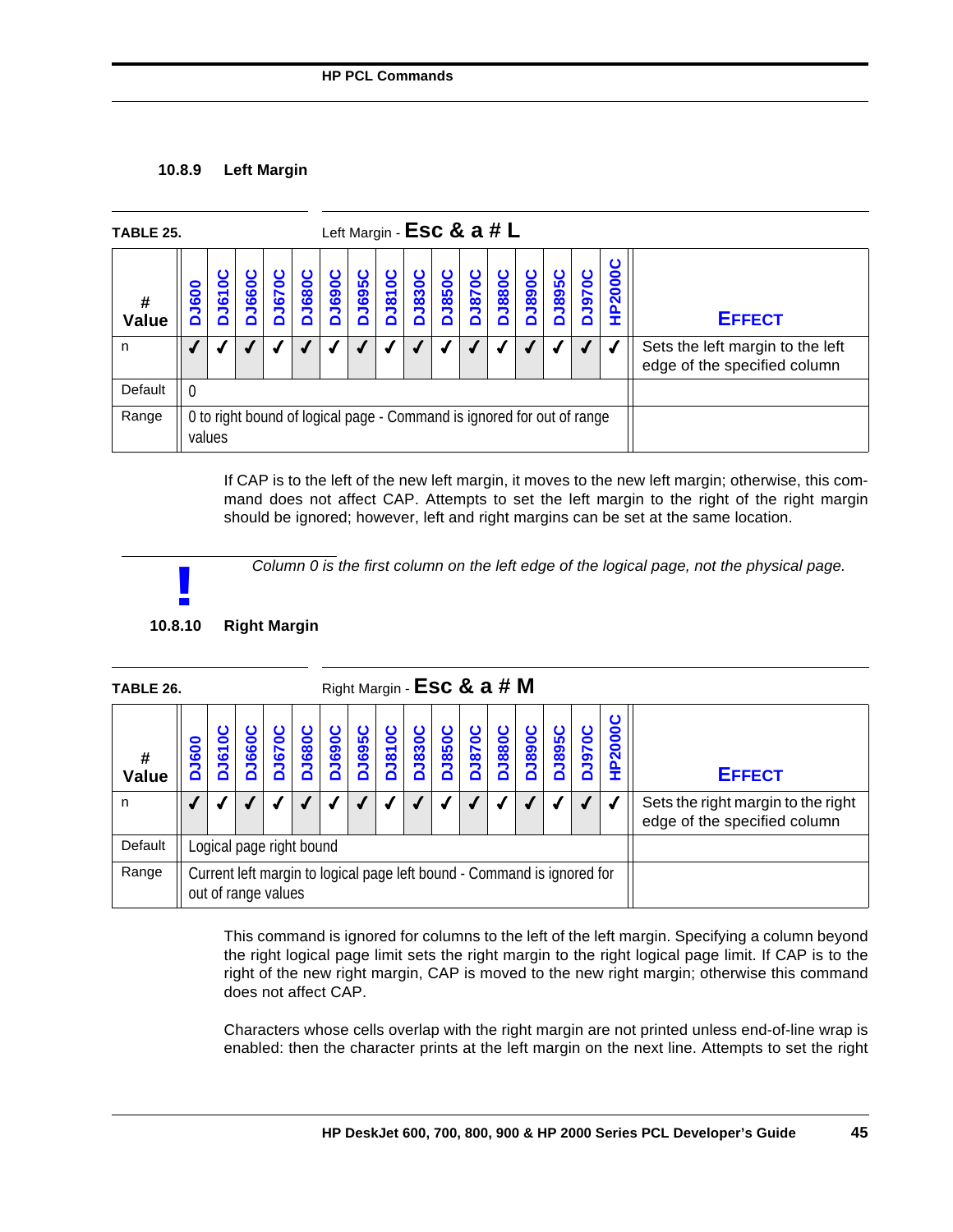margin to the left of the left margin should be ignored; however, left and right margins can be set to the same location.

### **10.8.11 Top Margin**

| TABLE 27.  |     |            |     |          |          |                   |             |                   |               | Top Margin - $\textsf{Esc} \& \ell \text{# E}$ |                   |                   |                   |                                                                       |          |            |                                                                                            |
|------------|-----|------------|-----|----------|----------|-------------------|-------------|-------------------|---------------|------------------------------------------------|-------------------|-------------------|-------------------|-----------------------------------------------------------------------|----------|------------|--------------------------------------------------------------------------------------------|
| #<br>Value | 600 | 8<br>67    | 660 | С<br>670 | ပ<br>680 | <b>J690C</b><br>Δ | <b>1950</b> | <b>J810C</b><br>≏ | <b>DJ830C</b> | <b>J850C</b><br>≏                              | <b>J870C</b><br>Δ | <b>J880C</b><br>≏ | <b>J890C</b><br>n | <b>D3895C</b>                                                         | 070<br>∩ | ပ<br>P2000 | <b>EFFECT</b>                                                                              |
| n          |     |            |     |          |          |                   |             |                   |               |                                                |                   |                   |                   |                                                                       |          |            | Top margin is set to specified<br>number of lines at the current<br>lines-per-inch setting |
| Default    |     | $0.5$ inch |     |          |          |                   |             |                   |               |                                                |                   |                   |                   |                                                                       |          |            |                                                                                            |
| Range      |     |            |     |          |          |                   |             |                   |               |                                                |                   |                   |                   | 0 to logical page length - Command is ignored for out of range values |          |            |                                                                                            |

Specifies the distance between the top of the logical page and the top of the text area.

The top margin is specified in lines whose spacing is determined by the current line spacing. This command is ignored if the current line spacing is 0, or if a value beyond the current logical page length is received.

CAP is not moved if it is below the new top margin. If CAP is above the new top margin, CAP is placed at the baseline of the first row of characters. This position, called top of form, is calculated as follows: top of form = top margin in inches  $+$  (.75 x VMI in inches)

The first line of the logical page is always line 0. The vertical position of the first line of print on the logical page is at top of form as defined above.

The top margin represents a physical position: once the top margin is set, it is unaffected by subsequent changes in line spacing.

**!**

*Since this command defaults text length, it should precede the Text Length (Esc &* l *# F) command.*

*HP DeskJet printers default to 1/2" with perforation skip mode on, and 0" with perforation skip mode off.*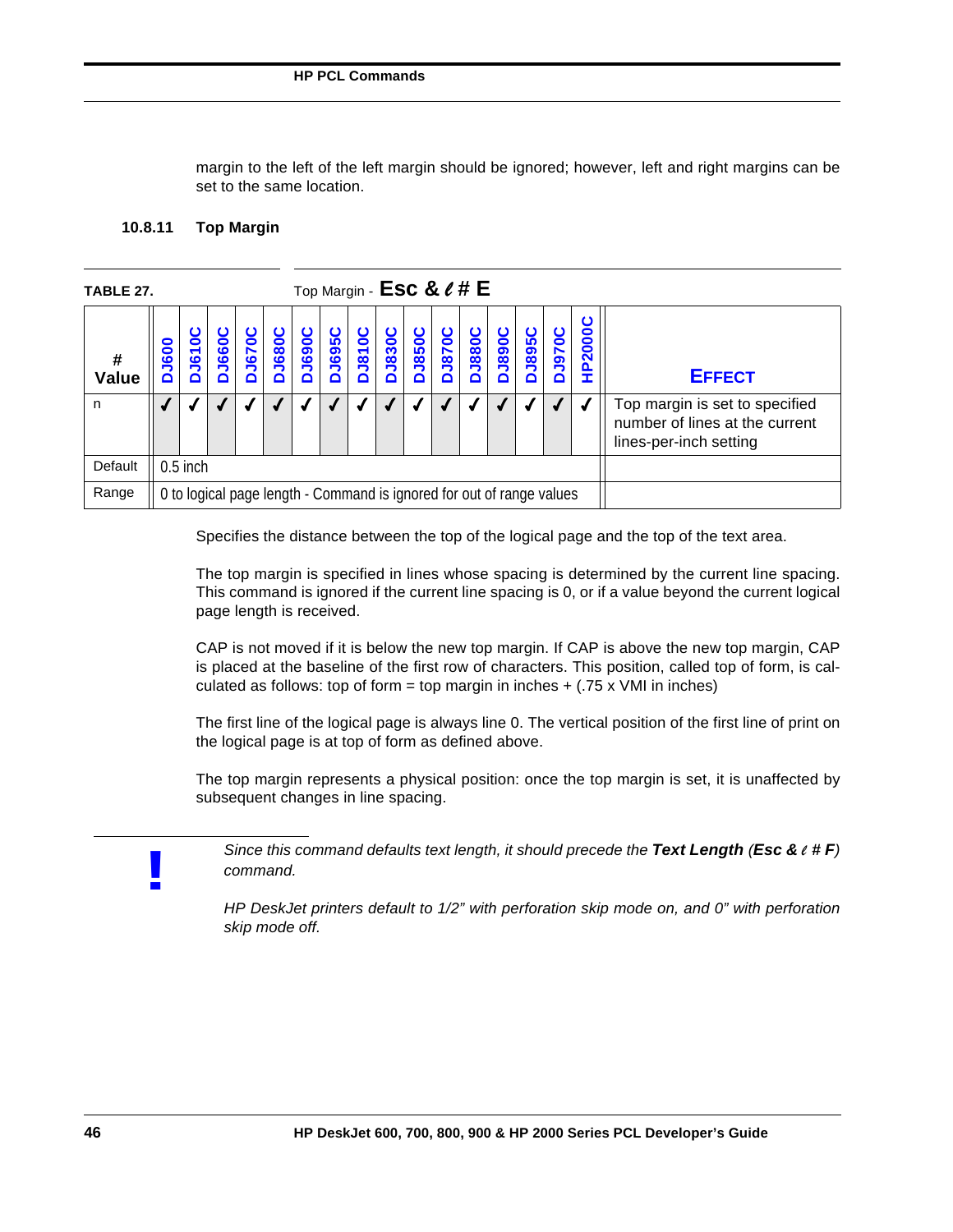## **10.8.12 Text Length**

| TABLE 28.  |                  |                        |              |               |               |        |  | Text Length - $\textsf{Esc} \& \ell \text{#} \textsf{F}$                |               |                   |              |              |               |               |                   |                |                                                                |
|------------|------------------|------------------------|--------------|---------------|---------------|--------|--|-------------------------------------------------------------------------|---------------|-------------------|--------------|--------------|---------------|---------------|-------------------|----------------|----------------------------------------------------------------|
| #<br>Value | <b>J600</b><br>n | O<br><b>J6100</b><br>≏ | <b>J660C</b> | <b>DJ670C</b> | <b>DJ680C</b> | DJ690C |  | DJ695C<br>DJ810C                                                        | <b>DJ830C</b> | <b>J850C</b><br>≏ | <b>J870C</b> | <b>J880C</b> | <b>DJ890C</b> | <b>DJ895C</b> | <b>J970C</b><br>≏ | <b>HP2000C</b> | <b>EFFECT</b>                                                  |
| n          |                  |                        |              |               |               |        |  |                                                                         |               |                   |              |              |               |               |                   |                | Sets length of the text area, in<br>lines, from the top margin |
| Default    |                  |                        |              |               |               |        |  | Logical page length - top margin - 1/2 inch <sup>a</sup>                |               |                   |              |              |               |               |                   |                |                                                                |
| Range      |                  | out of range values    |              |               |               |        |  | Current left margin to logical page left bound - Command is ignored for |               |                   |              |              |               |               |                   |                |                                                                |

a. If the calculation is negative, text length defaults to (logical page length - top margin)

This command is ignored if current VMI is 0 or a text length greater than [logical page length top margin] is requested. A value field of 0 defaults text length.

Text length determines the bottom margin when perforation skip is enabled. Text length is ignored when perforation skip is disabled.

| TABLE 29.  |                  |                                            |                  |              |               |                   |             |              |               | Perforation Skip Mode - ESC & $\ell \# L$ |                  |              |                    |                    |                                |       |                               |
|------------|------------------|--------------------------------------------|------------------|--------------|---------------|-------------------|-------------|--------------|---------------|-------------------------------------------|------------------|--------------|--------------------|--------------------|--------------------------------|-------|-------------------------------|
| #<br>Value | <b>J600</b><br>۵ | ပ<br><b>J610</b><br>≏                      | ပ<br><b>J660</b> | <b>J670C</b> | <b>DJ680C</b> | <b>J690C</b><br>≏ | <b>J695</b> | <b>J810C</b> | <b>DJ830C</b> | <b>J850C</b><br>≏                         | <b>J870</b><br>≏ | <b>J880C</b> | Ω<br><b>DJ8900</b> | ပ<br><b>DJ8950</b> | <b>19700</b><br>۵              | P2000 | <b>EFFECT</b>                 |
| 0          |                  |                                            |                  |              |               |                   |             |              |               |                                           |                  |              |                    |                    | Disables perforation skip mode |       |                               |
|            |                  |                                            |                  |              |               |                   |             |              |               |                                           |                  |              |                    |                    |                                |       | Enables perforation skip mode |
| Default    |                  |                                            |                  |              |               |                   |             |              |               |                                           |                  |              |                    |                    |                                |       |                               |
| Range      |                  | 0, 1 - Command is ignored for other values |                  |              |               |                   |             |              |               |                                           |                  |              |                    |                    |                                |       |                               |

## **10.8.13 Perforation Skip Mode**

Controls perforation skip mode.

The perforation region extends from the bottom of the text area to the top margin of the next page. **Text Length** (*Esc &* l *# F*) determines the size of the perforation skip region (and, indirectly, the bottom margin).

If perforation skip is enabled, text length sets the bottom margin. Printing ends at the specified text length, and then starts again at the top margin of the next page.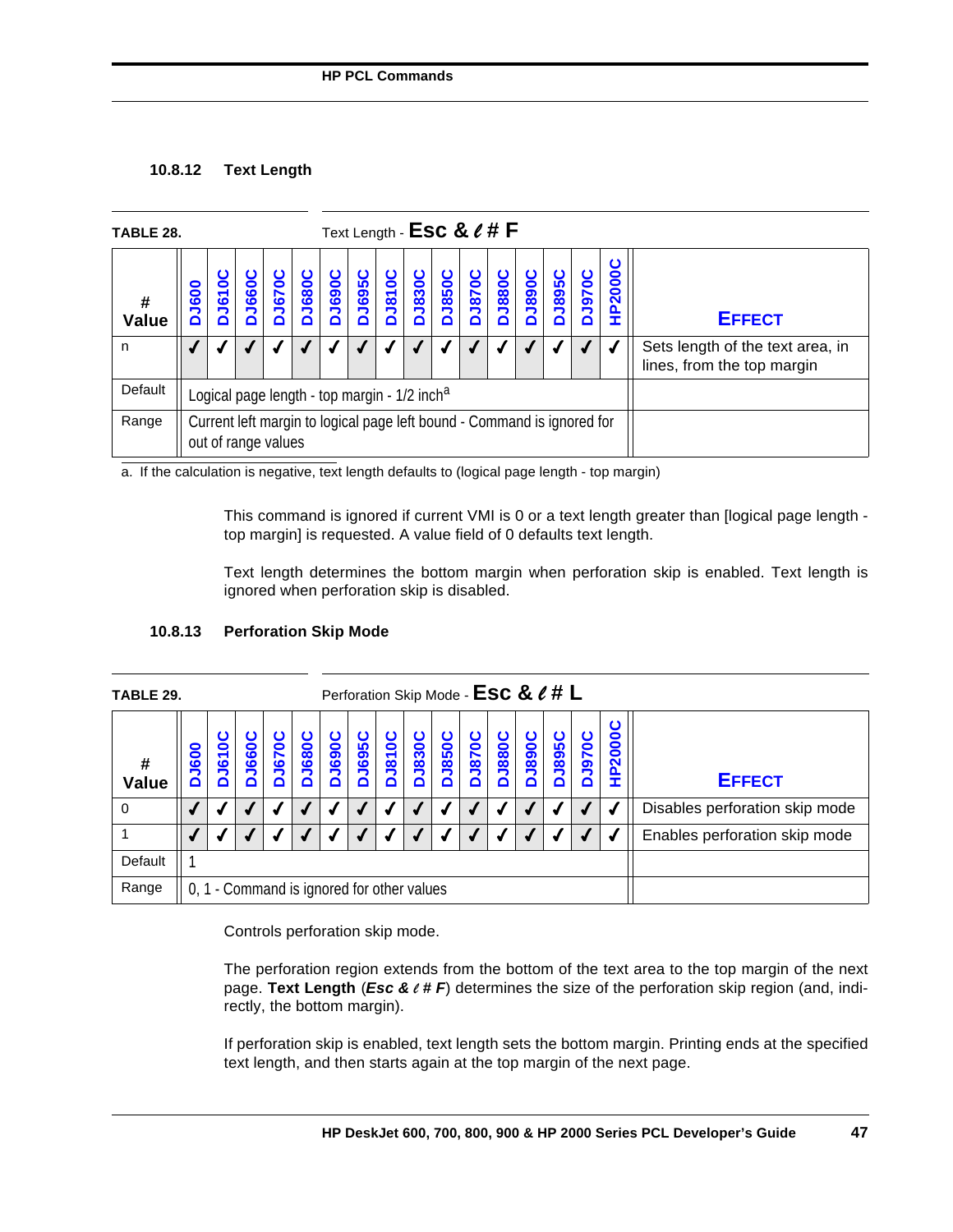If perforation skip is disabled, text is printed to the end of the page and onto the next page. Text length and top margin are ignored. Text in the unprintable region may be lost.



*Disabling perforation skip may cause text outside of the printable area to be lost. To prevent this, perforation skip should be enabled. Changing perforation skip mode defaults top* **!** *margin and text length.*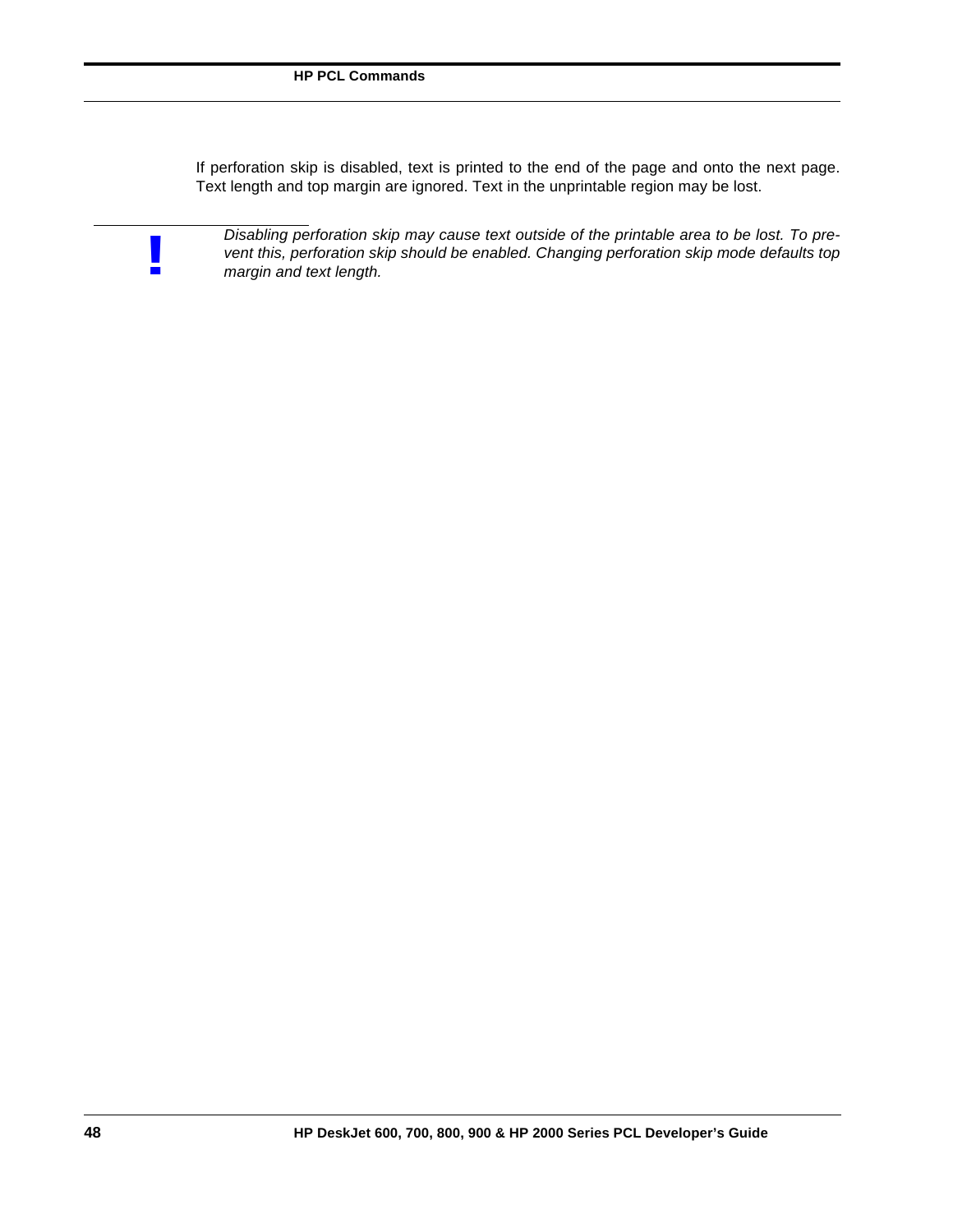## **10.9 Horizontal Positioning Commands**

The following commands provide for cursor movement on the horizontal axis.

## **10.9.1 Backspace**

#### **<BS>**

Moves CAP one character position backwards on the current line.

For horizontal text path direction, no action occurs if CAP is already at the left margin. If the CAP is to the left of the left margin (via one of the Move CAP commands), <BS> functions as if the left margin were column 0, the logical page left boundary.

For vertical text path direction, no action occurs if CAP is already at the top margin. If CAP is above the top margin (via one of the Move CAP commands), BS functions as if the top margin were row 0, the logical page top boundary.

In proportional spacing, a single <BS> centers the overstriking character with the character being over-struck. After printing the overstrike character, CAP is at the same position as before the <BS>. Multiple backspaces each move back the distance of the last printable character or space.

**!**

*HP DeskJet 600/800/900 & HP 2000 Series printers backspace using only the last proportional character width. The resulting cursor relocation is therefore not a fixed constant.*

## **10.9.2 Carriage Return**

**<CR>**

Moves CAP to the left margin on the current row.

## **10.9.3 Space**

**<SP>**

Moves CAP forward one character position (defined by HMI) on the current line.

CAP does not move if it is already at the right margin and end-of-line wrap is not enabled. If end-of-line wrap is enabled, CAP moves to the left margin of the next row and then prints the space.

#### **10.9.4 Linefeed**

**<LF>**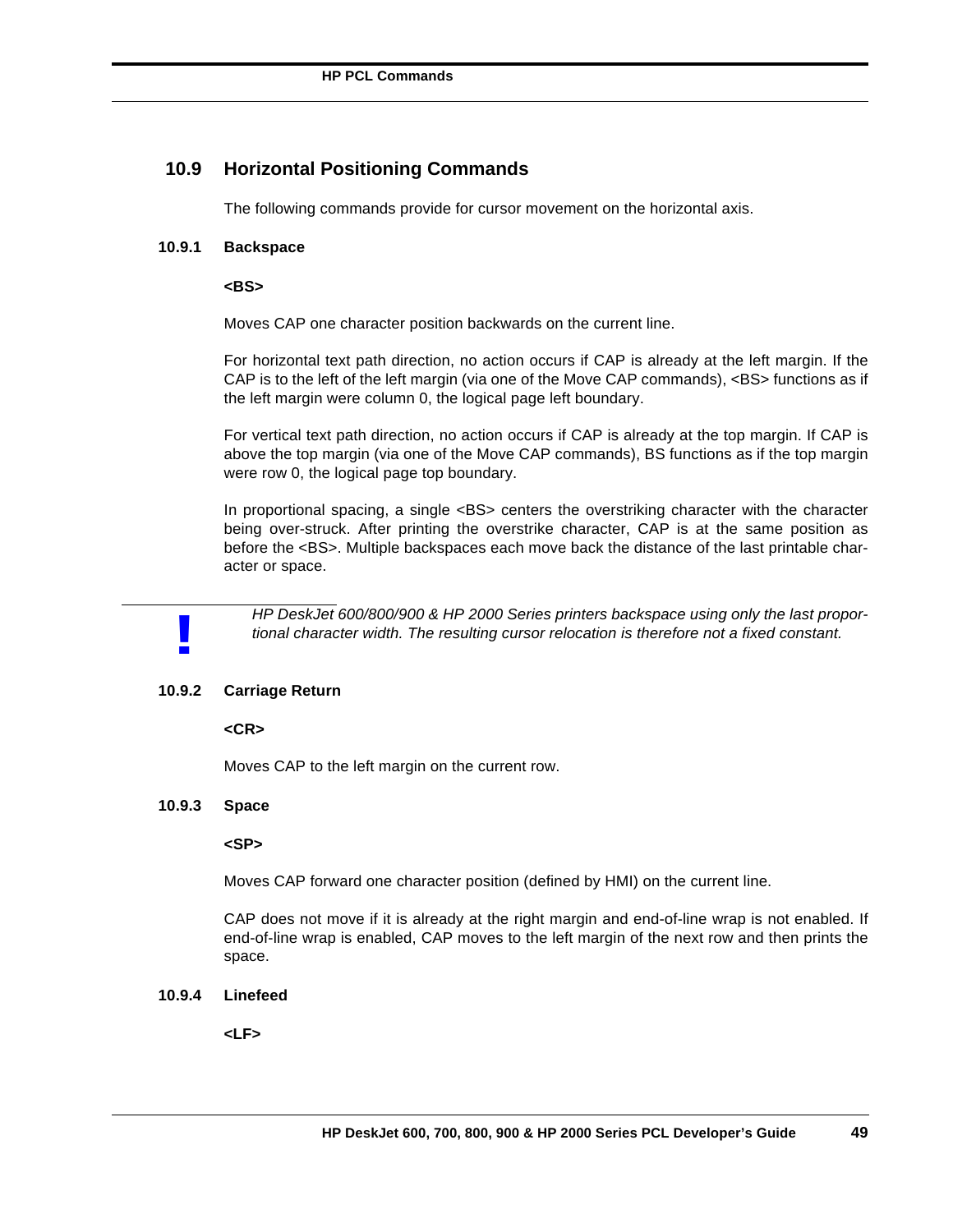Moves CAP to the same horizontal position, one row down. If perforation skip mode is enabled, a linefeed that would go beyond the text length boundary moves CAP to the same horizontal position at the top of form on the next page. If perforation skip mode is disabled, text is printed to the end of the page and onto the next page. Text in the unprintable region may be lost.

## **10.9.5 Formfeed**

## **<FF>**

Formfeed advances CAP to the same horizontal position at the top of the form on the next page. Top of Form is at the vertical position computed by top of form = top margin  $+$  (3/4 x line spacing)

*Multiple formfeeds in sequence are not interpreted as a single formfeed.*

# **10.9.6 Horizontal Tab !**

#### **<HT>**

Horizontal Tab moves CAP to the next tab stop on the current line.

The first tab stop is at the left margin; additional tab stops are fixed at every 8 columns to the right margin. Tabs represent a logical position and, thus, refer to different physical positions for different settings of HMI.

The following are some boundary cases:

- $\blacklozenge$  If the requested tab stop is outside the right margin and CAP is at or to the left of the right margin, HT moves CAP to the right margin.
- $\checkmark$  If the requested tab stop is outside the printable area and CAP is to the right of the right margin, HT moves CAP to the edge of the printable area.
- $\blacklozenge$  If CAP is to the left of the left margin, HT moves CAP to the left margin.

Tabs do not cause lines to be wrapped if end-of-line-wrap mode is enabled.

HMI determines current column width. If HMI is changed, the physical location of each tab stop moves. HT has no effect if the HMI is 0.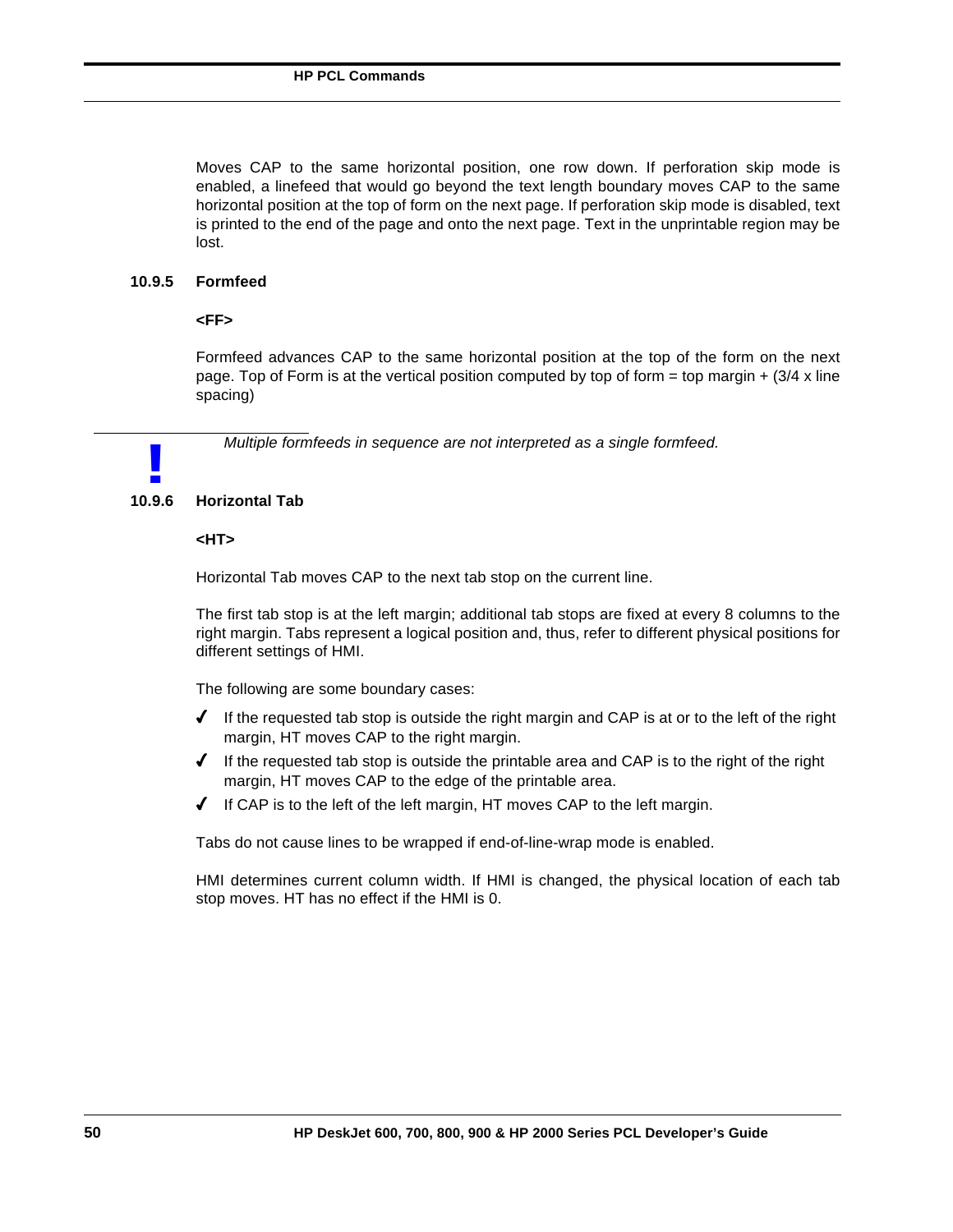| <b>TABLE 30.</b> |              |               |               |              |        |        |                        |                 |               |               |               |                                                                                                                                                     |        |               |               |                     | Move CAP Horizontal (Decipoints) - ESC & a # H                                  |
|------------------|--------------|---------------|---------------|--------------|--------|--------|------------------------|-----------------|---------------|---------------|---------------|-----------------------------------------------------------------------------------------------------------------------------------------------------|--------|---------------|---------------|---------------------|---------------------------------------------------------------------------------|
| #<br>Value       | <b>DJ600</b> | <b>DJ6100</b> | <b>DJ660C</b> | <b>J670C</b> | DJ680C | DJ690C | <b>J695C</b><br>$\Box$ | J810C<br>$\Box$ | <b>DJ830C</b> | <b>DJ850C</b> | <b>DJ870C</b> | <b>J880C</b>                                                                                                                                        | DJ890C | <b>DJ895C</b> | <b>DJ970C</b> | <b>P2000C</b><br>Ŧ. | <b>EFFECT</b>                                                                   |
| n                |              |               |               |              |        |        |                        |                 |               |               |               |                                                                                                                                                     |        |               |               |                     | Moves CAP horizontally by the<br>specified number of decipoints<br>(1/720 inch) |
| Default          | n/a          |               |               |              |        |        |                        |                 |               |               |               |                                                                                                                                                     |        |               |               |                     |                                                                                 |
| Range            |              | range values  |               |              |        |        |                        |                 |               |               |               | -32767 to +32767 (up to logical page right and left limits, rounded to the<br>nearest HP PCL unit or decimal point) - Command is ignored for out of |        |               |               |                     |                                                                                 |

## **10.9.7 Move CAP Horizontal (Decipoints)**

**!**

A signed value field indicates relative movement: plus (+) or minus (-) signs move CAP right or left relative to CAP, respectively. The absence of a sign indicates absolute movement: CAP moves an absolute distance from the logical page left edge.

This command ignores margins and can move CAP anywhere horizontally within the logical page. Attempts to go outside the logical page will move CAP to the appropriate logical page limit.

Devices not having an integral number of decipoints-to-dots should implement fractional decipoints for dot addressing.

*HP DeskJet 600/800/900 & HP 2000 Series printers use 2 fractional digits and truncate to 1/3600-inch units.*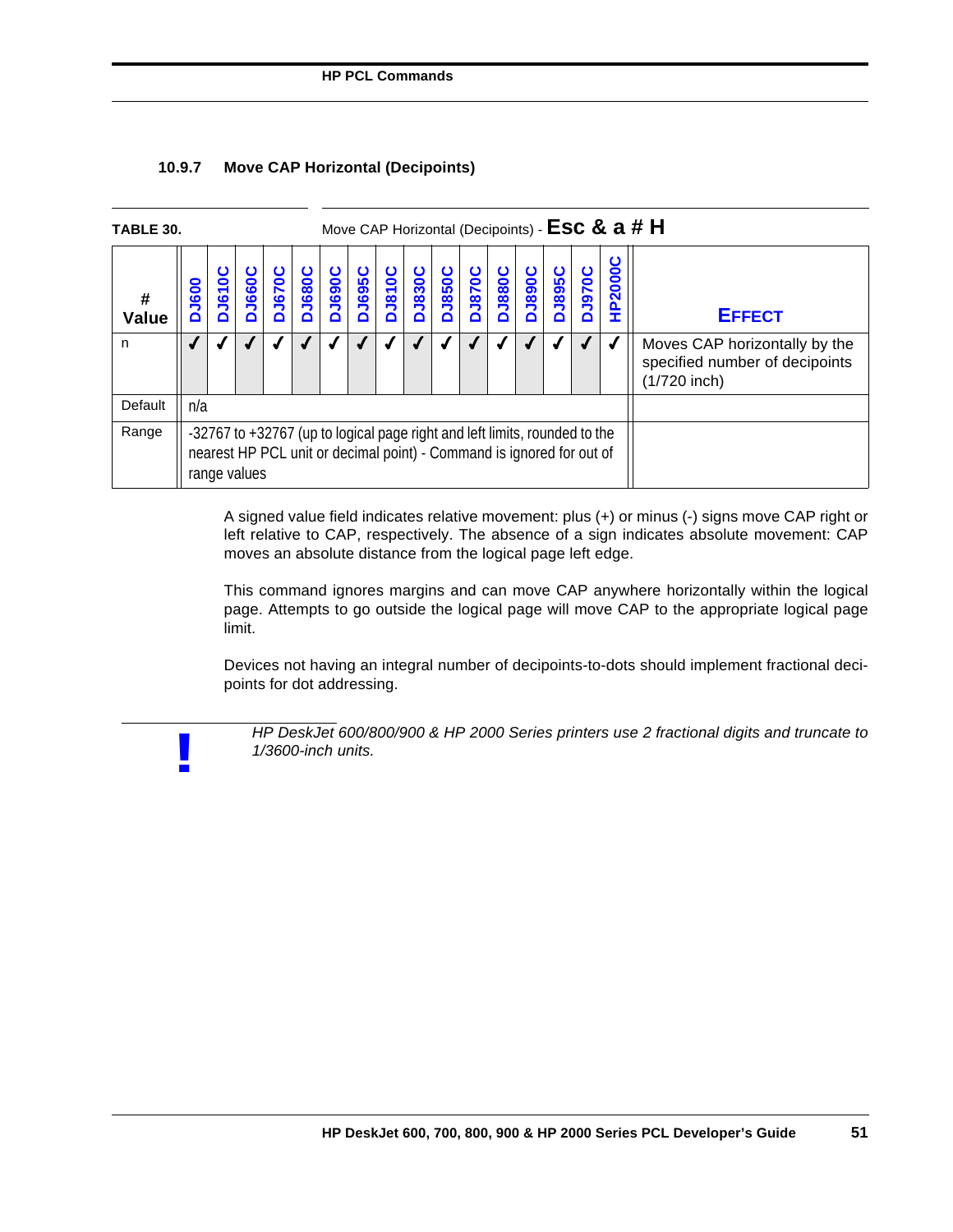| <b>TABLE 31.</b> |                  |  |             |               |                   |                   |                                                                                                                                                 |               |               |              |              |                   |              |                   |     | Move CAP Horizontal (Columns) - ESC & a # C |                                                              |
|------------------|------------------|--|-------------|---------------|-------------------|-------------------|-------------------------------------------------------------------------------------------------------------------------------------------------|---------------|---------------|--------------|--------------|-------------------|--------------|-------------------|-----|---------------------------------------------|--------------------------------------------------------------|
| Value            | <b>J600</b><br>∩ |  | <b>J660</b> | <b>DJ6700</b> | <b>J680C</b><br>ó | <b>J690C</b><br>ó | <b>J695C</b>                                                                                                                                    | <b>DJ810C</b> | <b>DJ830C</b> | <b>J850C</b> | <b>J870C</b> | <b>J880C</b><br>ń | <b>J890C</b> | <b>J895C</b><br>∩ | 970 | ల<br>P2000                                  | <b>EFFECT</b>                                                |
| n                |                  |  |             |               |                   |                   |                                                                                                                                                 |               |               |              |              |                   |              |                   |     |                                             | Moves CAP horizontally by the<br>specified number of columns |
| Default          | n/a              |  |             |               |                   |                   |                                                                                                                                                 |               |               |              |              |                   |              |                   |     |                                             |                                                              |
| Range            |                  |  |             |               |                   |                   | -32767 to +32767 (up to logical page right and left limits, rounded to the<br>nearest HP PCL unit) - Command is ignored for out of range values |               |               |              |              |                   |              |                   |     |                                             |                                                              |

A signed value field indicates relative movement: plus (+)or minus (-) signs move CAP right or left relative to CAP, respectively. The absence of a sign indicates absolute movement: CAP moves an absolute distance from the logical page left edge (column 0).

This command ignores margins and can move CAP horizontally anywhere within the logical page. Attempts to go outside the logical page will move CAP to the appropriate logical page limit.

*HP DeskJet 600/800/900 & HP 2000 Series printers use 2 fractional digits and truncate to 1/3600-inch units.*

# **10.9.9 Move CAP Horizontal (HP PCL Units) !**

| <b>TABLE 32.</b> |             |                                                                                                                                                 |     |              |               |               |              |              |               |              |               |              |               |               |              |                        | Move CAP Horizontal (HP PCL Units) - ESC * p # X                     |
|------------------|-------------|-------------------------------------------------------------------------------------------------------------------------------------------------|-----|--------------|---------------|---------------|--------------|--------------|---------------|--------------|---------------|--------------|---------------|---------------|--------------|------------------------|----------------------------------------------------------------------|
| #<br>Value       | <b>J600</b> | 0<br>$\overline{5}$<br>∩                                                                                                                        | 660 | <b>J670C</b> | <b>DJ680C</b> | <b>DJ690C</b> | <b>J695C</b> | <b>J810C</b> | <b>DJ830C</b> | <b>J850C</b> | <b>DU870C</b> | <b>J880C</b> | <b>DJ890C</b> | <b>DJ895C</b> | <b>J970C</b> | ပ<br><b>P2000</b><br>Ξ | <b>EFFECT</b>                                                        |
| n                |             |                                                                                                                                                 |     |              |               |               |              |              |               |              |               |              |               |               |              |                        | Moves CAP horizontally by the<br>specified number of HP PCL<br>units |
| Default          | n/a         |                                                                                                                                                 |     |              |               |               |              |              |               |              |               |              |               |               |              |                        |                                                                      |
| Range            |             | -32767 to +32767 (up to logical page right and left limits, rounded to the<br>nearest HP PCL unit) - Command is ignored for out of range values |     |              |               |               |              |              |               |              |               |              |               |               |              |                        |                                                                      |

A signed value field indicates relative movement: plus (+) or minus (-) signs move CAP right or left relative to CAP, respectively. The absence of a sign indicates absolute movement: CAP moves an absolute distance from the logical page left edge.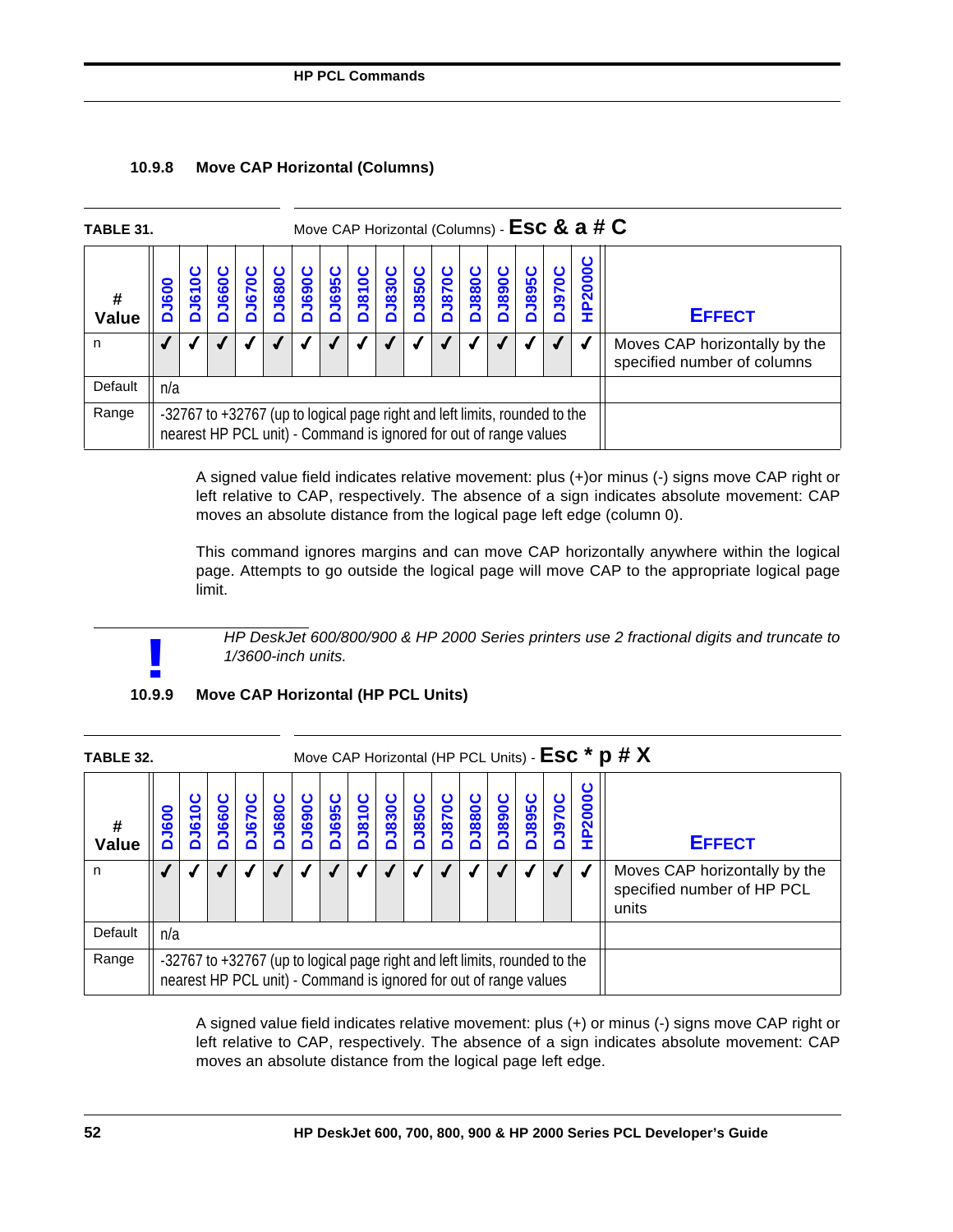This command ignores margins and can move CAP horizontally anywhere within the logical page. Attempts to go outside the logical page will move CAP to the appropriate logical page limit.

HP DeskJet printers prior to the HP DeskJet 600 Series printers use 1/300".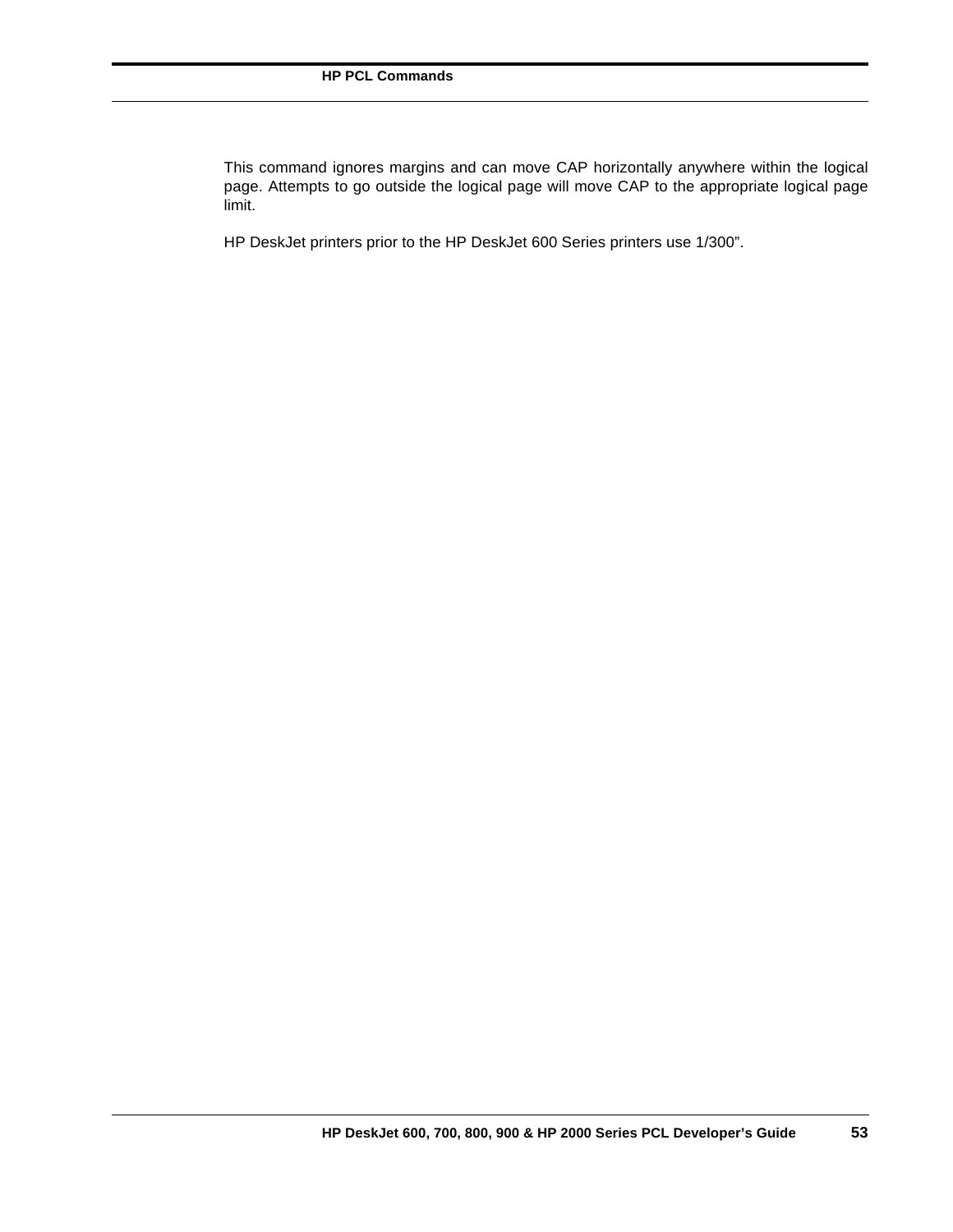# **10.10 Vertical Positioning Commands**

The following commands provide cursor positioning on the vertical axis.

| TABLE 33.  |     |                     |     |          |          |                   |              |              |                    | Move CAP Vertical (Rows) - $\textsf{Esc} \& a \# R$           |                   |              |              |                   |             |            |                                                                                            |
|------------|-----|---------------------|-----|----------|----------|-------------------|--------------|--------------|--------------------|---------------------------------------------------------------|-------------------|--------------|--------------|-------------------|-------------|------------|--------------------------------------------------------------------------------------------|
| #<br>Value | 600 | 0<br>$\overline{6}$ | 660 | O<br>070 | ပ<br>680 | <b>J690C</b><br>≏ | <b>J695C</b> | <b>J810C</b> | ပ<br><b>DJ8300</b> | <b>J850C</b><br>≏                                             | <b>J870C</b><br>Δ | <b>J880C</b> | <b>J890C</b> | <b>J895C</b><br>≏ | <b>1970</b> | ပ<br>P2000 | <b>EFFECT</b>                                                                              |
| n          |     |                     |     |          |          |                   |              |              |                    |                                                               |                   |              |              |                   |             |            | Moves CAP to the same<br>column position on a new line<br>based on the active line spacing |
| Default    | n/a |                     |     |          |          |                   |              |              |                    |                                                               |                   |              |              |                   |             |            |                                                                                            |
| Range      |     |                     |     |          |          |                   |              |              |                    | -32767 to +32767 - Command is ignored for out of range values |                   |              |              |                   |             |            |                                                                                            |

## **10.10.1 Move CAP Vertical (Rows)**

A signed value field indicates relative movement: plus (+) or minus (-) signs move CAP downward and upward relative to CAP, respectively. The absence of a sign indicates absolute movement: CAP moves from the top of the logical page, an absolute distance computed by:

Distance from top of logical page = top margin +  $(3/4 \times \text{VMI}/48.0)$  +  $(\text{value} \ \text{VMI})/48.0$ 

Except for the following, the effect of this command is limited to the logical page:

- 4 Positive relative positioning allows movement to the next logical page.
- $\blacklozenge$  Negative relative positioning allows movement above the top of form, up to the limit of the logical page or the top of the physical page.

After power on or reset, CAP moves to the top of form, if not already there.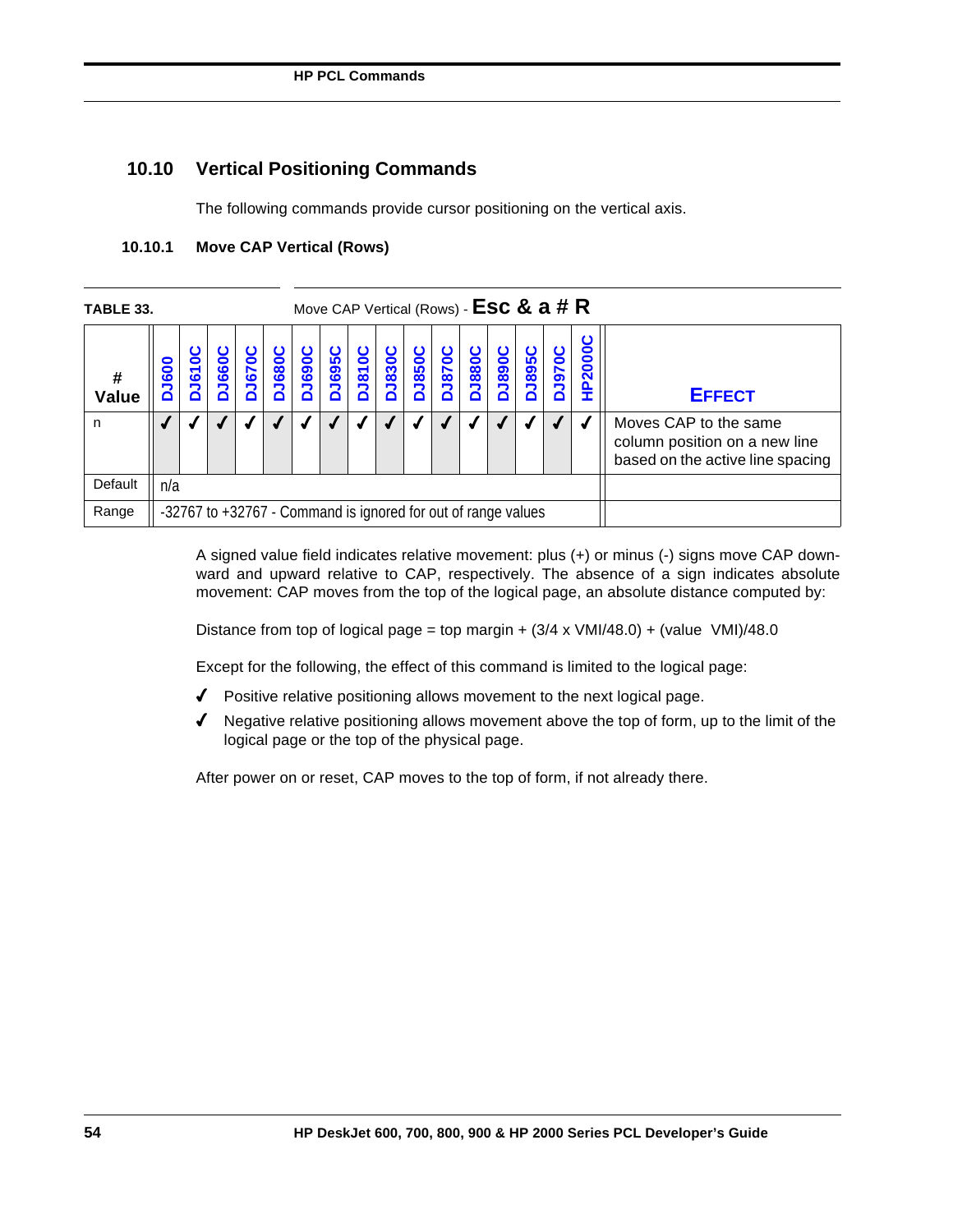| TABLE 34.  |          |                                                               |     |      |       |               |              |              |               |                  |                                                        |              |                   |               |              | Move CAP Vertical (Decipoints) - ESC & $a \# V$ |               |
|------------|----------|---------------------------------------------------------------|-----|------|-------|---------------|--------------|--------------|---------------|------------------|--------------------------------------------------------|--------------|-------------------|---------------|--------------|-------------------------------------------------|---------------|
| #<br>Value | 009<br>2 | $\frac{161}{16}$                                              | 660 | 1670 | J680C | <b>DJ690C</b> | <b>J695C</b> | <b>J810C</b> | <b>DJ830C</b> | ပ<br><b>J850</b> | ပ<br><b>J870</b><br>∩                                  | <b>J880C</b> | ပ<br><b>DO68r</b> | <b>DJ895C</b> | <b>J970C</b> | P2000                                           | <b>EFFECT</b> |
| n          |          |                                                               |     |      |       |               |              |              |               |                  | Moves CAP to a new position<br>along the vertical axis |              |                   |               |              |                                                 |               |
| Default    | n/a      |                                                               |     |      |       |               |              |              |               |                  |                                                        |              |                   |               |              |                                                 |               |
| Range      |          | -32767 to +32767 - Command is ignored for out of range values |     |      |       |               |              |              |               |                  |                                                        |              |                   |               |              |                                                 |               |

## **10.10.2 Move CAP Vertical (Decipoints)**

If no such position exists, moves CAP to the logical page limit.

A signed value field indicates relative movement: plus (+) or minus (-) signs move CAP downward and upward relative to CAP, respectively. The absence of a sign indicates absolute movement: CAP moves an absolute distance from the top margin.

Except for the following, the effect of this command is limited to the logical page:

- 4 Positive relative positioning allows movement to the next logical page.
- 4 Negative relative positioning allows movement above the top of form, up to the limit of the logical page or the top of the physical page.

After power on or reset, CAP moves to the top of form, if not already there.

Devices not having an integral number of decipoints-to-dots should implement fractional decipoints for dot addressing.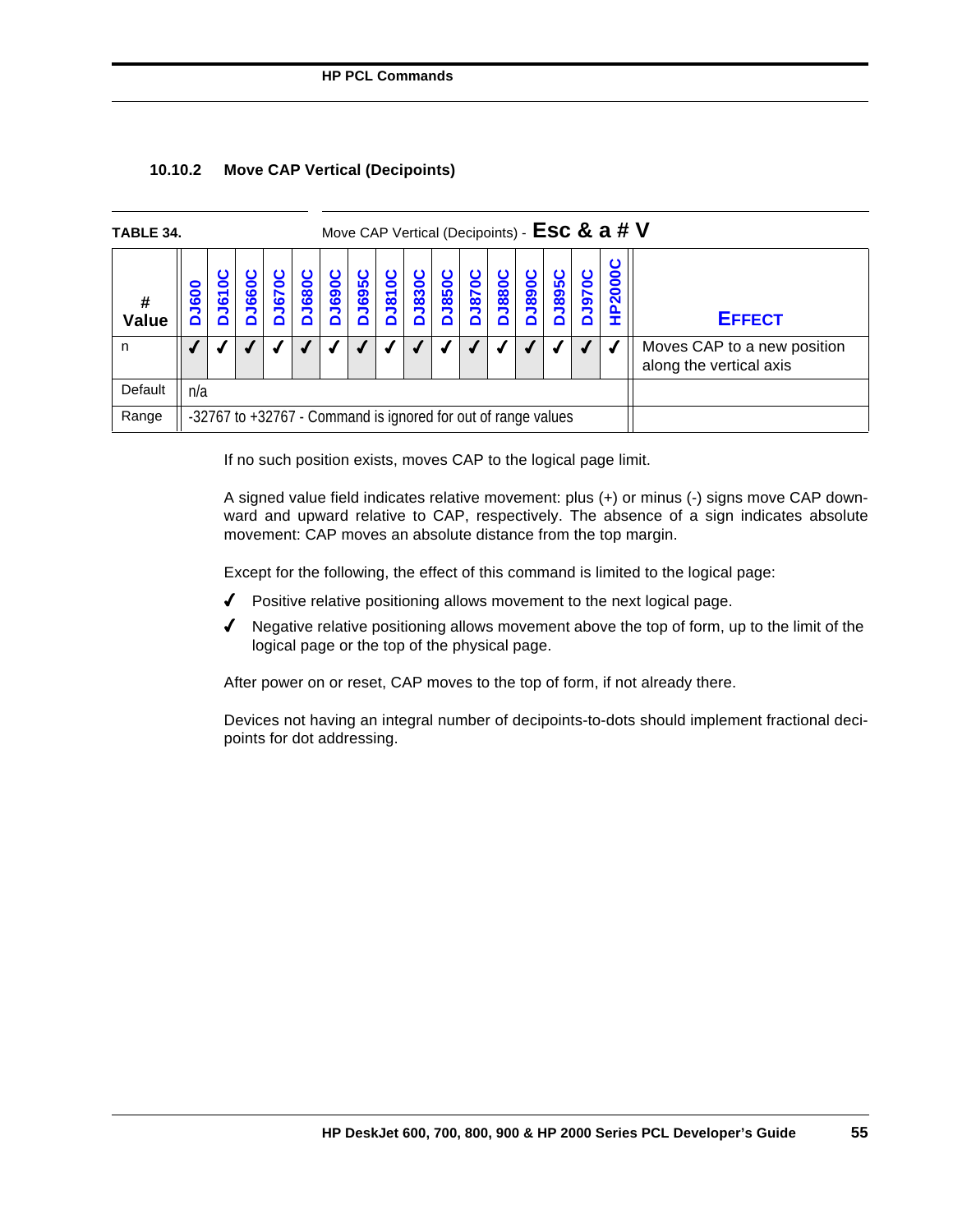## **10.10.3 Move CAP Vertical (HP PCL Units)**

| <b>TABLE 35.</b> |              |             |                                                               |              |              |                   |              |              |               |                   |                                                                   |              |               |               |              |        | Move CAP Vertical (HP PCL Units) - ESC * p # Y |
|------------------|--------------|-------------|---------------------------------------------------------------|--------------|--------------|-------------------|--------------|--------------|---------------|-------------------|-------------------------------------------------------------------|--------------|---------------|---------------|--------------|--------|------------------------------------------------|
| #<br>Value       | <b>DJ600</b> | <b>J610</b> | <b>J660C</b>                                                  | <b>J070C</b> | <b>J680C</b> | <b>J690C</b><br>Δ | <b>J695C</b> | <b>J810C</b> | <b>DJ830C</b> | <b>J850C</b><br>ó | <b>J870C</b>                                                      | <b>J880C</b> | <b>DJ890C</b> | <b>D3895C</b> | <b>J970C</b> | P2000C | <b>EFFECT</b>                                  |
| n                |              |             |                                                               |              |              |                   |              |              |               |                   | Moves CAP specified number<br>of HP PCL units along the Y<br>axis |              |               |               |              |        |                                                |
| Default          | n/a          |             |                                                               |              |              |                   |              |              |               |                   |                                                                   |              |               |               |              |        |                                                |
| Range            |              |             | -32767 to +32767 - Command is ignored for out of range values |              |              |                   |              |              |               |                   |                                                                   |              |               |               |              |        |                                                |

If no such position exists, the printer moves to the logical page limit.

A signed value field indicates relative movement: plus (+) or minus (-) signs move CAP downward and upward relative to CAP, respectively. The absence of a sign indicates absolute movement: CAP moves an absolute distance from the top margin.

The current size, in units-per-inch, of a HP PCL Unit is specified by the **Units of Measure** (*Esc & u # D*) command. Otherwise, the unit-per-inch for HP PCL movement defaults to 1/300 inch.

Except for the following, the effect of this command is limited to the logical page:

- $\blacklozenge$  Positive relative positioning allows movement to the next logical page.
- $\blacklozenge$  Negative relative positioning allows movement above the top of form, up to the limit of the logical page or the top of the physical page.

After power on or reset, CAP moves to the top of form, if not already there.

HP DeskJet 600/800/900 & HP 2000 Series printers use 1/300".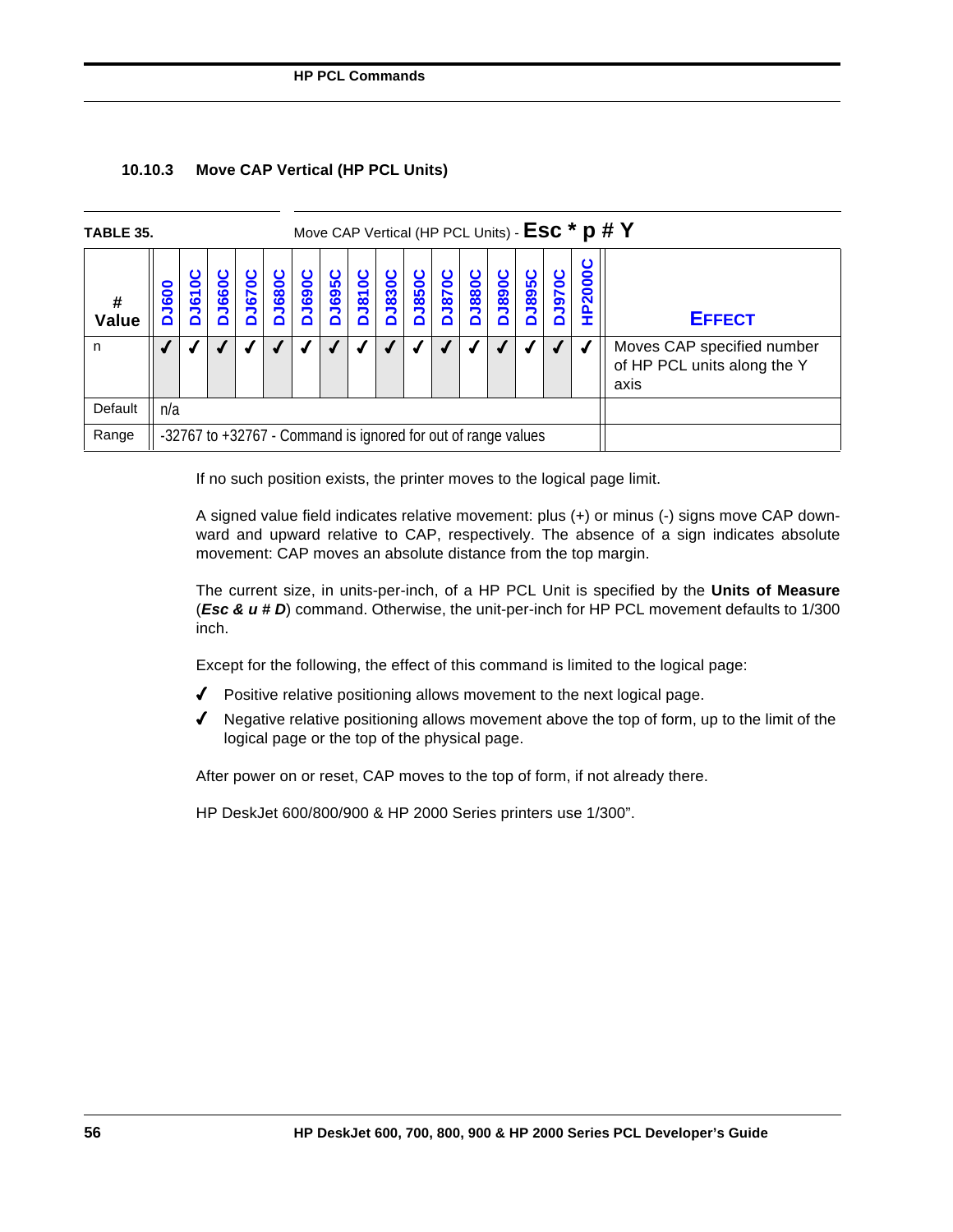## **10.11 Font Selection**

## **10.11.1 Font Selection by Attribute**

The user requests a font by designating its attributes with the following commands. For the HP DeskJet 600 Series printers, successful selection requires the selected font is either one of the built-in bitmap fonts or a soft font that has been downloaded to the printer. For the HP Desk-Jet 850, 870, 890 Series printers, successful selection only requires that the typeface specified is one of those included in the printer's firmware; any specified point size will be generated by the printer's font scaling technology.

## **10.11.2 Font Symbol Set**

| TABLE 36.         |              |                             |             |                   |              |               |                  |                   | Font Symbol Set (Primary) - ESC (ID<br>Font Symbol Set (Secondary) - ESC ) ID |               |                   |                                                   |               |               |                   |                |               |
|-------------------|--------------|-----------------------------|-------------|-------------------|--------------|---------------|------------------|-------------------|-------------------------------------------------------------------------------|---------------|-------------------|---------------------------------------------------|---------------|---------------|-------------------|----------------|---------------|
| #<br><b>Value</b> | <b>DJ600</b> | DJ610                       | <b>J660</b> | <b>J670C</b><br>n | <b>J680C</b> | <b>DJ690C</b> | ပ<br><b>J695</b> | <b>J810C</b><br>n | <b>DJ830C</b>                                                                 | <b>DJ850C</b> | <b>J870C</b><br>ó | <b>DJ880C</b>                                     | <b>JO68rc</b> | <b>DJ895C</b> | <b>J970C</b><br>Õ | <b>HP2000C</b> | <b>EFFECT</b> |
| ID                |              |                             |             |                   |              |               |                  |                   |                                                                               |               |                   | Symbol set identification value<br>from the table |               |               |                   |                |               |
| Default           |              | 10U - (PC-8, Code Page 437) |             |                   |              |               |                  |                   |                                                                               |               |                   |                                                   |               |               |                   |                |               |
| Range             | n/a          |                             |             |                   |              |               |                  |                   |                                                                               |               |                   |                                                   |               |               |                   |                |               |

Identifies the set of symbols in a font, consists of a decimal value and a letter value.

The ID (identification number) consists of a number portion and a letter portion. For example, to specify ASCII (0U) as the symbol set for the primary font, send Esc(0U. Some of the possible values for the identification number (ID) are listed on the symbol set tables on the following pages.

The legal range of the number portion of ID is 0 to 2047. The legal range of the letter portion of ID is the upper-case ASCII characters "A" through "Z", except for "X". Symbol sets with IDs of "X" can only be selected with the Font ID. "Q" is used with HP "Specials" symbol sets and not recommended for general use. "Y" is used for barcode symbol sets.

PC-8, Code Page 437 (10U) is the default primary and secondary symbol set; but a userdefault may be selected. PC-8 is selected if the specified symbol set does not exist or cannot be satisfied by any font.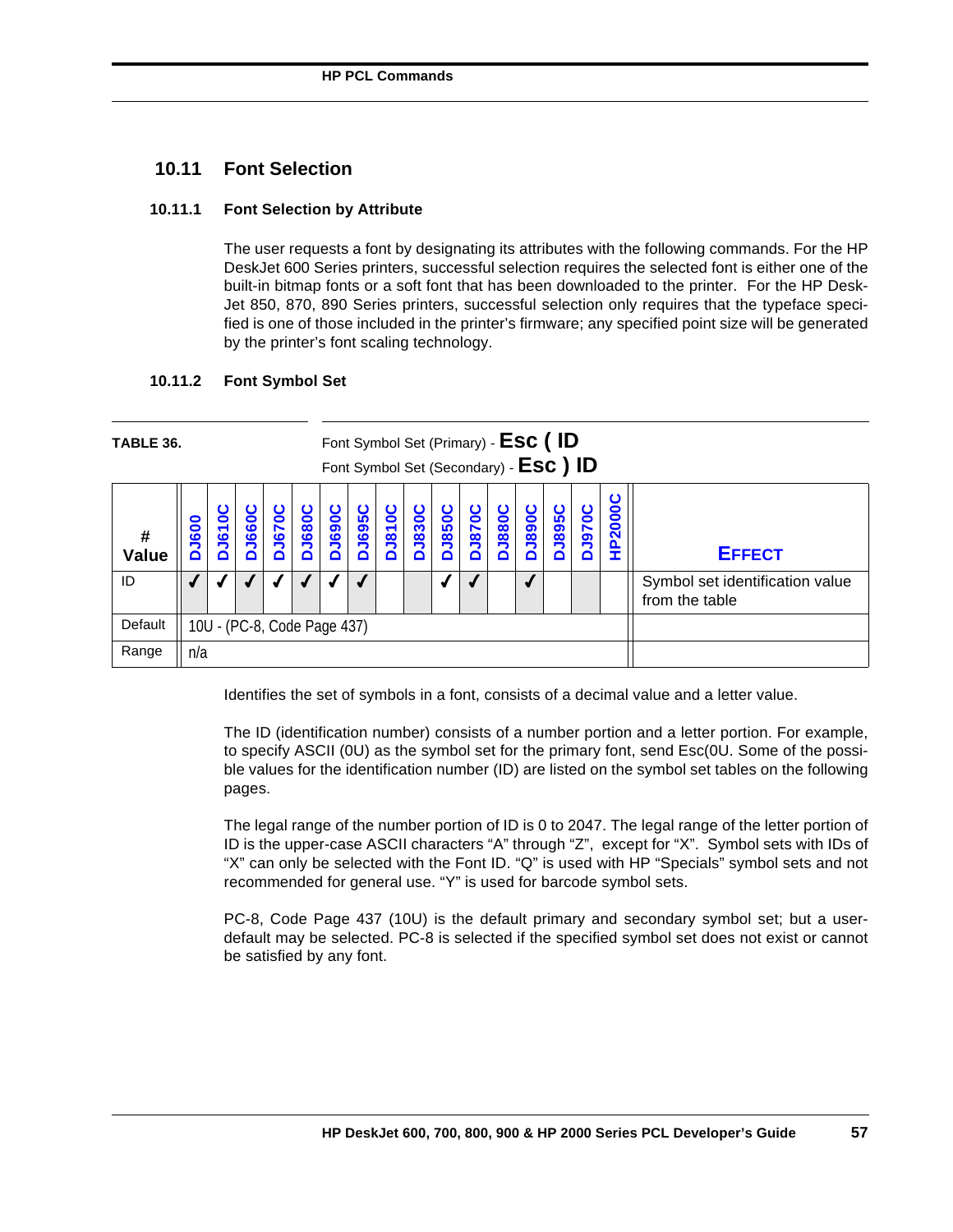| ID              | <b>Symbol Set Name</b>           | ID  | <b>Symbol Set Name</b>       |
|-----------------|----------------------------------|-----|------------------------------|
| 0A              | Math-7 (same as 0M)              | 1G  | ISO 21: German               |
| 0В              | Line Draw-7 (same as 0L)         | 8G  | Greek-8                      |
| 0C              | HP Large Characters (264x)       | 9G  | Windows 3.1 Latin/Greek      |
| 0D              | ISO 60: Danish/Norwegian         | 10G | PC-851 Latin/Greek           |
| 1D              | ISO 61: Norwegian Version 2      | 12G | PC-8 Latin/Greek             |
| 2D              | Devanagari                       | 0H  | Hebrew-7                     |
| 0E              | <b>Roman Extension</b>           | 7H  | ISO 8859/8 Latin/Hebrew      |
| 1E              | IS04: United Kingdom             | 8H  | Hebrew-8                     |
| 9Ε              | Windows 3.1 Latin 2              | 15H | PC-862 Latin/Hebrew          |
| 0F              | ISO 25: French (obsolete)        | 01  | ISO 15: Italian              |
| 1F              | ISO 69: French                   | 6J  | Microsoft Publishing         |
| 0G              | <b>HP German</b>                 | 7J  | DeskTop                      |
| 8J              | Document                         | 36L | Pi Set #6                    |
| 9J              | PC-1004                          | 0M  | Math-7                       |
| 10J             | <b>PS Text</b>                   | 1 M | Tech-7                       |
| 11J             | PS ISO Latin 1                   | 5M  | <b>PS Math</b>               |
| 12J             | <b>MC Text</b>                   | 6M  | Ventura Math                 |
| 13J             | Ventura International            | 8M  | Math-8                       |
| 14J             | Ventura US                       | 10M | Universal Greek & Math Pi    |
| 16J             | <b>Swash Characters</b>          | 11M | <b>TEX Math Extension</b>    |
| 17J             | Small Caps and Old Style Figures | 12M | <b>TEXMath Symbol</b>        |
| 18J             | Old Style Figures                | 13M | <b>TEX Math Italic</b>       |
| 19J             | Fractions                        | 19M | Symbol                       |
| 21J             | <b>Lining Figures</b>            | 0N  | ISO 8859/1 Latin 1           |
| 22J             | Small Caps and Lining Figures    | 2N  | ISO 8859/2 Latin 2           |
| 23J             | Alternate Caps                   | ЗN  | ISO 8859/3 Latin 3           |
| 0K              | <b>ISO 14: JIS ASCII</b>         | 4N  | ISO 8859/4 Latin4            |
| ΙK              | ISO 13: Katakana                 | 5N  | ISO 885919 Latin 5           |
| 2K              | ISO 57: Chinese                  | 6N  | ISO8859/10 Latin 6           |
| 8Κ              | Kana-8                           | 10N | ISO 885915 Latin/Cyrillic    |
| 9Κ              | Korean-8                         | 00  | OCR-A                        |
| 50K             | JIS Kanji-I                      | 10  | OCR-B                        |
| 51K             | JIS Kanji-2                      | 20  | OCR-M                        |
| 0L              | Line Draw-7                      | 100 | <b>MICR</b>                  |
| 1L              | <b>HP Block Characters</b>       | OP  | <b>Typewriter Paired APL</b> |
| 2L              | Tax Line Draw                    | 1P  | <b>Bit Paired APL</b>        |
| 8L              | LineDraw-8                       | 10P | Expert                       |
| 9L              | Ventura ITC Zapf Dingbats        | 11P | Alternate                    |
| 10 <sub>L</sub> | PS ITC Zapf Dingbats             | 12P | Fraktur                      |

The following table lists printer-supported symbol sets and symbol set IDs for the HP DeskJet 600/800/900 & HP 2000 Series printers.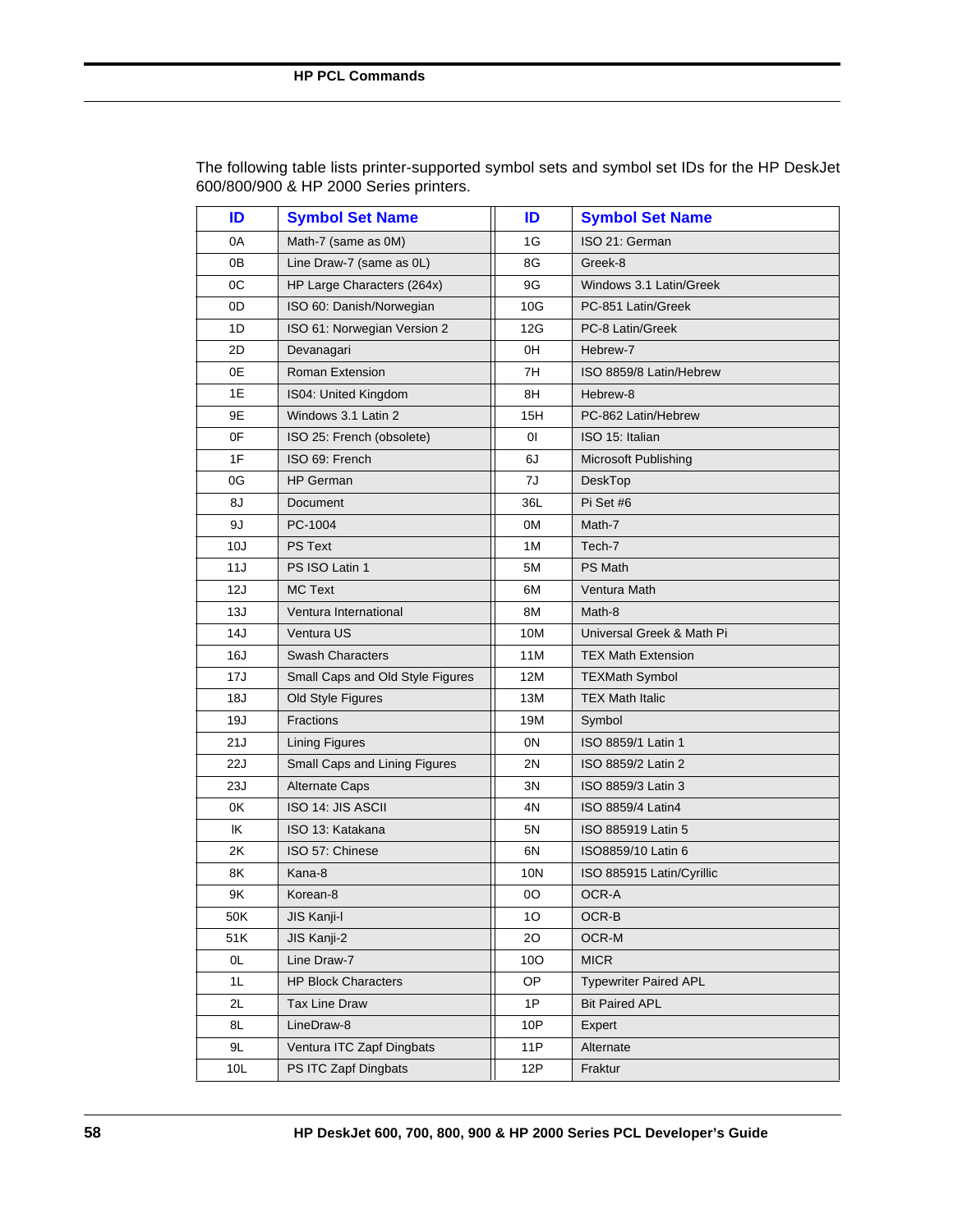| ID         | <b>Symbol Set Name</b>              | ID         | <b>Symbol Set Name</b>         |
|------------|-------------------------------------|------------|--------------------------------|
| 11L        | <b>ITC Zapf Dingbats Series 100</b> | 0R         | Cyrillic ASCII (8859/5-1986)   |
| 12L        | <b>ITC Zapf Dingbats Series 200</b> | 1R         | Cyrillic                       |
| 13L        | <b>ITC Zapf Dingbats Series 300</b> | 3R         | PC Cyrillic (CP 866)           |
| 20L        | Carta                               | 9R         | Windows 3.1 Latin/Cyrillic     |
| 21L        | Ornaments                           | 0S         | ISO 11: Swedish                |
| 22L        | Universal News & Commercial Pi      | 1S         | <b>HP Spanish</b>              |
| 23L        | Chess                               | 2S         | ISO 17: Spanish                |
| 24L        | Astrology 1                         | 3S         | ISO 10 Swedish                 |
| 31L        | Pi Set #I                           | 4S         | ISO 16: Portuguese             |
| 32L        | Pi Set #2                           | 5S         | ISO 84: Portuguese             |
| 33L        | Pi Set #3                           | 6S         | ISO 85: Spanish                |
| 34L        | Pi Set #4                           | 7S         | <b>HP European Spanish</b>     |
| 579L       | Wingdings                           | 8S         | <b>HP Latin Spanish</b>        |
| 35L        | Pi Set #5                           | <b>16S</b> | <b>HP-GL Download</b>          |
| 17S        | <b>HP-GL Drafting</b>               | 16U        | PC-857 Turkish                 |
| 18S        | <b>HP-GL Special Symbols</b>        | <b>17U</b> | PC-852, Latin 2                |
| 20S        | Sonata                              | 19U        | Windows 3.1 Latin I            |
| 0T         | Thai-8                              | 20U        | PC-860 Portugal                |
| 5T         | Windows 3.1 Latin 5                 | 21U        | PC-861 Iceland                 |
| 8T         | Turkish-8                           | 23U        | PC-863 Canada French           |
| 9T         | PC-8T, Turkish                      | 25U        | PC-865 Norway                  |
| 10T        | <b>Teletex</b>                      | 26U        | PC-775 Baltic                  |
| 19T        | TIS (TAPCI23)                       | 27U        | PC Latvian/Russian             |
| 0U         | ISO 6: ASCII                        | 28U        | PC Lithuanian/Russian          |
| 1U         | Legal                               | 29U        | PC Lithuanian/Russian (CP 772) |
| 2U         | ISO 2: Int'l Reference Version      | 10V        | Code Page 864 Latin/Arabic     |
| 5U         | <b>HPL</b>                          | 8V         | HP Arabic-8                    |
| 7U         | OEM-1                               | 0Y         | 3 of 9 Barcode                 |
| 8U         | Roman-8                             | 1Y         | Industrial 2 of 5 Barcode      |
| 9U         | Windows 3.0 Latin 1                 | 2Y         | Matrix 20f5 Barcode            |
| 10U        | PC-8, Code Page 437                 | 4Υ         | Interleaved 2 of 5 Barcode     |
| 11U        | PC-8 D/N, Danish/Norwegian          | 5Υ         | <b>CODABARBarcode</b>          |
| <b>12U</b> | PC-850, Multilingual                | 6Y         | <b>MSI/Plessey Barcode</b>     |
| 15U        | Pi Font                             | 7Y         | Code 11 Barcode                |
|            |                                     | 8Y         | <b>UPC/EAN Barcode</b>         |
|            |                                     | 15Y        | <b>USPS ZIP</b>                |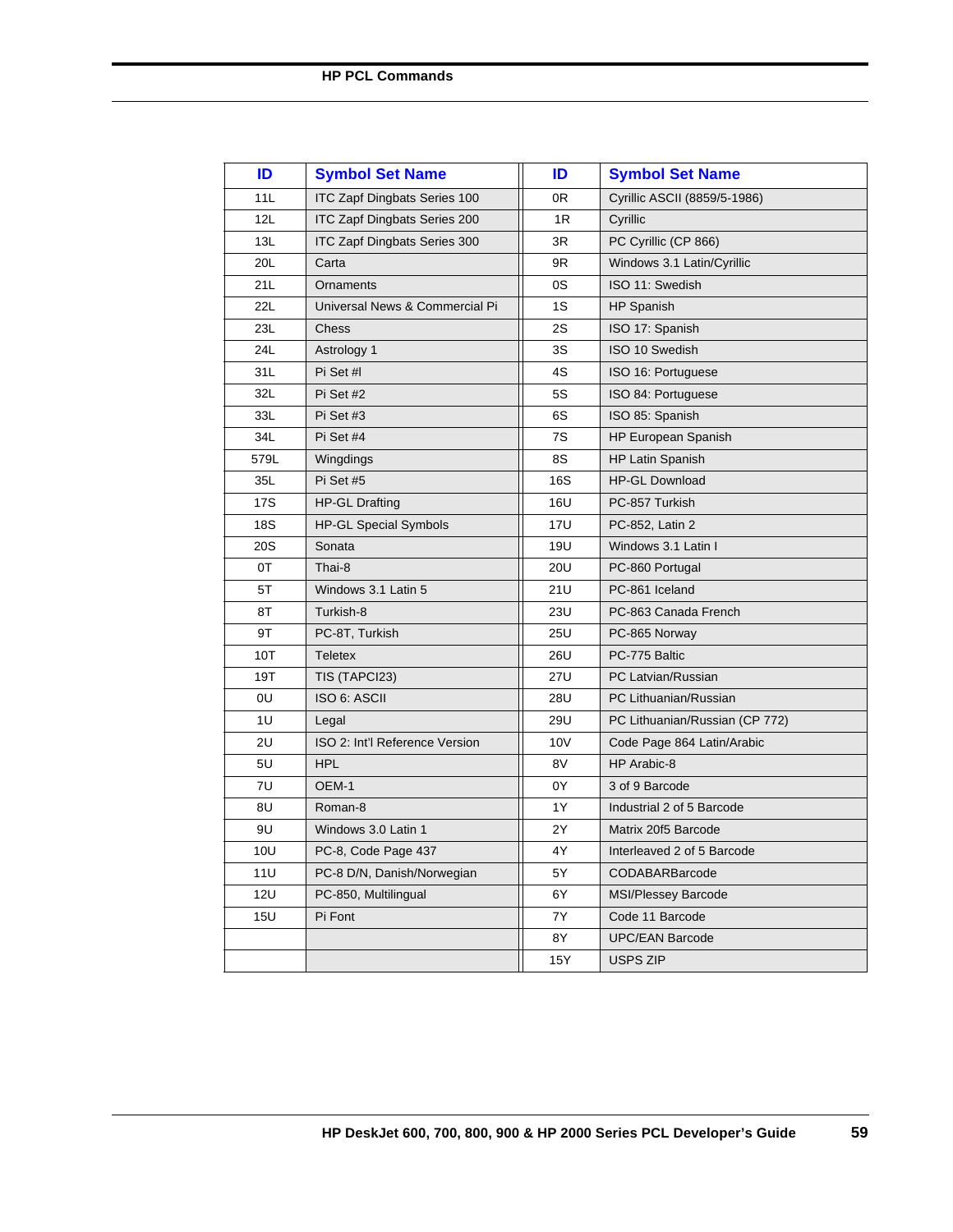## **10.11.3 Font Spacing**

| TABLE 37.         |                  | Font Spacing (Primary) - Esc (s#P<br>Font Spacing (Secondary) - ESC ) S # P                                                                                                                                                                                                          |  |  |  |  |  |  |  |  |  |  |  |  |  |  |               |
|-------------------|------------------|--------------------------------------------------------------------------------------------------------------------------------------------------------------------------------------------------------------------------------------------------------------------------------------|--|--|--|--|--|--|--|--|--|--|--|--|--|--|---------------|
| #<br><b>Value</b> | <b>J600</b><br>Õ | HP2000C<br><b>DJ895C</b><br><b>J680C</b><br>ບ<br><b>DJ670C</b><br><b>DJ690C</b><br><b>DJ830C</b><br><b>DJ850C</b><br><b>DJ890C</b><br><b>J970C</b><br><b>J695C</b><br><b>DJ810C</b><br><b>DJ880C</b><br><b>I660C</b><br><b>J870C</b><br>Ō<br>50<br><b>EFFECT</b><br>Õ<br>۵<br>∩<br>Δ |  |  |  |  |  |  |  |  |  |  |  |  |  |  |               |
| 0                 |                  |                                                                                                                                                                                                                                                                                      |  |  |  |  |  |  |  |  |  |  |  |  |  |  | Fixed spacing |
|                   |                  | Proportional spacing                                                                                                                                                                                                                                                                 |  |  |  |  |  |  |  |  |  |  |  |  |  |  |               |
| Default           | - 0              |                                                                                                                                                                                                                                                                                      |  |  |  |  |  |  |  |  |  |  |  |  |  |  |               |
| Range             |                  | 0, 1 - Command is ignored for other values                                                                                                                                                                                                                                           |  |  |  |  |  |  |  |  |  |  |  |  |  |  |               |

Designates inter-character spacing as either proportional or fixed.

If proportional spacing is specified and no proportional font is available in the requested symbol set, a fixed spacing font with the current pitch specification is chosen, if available.

If fixed spacing is requested but no fixed-pitch font is available, a proportional font is chosen, if available.

For fixed-space bitmap fonts, both pitch and height are used for selection of font character size. For fixed-space scalable fonts, only pitch is used. For proportional bitmap and scalable fonts, only height is used.

## **10.11.4 Font Pitch**

| TABLE 38.         |              |                                                                                   |       |               |               |               |              |               |               |                                                    | Font Pitch (Primary) - $\textsf{Esc}$ ( s # H<br>Font Pitch (Secondary) - ESC) S # H |              |               |               |                   |               |               |
|-------------------|--------------|-----------------------------------------------------------------------------------|-------|---------------|---------------|---------------|--------------|---------------|---------------|----------------------------------------------------|--------------------------------------------------------------------------------------|--------------|---------------|---------------|-------------------|---------------|---------------|
| #<br><b>Value</b> | <b>DJ600</b> | <b>J610</b>                                                                       | J660C | <b>DJ670C</b> | <b>DJ680C</b> | <b>DJ690C</b> | <b>J695C</b> | <b>DJ810C</b> | <b>DJ830C</b> | <b>J850C</b><br>Ó                                  | <b>J870C</b>                                                                         | <b>J880C</b> | <b>DJ890C</b> | <b>DJ895C</b> | <b>J970C</b><br>Δ | <b>HP2000</b> | <b>EFFECT</b> |
| n                 |              |                                                                                   |       |               |               |               |              |               |               | Inter character spacing for<br>current font is set |                                                                                      |              |               |               |                   |               |               |
| Default           | 10 cpi       |                                                                                   |       |               |               |               |              |               |               |                                                    |                                                                                      |              |               |               |                   |               |               |
| Range             |              | > 0.0 - valid to 2 decimal places - Command is ignored for out of range<br>values |       |               |               |               |              |               |               |                                                    |                                                                                      |              |               |               |                   |               |               |

Designates the horizontal spacing of a fixed-space or dual-fixed space (bitmap or scalable) font in characters per inch (cpi).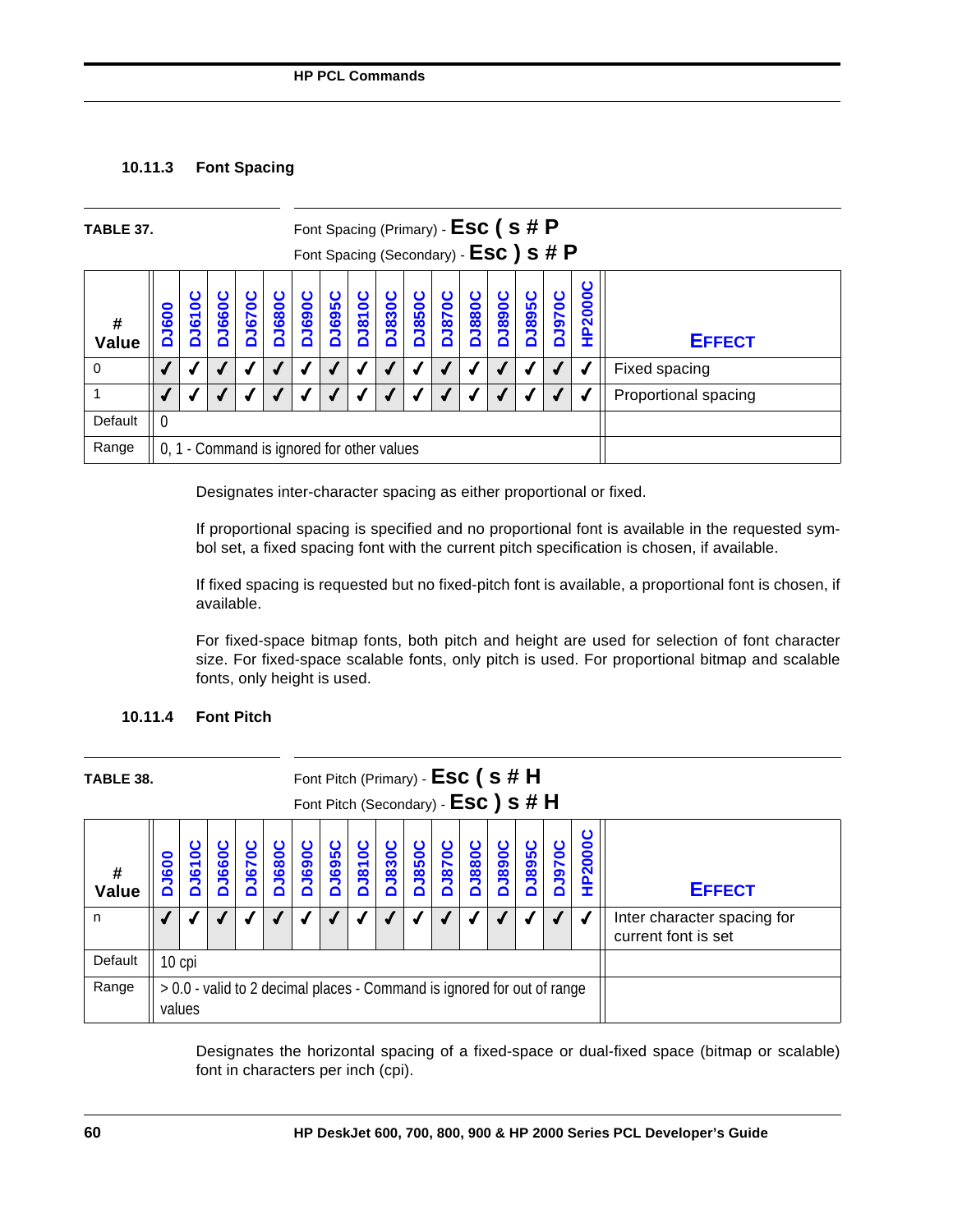If the exact pitch is unavailable, the next larger pitch is selected. If a larger pitch is unavailable, the closest smaller pitch is selected.

Pitch is ignored when selecting proportional fonts, but saved in the font select table and available when a fixed space font is selected.

For fixed space bitmap fonts, both pitch and height are used for font selection. For fixed space scalable fonts, only pitch is used. For proportional scalable fonts, only height is used. For dualfixed space fonts, only the pitch is used.

For scalable fonts, pitch is converted to a corresponding point size (height), which is scaled by the printer. Effective pitch ranges are thus limited by height constraints.

| <b>TABLE 39.</b> |              |                                                                                    |           |                       |               |               |                   |                   |               |                   |               |                       |                       | Font Height (Primary) - $\textsf{Esc}$ ( s # V<br>Font Height (Secondary) - ESC) S # V |                   |                |                                |
|------------------|--------------|------------------------------------------------------------------------------------|-----------|-----------------------|---------------|---------------|-------------------|-------------------|---------------|-------------------|---------------|-----------------------|-----------------------|----------------------------------------------------------------------------------------|-------------------|----------------|--------------------------------|
| #<br>Value       | <b>DJ600</b> | DJ610                                                                              | 1660<br>Ó | ပ<br><b>J670</b><br>Δ | <b>DJ680C</b> | <b>DJ690C</b> | <b>J695C</b><br>Δ | <b>J810C</b><br>Δ | <b>DJ830C</b> | <b>J850C</b><br>۵ | <b>DJ870C</b> | ပ<br><b>J880</b><br>Δ | ပ<br><b>J890</b><br>Ó | ပ<br>DJ895                                                                             | <b>J970C</b><br>۵ | <b>HP2000C</b> | <b>EFFECT</b>                  |
| n                |              |                                                                                    |           |                       |               |               |                   |                   |               |                   |               |                       |                       |                                                                                        |                   |                | Height for current font is set |
| Default          |              | 12 points                                                                          |           |                       |               |               |                   |                   |               |                   |               |                       |                       |                                                                                        |                   |                |                                |
| Range            |              | > 0.0 - valid to 2 decimal places - Command is ignored for out of range<br>values. |           |                       |               |               |                   |                   |               |                   |               |                       |                       |                                                                                        |                   |                |                                |

## **10.11.5 Font Height**

Specifies font height in points (1/72 inch).

If the requested height is unavailable, the closest heights are chosen for the next selection criteria. The closest value is in terms of absolute difference: e.g., if 6, 8, and 12 point fonts are available and 10 is requested, both 8 and 12 point fonts are considered.

Fractional values may be specified when requesting height. All bitmap fonts within 0.25 points of the requested height are considered. If a 12 point font is requested, fonts between 11.75 and 12.25 are considered. Or, to put it another way, if 6, 8, and 11.75 point fonts are available and 10 is requested, both the 8 and 11.75 fonts are considered.

Height is ignored when selecting a fixed space scalable font; but the value is saved in the font select table and available when a proportional font is selected.

If no font within .25 points is available, HP DeskJet selects the next smaller height. If no smaller height is available, the next larger height is selected.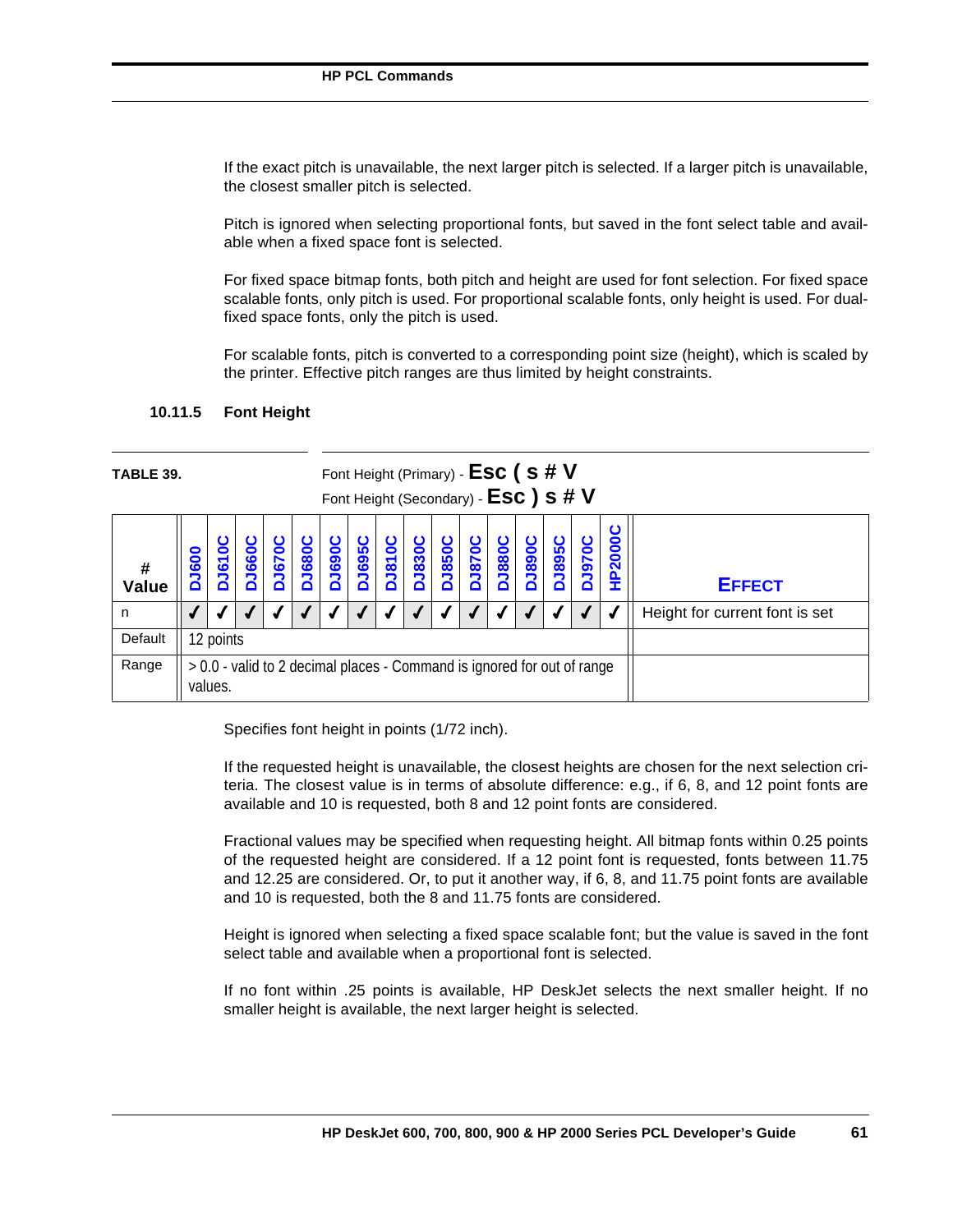## **10.11.6 Font Style**

| TABLE 40.  |              |                                                                                                                                                                                                                                                                                             |  |  |  |  |  |  | Font Style (Primary) - $Esc$ ( s # $S$<br>Font Style (Secondary) - ESC) S # S |  |  |                                                                |  |  |  |  |
|------------|--------------|---------------------------------------------------------------------------------------------------------------------------------------------------------------------------------------------------------------------------------------------------------------------------------------------|--|--|--|--|--|--|-------------------------------------------------------------------------------|--|--|----------------------------------------------------------------|--|--|--|--|
| #<br>Value | <b>DJ600</b> | O<br><b>-P2000</b><br><b>J695C</b><br><b>DJ810C</b><br><b>DJ830C</b><br><b>J670C</b><br><b>J890C</b><br><b>DJ895C</b><br><b>DU880C</b><br><b>J680C</b><br><b>J870C</b><br><b>1690</b><br><b>J8500</b><br>$\bullet$<br><b>J660</b><br><b>J970</b><br>50<br><b>EFFECT</b><br>≏<br>≏<br>∩<br>Δ |  |  |  |  |  |  |                                                                               |  |  |                                                                |  |  |  |  |
| n          |              |                                                                                                                                                                                                                                                                                             |  |  |  |  |  |  |                                                                               |  |  | Specified characteristics are<br>applied to font style request |  |  |  |  |
| Default    |              |                                                                                                                                                                                                                                                                                             |  |  |  |  |  |  |                                                                               |  |  |                                                                |  |  |  |  |
| Range      |              | 0 to 32767 - values exceeding range are ignored                                                                                                                                                                                                                                             |  |  |  |  |  |  |                                                                               |  |  |                                                                |  |  |  |  |

Identifies the posture, width, and structure of the font symbols. The partial sums for posture, width, and structure are added together to determine the desired value (#). The composition of the style word is shown below.

Style Word = Posture +  $(4 \times \text{Width}) + (32 \times \text{Structure})$ 

|  | reserved | structure | width |  | posture |
|--|----------|-----------|-------|--|---------|

| Value $(\#)=$ | Posture          |
|---------------|------------------|
| 0             | Upright          |
|               | <b>Italic</b>    |
| 2             | Alternate Italic |
| з             | Reserved         |

| Value $(\#)=$ | Width                            |
|---------------|----------------------------------|
|               | Normal                           |
|               | Condensed                        |
| 2             | Compressed or extra condensed    |
| 3             | Extra compressed                 |
|               | Ultra compressed                 |
| 5             | Reserved                         |
| 6             | Extended or expanded             |
|               | Extra extended or extra expanded |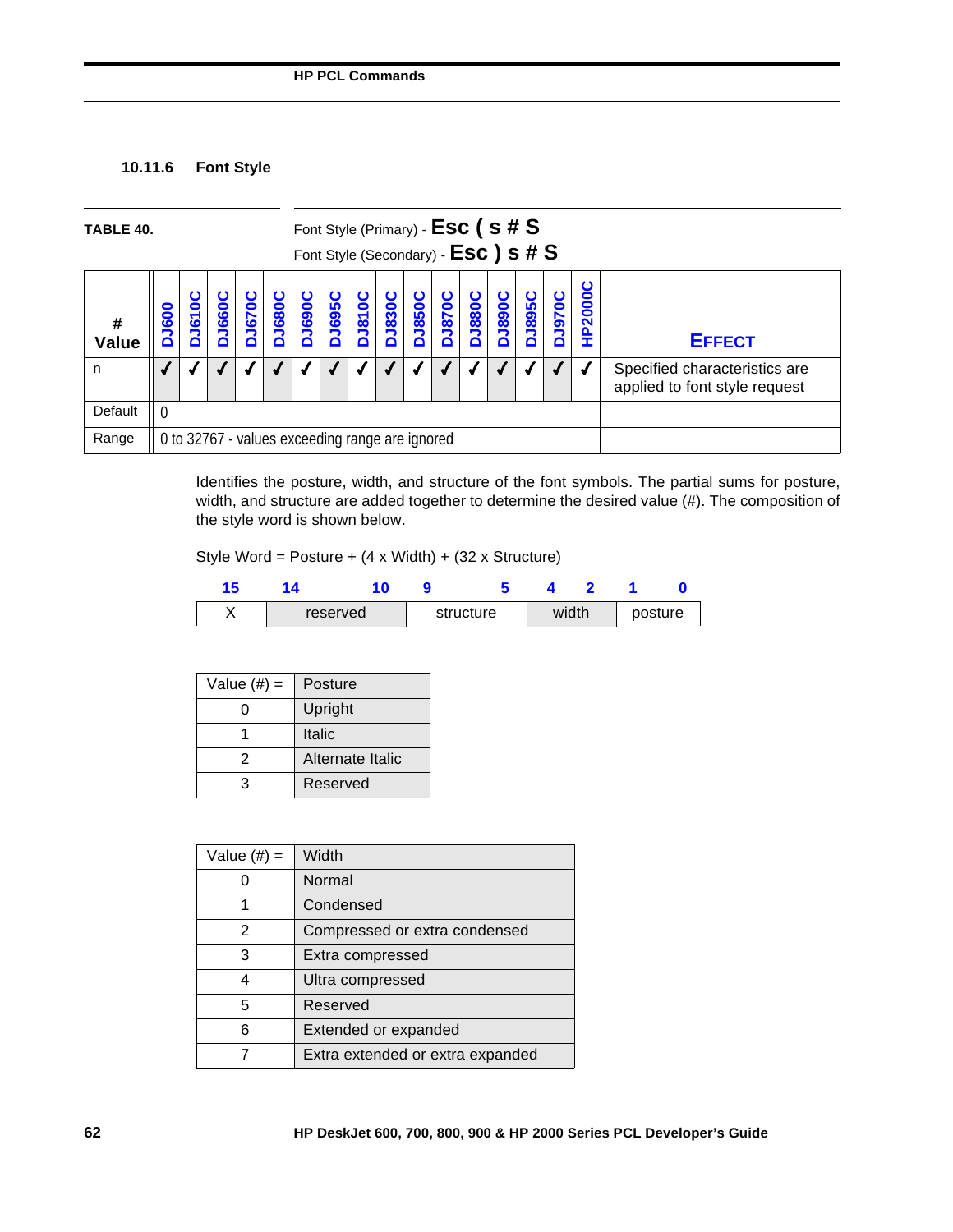| Value (#) =    | Structure (style word partial sum multiplied by 32)        |
|----------------|------------------------------------------------------------|
| 0              | Solid                                                      |
| 1              | Outline                                                    |
| $\overline{2}$ | In-line                                                    |
| 3              | Contour, Edge effects                                      |
| 4              | Solid with shadow                                          |
| 5              | Outline with shadow                                        |
| 6              | In-line with shadow                                        |
| 7              | Contour with shadow                                        |
| 8              | Patterned (complex patterns, subjective to typeface)       |
| $12 - 15$      | Patterned with shadow                                      |
| 16             | Inverse                                                    |
| 17             | Inverse in open border                                     |
| 18-30          | Reserved                                                   |
| 31             | Unknown structure                                          |
| Default = $0$  |                                                            |
|                | Range = 0 to 32767 (values greater than 32767 are clamped) |

## **MATCHING ALGORITHM**

The following procedure matches requested styles with available styles:

- $\blacklozenge$  Printers recognizing only style values 0, I, and 2 discard requests for larger values.
- $\blacklozenge$  Printers recognizing style values from 0 to 255 convert requests for larger values to 255. The request is discarded if an exact match is not found after conversion.
- $\blacklozenge$  An exact match is required for style selection. If the requested value is within the range of the printer and a match is not made, the request is ignored, but saved in the font select table, available for the next selection.

Whenever a requested font parameter is ignored, the parameter is retained in the font select table for future font selections; and the current font selection process continues as if the parameter had never been requested.

In some HP PCL machines, the style word may be an operator: slanting, condensing, expanding, outlining, and shadowing operations are all theoretically possible. For example, if italic is unavailable, slant may be added to the upright face. No new command sequence is required to support such operations.

**EXAMPLE:** Assume that a font style of "italic compressed contour" is desired. The value(#) would be computed as follows:

 $1 + (2 \times 4) + (3 \times 32) = 105$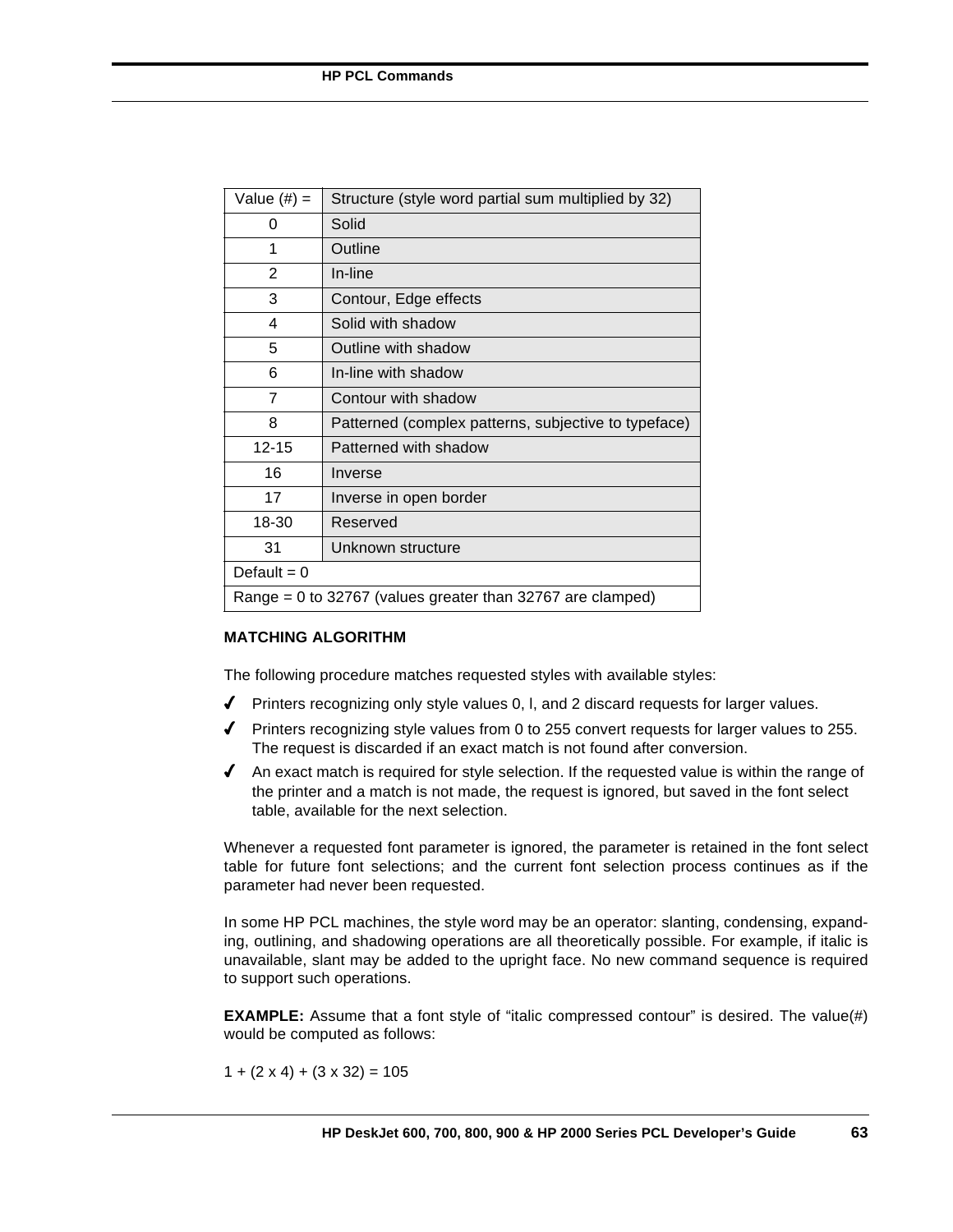## **10.11.7 Font Stroke Weight**

| TABLE 41.         |                                                                                               |                                                        |               |                  |               |                                                             |               |               |               |               | Font Stroke Weight (Primary) - $\textsf{Esc}$ ( s # $\textsf{B}$ |               |               |                  |               | Font Stroke Weight (Secondary) - ESC) S # B |                         |
|-------------------|-----------------------------------------------------------------------------------------------|--------------------------------------------------------|---------------|------------------|---------------|-------------------------------------------------------------|---------------|---------------|---------------|---------------|------------------------------------------------------------------|---------------|---------------|------------------|---------------|---------------------------------------------|-------------------------|
| #<br><b>Value</b> | <b>DJ600</b>                                                                                  | <b>DJ610C</b>                                          | <b>DJ660C</b> | <b>DJ670C</b>    | <b>DJ680C</b> | <b>DJ690C</b>                                               | <b>DJ695C</b> | <b>DJ810C</b> | <b>DJ830C</b> | <b>DJ850C</b> | <b>DJ870C</b>                                                    | <b>DJ880C</b> | <b>DJ890C</b> | <b>DJ895C</b>    | <b>DJ970C</b> | <b>HP2000C</b>                              | <b>EFFECT</b>           |
| $-7$              | $\sqrt{2}$                                                                                    | ✔                                                      | ✔             | √                | ✔             | ✔                                                           | ✔             | √             | $\sqrt{2}$    | ✔             | ✔                                                                | $\sqrt{2}$    | $\sqrt{2}$    | $\sqrt{2}$       |               | $\sqrt{2}$                                  | Ultra thin              |
| $-6$              | $\sqrt{2}$                                                                                    |                                                        |               | $\checkmark$     |               | $\sqrt{2}$                                                  |               | √             | $\sqrt{2}$    | $\sqrt{2}$    | ✔                                                                | ✔             | $\sqrt{2}$    | $\boldsymbol{J}$ |               | √                                           | Extra thin              |
| $-5$              | $\checkmark$                                                                                  |                                                        |               |                  |               |                                                             |               |               | $\sqrt{2}$    |               |                                                                  | √             |               | √                |               | $\sqrt{2}$                                  | Thin                    |
| $-4$              | $\sqrt{ }$<br>✔<br>√<br>✔<br>$\sqrt{ }$<br>√<br>√<br>✔<br>J<br>✔<br>J<br>$\sqrt{ }$<br>✔<br>J |                                                        |               |                  |               |                                                             |               |               |               |               |                                                                  |               |               |                  | √             | Extra light                                 |                         |
| -3                | $\sqrt{2}$                                                                                    | √<br>√<br>√<br>J<br>√                                  |               |                  |               |                                                             |               |               |               |               |                                                                  |               |               |                  |               | √                                           | Light                   |
| $-2$              | $\checkmark$                                                                                  | $\sqrt{2}$<br>$\sqrt{2}$<br>√<br>√<br>J<br>✔<br>J<br>J |               |                  |               |                                                             |               |               |               |               |                                                                  |               |               |                  |               | √                                           | Demi-light              |
| $-1$              | $\sqrt{2}$                                                                                    | $\checkmark$<br>√<br>√<br>√                            |               |                  |               |                                                             |               |               |               |               |                                                                  |               |               |                  |               | √                                           | Semi-light              |
| $\Omega$          | $\sqrt{2}$                                                                                    | √<br>$\sqrt{2}$<br>√<br>√                              |               |                  |               |                                                             |               |               |               |               |                                                                  |               |               |                  |               |                                             | "Book" or "text" weight |
| $\mathbf{1}$      | $\checkmark$                                                                                  | ✔                                                      |               | ✔                | J             | √                                                           | J             | ✔             | $\sqrt{2}$    | J             | $\sqrt{2}$                                                       | √             | √             | $\boldsymbol{J}$ |               | ✔                                           | Semi-bold               |
| 2                 | $\sqrt{2}$                                                                                    |                                                        |               |                  |               |                                                             |               |               |               |               |                                                                  |               |               | √                |               | √                                           | Demi-bold               |
| 3                 | √                                                                                             |                                                        |               |                  |               |                                                             |               |               | ✔             |               |                                                                  | J             |               | √                |               | √                                           | <b>Bold</b>             |
| 4                 | $\sqrt{2}$                                                                                    | $\boldsymbol{J}$                                       | $\sqrt{ }$    | $\boldsymbol{J}$ | $\checkmark$  | $\sqrt{2}$                                                  | $\sqrt{2}$    | √             | $\sqrt{2}$    | √             | $\sqrt{2}$                                                       | √             | $\checkmark$  | $\sqrt{2}$       | $\sqrt{2}$    | $\sqrt{2}$                                  | Extra bold              |
| 5                 | $\checkmark$                                                                                  |                                                        |               |                  |               |                                                             |               |               | $\checkmark$  |               |                                                                  |               |               |                  |               |                                             | <b>Black</b>            |
| 6                 | $\sqrt{2}$                                                                                    |                                                        |               | ✔                |               |                                                             |               |               | ✔             |               |                                                                  |               |               |                  |               | √                                           | Extra black             |
| $\overline{7}$    | $\sqrt{2}$                                                                                    | ◢                                                      |               | $\sqrt{2}$       |               |                                                             | $\sqrt{2}$    |               | $\sqrt{2}$    |               |                                                                  | $\sqrt{2}$    |               | $\sqrt{2}$       |               | $\sqrt{2}$                                  | Ultra black             |
| Default           | $\mathbf{0}$                                                                                  |                                                        |               |                  |               |                                                             |               |               |               |               |                                                                  |               |               |                  |               |                                             |                         |
| Range             |                                                                                               |                                                        |               |                  |               | -7 to 7 (less than -7 maps to -7; greater than 7 maps to 7) |               |               |               |               |                                                                  |               |               |                  |               |                                             |                         |

Designates the thickness of the strokes that compose the characters of a font.

If the designated stroke weight is unavailable and 0 or greater, the closest thicker weight is selected. If a thicker weight is unavailable, the closest thinner weight is selected.

If the designated stroke weight is unavailable and less than 0, the closest thinner weight is selected. If a thinner weight is unavailable, the closest thicker weight is selected.

Many typefaces were designed for advertising, and a "medium" was used to describe the standard treatment. Later, additional treatments were designed for text use. Therefore, the typeface treatment designation "medium" may not always take a HP PCL value of 0. This value may be assigned to "book" or "text" instead.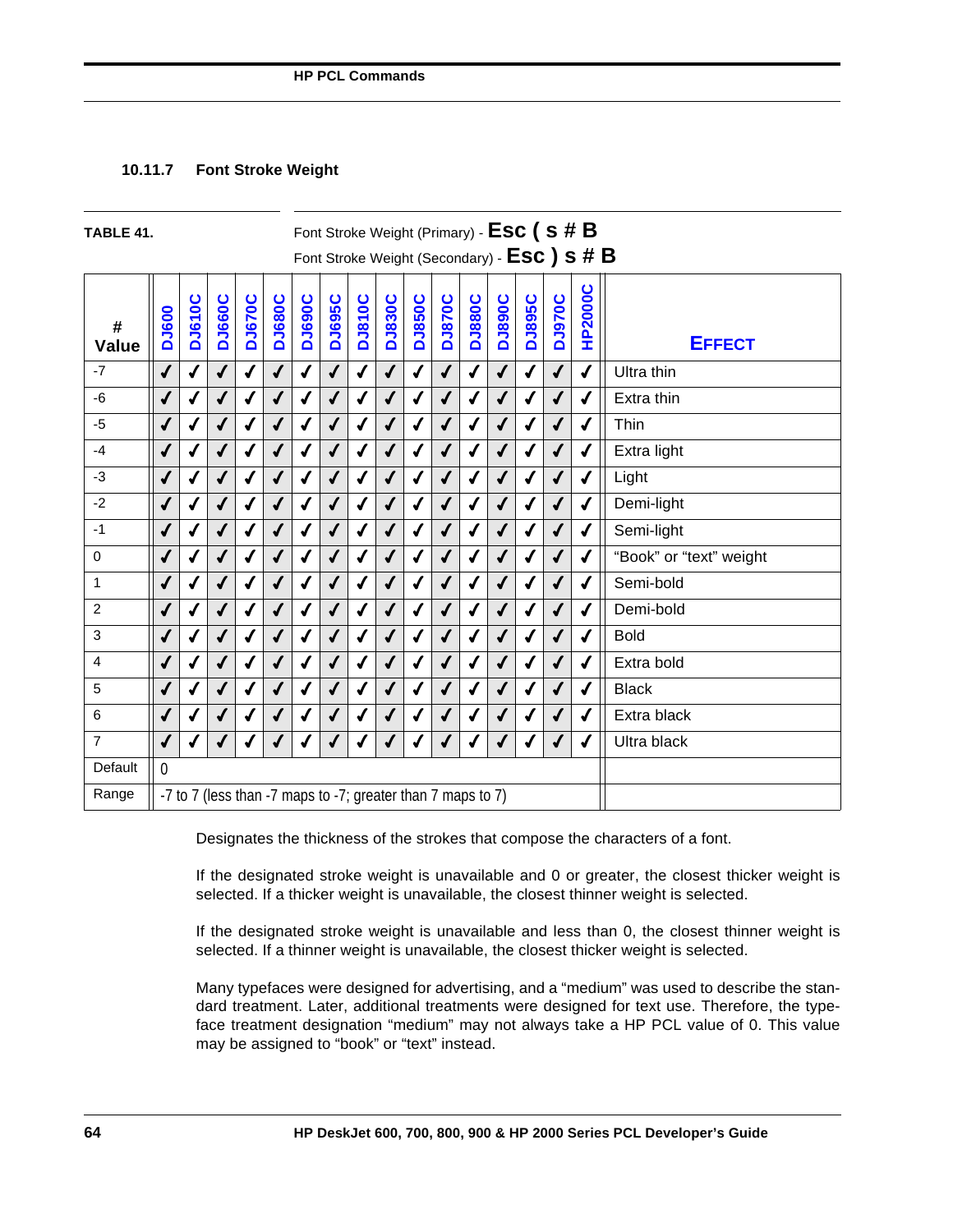

**!**

| TABLE 42.  |                  |                       |                        |                   |               |        |          |                       | Font Selection by ID (Primary) - $\textsf{Esc}$ (# $\textsf{X}$ |                   |                        |                   |               |               |              | Font Selection by ID (Secondary) - $\textsf{Esc }$ ) # $\textsf{X}$ |                                       |
|------------|------------------|-----------------------|------------------------|-------------------|---------------|--------|----------|-----------------------|-----------------------------------------------------------------|-------------------|------------------------|-------------------|---------------|---------------|--------------|---------------------------------------------------------------------|---------------------------------------|
| #<br>Value | <b>J600</b><br>ó | ပ<br><b>J610</b><br>Δ | <b>J6600</b><br>$\Box$ | <b>J670C</b><br>≏ | <b>DJ680C</b> | DJ690C | $\Omega$ | <b>Jessc</b><br>1910C | <b>DJ830C</b>                                                   | <b>J850C</b><br>≏ | <b>J870C</b><br>$\Box$ | <b>J880C</b><br>c | <b>DJ890C</b> | <b>DJ895C</b> | <b>J9700</b> | P2000C<br>Ξ                                                         | <b>EFFECT</b>                         |
| n          |                  |                       |                        |                   |               |        |          |                       |                                                                 |                   |                        |                   |               |               |              |                                                                     | Font with indicated ID is<br>selected |
| Default    | n/a              |                       |                        |                   |               |        |          |                       |                                                                 |                   |                        |                   |               |               |              |                                                                     |                                       |
| Range      |                  |                       |                        |                   |               |        |          |                       | 0 to 32767 - values exceeding range are ignored                 |                   |                        |                   |               |               |              |                                                                     |                                       |

Designates a font by ID as primary or secondary. The designated font, if present, is selected as the primary/secondary font, and all the attributes in the primary/ secondary font select table are changed to match those of the designated font. Pitch, however, is not changed if the designated font is proportional. No action occurs if the designated font is unavailable. See the Font Symbol Set Command for Symbol Set ID Numbers.

*Pitch and height are unchanged if the designated font is scalable.*

*If a proportional-space scalable font is selected by ID, the Height command should be sent prior to the Font Selection ID command to specify point size. Otherwise, the size will be determined by the height of the former font (as listed in the font select table).*

*For shared or multi-user environments, HP recommends that soft fonts be selected by attribute rather than ID.*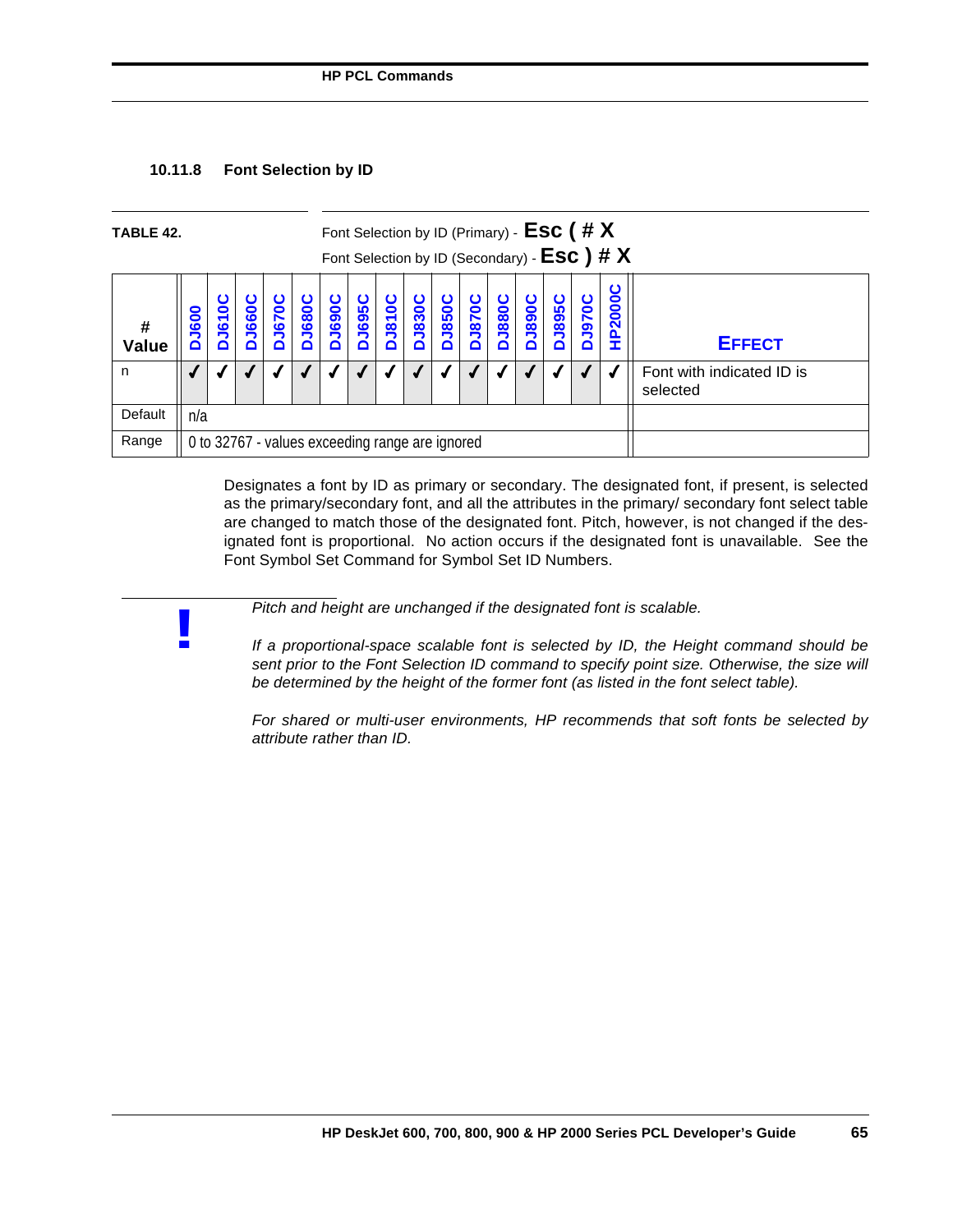## **10.12 Downloading Fonts**

Currently, the HP DeskJet 600 Series and 850/855 Series printers are the only printers that accept downloaded fonts. Note that the HP DeskJet format soft fonts are designed for use with the HP DeskJet 500 Series printers. The following sections discuss the format for the HP LaserJet format soft fonts, which is the type used for the DeskJet 600 Series and 850/855 Series printers.

Before sending font data, the font must first be assigned an identification number so the font can be referenced by subsequent HP PCL commands.

| TABLE 43.  |              |                                                 |      |                       |               |               |                       | Font ID - $Esc * c # D$ |               |                       |               |       |               |               |                   |        |                                                                         |
|------------|--------------|-------------------------------------------------|------|-----------------------|---------------|---------------|-----------------------|-------------------------|---------------|-----------------------|---------------|-------|---------------|---------------|-------------------|--------|-------------------------------------------------------------------------|
| #<br>Value | <b>DJ600</b> | <b>J610</b><br>ó                                | 1660 | ပ<br><b>J670</b><br>≏ | <b>DJ680C</b> | <b>DJ690C</b> | ပ<br><b>J695</b><br>Õ | <b>J810C</b>            | <b>DJ830C</b> | ပ<br><b>J850</b><br>≏ | <b>DJ870C</b> | J880C | <b>JO68rc</b> | <b>DJ895C</b> | <b>J970C</b><br>∩ | P2000C | <b>EFFECT</b>                                                           |
| n          |              |                                                 |      |                       |               |               |                       |                         |               |                       |               |       |               |               |                   |        | The subsequently downloaded<br>font is given the specified ID<br>number |
| Default    | $\Omega$     |                                                 |      |                       |               |               |                       |                         |               |                       |               |       |               |               |                   |        |                                                                         |
| Range      |              | 0 to 32767 - values exceeding range are ignored |      |                       |               |               |                       |                         |               |                       |               |       |               |               |                   |        |                                                                         |

## **10.12.1 Font ID**

A font already having this ID number is deleted when the font definition is received, even if the new font is rejected because of memory constraints or invalid data fields.

This ID is used as the value field of the **Esc ( # X** and the *Esc ) # X* soft font selection commands.

## EXAMPLE:

Assume that *Esc* \* *c* 1 *D* sets the current Font ID to 1. If this command is followed by a valid font definition (*Esc s # W***)**, a font with an ID of 1 is created.



*If this command is followed by a Font Management (Esc \* c # F) command, the appropriate action is executed for any font currently associated with an ID of 1.*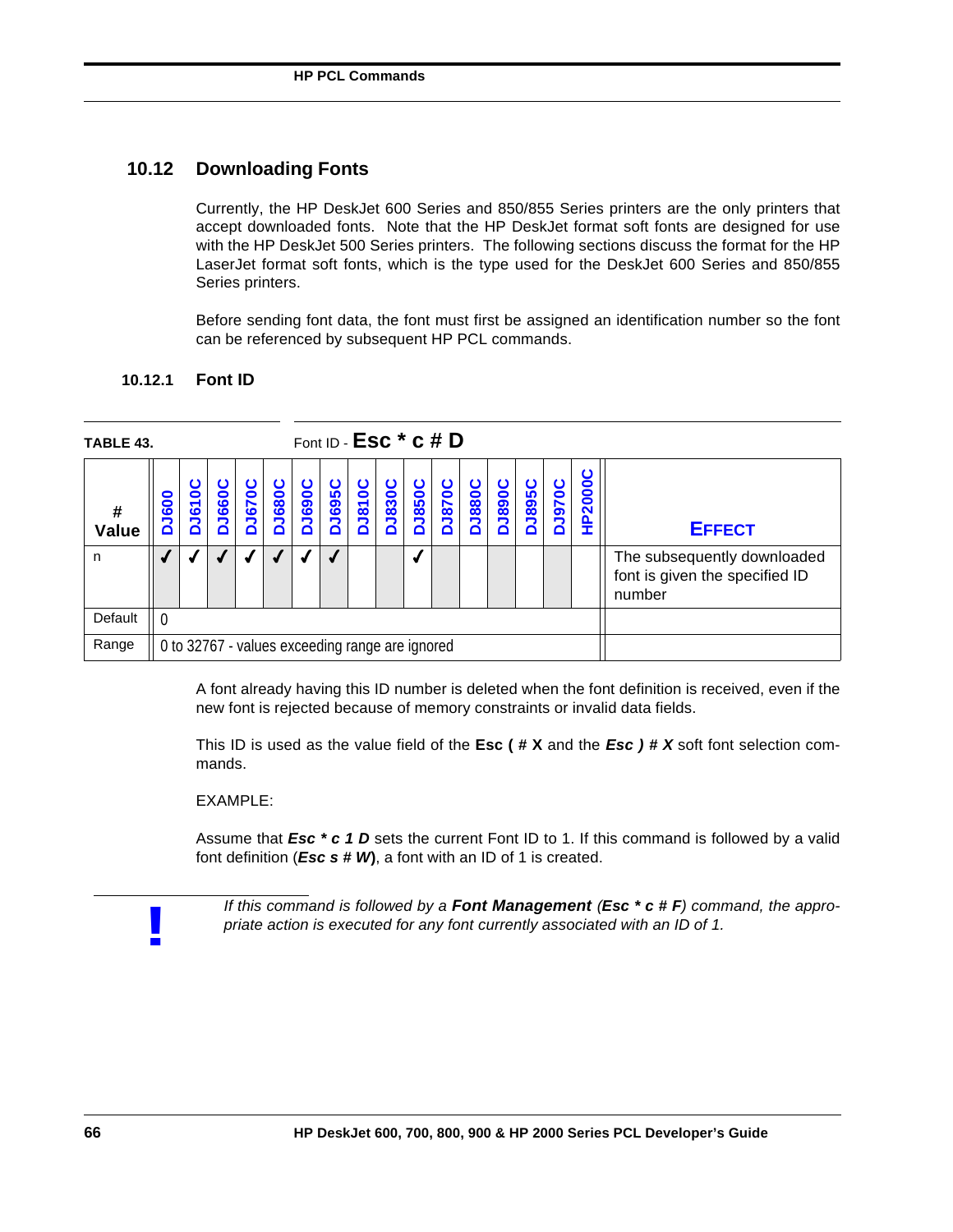## **10.12.2 Download Font**

| TABLE 44.  |              |                                                                                                                            | Download Font - Esc ) s # W [font definition]<br><b>DJ895C</b><br><b>DJ690C</b><br><b>DJ890C</b><br><b>DJ850C</b><br><b>J970C</b><br><b>J670C</b><br><b>DJ695C</b><br>DUS10C<br><b>DJ830C</b><br><b>DJ680C</b><br><b>DJ870C</b><br><b>J880C</b><br><b>DJ660C</b><br>DJ610 |  |  |  |  |  |  |  |  |  |  |  |  |         |                                                                            |
|------------|--------------|----------------------------------------------------------------------------------------------------------------------------|---------------------------------------------------------------------------------------------------------------------------------------------------------------------------------------------------------------------------------------------------------------------------|--|--|--|--|--|--|--|--|--|--|--|--|---------|----------------------------------------------------------------------------|
| #<br>Value | <b>DJ600</b> |                                                                                                                            |                                                                                                                                                                                                                                                                           |  |  |  |  |  |  |  |  |  |  |  |  | HP2000C | <b>EFFECT</b>                                                              |
| n          |              |                                                                                                                            |                                                                                                                                                                                                                                                                           |  |  |  |  |  |  |  |  |  |  |  |  |         | Downloads a font definition and<br>assigns the font the current font<br>ID |
| Default    | n/a          |                                                                                                                            |                                                                                                                                                                                                                                                                           |  |  |  |  |  |  |  |  |  |  |  |  |         |                                                                            |
| Range      |              | 0 to 32767 - command is ignored for invalid descriptor or insufficient<br>memory and the font descriptor data is discarded |                                                                                                                                                                                                                                                                           |  |  |  |  |  |  |  |  |  |  |  |  |         |                                                                            |

This command must be sent prior to downloading the characters in the font.

Note that this command downloads the entire font definition, which includes the font descriptor, as well as any additional data segments such as the Global Intellifont Segment, the Global TrueType Segment, the Copyright, the Application Support Segment, etc. The value (#) of this command gives the size of the definition; the first word of the definition gives the size of the descriptor. The descriptor, which is the first part of the definition, defines characteristics common to all the characters of a font.

Some devices, such as PaintJet, may not use a font definition or may ignore some fields; but each field should contain a valid value for printer compatibility. Missing data and "reserved" fields should be set to 0; excess data should be discarded.

The two font definitions recognized by the HP DeskJet 600, 850, 870, 890, & HP 2000 Series printers are provided in the section of this guide entitled "Fonts".

- 4 **Bitmap** Older definition for bitmap fonts. Not recommended for new devices.
- 4 **Resolution**  Specified Bitmap Replaces the previous Bitmap definition. Allows font resolution to be specified in dots-per-inch.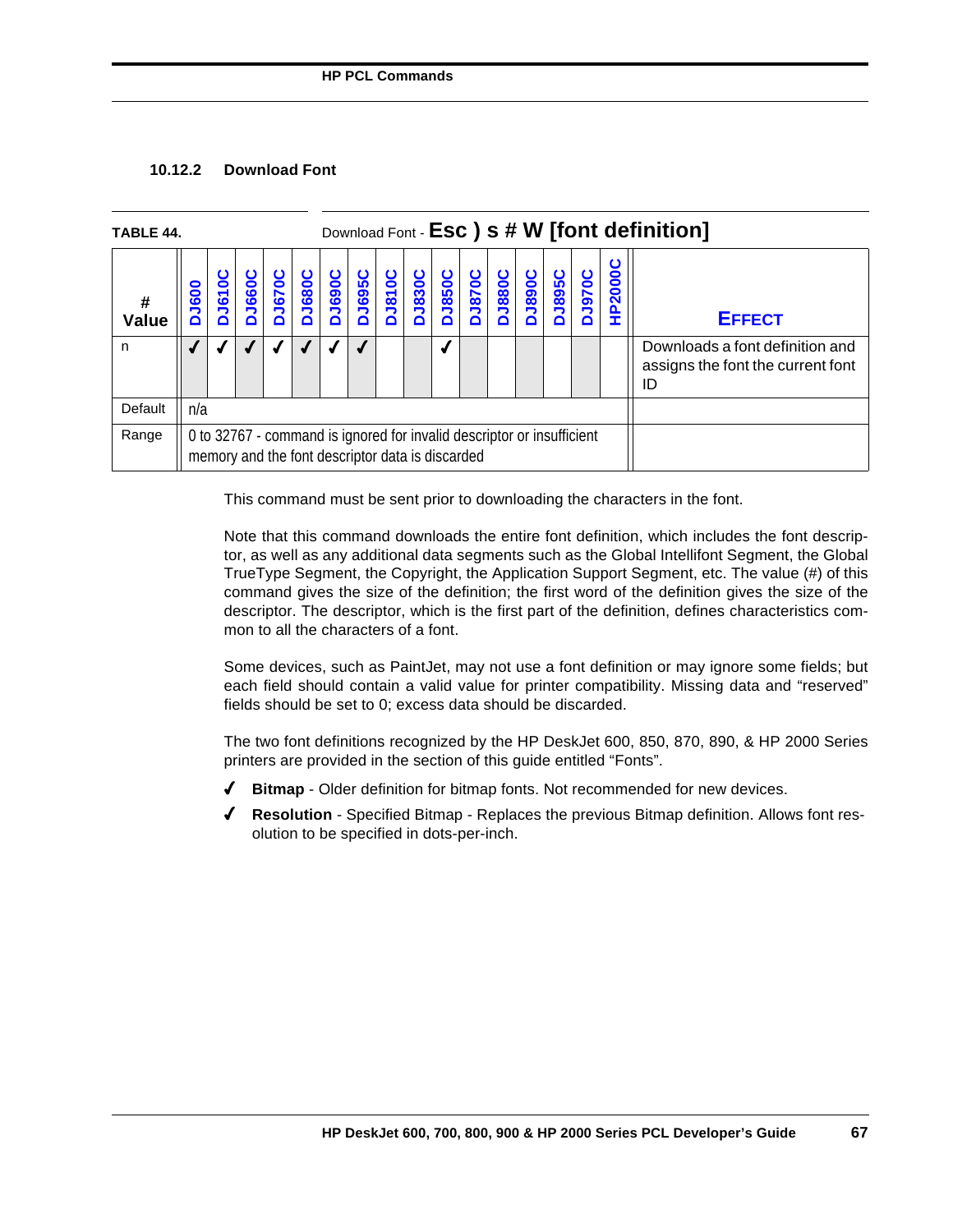## **10.12.3 Character Code**

| TABLE 45.  |                  |                          |       |                   |              |               |                                                         |               |               |                                   |                   |                   | Character Code - $Esc * c # E$ |               |              |        |                                                                          |
|------------|------------------|--------------------------|-------|-------------------|--------------|---------------|---------------------------------------------------------|---------------|---------------|-----------------------------------|-------------------|-------------------|--------------------------------|---------------|--------------|--------|--------------------------------------------------------------------------|
| #<br>Value | <b>J600</b><br>Δ | 0<br>$\overline{6}$<br>≏ | 10991 | <b>J670C</b><br>ó | <b>J680C</b> | <b>DJ690C</b> | <b>J695C</b>                                            | <b>DJ810C</b> | <b>DJ830C</b> | <b>J850C</b><br>$\mathbf{\Omega}$ | <b>J870C</b><br>Δ | <b>J880C</b><br>Ŏ | <b>J890C</b><br>∩              | <b>DJ895C</b> | <b>J970C</b> | P2000C | <b>EFFECT</b>                                                            |
| n          |                  |                          |       |                   |              |               |                                                         |               |               |                                   |                   |                   |                                |               |              |        | Establishes a decimal ASCII<br>code for the next character<br>downloaded |
| Default    | - 0              |                          |       |                   |              |               |                                                         |               |               |                                   |                   |                   |                                |               |              |        |                                                                          |
| Range      |                  |                          |       |                   |              |               | 0 to 65535 - command is ignored for out of range values |               |               |                                   |                   |                   |                                |               |              |        |                                                                          |

The character code is a state variable that must be designated prior to the download of a character descriptor. Any existing characters with the same code are deleted.

EXAMPLE: Esc \*c103E sets the character code to 103. If followed by the Character Descriptor (Esc ( s # W) command with a valid character descriptor and data, a character is defined in the code location corresponding to the ASCII lowercase "g".

HP DeskJet 600, 830, 895, 900 & HP 2000 Series printers support a range of 0 - 65535.

After downloading the font definition, each character in the font must be defined.

| TABLE 46.  |     |                                                         |     |                  |                  |                       |                  |              |                   |                   |                  |              |                  |                       |              |                | Download Character - Esc (s # W [Character Definition]                        |
|------------|-----|---------------------------------------------------------|-----|------------------|------------------|-----------------------|------------------|--------------|-------------------|-------------------|------------------|--------------|------------------|-----------------------|--------------|----------------|-------------------------------------------------------------------------------|
| #<br>Value | 800 | 610<br>≏                                                | 660 | ပ<br><b>J670</b> | Ω<br><b>J680</b> | ပ<br><b>J690</b><br>≏ | ပ<br><b>J695</b> | <b>J810C</b> | ပ<br><b>DJ830</b> | <b>J850C</b><br>≏ | ပ<br><b>J870</b> | <b>J880C</b> | Ω<br><b>1890</b> | ပ<br><b>J895</b><br>۵ | <b>J970C</b> | <b>HP2000C</b> | <b>EFFECT</b>                                                                 |
| n          |     |                                                         |     |                  |                  |                       |                  |              |                   |                   |                  |              |                  |                       |              |                | Downloads a character<br>definition with the specified (n)<br>number of bytes |
| Default    | n/a |                                                         |     |                  |                  |                       |                  |              |                   |                   |                  |              |                  |                       |              |                |                                                                               |
| Range      |     | 0 to 32767 - command is ignored for out of range values |     |                  |                  |                       |                  |              |                   |                   |                  |              |                  |                       |              |                |                                                                               |

## **10.12.4 Download Character**

Downloads a character definition with the character code assigned by *Esc \* c # E*.

The value field (#) contains the number of bytes to be downloaded up to a maximum of 32767. If more bytes are needed, this command is used again as many times as necessary. The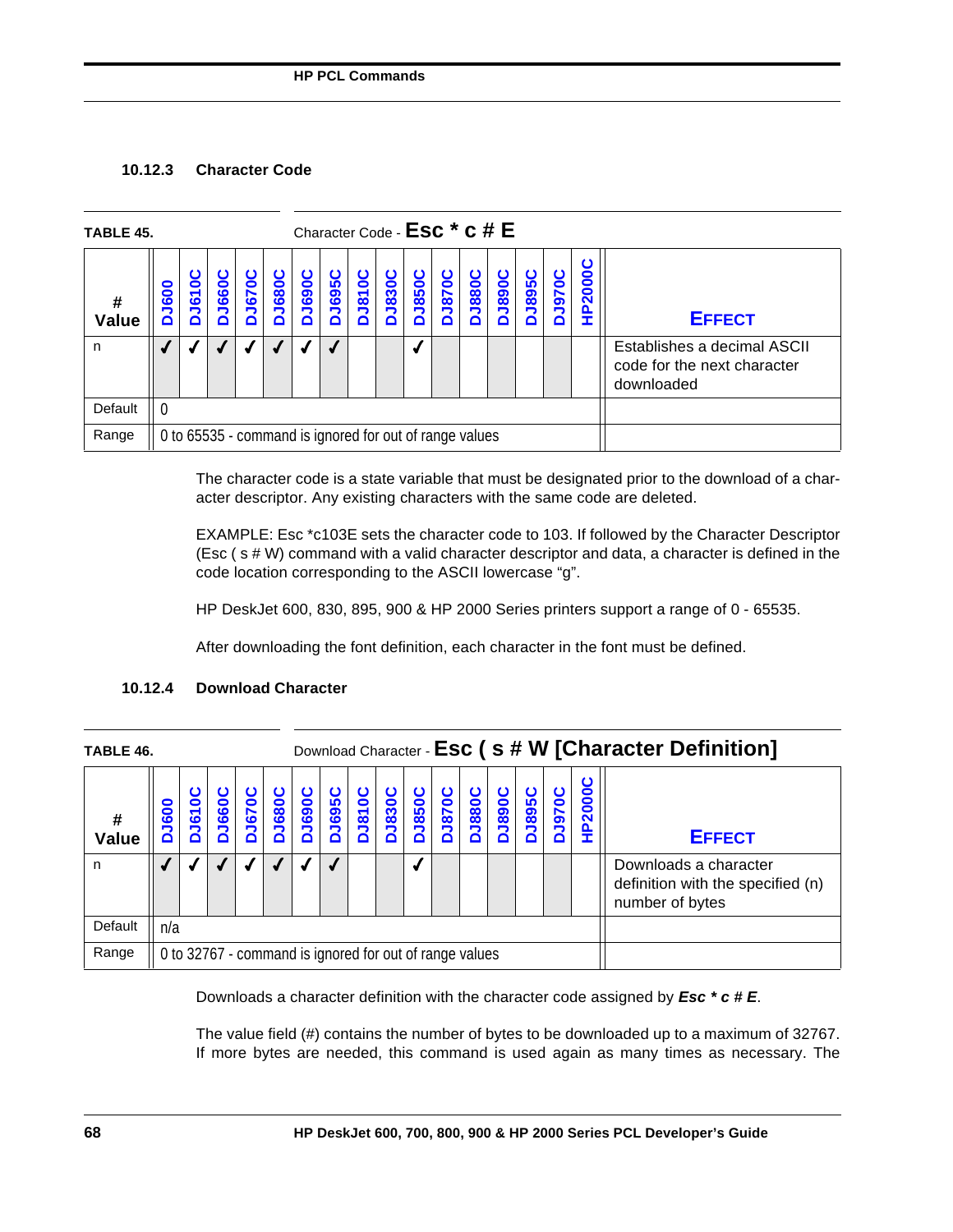group of bytes sent by one command is called a block. A character definition consists of a first block and zero or more continuation blocks.

An unsupported or invalid character definition is ignored and discarded. An out-of-memory condition during character download deletes the entire font. Reserved fields should be set to 0.

## **10.12.5 Font Control**

| TABLE 47.   |              |               |               |               |                          |                                                                           |               | Font Control - Esc <sup>*</sup> c # F |               |               |               |               |               |               |        |         |                                                           |
|-------------|--------------|---------------|---------------|---------------|--------------------------|---------------------------------------------------------------------------|---------------|---------------------------------------|---------------|---------------|---------------|---------------|---------------|---------------|--------|---------|-----------------------------------------------------------|
| #<br>Value  | <b>DJ600</b> | <b>DJ610C</b> | <b>DJ660C</b> | <b>DJ670C</b> | <b>DJ680C</b>            | <b>DJ690C</b>                                                             | <b>DJ695C</b> | <b>DJ810C</b>                         | <b>DJ830C</b> | <b>DJ850C</b> | <b>DJ870C</b> | <b>DJ880C</b> | <b>DJ890C</b> | <b>DJ895C</b> | DJ970C | HP2000C | <b>EFFECT</b>                                             |
| $\mathbf 0$ | $\sqrt{2}$   |               |               |               |                          |                                                                           |               |                                       |               |               |               |               |               |               |        |         | Delete all fonts (temp,<br>permanent, and soft)           |
| 1           | $\checkmark$ |               |               |               |                          |                                                                           |               |                                       |               |               |               |               |               |               |        |         | Delete all temporary fonts<br>(temp, permanent, and soft) |
| 2           | $\sqrt{2}$   |               | $\sqrt{2}$    | √             |                          |                                                                           |               |                                       |               |               |               |               |               |               |        |         | Delete font (specified by last<br>Font ID)                |
| 3           | √            |               |               |               |                          |                                                                           |               |                                       |               |               |               |               |               |               |        |         | Delete character (last Font ID<br>and Character Code)     |
| 4           | ✔            |               |               |               | $\overline{\mathcal{L}}$ |                                                                           |               |                                       |               |               |               |               |               |               |        |         | Make font temporary (specified<br>by last Font ID)        |
| 5           | $\checkmark$ |               |               |               |                          |                                                                           |               |                                       |               |               |               |               |               |               |        |         | Make font permanent (specified<br>by last Font ID)        |
| Default     | n/a          |               |               |               |                          |                                                                           |               |                                       |               |               |               |               |               |               |        |         |                                                           |
| Range       |              | ified ID      |               |               |                          | 0 to 5 - Command is ignored for other values, or if no font has the spec- |               |                                       |               |               |               |               |               |               |        |         |                                                           |

Manipulates fonts and characters designated by Font ID and Character Code.

If the primary or secondary font is deleted, a new primary or secondary font is automatically selected from the remaining fonts.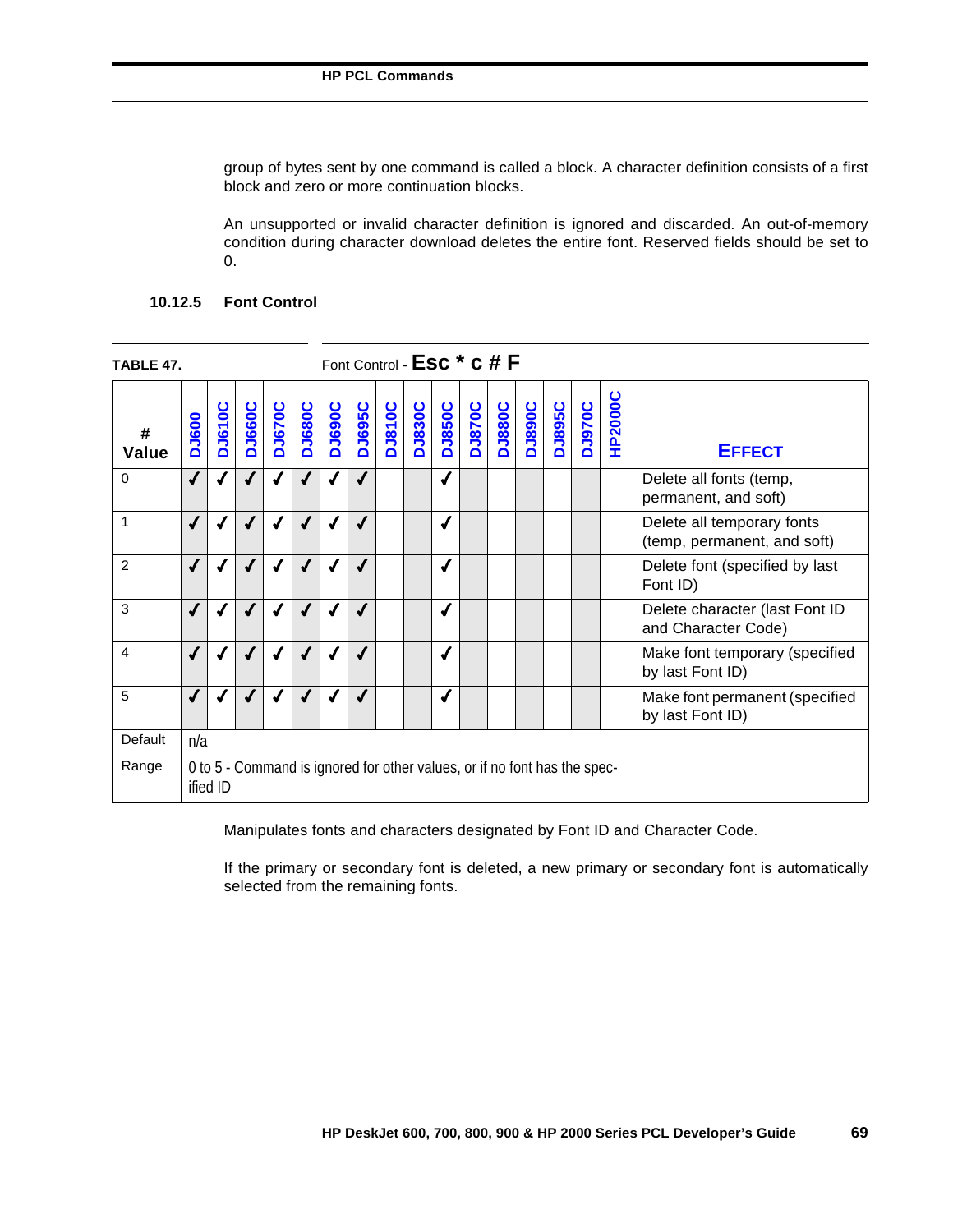## **10.13 Raster Graphics**

The following HP PCL commands apply to the printing of raster graphic images on HP Desk-Jet 600/800/900 & HP 2000 Series printers.

## **10.13.1 Raster Mode**

The **Start Raster** (*Esc \* r # A*) command begins a restricted state called raster mode. Raster mode locks out commands that would affect rendering of the graphics image. These commands remain locked out until **End Raster** (*Esc \* r C*).

## **10.13.2 Commands Locked Out of Raster Mode**

The following raster commands are ignored in raster mode. They should be used to define a graphic image's parameters before entering graphics mode.

| Configure Raster Data | Esc $*$ g # W |
|-----------------------|---------------|
| Simple Color          | Esc $r \# U$  |
| Source Raster Width   | Esc $r \# S$  |
| <b>Start Raster</b>   | Esc $r \# A$  |

## **10.13.3 Commands Allowed in Raster Mode**

The following commands may be used in raster mode without implicitly ending raster mode.

| <b>Compression Method</b>           | Esc $b \# M$          |
|-------------------------------------|-----------------------|
| Seed Row Source                     | Esc $\mathfrak b$ # S |
| <b>Transfer Raster by Row/Block</b> | Esc $*$ b # W         |
| <b>Transfer Raster by Plane</b>     | Esc $b \# V$          |
| Y Offset                            | Esc $b \# Y$          |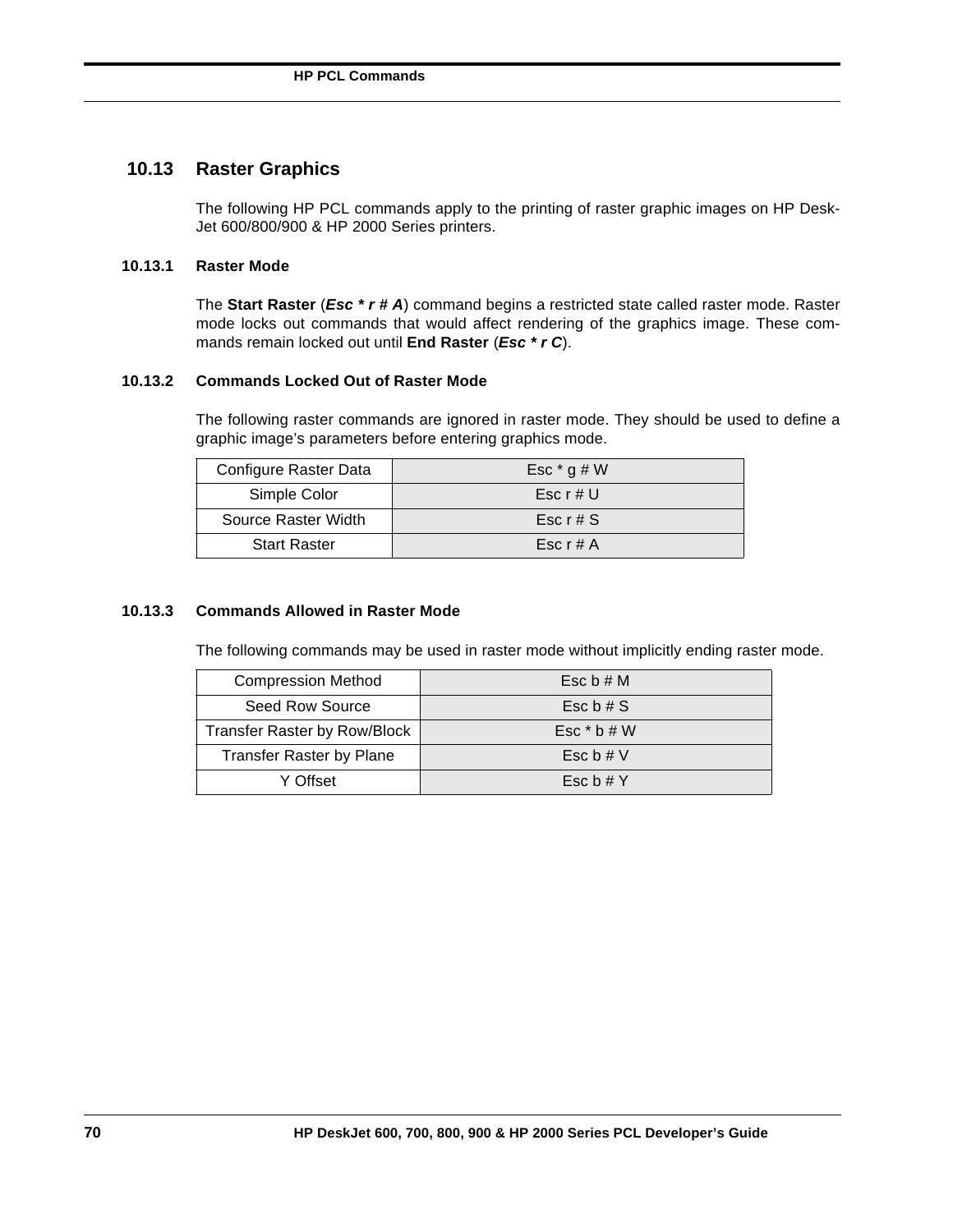## **10.13.4 Start Raster**

| TABLE 48.  |                  |                                           |               |                   |               |               |               | Start Raster - ESC * r # A |               |               |               |                         |               |               |         |                                                                                |
|------------|------------------|-------------------------------------------|---------------|-------------------|---------------|---------------|---------------|----------------------------|---------------|---------------|---------------|-------------------------|---------------|---------------|---------|--------------------------------------------------------------------------------|
| #<br>Value | <b>J600</b><br>ń | <b>J610C</b><br>ó                         | <b>DJ660C</b> | <b>J670C</b><br>ó | <b>DJ680C</b> | <b>DJ690C</b> | <b>DJ695C</b> | DJ810C                     | <b>DJ830C</b> | <b>DJ850C</b> | <b>DJ870C</b> | <b>DJ880C</b><br>DJ890C | <b>DJ895C</b> | <b>DJ970C</b> | HP2000C | <b>EFFECT</b>                                                                  |
| $\Omega$   |                  |                                           |               |                   |               |               |               |                            |               |               |               |                         |               |               |         | Start graphics at logical page<br>left boundary (current vertical<br>position) |
|            |                  |                                           |               |                   |               |               |               |                            |               |               |               |                         |               |               |         | Start graphics at CAP (current<br>vertical and horizontal position)            |
| Default    | 0                |                                           |               |                   |               |               |               |                            |               |               |               |                         |               |               |         |                                                                                |
| Range      |                  | 0 to 1 - Out of range values default to 0 |               |                   |               |               |               |                            |               |               |               |                         |               |               |         |                                                                                |

Starts raster mode and specifies the starting position of the raster image.

This command sets the left raster margin. A value of 0 starts the upper left corner of the picture at the current vertical position on the left edge of the logical page. A value of 1 starts the upper left corner of the picture at CAP (the current vertical and horizontal position).

*Start Raster* locks out the commands listed above and clears the seed row.

| TABLE 49.           |              |            |               |               |                |               |                   |               |               | End Raster - Esc <sup>*</sup> r C |               |               |               |                |          |                                |                                                    |
|---------------------|--------------|------------|---------------|---------------|----------------|---------------|-------------------|---------------|---------------|-----------------------------------|---------------|---------------|---------------|----------------|----------|--------------------------------|----------------------------------------------------|
| $\pmb{\#}$<br>Value | <b>DJ600</b> | ပ<br>DJ610 | ပ<br>660<br>n | <b>DJ670C</b> | ပ<br>1089<br>2 | <b>DJ690C</b> | <b>1695C</b><br>Δ | <b>DJ810C</b> | <b>DJ830C</b> | <b>J850C</b><br>۵                 | ပ<br>870<br>Δ | <b>DJ880C</b> | Ω<br>890<br>n | ပ<br>J895<br>۵ | ပ<br>970 | ပ<br>2000<br>$\mathbf{a}$<br>I | <b>EFFECT</b>                                      |
| n/a                 |              |            |               |               |                |               |                   |               |               |                                   |               |               |               |                |          |                                | Printer returns to text mode<br>command processing |
| Default             | n/a          |            |               |               |                |               |                   |               |               |                                   |               |               |               |                |          |                                |                                                    |
| Range               | n/a          |            |               |               |                |               |                   |               |               |                                   |               |               |               |                |          |                                |                                                    |

## **10.13.5 End Raster**

This command ends Raster Mode. It signifies the end of the transfer of a raster graphics image and ends the current raster row. It performs the following functions:

- ◆ Resets the seed row to zeros.
- 4 Re-enables commands locked out of raster mode by *Esc \* r # A*.
- 4 Defaults the compression method to 0.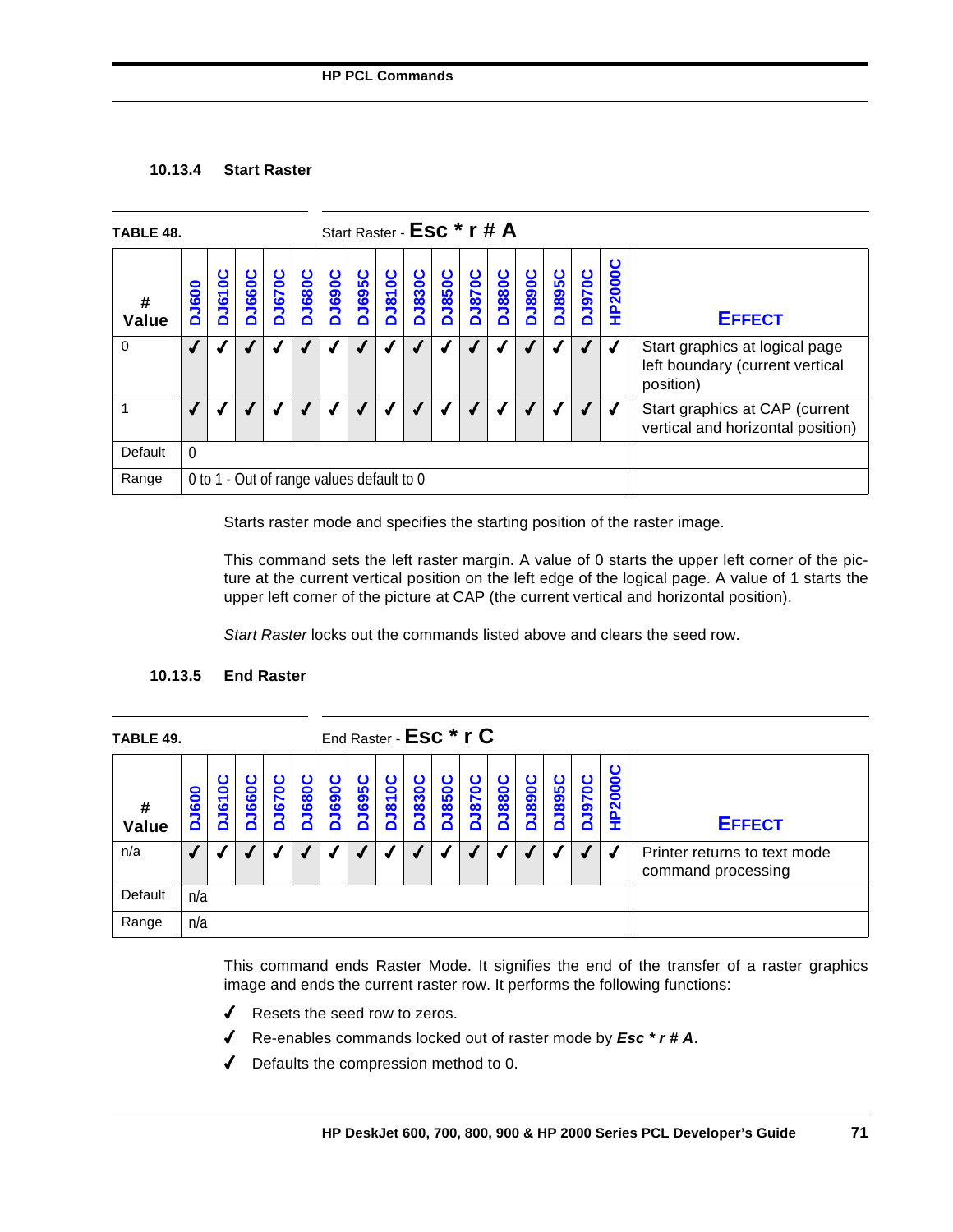- $\triangleleft$  Resets the left graphics margin to 0.
- $\blacklozenge$  Moves CAP to the row immediately following the end of the raster area and zero-fills empty rows if source raster height was specified; otherwise to the next row.
- $\sqrt{ }$  Resets the plane pointer to 1.

*If a value field is received, it is ignored and the command is still executed.*

# **10.13.6 Raster Resolution !**

| Raster Resolution - ESC <sup>*</sup> t # R<br>TABLE 50. |                                                              |                   |               |               |               |               |               |               |               |               |               |               |               |               |               |                |                                                                               |
|---------------------------------------------------------|--------------------------------------------------------------|-------------------|---------------|---------------|---------------|---------------|---------------|---------------|---------------|---------------|---------------|---------------|---------------|---------------|---------------|----------------|-------------------------------------------------------------------------------|
| #<br><b>Value</b>                                       | <b>DJ600</b>                                                 | ပ<br><b>DJ610</b> | <b>DJ660C</b> | <b>DJ670C</b> | <b>DJ680C</b> | <b>DJ690C</b> | <b>DJ695C</b> | <b>DJ810C</b> | <b>DJ830C</b> | <b>DJ850C</b> | <b>DJ870C</b> | <b>DJ880C</b> | <b>DJ890C</b> | <b>DJ895C</b> | <b>DU970C</b> | <b>HP2000C</b> | <b>EFFECT</b>                                                                 |
| 75                                                      |                                                              |                   |               |               |               |               |               |               |               |               |               |               |               |               |               |                | graphics data printed at 75 dpi                                               |
| 100                                                     |                                                              |                   |               |               |               |               |               |               |               |               |               | √             |               |               |               |                | graphics data printed at 100 dpi                                              |
| 150                                                     |                                                              |                   |               |               |               |               |               |               |               |               |               |               |               |               |               |                | graphics data printed at 150 dpi                                              |
| 300                                                     |                                                              |                   |               |               |               |               |               |               |               |               |               |               |               |               |               |                | graphics data printed at 300 dpi                                              |
| 600                                                     |                                                              |                   |               |               |               |               |               |               |               |               |               |               |               |               |               |                | graphics data printed at 600 dpi<br>(applies to black data only) <sup>a</sup> |
| Default                                                 | 75                                                           |                   |               |               |               |               |               |               |               |               |               |               |               |               |               |                |                                                                               |
| Range                                                   | 75, 100, 150, 300, 600 - Command is ignored for other values |                   |               |               |               |               |               |               |               |               |               |               |               |               |               |                |                                                                               |

a. Only black raster data can print at 600 dots per inch on HP DeskJet 600/800/900 & HP 2000 Series printers.

Defines the resolution at which graphics data is to be printed

To assure that the graphic is printed without data loss, an unsupported resolution is mapped to the next higher supported resolution. For example, a request for 125 dpi on a HP DeskJet 600/ 810/830/895/900 or HP 2000 Series printer would result in 150 dpi being selected as the graphics print resolution.

During raster mode this command is locked out.

**!**

*HP DeskJet 600/800/900 & HP 2000 Series printers support 75, 100, 150, and 300 dpi for color and black printing. They also support 600 dpi for black data only. The default will be 75.*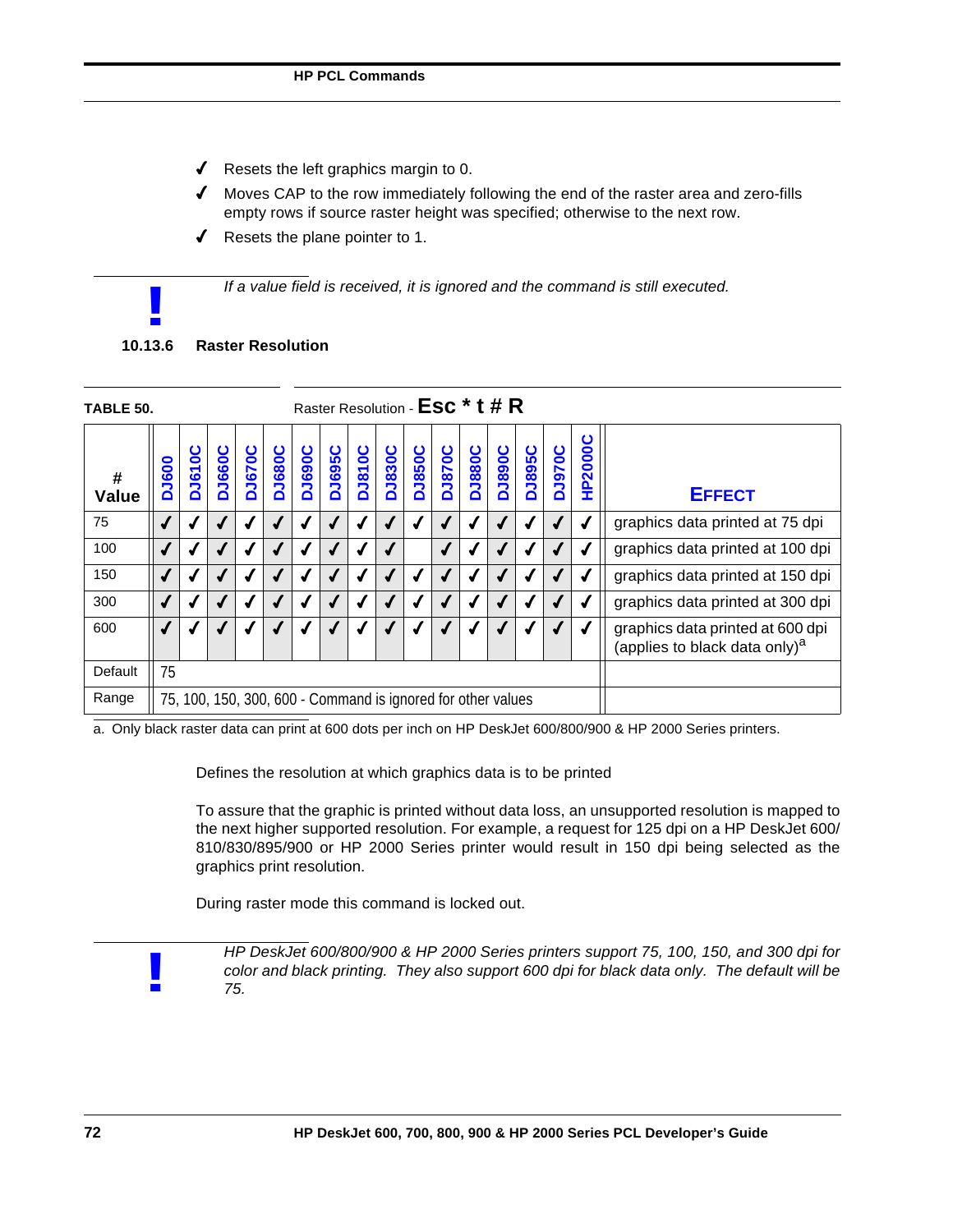# **10.13.7 Source Raster Width**

| TABLE 51.                                                                                                                                                                                                                                                             | Source Raster Width - ESC * r # S                                                   |  |  |  |  |  |  |  |                |                                                                                                     |  |  |  |  |  |
|-----------------------------------------------------------------------------------------------------------------------------------------------------------------------------------------------------------------------------------------------------------------------|-------------------------------------------------------------------------------------|--|--|--|--|--|--|--|----------------|-----------------------------------------------------------------------------------------------------|--|--|--|--|--|
| <b>DJ690C</b><br><b>DJ680C</b><br>DJ695C<br>DJ810C<br><b>DJ830C</b><br><b>DJ895C</b><br><b>DJ670C</b><br><b>DJ850C</b><br><b>DJ890C</b><br><b>J970C</b><br>ပ<br><b>J880C</b><br><b>DJ870C</b><br><b>J660C</b><br><b>DJ610</b><br><b>DJ600</b><br>#<br>Value<br>≏<br>≏ |                                                                                     |  |  |  |  |  |  |  | <b>HP2000C</b> | <b>EFFECT</b>                                                                                       |  |  |  |  |  |
| n                                                                                                                                                                                                                                                                     |                                                                                     |  |  |  |  |  |  |  |                | Raster region width is set to<br>specified number of pixels (at<br>current resolution) <sup>a</sup> |  |  |  |  |  |
| Default                                                                                                                                                                                                                                                               | Logical page width                                                                  |  |  |  |  |  |  |  |                |                                                                                                     |  |  |  |  |  |
| Range                                                                                                                                                                                                                                                                 | 0 to 32767 - (clamped to right logical page boundary minus left graphics<br>margin) |  |  |  |  |  |  |  |                |                                                                                                     |  |  |  |  |  |

a. HP DeskJet 600, 810, 830, 850, 895, 900 & HP 2000 Series printers round source raster width values that are not a multiple of 8 to the next higher multiple of eight (i.e., the next byte boundary).

Specifies the width in pixels of the raster area.

Raster width extends from the left graphics margin to one of the following:

- 4 The distance specified by the **Source Raster Width** (*Esc \* t # H*) command.
- $\blacklozenge$  The right edge of the logical page, if the specified width would extend outside the printable area.
- $\blacklozenge$  The right edge of the printable area, if width is not specified.

HP DeskJet printers always clip at the right edge of the printable area.

The left graphics margin is set to one of the following:

- 4 CAP (explicit Start Raster).
- 4 Left edge of the logical page (explicit or implicit Start Raster).

The printer clips data that would extend outside the specified width. If width is not specified, the printer clips at the right edge of the printable area. If a width greater than the printable area is specified, the printer clips at the right edge of the logical page.

The printer zero-fills rows not specified for the full width. These zero-filled portions of a row map to either white or transparent, depending on the media type currently selected (*Esc \* v # N*).



*On color devices, a zero-fill is not necessarily white. For example RGB data set to zero prints as black on a HP DeskJet printer. Undefined graphics space would therefore print as black.*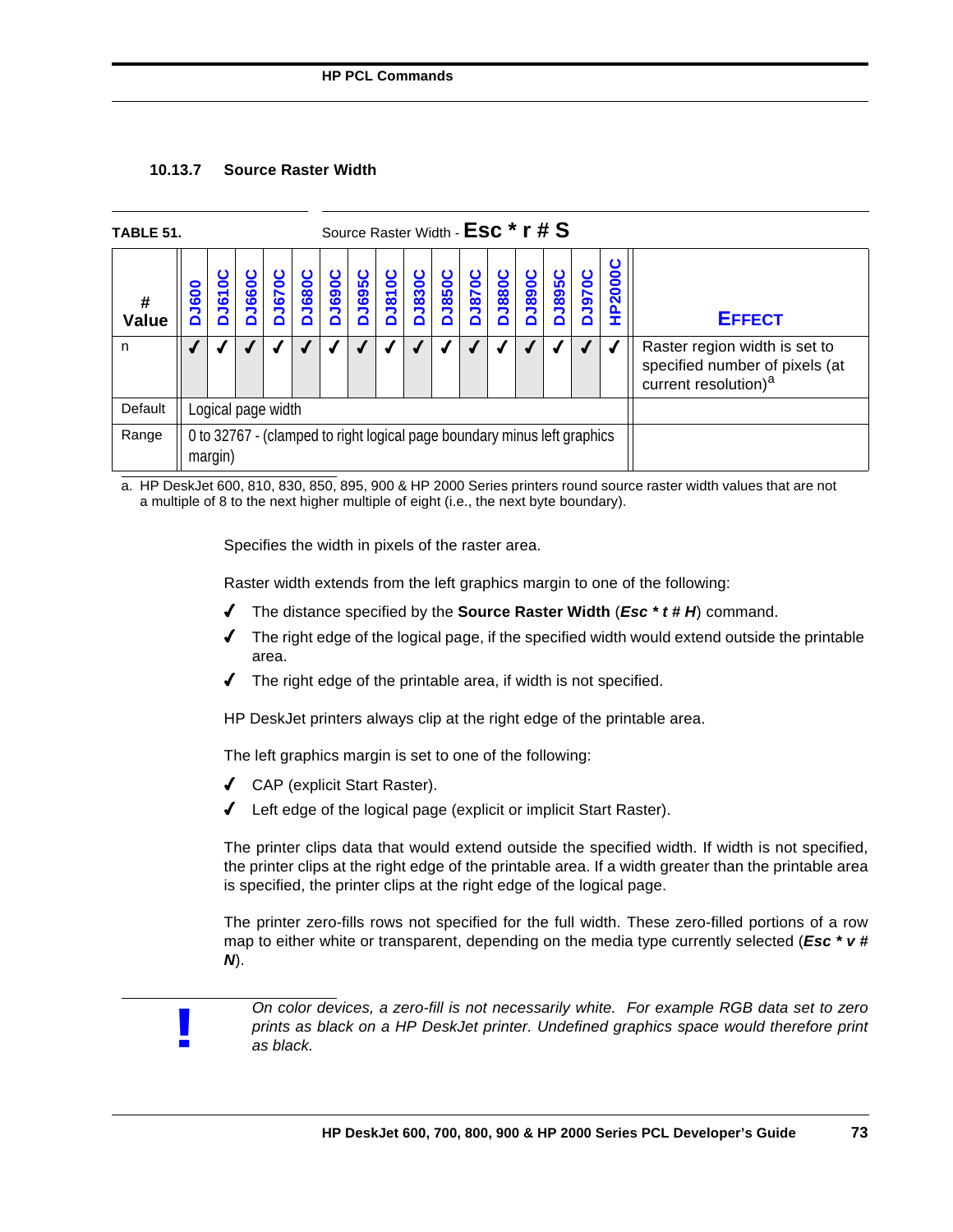Since width is in the direction that the raster rows are laid down, source raster width is relative to the current raster resolution or print quality setting.

# **10.13.8 Y Offset**

**!**

| TABLE 52.                                                                  | Y Offset - Esc <sup>*</sup> b # Y                            |  |     |                   |              |                   |               |                   |                   |              |               |                                                                             |                   |            |               |
|----------------------------------------------------------------------------|--------------------------------------------------------------|--|-----|-------------------|--------------|-------------------|---------------|-------------------|-------------------|--------------|---------------|-----------------------------------------------------------------------------|-------------------|------------|---------------|
| ပ<br><b>1670C</b><br>0<br>660<br>600<br>$\overline{\bullet}$<br>#<br>Value |                                                              |  | 680 | <b>J690C</b><br>۵ | <b>1695C</b> | <b>J810C</b><br>≏ | <b>DJ830C</b> | <b>J850C</b><br>ó | <b>J870C</b><br>۵ | <b>J880C</b> | <b>DJ890C</b> | <b>D3895C</b>                                                               | <b>J970C</b><br>Δ | ပ<br>P2000 | <b>EFFECT</b> |
|                                                                            |                                                              |  |     |                   |              |                   |               |                   |                   |              |               | Cursor is moved specified<br>number of raster lines of vertical<br>movement |                   |            |               |
| Default                                                                    | n/a                                                          |  |     |                   |              |                   |               |                   |                   |              |               |                                                                             |                   |            |               |
| Range                                                                      | -32767 to 32767 - Command is ignored for out of range values |  |     |                   |              |                   |               |                   |                   |              |               |                                                                             |                   |            |               |

Moves CAP vertically (relative to CAP) by the specified number of raster lines.

This command is recognized only in raster mode and only within the raster area.

This command zero-fills the offset area.

For Delta Row compression (methods 3 and 9), this command zeros the seed row.

*Movement by this command is based on the graphics resolution.*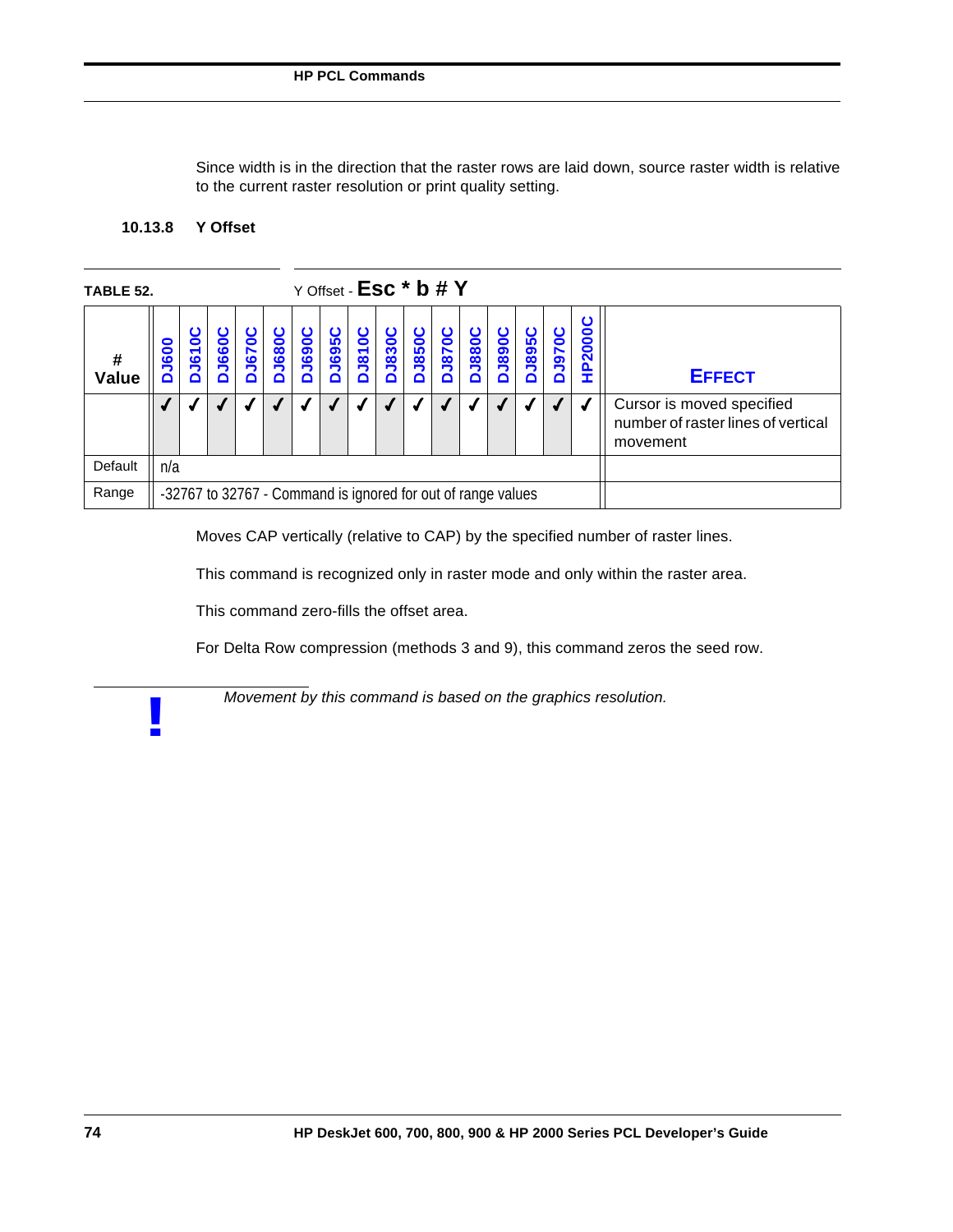# **10.14 Raster Data Transfer**

The **Raster Transfer** commands (*Esc \* b # V*, *Esc \* b # W*) define how many bytes will be interpreted as binary raster data

The **Transfer Raster by Plane** (*Esc \* b # V*) command is used when the data is encoded by plane, as specified by the **Simple Color** (*Esc \* r # U*) command. Transfer Raster by Plane is used to send each plane in the row except the last; **Transfer Raster by Row** (*Esc \* b # W*) must be used to send the last plane and advance the row.

The **Transfer Raster by Row** (*Esc \* b # W*) command moves CAP to the beginning of the next pixel row after the graphics data in the command is sent to the printer. The command is used for single-color devices, for the last plane in a multi-plane row, or for color raster transfer when the data is encoded by pixel.

| TABLE 53.                                               | Transfer Raster by Plane - $\textsf{Esc} \cdot \textsf{b} \# V$ [data] |  |  |  |       |               |                   |              |               |               |               |              |                                                                                                                                           |               |               |                           |               |
|---------------------------------------------------------|------------------------------------------------------------------------|--|--|--|-------|---------------|-------------------|--------------|---------------|---------------|---------------|--------------|-------------------------------------------------------------------------------------------------------------------------------------------|---------------|---------------|---------------------------|---------------|
| <b>660C</b><br><b>J670</b><br>610<br>ဓိဝိ<br>#<br>Value |                                                                        |  |  |  | J680C | <b>DJ690C</b> | <b>J695C</b><br>۵ | <b>J810C</b> | <b>DJ830C</b> | <b>DJ850C</b> | <b>DJ870C</b> | <b>J880C</b> | <b>DJ890C</b>                                                                                                                             | <b>DJ895C</b> | <b>Duscrd</b> | <u>ပ</u><br><b>HP2000</b> | <b>EFFECT</b> |
|                                                         |                                                                        |  |  |  |       |               |                   |              |               |               |               |              | Specified number of bytes of<br>graphics data for a single plane<br>of data is set to the printer. The<br>row pointer is not incremented. |               |               |                           |               |
| Default                                                 | n/a                                                                    |  |  |  |       |               |                   |              |               |               |               |              |                                                                                                                                           |               |               |                           |               |
| Range                                                   | 0 to 32767 - Command is ignored for out of range values                |  |  |  |       |               |                   |              |               |               |               |              |                                                                                                                                           |               |               |                           |               |

## **10.14.1 Transfer Raster by Plane**

Sends a plane of data to the printer and advances to the next plane, but not to the next row.

The number of planes per row is specified by the **Simple Color** (*Esc \* r # U*) command (also known as *Set Planes per Row)*. The first plane sent represents the least significant bit in the pixel.

Since **Transfer Raster by Plane** (*Esc \* b # V*) does not advance the row, it cannot be used for the last plane or for single-plane rows. Only **Transfer Raster by Row** (*Esc \* b # W*) can advance the row.

The amount of data sent varies from plane to plane and is independent of raster width. Planes whose data specifies a row shorter than the raster width are zero-filled. Empty planes can be sent by *Esc \* b 0 V.*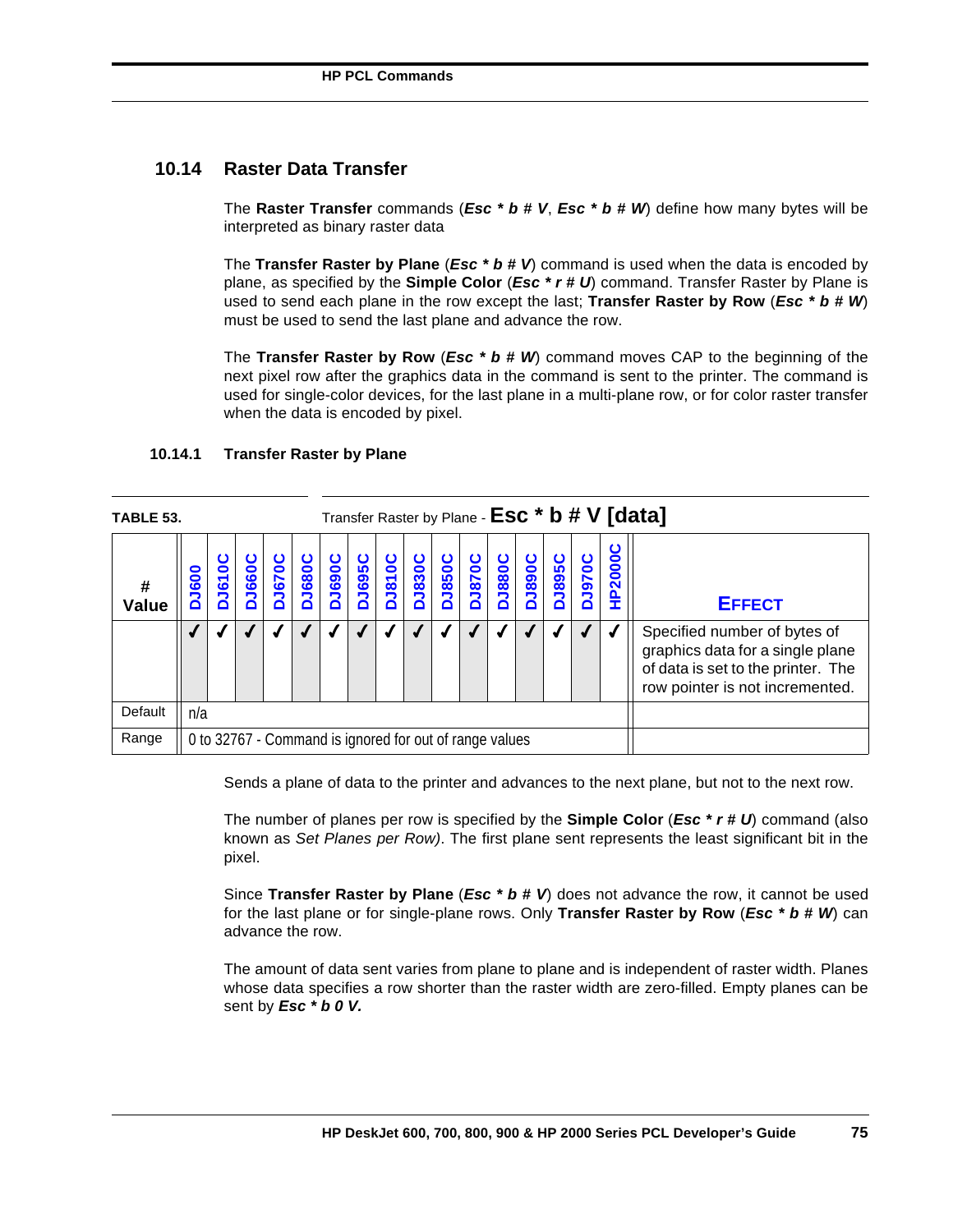# **10.14.2 Transfer Raster by Row/Block**

| TABLE 54.                                                                                      |                                                         | Transfer Raster by Row or Block - Esc * b # W [data] |  |  |  |  |                                                   |  |  |                   |              |                                   |                                                                              |               |                   |        |               |
|------------------------------------------------------------------------------------------------|---------------------------------------------------------|------------------------------------------------------|--|--|--|--|---------------------------------------------------|--|--|-------------------|--------------|-----------------------------------|------------------------------------------------------------------------------|---------------|-------------------|--------|---------------|
| <b>J680C</b><br><b>J670C</b><br>J660C<br><b>J6100</b><br><b>J600</b><br>#<br><b>Value</b><br>o |                                                         |                                                      |  |  |  |  | <b>J690C</b><br><b>J810C</b><br><b>J695C</b><br>≏ |  |  | <b>J850C</b><br>◘ | <b>J870C</b> | <b>J880C</b><br><b>J890C</b><br>≏ |                                                                              | <b>DJ895C</b> | <b>J970C</b><br>≏ | P2000C | <b>EFFECT</b> |
| n                                                                                              |                                                         |                                                      |  |  |  |  |                                                   |  |  |                   |              |                                   | Following specified number of<br>data bytes sent to the printer as<br>K data |               |                   |        |               |
| Default                                                                                        | n/a                                                     |                                                      |  |  |  |  |                                                   |  |  |                   |              |                                   |                                                                              |               |                   |        |               |
| Range                                                                                          | 0 to 32767 - Command is ignored for out of range values |                                                      |  |  |  |  |                                                   |  |  |                   |              |                                   |                                                                              |               |                   |        |               |

Transfers the number of bytes specified in the value field to the printer in a row by row or block format, depending on the current compression method (*Esc \* b # M*), then moves CAP to the next row.

This command is used in single-color and multi-color printers where data is encoded by row rather than by pixel. Because this command advances the row, it is also used for single-plane rows or the last plane in a multi-plane row.

CAP is updated for each row in both row or block formats. For row formats, CAP is reset to the left graphics margin. For block formats, CAP is reset to the X coordinate of the block; and the Y coordinate is incremented.

The amount of data sent by this command can vary from row to row. If the picture width allows more data than is sent, the undefined area is zero-filled. Undefined planes in a multi-plane row are zero-filled. Black and white devices interpret zeros as white; color devices interpret zero according to the current palette.

The plane pointer in a multi-plane row is reset to 1 after the data is transferred.

The data field is interpreted according to the current compression method (*Esc \* b # M*).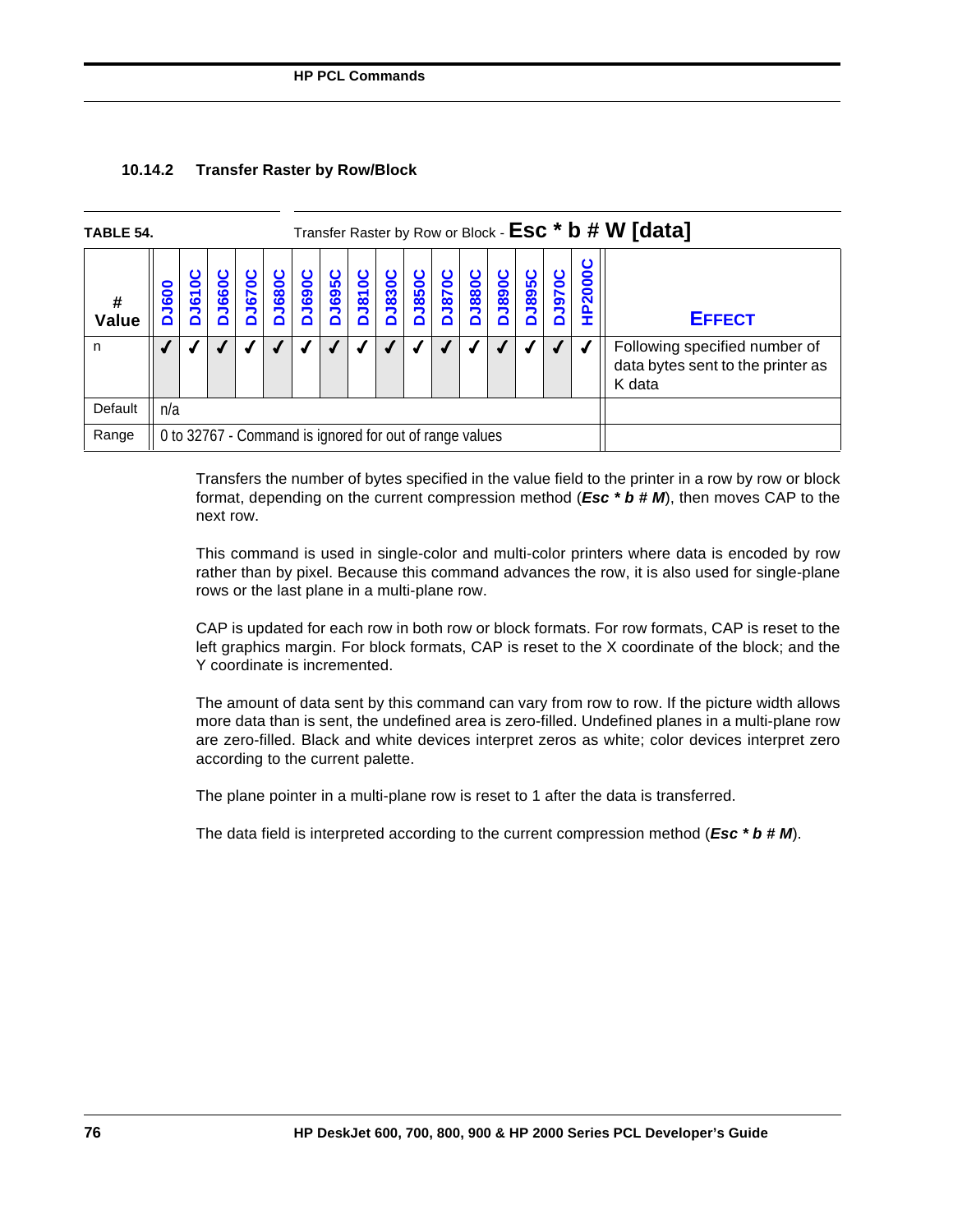# **10.15 Raster Compression**

Since raster images take a large amount of memory and processing time, raster data should be reduced as much as possible. White-space data transfer can be reduced by sending empty rows and planes (*Esc \* b 0 W*, *Esc \* b 0 V*), or by offsetting the left graphic margin (Esc \* r 1 A) or the vertical starting point (*Esc \* b # Y*). The **Compression Method** (*Esc \* b # M*) command provides several other ways of compressing data.

| TABLE 55.         |              |               |                                                                                                                                                                                                                               |            |  |                                           | Compression Method - ESC * b # M |            |               |  |                                              |            |   |            |  |   |                                                                        |  |
|-------------------|--------------|---------------|-------------------------------------------------------------------------------------------------------------------------------------------------------------------------------------------------------------------------------|------------|--|-------------------------------------------|----------------------------------|------------|---------------|--|----------------------------------------------|------------|---|------------|--|---|------------------------------------------------------------------------|--|
| #<br><b>Value</b> | <b>DJ600</b> | <b>DJ610C</b> | <b>HP2000C</b><br><b>DJ970C</b><br>DJ830C<br><b>DJ850C</b><br>DJ670C<br><b>DJ690C</b><br><b>DJ695C</b><br><b>DJ810C</b><br><b>DJ880C</b><br><b>DJ895C</b><br><b>DJ680C</b><br><b>DJ870C</b><br><b>DJ890C</b><br><b>DJ660C</b> |            |  |                                           |                                  |            | <b>EFFECT</b> |  |                                              |            |   |            |  |   |                                                                        |  |
| $\mathbf 0$       | $\checkmark$ |               |                                                                                                                                                                                                                               | √          |  |                                           | $\boldsymbol{J}$<br>√            |            |               |  |                                              |            |   | Unencoded  |  |   |                                                                        |  |
| 1                 | $\sqrt{2}$   |               |                                                                                                                                                                                                                               | $\sqrt{ }$ |  | $\sqrt{ }$                                |                                  | $\sqrt{2}$ | ✔             |  | J                                            | $\sqrt{2}$ | ✔ | $\sqrt{ }$ |  | √ | Run-length encoding                                                    |  |
| $\overline{2}$    |              |               |                                                                                                                                                                                                                               | √          |  |                                           |                                  | √          | J             |  | √                                            |            |   |            |  |   | Tagged Image File Format<br>(TIFF) revision 4.0 "Packbits"<br>encoding |  |
| 3                 | $\sqrt{2}$   |               |                                                                                                                                                                                                                               | √          |  |                                           |                                  | √          | ✔             |  |                                              |            |   |            |  | √ | Delta row encoding                                                     |  |
| 9                 | √            |               |                                                                                                                                                                                                                               |            |  |                                           |                                  |            |               |  | Compressed replacement delta<br>row encoding |            |   |            |  |   |                                                                        |  |
| Default           | $\Omega$     |               |                                                                                                                                                                                                                               |            |  |                                           |                                  |            |               |  |                                              |            |   |            |  |   |                                                                        |  |
| Range             |              |               |                                                                                                                                                                                                                               |            |  | 0-3, 9 - Out of range values default to 0 |                                  |            |               |  |                                              |            |   |            |  |   |                                                                        |  |

## **10.15.1 Compression Method**

Determines how raster data is interpreted in the Transfer Raster by Row or Transfer Raster by Plane commands. The compression method stays in effect until explicitly changed to another method or reset by Reset (Esc E) or End raster (Esc \* r C).

## **Method 0- Unencoded**

This is a simple binary transfer: no compression.

## **Method 1- Run-Length Encoding**

Method 1 interprets raster data as byte pairs. The first byte tells how many times the second byte is repeated, i.e., a repetition count. The second byte is the data to be printed. The repetition count can be 0 through 255. A count of 0 means the byte pattern occurs once and is not repeated; a count of 1 means the pattern occurs twice; and a count of 255 means the pattern occurs 256 times.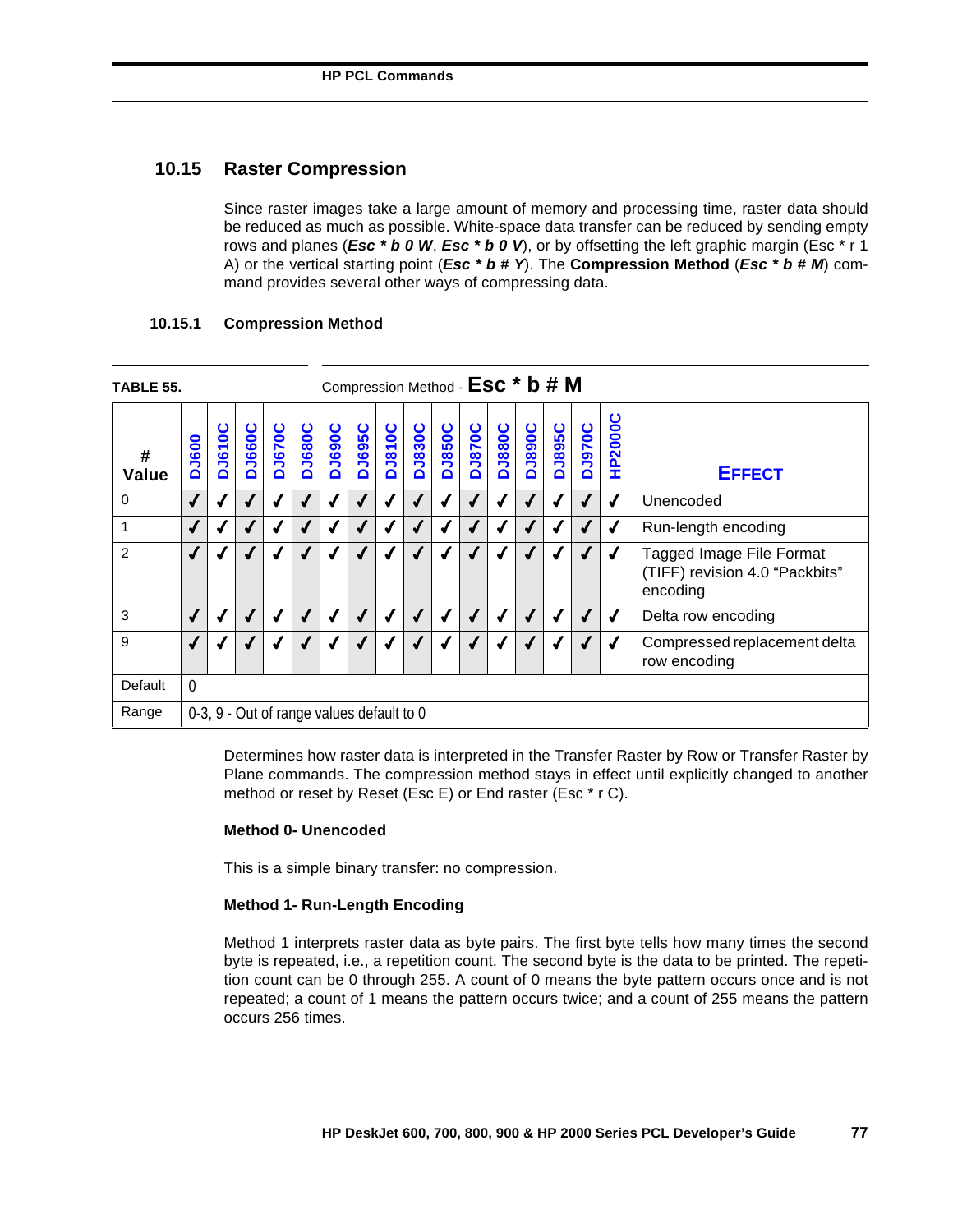**!**

**!**

*Method 1 requires byte pairs: a Transfer Raster (Esc \* b # V or Esc \* b # W) command with an odd value field is ignored and the data discarded.*

#### **Method 2 - Tagged Image File Format Encoding (TIFF revision 4)**

Method 2 ("packbit" encoding) combines methods 0 and 1, with blocks of repeated bytes and blocks of literal (unencoded) bytes. A control byte precedes the raster data; it indicates the number of succeeding bytes, and whether they are repeated or literal.

The control byte is in 2's complement format. If bit  $7$  is set (byte  $= -1$  to  $-127$ ), the following bytes are repeated. The control byte's absolute value is the number of repetitions (occurrences = repetitions  $+ 1$ ). For example, a control byte of  $-5$  means the subsequent byte is repeated 5 times (6 occurrences).

If bit 7 of the control byte is zero (byte  $= 0$  to 127), the following bytes are literal. The number of succeeding data bytes is 1 + the value of the control byte. A control byte of 0 means 1 literal byte follows; a control byte of 6 means 7 literal bytes follow.

A control byte of -128 is ignored; the next byte is then treated as a control byte.

It is more efficient to code two consecutive identical bytes as a repeated byte, unless these bytes are preceded and followed by literal bytes. Three-byte repeats should always be encoded as replicate runs.

*The row length indicated by the Transfer Raster commands (Esc \* b # V, Esc \* b # W) has precedence if it is met before the literal run count.*

# EXAMPLES OF METHODS 0 - 2:

The following examples show how methods 0 - 2 can be used to send the raster row below:

| <b>Byte Number</b> |                                                                          | #2 | #3 | #4 | #5 | #6 | $#^-$ |
|--------------------|--------------------------------------------------------------------------|----|----|----|----|----|-------|
| <b>Bits</b>        | $ 01010101. 01010101. 01010101. 01010101. 01000001. 01010100. 01010100.$ |    |    |    |    |    |       |
| ASCII              |                                                                          |    |    |    |    |    | m     |

| Compression method 0 - Unencoded |                  |  |  |  |  |  |  |  |  |  |
|----------------------------------|------------------|--|--|--|--|--|--|--|--|--|
|                                  | Esc*r1 A         |  |  |  |  |  |  |  |  |  |
|                                  | Esc*b0m7WUUUUATT |  |  |  |  |  |  |  |  |  |
|                                  | Esc*rC           |  |  |  |  |  |  |  |  |  |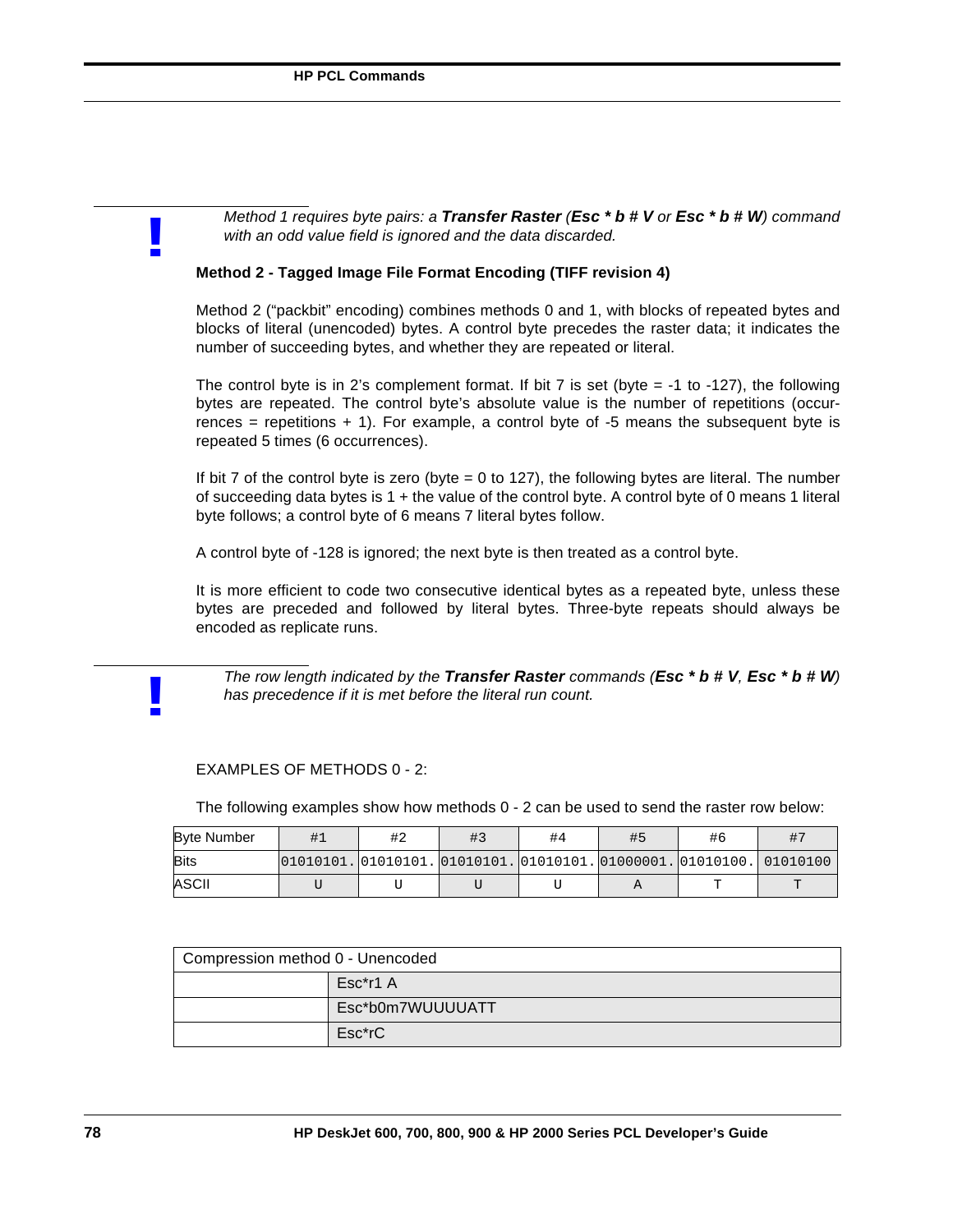| Compression method 1 - Run-length encoding |                                       |  |  |  |  |  |  |  |  |  |
|--------------------------------------------|---------------------------------------|--|--|--|--|--|--|--|--|--|
|                                            | $Esc* r1 A$                           |  |  |  |  |  |  |  |  |  |
|                                            | Esc*b1 m6W(3)U(0)A(1)T                |  |  |  |  |  |  |  |  |  |
|                                            | $Esc*rC$                              |  |  |  |  |  |  |  |  |  |
| Compression method 2 - TIFF encoding       |                                       |  |  |  |  |  |  |  |  |  |
|                                            | Esc*r1 A Esc*b2m6W(-3)U(0)A(-1)T -or- |  |  |  |  |  |  |  |  |  |
|                                            | $Esc*b2m6W(-3)U(2)ATT$                |  |  |  |  |  |  |  |  |  |
|                                            | $Esc*rC$                              |  |  |  |  |  |  |  |  |  |

*Parentheses in the above escape sequences are for readability only.* 

#### **Method 3 - Delta Row Encoding**

**!**

This method replaces only bytes in the current row that are different from the preceding row (seed row). Unreplaced bytes are replicated from the seed row. The current row then becomes the seed row.

A delta compression string consists of a command byte and the replacement (delta) bytes:

[(Command byte)(1 to 8 replacement bytes)]

The command byte has two parts: the number of consecutive replacement bytes that follow, and the left offset from the current byte position.

| Replacement count (1 - 8) | Left offset from the current byte (O - 30) |
|---------------------------|--------------------------------------------|

Three bits of the command byte contain the replacement count: the number of consecutive replacement bytes that follow  $(000 = 1, 111 = 8)$ .

Five bits contain the offset from the current byte to the next replacement byte. The current byte follows the last replacement byte or, at the beginning of a row, the left graphics margin. An offset of 0 is the current byte; an offset of I is the byte following the current byte.

For example, assume the current byte is the first byte in the row. An offset of 7 skips bytes 0 through 6, and a replacement count of 5 replaces bytes 7 through 11. The new current byte is 12. A second offset of 3 skips bytes 12, 13, and 14; byte 15 is the next byte to be replaced.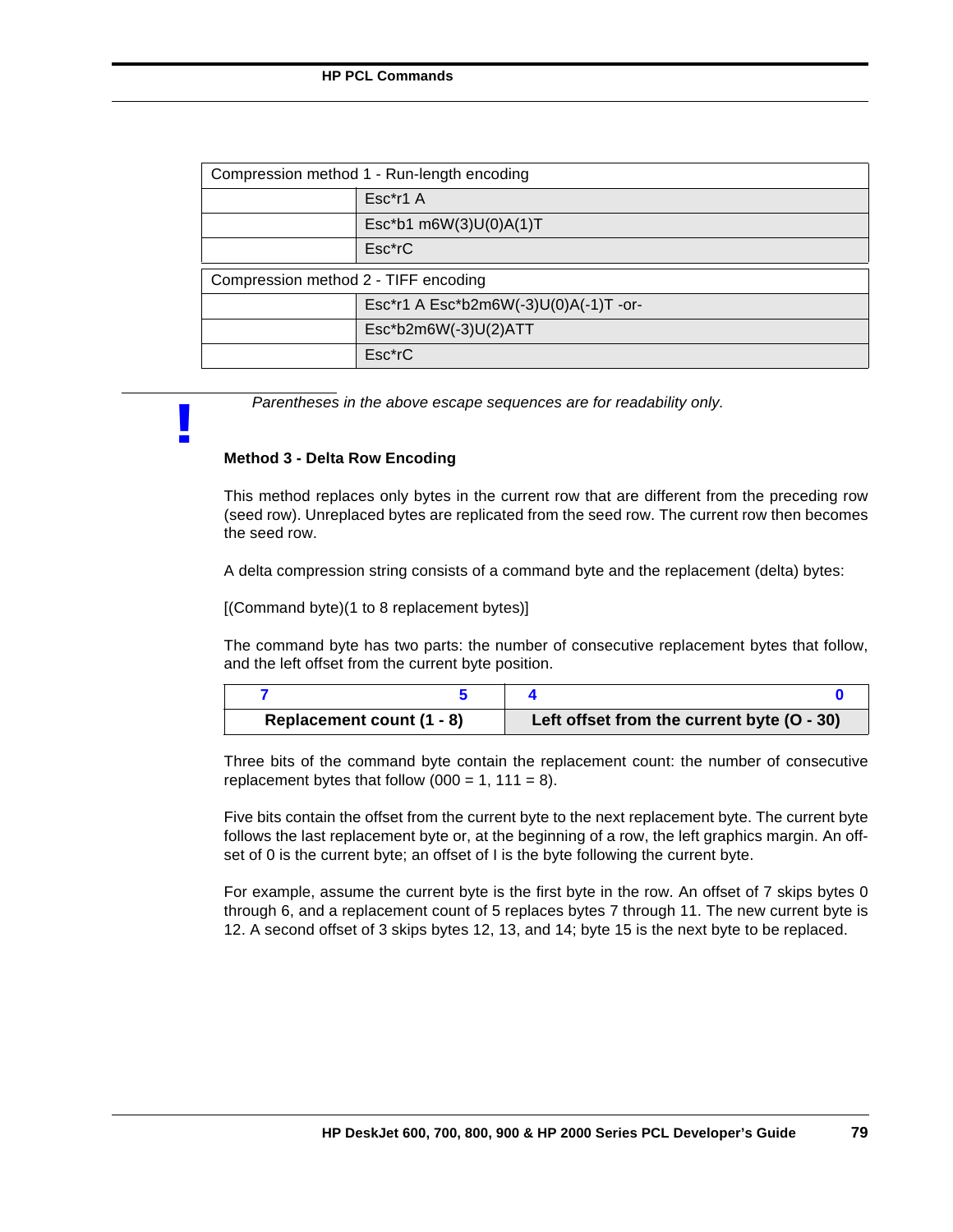The values of the offset have the following definitions:

| 0 to $30:$ | The offset is 0 to 30.                                                                                                                                                                                                                                                                                                                                                                                                                                                                                                                                                                |
|------------|---------------------------------------------------------------------------------------------------------------------------------------------------------------------------------------------------------------------------------------------------------------------------------------------------------------------------------------------------------------------------------------------------------------------------------------------------------------------------------------------------------------------------------------------------------------------------------------|
| 31:        | The offset is 31 or greater. If the offset is 31, an additional <b>offset byte</b> follows<br>the command byte. The offset in the command byte is added to the offset byte.<br>If the off- set byte is 0, the offset is 31; if the offset byte is 255, additional offset<br>bytes follow. The last offset byte will have a value less than 255. All the offset<br>bytes are added to the offset in the command byte to get the offset value. For<br>example, if there are 2 offset bytes, and the last byte contains 175, the total off-<br>set would be:<br>$31 + 255 + 175 = 461$ . |

If more than eight delta bytes are needed, additional command byte/delta bytes are added:

[(Command Byte)(1-8 Delta Bytes)][(Command Byte)(1-8 Delta Bytes)] . . .

The seed row is zeroed when raster mode is entered. Every raster transfer affects the seed row, regardless of the compression method. For example, an Esc \* b 0 W while in compression method 0 zeros the seed row. This allows method 3 to be combined with other methods in order to achieve better compression performance.

A vertical offset also affects the seed row: the Y Offset (Esc  $*$  b  $#$  Y) command skips rows, leaving them blank, and zeros the seed row.

Method 3 operates on each plane independently, and a separate seed row is maintained for each graphic plane. However, a Y Offset affects all planes and seed rows simultaneously.

The examples below show how method 3 affects Raster Transfer and Y Offset commands:

| Esc b 0 W | Repeat the previous row. The seed row is unchanged |
|-----------|----------------------------------------------------|
| Esc b 1 Y | Move down one raster row. Zero the seed row.       |
| EscbOY    | Move down zero raster rows. Zero the seed row      |

Seed row width is set to the source raster width at the beginning of raster mode. Source Raster Width (Esc \* r # S) updates seed row width.

If the Transfer Raster (Esc  $*$  b  $#V$  or Esc  $*$  b  $#W$ ) command byte count is less than the control byte count, only the transfer byte count number of bytes are replaced. If the transfer count is greater than the control count, only the control byte number of bytes are replaced; for example, if the control byte count is 10 but the transfer count is 3, only 3 bytes are replaced.

If the last byte indicated by the transfer command value is a control byte, it is ignored. Therefore, Esc \* b 1 W does not affect the seed row, but causes the previous row to be repeated.

DELTA ROW EXAMPLE: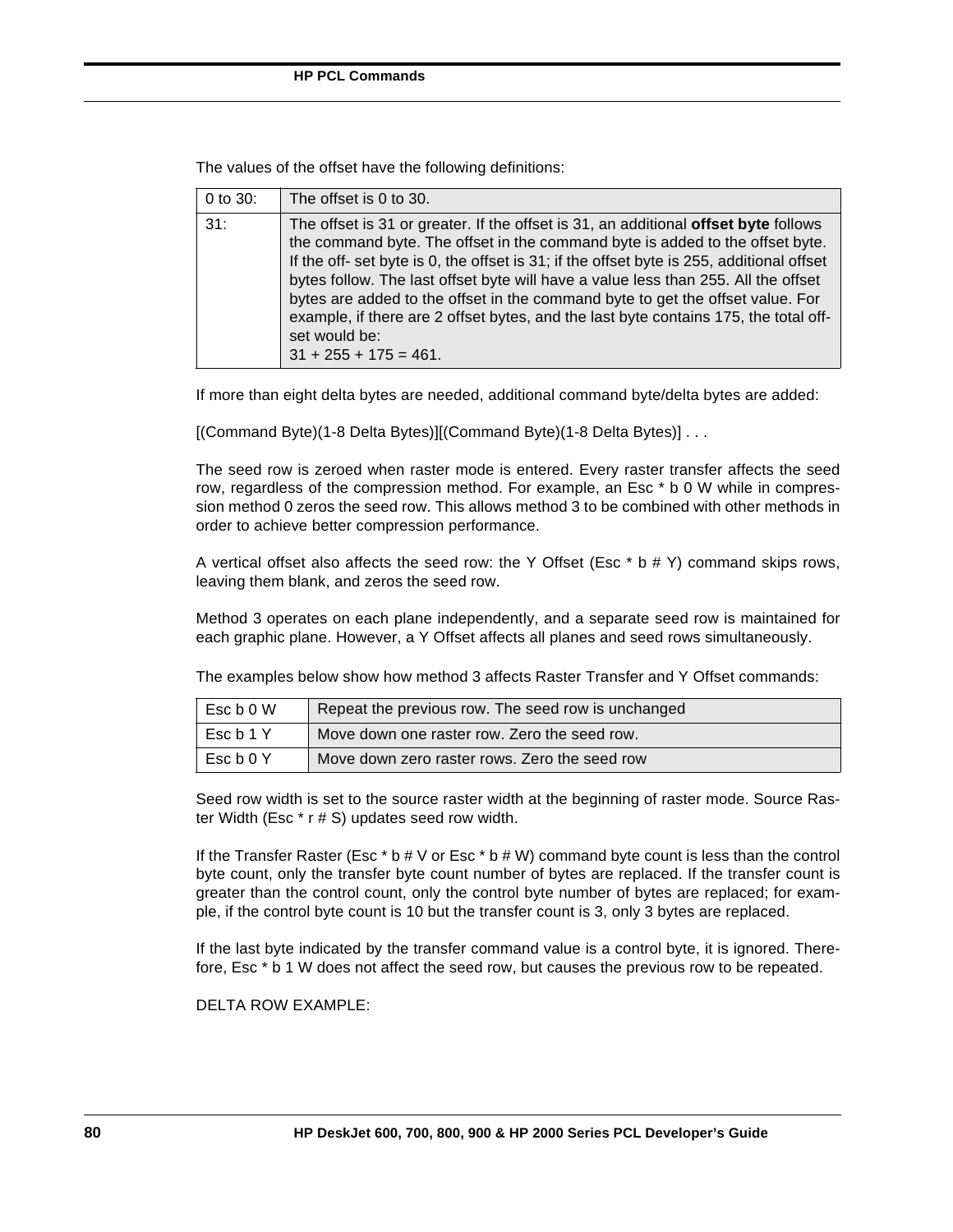| Byte $#$ : |          |          |          |          |          |
|------------|----------|----------|----------|----------|----------|
| Row 1      | 00000000 | 11111111 | 00000000 | 00000000 | 00000000 |
| Row 2      | 00000000 | 11111111 | 11110000 | 00000000 | 00000000 |
| Row 3      | 00001111 | 11111111 | 11110000 | 10101010 | 10101010 |

The following data is compressed using method 3. Italicized bytes are those needing replacement, i.e., bytes different from the seed row. Graphics data is binary.

Esc \* r 1 A

**Start Raster** initializes the seed row to all zeros.

# Row 1 - **Esc \* b 3 m 2 W (00000001 )( 11111111 )**

3m selects method 3, and 2W indicates that 2 bytes of data will follow. The upper three bits of the command byte are zero, indicating that one byte will be replaced. The lower five bits contain a relative offset of 1, indicating that the replacement occurs one byte in from the current position. The replacement byte follows and contains 11111111.

## Row 2 - **Esc \* b 2 W (00000010)(11110000)**

The first three bits of the command bye are 0 indicating one byte will be replaced. The lower five bits contain a relative offset of 2; so the replacement will occur 2 bytes from the current position. The replacement byte 11110000 follows.

## Row 3 - **Esc \* b 5 W (00000000)(00001111)(00100010)(10101010)(1010 1010)**

Three bytes are replaced using two commands. The first three bits of the first command byte are zero, indicating a single byte replacement, and the next five bits are zero, indicating a relative offset of zero. The replacement byte 00001111 follows.

The first three bits of the second command byte are 001, indicating the replacement of two bytes; and the lower five bits contain a relative offset of two. The two replacement bytes (10101010)(10101010) follow the command byte.

#### **Method 9 - Compressed Replacement Delta Row Encoding**

Like Method 3, this method replaces only bytes in the current row that differ from the preceding (seed) row. Unlike Method 3, the replacement (delta) bytes may be encoded.

A delta compression string consists of a command byte, optional offset bytes, optional replacement count bytes, and the replacement data.

| Command      | <b>Optional Offset</b> | <b>Optional Replacement Count</b> | <b>Data</b>  |
|--------------|------------------------|-----------------------------------|--------------|
| <b>B</b> vte | <b>Bytes</b>           | <b>Bytes</b>                      | <b>Bytes</b> |

The command byte itself has three parts:

|  | <b>Control Bit</b> | <b>Offset Count</b> | <b>Replacement Count</b> |
|--|--------------------|---------------------|--------------------------|
|--|--------------------|---------------------|--------------------------|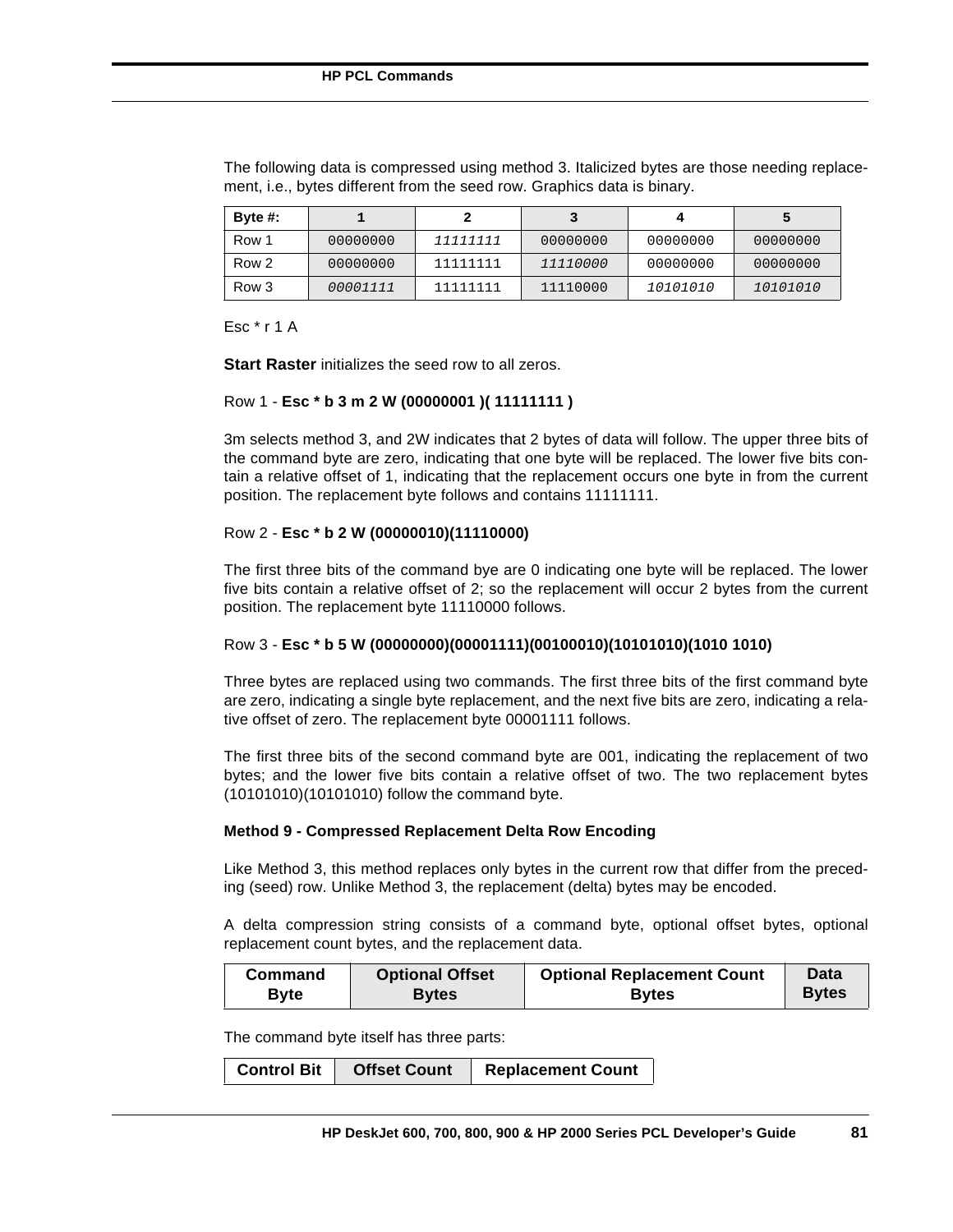| <b>Control Bit:</b>   | Determines whether the replacement data is encoded, and also the bit<br>boundaries of the command byte's other two fields. |
|-----------------------|----------------------------------------------------------------------------------------------------------------------------|
| Offset Count:         | The number of bytes the replacement data is offset from the current po-<br>sition in the seed row.                         |
| Replacement<br>Count: | The number of consecutive data bytes to be replaced.                                                                       |

#### Control Bit  $= 0$

If the control bit is 0, the replacement data is uncompressed. Bits 0-2 contain the replacement count; bits 3-6 contain the offset count. The replacement count is the number of bytes to be replaced by the bytes following the command byte. The offset count is the location these replacement bytes will occupy relative to the current position in the seed row.

Like compression method 3, the current byte follows the last replacement byte or, at the beginning of a row, the left graphics margin. An offset of 0 is the current byte; an offset of 1 is the byte following the current byte.

| Control Bit = $0$ | <b>Offset Count</b> | <b>Replacement Count</b> |
|-------------------|---------------------|--------------------------|

If the offset count is 15, an *offset count* byte follows the command byte and is added to the command byte's offset count. If the offset count byte is 0, the offset count is 15. If the offset count byte is 255, another offset count byte follows. The last offset count byte will be less than 255.

One more byte than that indicated by the replacement count will be replaced. That is,  $000 = 1$ and  $111 = 8$ . For example, if the replacement count is 5, then 6 bytes are replaced.

If the replacement count is 7, a *replacement count byte* follows the command byte and any offset count bytes. If the replacement count byte is 0, then 8 bytes are replaced. If the replacement count byte is 255, another replacement count byte follows. The last replacement count byte will be less than 255. All of the replacement count bytes are added to the replacement count in the command byte to get the total replacement byte count. One more than the total replacement byte count will be replaced.

Control  $Bit = 1$ 

Operation is similar if the control bit is 1, except that the replacement data is run length encoded and the bit boundaries are different. Bits 5 and 6 contain the offset count; bits 0 - 4 contain the replacement count. As when the control bit is 0, optional offset bytes and replacement bytes may be added.

| Control Bit $= 1$ | <b>Offset Count</b> | <b>Replacement Count</b> |
|-------------------|---------------------|--------------------------|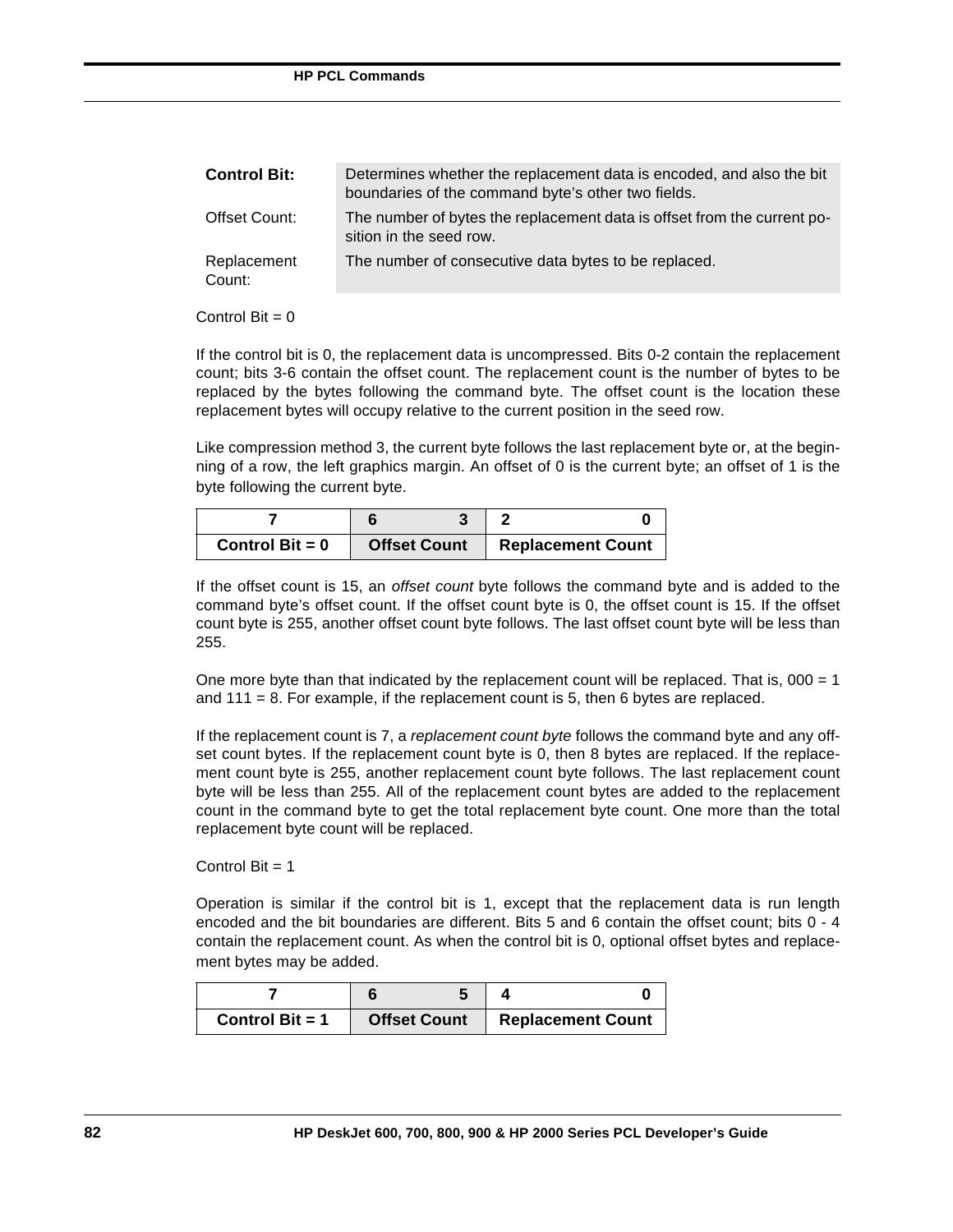Seed Row Source Esc \* b # S

Specifies the plane of the seed row for multi-plane graphics in compression methods 3 and 9.

|                                                   |               | Value $(\#)$ $\vert$ = $\vert$ 0 - Use the corresponding plane of the previous row. |  |  |  |  |  |  |  |  |
|---------------------------------------------------|---------------|-------------------------------------------------------------------------------------|--|--|--|--|--|--|--|--|
|                                                   |               | $=$ $\vert$ > 0 - Number of previous seed planes before the current plane           |  |  |  |  |  |  |  |  |
|                                                   | Default = $0$ |                                                                                     |  |  |  |  |  |  |  |  |
| Range $= 0$ to number of currently active planes. |               |                                                                                     |  |  |  |  |  |  |  |  |

For example, if the printer is in 3-plane mode and Esc \* b 0 S was sent, then:

- $\blacklozenge$  The Cyan plane would use the Cyan plane from the previous row as a seed plane.
- $\sqrt{\phantom{a}}$  The Magenta plane would use the Magenta plane from the previous row as a seed plane.
- $\sqrt{\phantom{a}}$  The Yellow plane would use the Yellow plane from the previous row as a seed plane.

If the printer is in 3-plane CMY mode and Esc \* b 1 S is sent, then:

- $\sqrt{ }$  The Cyan plane would use the Yellow plane from the previous row as a seed plane.
- 4 The Magenta plane would use the Cyan plane from the current row as a seed plane.
- $\sqrt{ }$  The Yellow plane would use the Magenta plane from the current row as a seed plane.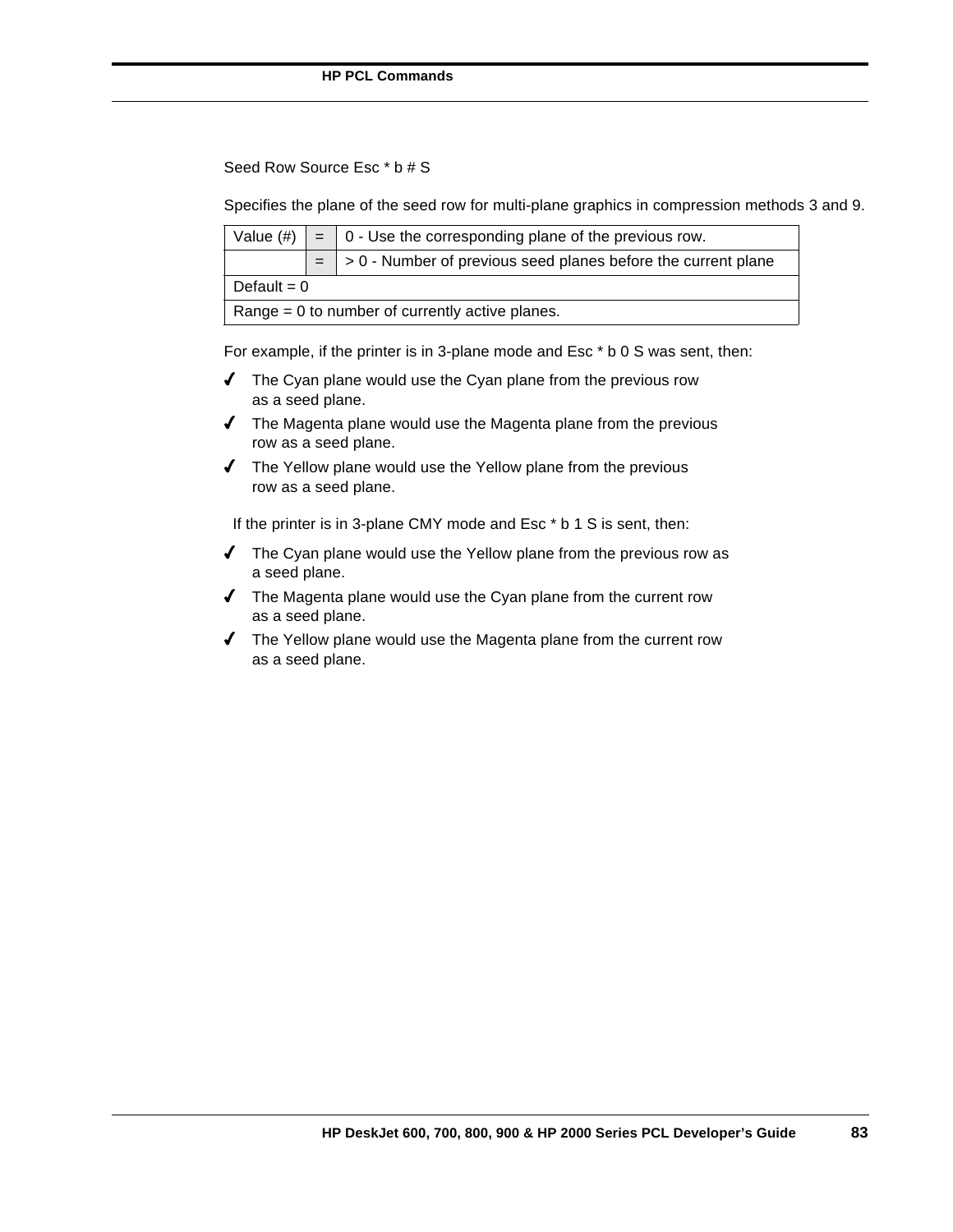# **10.16 Color**

**!**

**!**

#### **10.16.1 Simple Color**

| Simple Color - Esc * r # U<br>TABLE 56. |             |                                                           |       |               |               |               |               |               | (Also known as Set Planes Per Row) |                               |              |               |              |               |              |                |                              |
|-----------------------------------------|-------------|-----------------------------------------------------------|-------|---------------|---------------|---------------|---------------|---------------|------------------------------------|-------------------------------|--------------|---------------|--------------|---------------|--------------|----------------|------------------------------|
| #<br>Value                              | <b>J600</b> | ပ<br><b>DJ610</b>                                         | J660C | <b>DJ670C</b> | <b>DJ680C</b> | <b>DJ690C</b> | <b>DJ695C</b> | <b>DJ810C</b> | <b>DJ830C</b>                      | <b>DJ850C</b>                 | <b>J870C</b> | <b>DJ880C</b> | <b>J890C</b> | <b>DJ895C</b> | <b>J970C</b> | <b>HP2000C</b> | <b>EFFECT</b>                |
|                                         |             |                                                           |       |               |               |               |               |               |                                    |                               |              |               |              |               |              |                | Single plane K palette       |
| $-3$                                    |             |                                                           |       |               |               |               |               |               |                                    |                               |              |               |              |               |              |                | 3 planes, device CMY palette |
| 3                                       |             |                                                           |       |               |               |               |               |               |                                    |                               |              |               |              |               |              |                | 3 planes, device RGB palette |
| -4                                      |             |                                                           |       |               |               |               |               |               |                                    | 4 planes, device KCMY palette |              |               |              |               |              |                |                              |
| Default                                 |             |                                                           |       |               |               |               |               |               |                                    |                               |              |               |              |               |              |                |                              |
| Range                                   |             | -4, -3, 1, 3 - Command is ignored for out of range values |       |               |               |               |               |               |                                    |                               |              |               |              |               |              |                |                              |

The **Simple Color** (*Esc \* r # U*) command, sometimes referred to as **Set Planes Per Row**, allows color selection from a fixed palette. CMY or RGB raster data must be transferred by plane (*Esc \* b # V*) as well as by row (*Esc \* b # W*). The pixel encoding mode is indexed planar.Creates a fixed-size palette whose color specification cannot be modified.

*The HP DeskJet 600 printer, which is a single-pen device, maps a value parameter of -4 to 3-plane CMY, converting K data to composite black.*

The absolute value of the value field indicates the number of planes per row of raster data to be sent. The number of entries in the new palette is 2n, with index values 0 to 2<sup>n</sup> -1. For example a 4-plane palette has 16 entries, with index numbers 0 to 15.

A value field of 1 creates a 2-entry black and white default HP LaserJet palette.

A value field of 3 creates an 8-entry Device RGB palette (compatible with a HP PCL Imaging Mode palette.

A value field of -3 creates an 8-entry palette in Device CMY color space.

A value field of -4 supports 4-plane Device KCMY color. Plane 1 is the black pen, and planes 2, 3, and 4 respectively are the CMY planes.

The four Simple Color palettes are shown below.

*The ordering for color data planes when the RGB palette is selected is RGB. The first Transfer By Plane command will send Red Data to the printer, the second will send Green Data, and the Blue Data is sent with a Transfer By Row command, which increments the*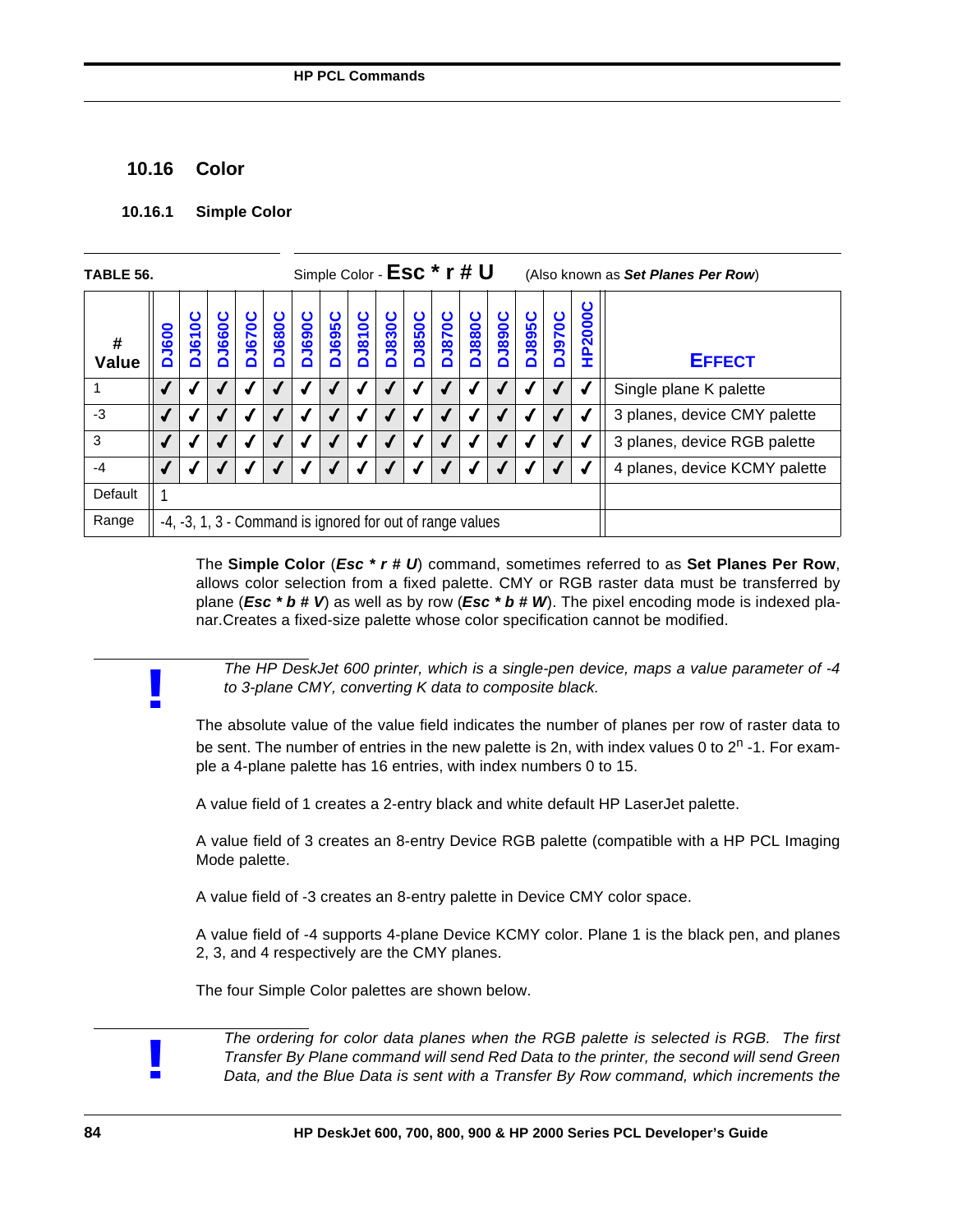*Row Pointer. The HP DeskJet 600/800/900 & HP 2000 Series printer firmware will complement the data and fire the pen as required to generate the appropriate CMY color. The RGB palette below shows both the RGB data values sent to the printer and the corresponding color printed.*

| Single Plane (black) Palette (value = 1) |                |                     |  |  |  |  |  |  |  |  |  |  |
|------------------------------------------|----------------|---------------------|--|--|--|--|--|--|--|--|--|--|
| <b>Planes Per Row</b>                    | <b>Color</b>   | <b>Data Pattern</b> |  |  |  |  |  |  |  |  |  |  |
|                                          | White (no ink) |                     |  |  |  |  |  |  |  |  |  |  |
|                                          | <b>Black</b>   |                     |  |  |  |  |  |  |  |  |  |  |

| 3-Plane CMY Color Palette (value = -3) |                           |   |                           |             |  |  |  |  |  |  |  |
|----------------------------------------|---------------------------|---|---------------------------|-------------|--|--|--|--|--|--|--|
| <b>Planes per Row</b>                  | <b>Color</b>              |   | <b>Data Plane Pattern</b> |             |  |  |  |  |  |  |  |
|                                        | <b>Printed</b>            | C | M                         | Y<br>0<br>1 |  |  |  |  |  |  |  |
| 3                                      | White (no<br>ink)         | 0 | 0                         |             |  |  |  |  |  |  |  |
|                                        | Yellow                    | 0 | 0                         |             |  |  |  |  |  |  |  |
|                                        | Magenta                   | 0 | 1                         | 0           |  |  |  |  |  |  |  |
|                                        | Red                       | 0 | 1                         | 1           |  |  |  |  |  |  |  |
|                                        | Cyan                      | 1 | 0                         | 0           |  |  |  |  |  |  |  |
|                                        | Green                     | 1 | 0                         | 1           |  |  |  |  |  |  |  |
|                                        | Blue                      | 1 | 1                         | 0           |  |  |  |  |  |  |  |
|                                        | Composite<br><b>Black</b> | 1 | 1                         | 1           |  |  |  |  |  |  |  |

| 3-Plane RGB Color Palette (Value = 3) |   |                           |              |                           |  |  |  |  |  |  |  |
|---------------------------------------|---|---------------------------|--------------|---------------------------|--|--|--|--|--|--|--|
| <b>Planes per Row</b>                 |   | <b>Data Plane Pattern</b> | <b>Color</b> |                           |  |  |  |  |  |  |  |
|                                       | R | G                         | в            | <b>Printed</b>            |  |  |  |  |  |  |  |
| 3                                     | 0 | 0                         | 0            | Composite<br><b>Black</b> |  |  |  |  |  |  |  |
|                                       | 0 | 0                         | 1            | <b>Blue</b>               |  |  |  |  |  |  |  |
|                                       | 0 | 1                         | Green        |                           |  |  |  |  |  |  |  |
|                                       | 0 | 1                         | 1            | Yellow                    |  |  |  |  |  |  |  |
|                                       | 1 | 0                         | 0            | Red                       |  |  |  |  |  |  |  |
|                                       | 1 | 0                         | 1            | Magenta                   |  |  |  |  |  |  |  |
|                                       | 1 | 1                         | Cyan         |                           |  |  |  |  |  |  |  |
|                                       | 1 | 1                         | 1            | White (no<br>ink)         |  |  |  |  |  |  |  |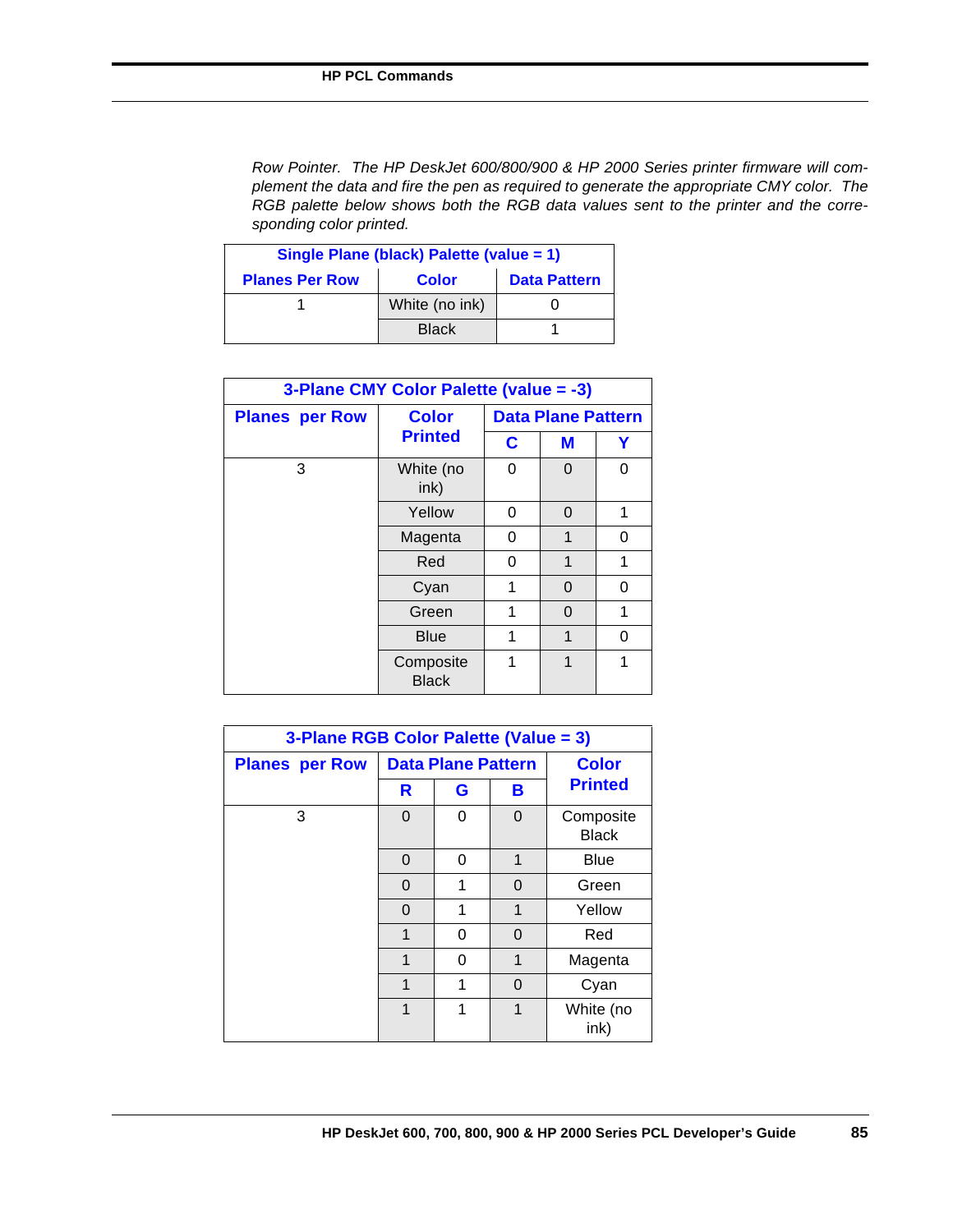| 4 Plane (KCMY) Color Palette (value = -4) |                           |              |          |                           |              |  |  |  |  |  |
|-------------------------------------------|---------------------------|--------------|----------|---------------------------|--------------|--|--|--|--|--|
| <b>Planes per Row</b>                     | <b>Color Printed</b>      |              |          | <b>Data Plane Pattern</b> |              |  |  |  |  |  |
|                                           |                           | Κ            | C        | M                         | Y            |  |  |  |  |  |
| 4                                         | White                     | 0            | 0        | 0                         | $\Omega$     |  |  |  |  |  |
|                                           | Yellow                    | 0            | $\Omega$ | $\Omega$                  | 1            |  |  |  |  |  |
|                                           | Magenta                   | 0            | $\Omega$ | 1                         | $\Omega$     |  |  |  |  |  |
|                                           | Red                       | 0            | 0        | 1                         | $\mathbf{1}$ |  |  |  |  |  |
|                                           | Cyan                      | 0            | 1        | 0                         | 0            |  |  |  |  |  |
|                                           | Green                     | 0            | 1        | 0                         | 1            |  |  |  |  |  |
|                                           | <b>Blue</b>               | 0            | 1        | 1                         | $\Omega$     |  |  |  |  |  |
|                                           | Composite<br><b>Black</b> | 0            | 1        | 1                         | 1            |  |  |  |  |  |
|                                           | <b>Black</b>              | 1            | 0        | $\Omega$                  | $\Omega$     |  |  |  |  |  |
|                                           | Black/Yellow              | $\mathbf{1}$ | 0        | $\Omega$                  | $\mathbf{1}$ |  |  |  |  |  |
|                                           | Black/Magenta             | $\mathcal I$ | 0        | $\mathbf{1}$              | 0            |  |  |  |  |  |
|                                           | <b>Black/Red</b>          | $\mathbf{1}$ | 0        | $\mathbf{1}$              | 1            |  |  |  |  |  |
|                                           | Black/Cyan                | $\mathbf{1}$ | 1        | $\Omega$                  | 0            |  |  |  |  |  |
|                                           | <b>Black/Blue</b>         | $\mathbf{1}$ | 1        | 0                         | $\mathbf{1}$ |  |  |  |  |  |
|                                           | <b>Black/Green</b>        | $\mathbf{1}$ | 1        | $\mathbf{1}$              | 0            |  |  |  |  |  |
|                                           | Black                     | 1            | 1        | $\mathbf{1}$              | 1            |  |  |  |  |  |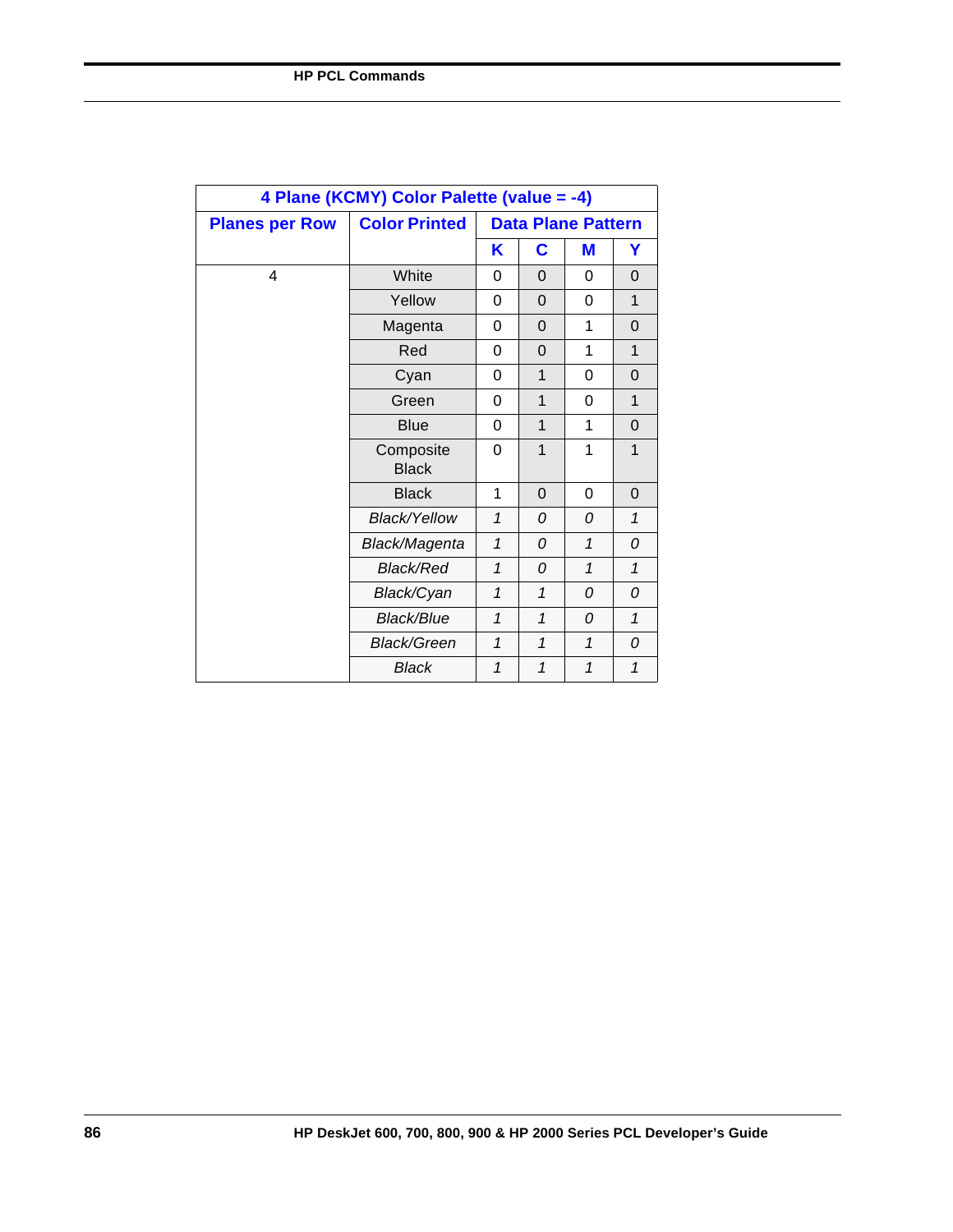# **10.16.2 Foreground Color**

| <b>TABLE 57.</b>  | Foreground Color - ESC <sup>*</sup> V # S                                                                                                                                                                                                                                             |  |  |  |  |  |  |  |                                                                   |               |  |  |  |
|-------------------|---------------------------------------------------------------------------------------------------------------------------------------------------------------------------------------------------------------------------------------------------------------------------------------|--|--|--|--|--|--|--|-------------------------------------------------------------------|---------------|--|--|--|
| #<br><b>Value</b> | P2000C<br><b>DJ690C</b><br><b>DJ830C</b><br><b>DJ680C</b><br><b>DJ810C</b><br><b>J850C</b><br><b>DJ670C</b><br><b>DJ695C</b><br><b>J880C</b><br><b>D068rd</b><br><b>DJ895C</b><br>u<br><b>DJ870C</b><br><b>J970C</b><br>J660C<br><b>DJ610</b><br><b>J600</b><br>ń<br>ó<br>T<br>ó<br>۵ |  |  |  |  |  |  |  |                                                                   | <b>EFFECT</b> |  |  |  |
| n                 |                                                                                                                                                                                                                                                                                       |  |  |  |  |  |  |  | Text will be printed in the color<br>specified by the given index |               |  |  |  |
| Default           | $\Omega$                                                                                                                                                                                                                                                                              |  |  |  |  |  |  |  |                                                                   |               |  |  |  |
| Range             | 0 to the size of the current palette-1<br>Out of range values are mapped in to a new index via modulo (palette<br>size)                                                                                                                                                               |  |  |  |  |  |  |  |                                                                   |               |  |  |  |

All HP PCL marking entities utilize foreground color, which is selected by *Esc \* v # S* from the current palette.

Sets the foreground color to the specified index of the current palette.

Out-of-range values are mapped into a new index via modulo (palette size). For example, if the current palette size is 8, and the selected index for the foreground color command is 10, the index is mapped into the index of 2 (i.e., 10 modulo 8).

Foreground color affects the following HP PCL page marking primitives in HP DeskJet 600/ 800/900 & HP 2000 Series printers.

- 4 Text characters
- 4 Solid or monochrome patterned rectangular area fills (rules) (800, 855, 870, 890 only)
- Raster images (see note below)

**!**

*The HP DeskJet 600 printer will ignore this command if the black pen is installed (foreground color will be black). When the color pen is installed, the printer will map a request for a four plane palette to a 3 plane palette, using composite black in place of black.* 

*Foreground color interacts with color raster images on HP DeskJet 1200 Series and HP DeskJet 1600 Series printers. Foreground color does not affect raster color on HP Desk-Jet 600/800/900 & HP 2000 Series printers. If you are developing printer driver code that will be ported to drivers for HP DeskJet 1200 and/or 1600 Series printer, to avoid undesired interactions, select a black foreground color when transmitting raster images to the printer.*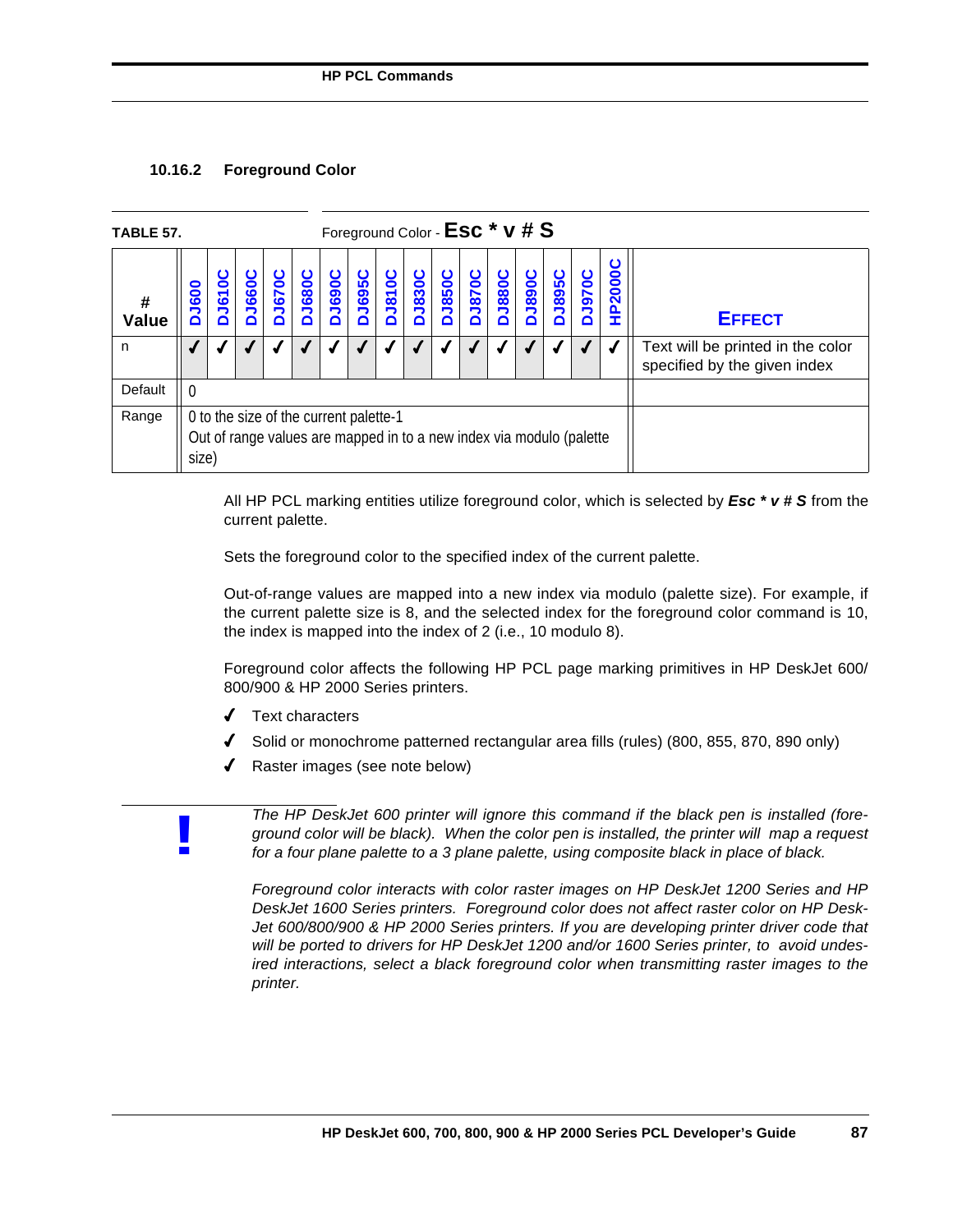| TABLE 58. |                       | Single Plane (black) Palette |                |
|-----------|-----------------------|------------------------------|----------------|
|           | <b>Planes Per Row</b> | <b>Index</b>                 | <b>Color</b>   |
|           |                       |                              | White (no ink) |
|           |                       |                              | <b>Black</b>   |

| TABLE 59. | Three Plane (CMY) Color Palette |                |                 |  |  |
|-----------|---------------------------------|----------------|-----------------|--|--|
|           | <b>Planes per Row</b>           | <b>Index</b>   | <b>Color</b>    |  |  |
|           | 3                               | 0              | White (no ink)  |  |  |
|           |                                 |                | Cyan            |  |  |
|           |                                 | $\overline{2}$ | Magenta         |  |  |
|           |                                 | 3              | <b>Blue</b>     |  |  |
|           |                                 | 4              | Yellow          |  |  |
|           |                                 | 5              | Green           |  |  |
|           |                                 | 6              | Red             |  |  |
|           |                                 | 7              | Composite Black |  |  |

| TABLE 60. |                       | Three Plane (RGB) Color Palette |                 |
|-----------|-----------------------|---------------------------------|-----------------|
|           | <b>Planes per Row</b> | <b>Index</b>                    | <b>Color</b>    |
|           | 3                     | 0                               | Composite Black |
|           |                       | 1                               | Red             |
|           |                       | $\overline{2}$                  | Green           |
|           |                       | 3                               | Yellow          |
|           |                       | 4                               | <b>Blue</b>     |
|           |                       | 5                               | Magenta         |
|           |                       | 6                               | Cyan            |
|           |                       | $\overline{7}$                  | White (no ink)  |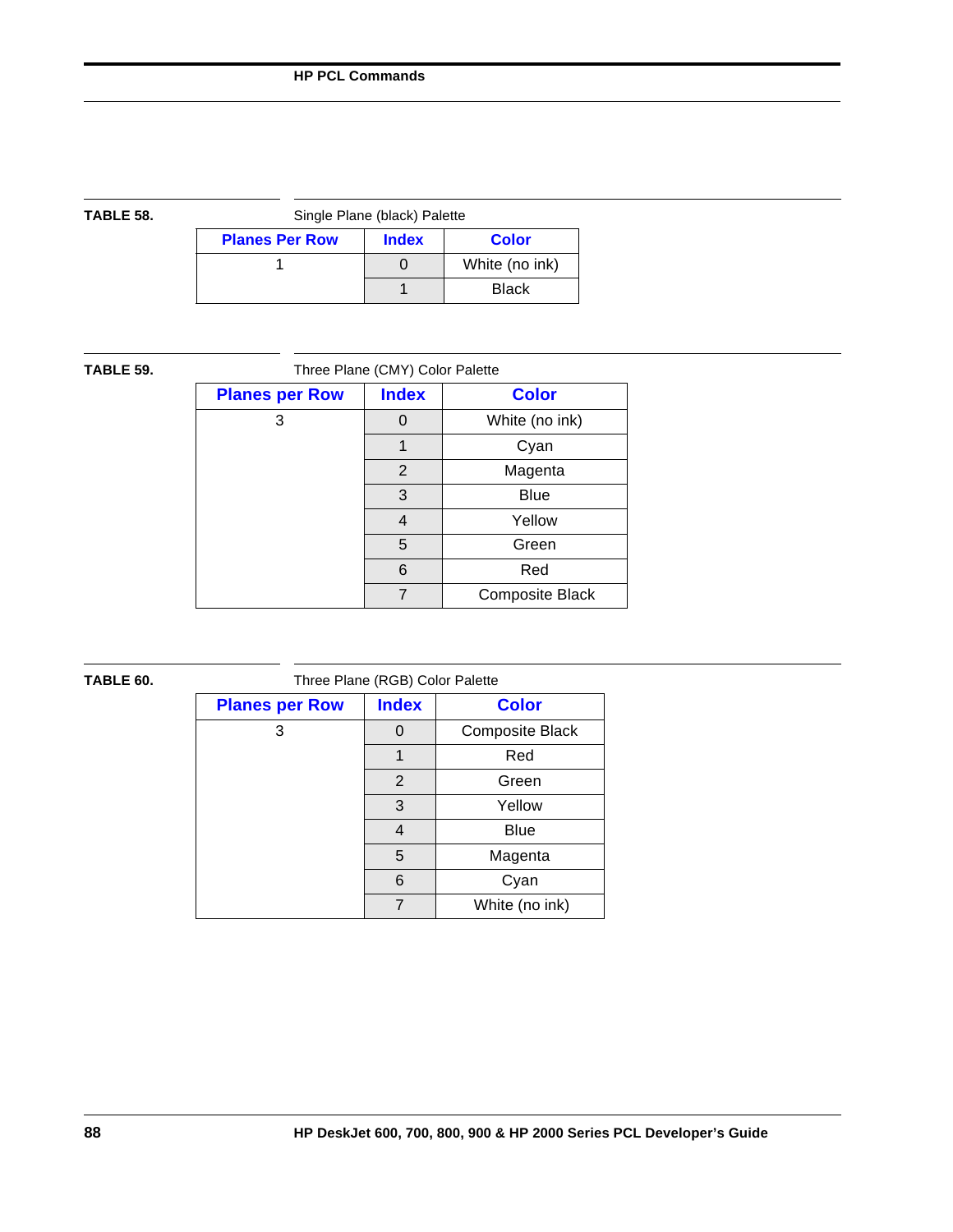| TABLE 61. | Four Plane (KCMY) Color Palette |                 |                      |
|-----------|---------------------------------|-----------------|----------------------|
|           | <b>Planes per Row</b>           | <b>Index</b>    | <b>Color Printed</b> |
|           | 4                               | $\Omega$        | White (no ink)       |
|           |                                 | $\mathbf{1}$    | White (no ink)       |
|           |                                 | $\overline{2}$  | Cyan                 |
|           |                                 | 3               | <b>Black</b>         |
|           |                                 | $\overline{4}$  | Magenta              |
|           |                                 | 5               | <b>Black</b>         |
|           |                                 | 6               | <b>Blue</b>          |
|           |                                 | $\overline{7}$  | <b>Black</b>         |
|           |                                 | 8               | Yellow               |
|           |                                 | $\overline{9}$  | <b>Black</b>         |
|           |                                 | 10              | Green                |
|           |                                 | 11              | <b>Black</b>         |
|           |                                 | 12 <sup>2</sup> | Red                  |
|           |                                 | 13              | <b>Black</b>         |
|           |                                 | 14              | Composite Black      |
|           |                                 | 15              | Composite Black      |

# **HP DeskJet 600, 700, 800, 900 & HP 2000 Series PCL Developer's Guide 89**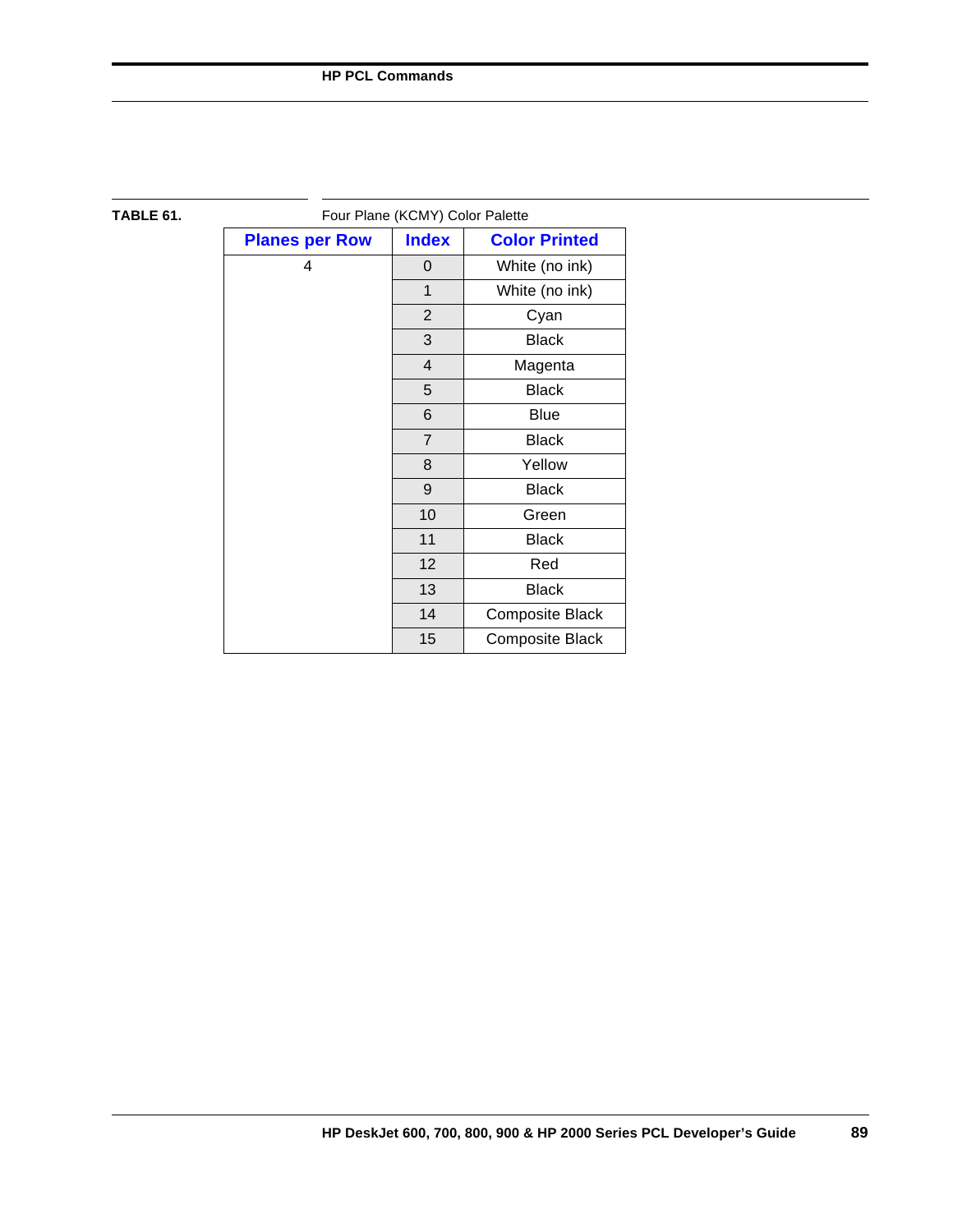# **11.0 Fonts**

A soft font is composed of a Font Definition (font header) and a series of character definitions. Both are described below. In order to use the standard bitmap font definition on a HP DeskJet 600 or 85X Series printers, the *Font Descriptor Size* field *must* be set to exactly 64. The *First Code* and *Last Code* fields must also contain valid information. HP LaserJet printers do not enforce these restrictions, and it is therefore common for developers leveraging code and fonts from previous HP LaserJet development to experience problems.

# **11.1 Standard Bitmap Font Definition**

| <b>Byte</b>    | (MSB)<br>15               | 8 | $\overline{7}$  | (LSB)                      | $\mathbf{0}$ | <b>Byte</b>    |
|----------------|---------------------------|---|-----------------|----------------------------|--------------|----------------|
| 0              | Font Descriptor Size (64) |   |                 |                            |              | 1              |
| $\overline{2}$ | Descriptor Format (0)     |   | Symbol Set Type |                            | 3            |                |
| 4              | <b>Style MSB</b>          |   | Reserved        |                            |              | 5              |
| 6              | <b>Baseline Position</b>  |   |                 |                            |              | $\overline{7}$ |
| 8              | <b>Cell Width</b>         |   |                 |                            |              | 9              |
| 10             | Cell Height               |   |                 |                            |              | 11             |
| 12             | Orientation               |   | Spacing         |                            |              | 13             |
| 14             | Symbol Set                |   |                 |                            |              | 15             |
| 16             | Pitch (Default HMI)       |   |                 |                            |              | 17             |
| 18             | Height                    |   |                 |                            |              | 19             |
| 20             | x-Height                  |   |                 |                            |              | 21             |
| 22             | Width Type                |   | Style LSB       |                            |              | 23             |
| 24             | <b>Stroke Weight</b>      |   |                 | <b>Typeface LSB</b>        |              | 25             |
| 26             | <b>Typeface MSB</b>       |   |                 | Serif Style                |              | 27             |
| 28             | Quality                   |   |                 | Placement                  |              | 29             |
| 30             | <b>Underline Position</b> |   |                 | <b>Underline Thickness</b> |              | 31             |
| 32             | <b>Text Height</b>        |   |                 |                            |              | 33             |
| 34             | <b>Text Width</b>         |   |                 |                            |              | 35             |
| 36             | <b>First Code</b>         |   |                 |                            |              | 37             |
| 38             | Last Code                 |   |                 |                            |              | 39             |
| 40             | <b>Pitch Extended</b>     |   |                 | <b>Height Extended</b>     |              | 41             |
| 42             | Cap Height                |   |                 |                            |              | 43             |
| 44-46          | <b>Font Number</b>        |   |                 |                            |              | 45-47          |
| 48-63          | <b>Font Name</b>          |   |                 |                            |              | 49-63          |
| 64             | Copyright (optional)      |   |                 |                            | 65           |                |

#### **(format 0):**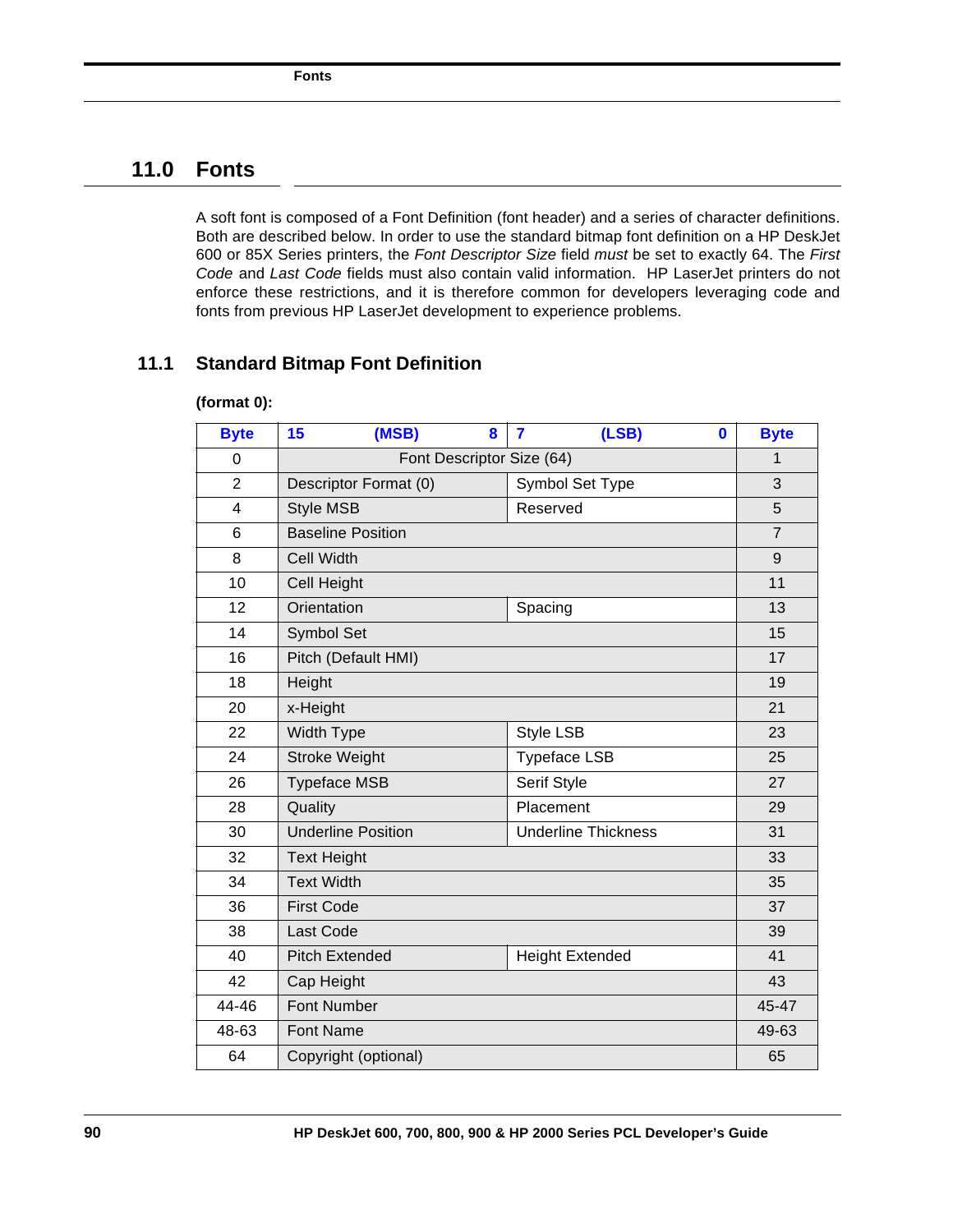# **11.2 Resolution-Specified Bitmap Font Definition**

# **(Format 20)**

The Resolution-Specified Bitmap font definition shown below is the same as the Standard Bitmap font definition, except that it allows specification of resolution (shaded fields). As with the Standard Bitmap Definition, the *Font Descriptor Size* field and the *First Code/Last Code* fields must be filled and valid. The *Font Descriptor Size* field for the Resolution Specified Bitmap must be at least 68.

| <b>Byte</b>    | 15                   | (MSB)                     | 8     | 7 | (LSB)                      | $\bf{0}$ | <b>Byte</b>      |
|----------------|----------------------|---------------------------|-------|---|----------------------------|----------|------------------|
| 0              |                      | Font Descriptor Size (68) |       |   |                            |          | 1                |
| $\overline{2}$ |                      | Format (20)               |       |   | Symbol Set Type            |          | 3                |
| $\overline{4}$ | <b>Style MSB</b>     |                           |       |   | Reserved                   |          | 5                |
| 6              |                      | <b>Baseline Position</b>  |       |   |                            |          | $\overline{7}$   |
| 8              | <b>Cell Width</b>    |                           |       |   |                            |          | $\boldsymbol{9}$ |
| 10             |                      | Cell Height               |       |   |                            |          | 11               |
| 12             |                      | Orientation               |       |   | Spacing                    |          | 13               |
| 14             |                      | Symbol Set                |       |   |                            |          | 15               |
| 16             |                      | Pitch (Default HMI)       |       |   |                            |          | 17               |
| 18             | Height               |                           |       |   |                            |          | 19               |
| 20             | x-Height             |                           |       |   |                            |          | 21               |
| 22             |                      | Width Type                |       |   | Style LSB                  |          | 23               |
| 24             |                      | <b>Stroke Weight</b>      |       |   | <b>Typeface LSB</b>        |          | 25               |
| 26             |                      | <b>Typeface MSB</b>       |       |   | Serif Style                |          | 27               |
| 28             | Quality              |                           |       |   | Placement                  |          | 29               |
| 30             |                      | <b>Underline Position</b> |       |   | <b>Underline Thickness</b> |          | 31               |
| 32             | <b>Text Height</b>   |                           | 33    |   |                            |          |                  |
| 34             | <b>Text Width</b>    |                           |       |   | 35                         |          |                  |
| 36             | <b>First Code</b>    |                           |       |   |                            |          | 37               |
| 38             | Last Code            |                           |       |   |                            |          | 39               |
| 40             |                      | <b>Pitch Extended</b>     |       |   | <b>Height Extended</b>     |          | 41               |
| 42             |                      | Cap Height                |       |   |                            |          | 43               |
| 44-46          | <b>Font Number</b>   |                           | 45-47 |   |                            |          |                  |
| 48-62          | Font Name            |                           |       |   | 49-63                      |          |                  |
| 64             | X Resolution         |                           |       |   | 65                         |          |                  |
| 66             | <b>Y</b> Resolution  |                           | 67    |   |                            |          |                  |
| 68             | Copyright (optional) |                           | 69    |   |                            |          |                  |
| n              |                      |                           |       |   |                            |          | n+l              |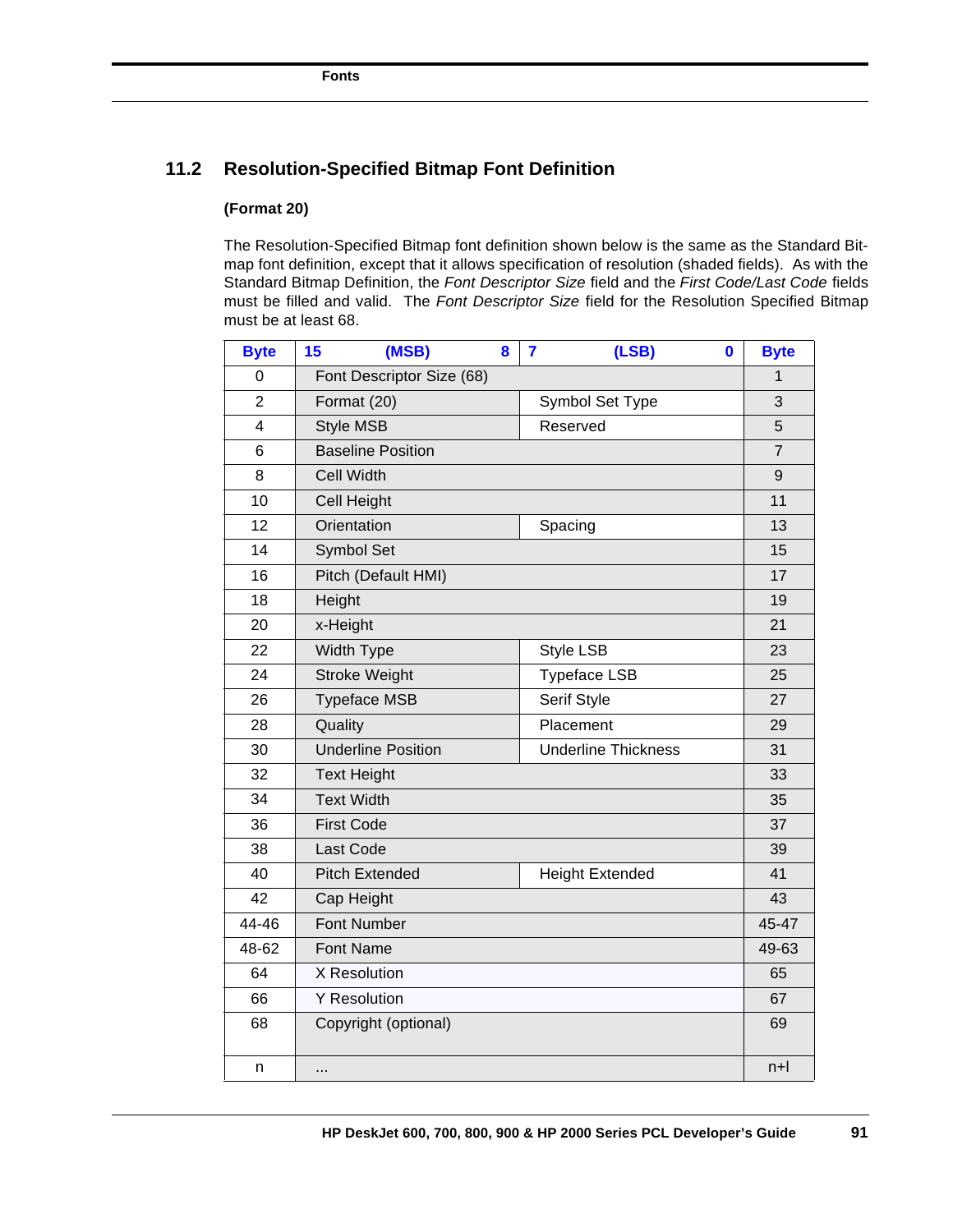|                     | The following notation is used to define data types in the font definitions: |
|---------------------|------------------------------------------------------------------------------|
| (BOOL)              | Boolean (0,1)                                                                |
| (UBYTE)             | Unsigned Byte $(0 \ldots 255)$                                               |
| (SBYTE)             | Signed Byte (-1 28 1 27)                                                     |
| (UINT)              | Unsigned Integer (065535)                                                    |
| (SINT)              | Signed Integer (-32768 32767)                                                |
| (ULINT)             | Unsigned Long Integer (0 (232-1))                                            |
| (SLINT)             | Signed Long Integer (231. (23 (ASCxx)                                        |
| <b>ASCII String</b> | (array $(0 \ldots (xx-1))$ ) of characters                                   |

# **11.2.1 Font Descriptor Size (UINT)**

This field contains the number of bytes in the font descriptor (not the font definition size, which is given by the escape sequence value field). See the font definition tables for the appropriate value. The font is invalid if the size is less than the minimum required.

# **11.2.2 Descriptor Format (UBYTE)**

Identifies the font as one of the following: ValueFormat

- 0 Standard Bitmap
- 20 Resolution-Specified Bitmap

Unrecognized values invalidate font creation.

*HP DeskJets prior to the HP DeskJet 600 Series use a value of 9 for landscape fonts or fonts larger than 18 points; all other HP DeskJet fonts use a value of 5.*

*The HP DeskJet 600 and 85X Series printers only support formats 0 (Standard Bitmap), and 20 (Resolution-Specified Bitmap).*

# **11.2.3 Symbol Set Type (UBYTE)**

**!**

Describes the font's relationship to symbol sets.

| <b>Value</b> | <b>Symbol Set Organization</b>                                                                                                   |
|--------------|----------------------------------------------------------------------------------------------------------------------------------|
| 0            | Bound font, 7-bit (96 characters) - Character codes 32-127 [decimal] are print-<br>able <sup>a</sup>                             |
| 1            | Bound, 8-bit (192 characters) - Character codes 32-127 and 160-255 printable.                                                    |
| 2            | Bound font, 8-bit (256 characters) - All codes are printable except 0, 7-15, and<br>27 <sup>a</sup>                              |
| 10           | Unbound font, no symbol set affiliation - Character codes correspond to MSL<br>numbers (for Intellifont unbound scalable fonts)  |
| 11           | Unbound font, no symbol set affiliation - Character codes correspond to Unicode<br>numbers (for TrueType unbound scalable fonts) |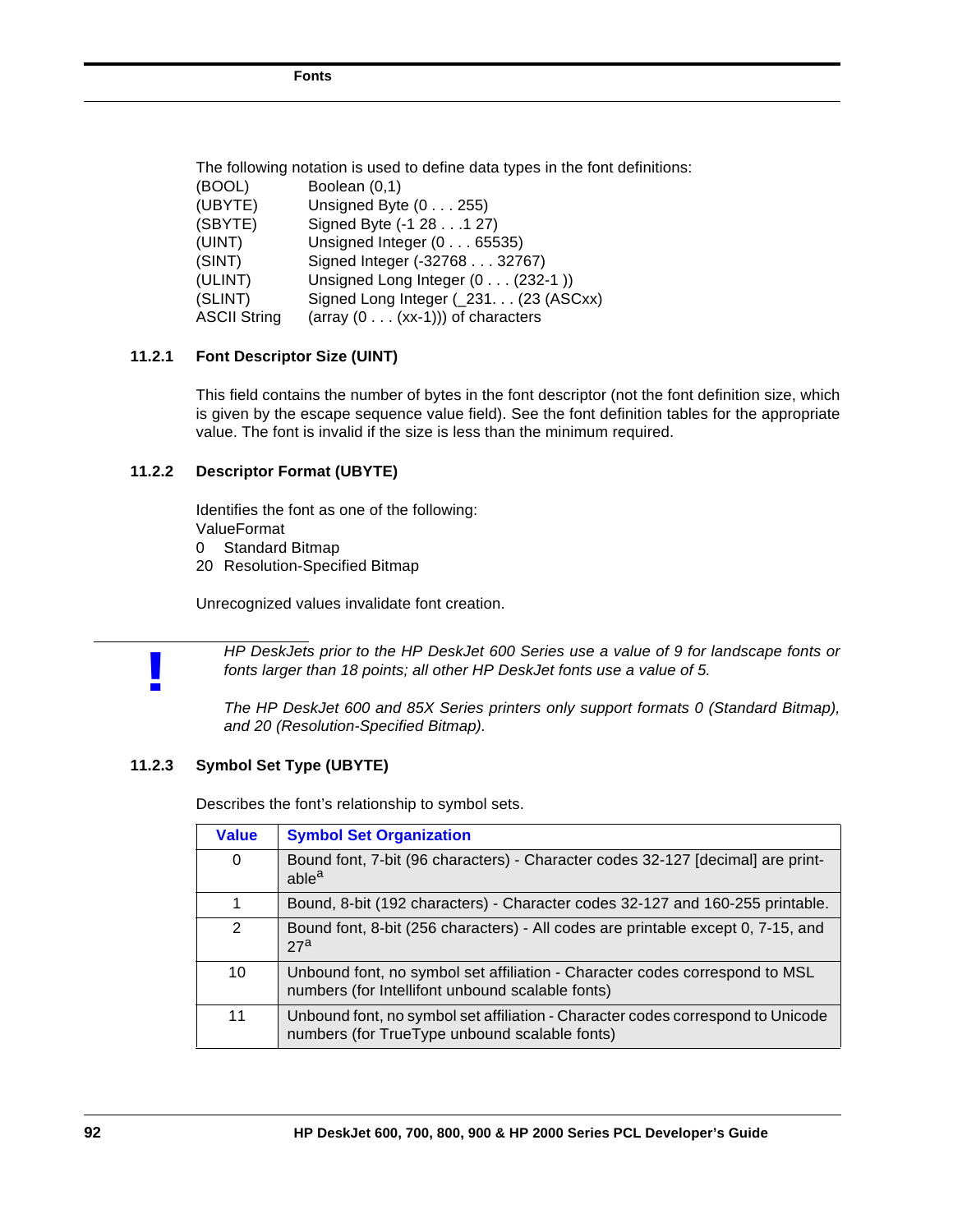a. Access to those codes that are unprintable, yet have a character defined, requires the use of the Transparent Print (Esc & P  $#$  X) command

#### **11.2.4 Font Type (UBYTE)**

Identifies the font type as one of the following:

| Value | <b>Symbol Set Organization</b>                                           |
|-------|--------------------------------------------------------------------------|
|       | 7-bit (32 -1 27 are printable)                                           |
|       | 8-bit (32 -127 and 160 - 255 are printable)                              |
|       | PC-8 (0 - 255 are printable except 7 -1 5 and 27)                        |
| 3     | 16-bit (all are printable except 0, 7 -1 5, 27, 65279, 65534, and 65535) |

A type 3 font is a 16-bit font with character codes downloaded according to some native mapping (for example, Shift-JIS, JIS208, etc.). This native mapping allows the font to be used as a stand-alone font, or it can be bound to another symbol set and then used.

# **11.2.5 Style MSB (UINT)**

The style MSB (byte 4) is combined with the style LSB (byte 23) to make the style word, which is calculated from the partial sums for posture, width, and structure. The binary structure of the style word is shown below.

Style Word = Posture + (4 x Width) + (32 x Structure)

| ю   |          |           |       |         |
|-----|----------|-----------|-------|---------|
| . . | reserved | structure | width | posture |

Value(#)  $=$  Posture (style word partial sum)

- 0 Upright
- 1 Italic
- 2 Alternate Italic
- 3 Reserved
- = Width (style word partial sum multiplied by 4)
	- 0 Normal
	- 1 Condensed
	- 2 Compressed or extra condensed
	- 3 Extra compressed
	- 4 Ultra compressed
	- 5 Reserved
	- 6 Extended or expanded
	- 7 Extra extended or extra expanded
- = Structure (style word partial sum multiplied by 32)
	- 0 Solid
	- 1 Outline
	- 2 In-line
	- 3 Contour, Edge effects
	- 4 Solid with shadow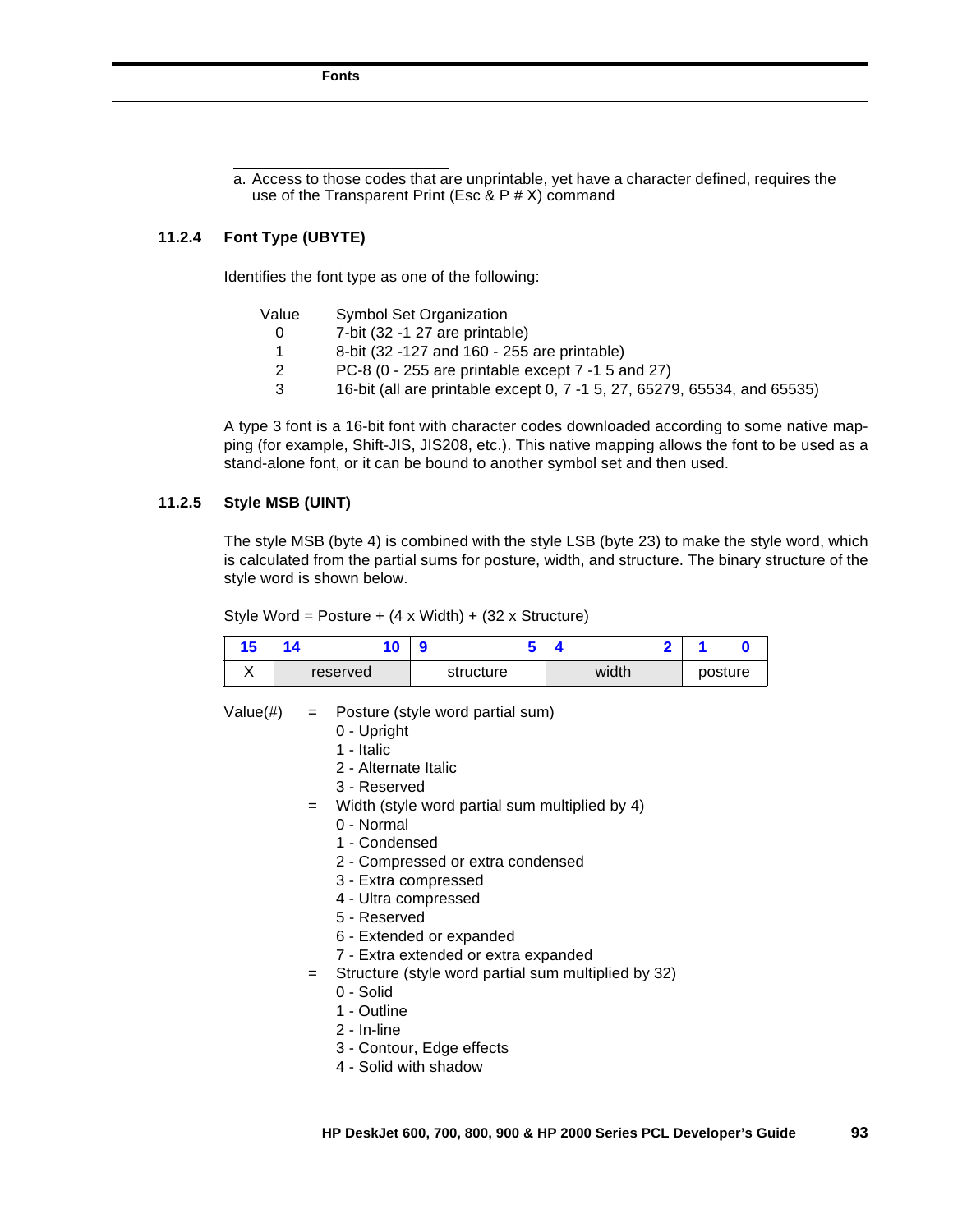5 - Outline with shadow 6 - In-line with shadow 7 - Contour with shadow 8-11 -Patterned (complex patterns, subjective to typeface) 12-15 - Patterned with shadow 16 - Inverse 17 - Inverse in open border 18-30 - Reserved 31 - Unknown structure

The reserved bits (10 to 15) should be set to 0.

If a font style of "italic compressed contour" is downloaded, the value(#) would be:

## **1 +(2x4)+(3x32)=105**

#### **11.2.6 Baseline Position (UINT)**

*HP DeskJet 600 and 85X Series printers ignore this field.*

**TrueType** - Set to 0.

**11.2.7 Cell Width (UINT)**

**!**

*HP DeskJet 600 and 85X Series printers ignore this field.*

# **11.2.8 Cell Height (UINT) !**

*HP DeskJet 600 and 85X Series printers ignore this field.*

# **11.2.9 Orientation (UBYTE) !**

Specifies font orientation. All font characters must have the same orientation as those specified in the font descriptor; otherwise they are discarded as they are downloaded.

- $0 =$  portrait (0 degrees; the orientation of the printer's raster scan)
- 1 = landscape (90 degrees counterclockwise)
- 2 = reverse portrait (180 degrees counterclockwise)
- 3 = reverse landscape (270 degrees counterclockwise)



*HP DeskJet 600 and 85X Series printers will rotate the fonts to match the paper's physical coordinate system for various paper sizes.*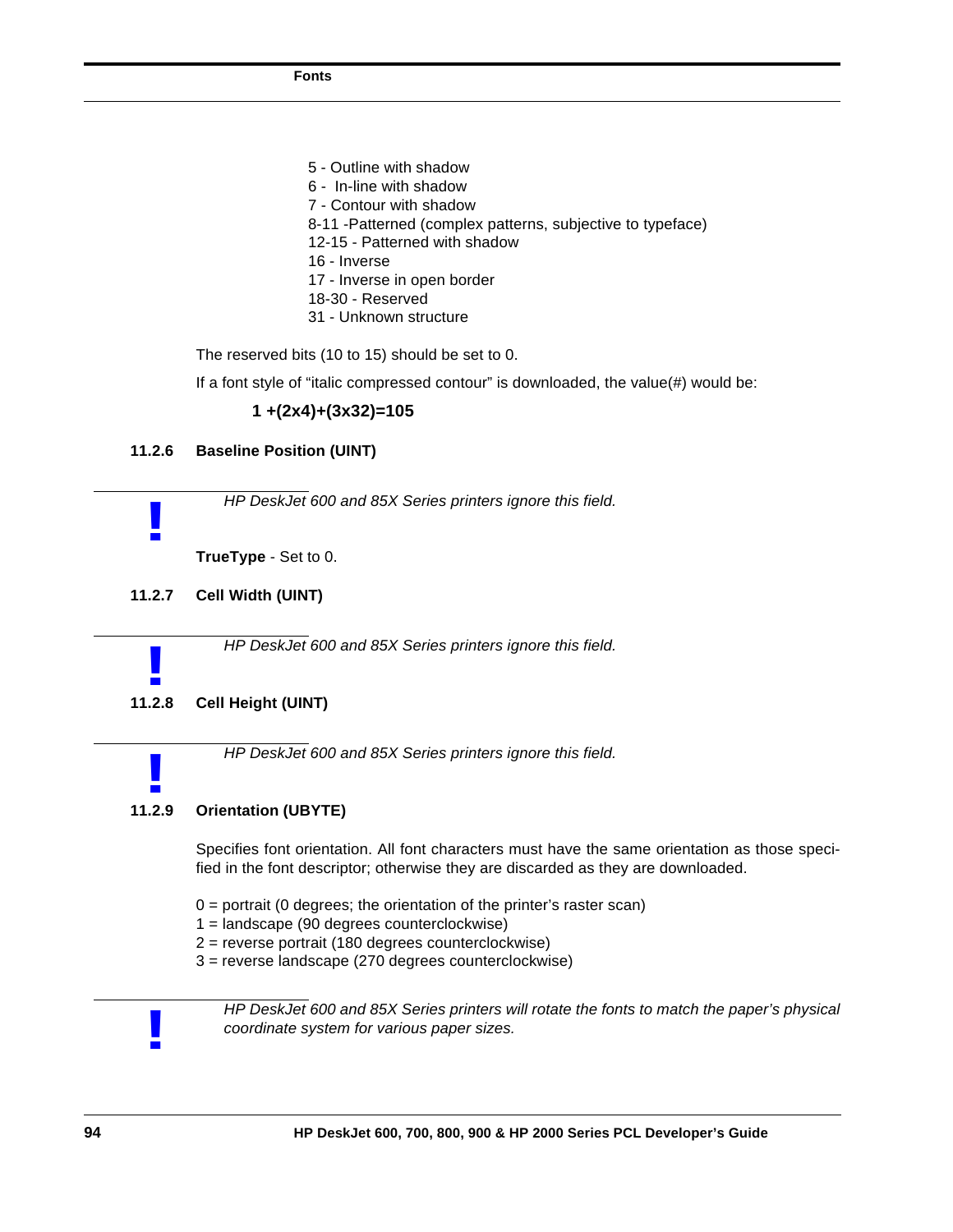#### **11.2.10 Spacing (BOOL)**

Specifies the type of font spacing. Fixed spacing is 0; proportional spacing is l; dual-fixed spacing is 2.

*HP DeskJet printers prior to the HP DeskJet 600 Series treat values other than 0 or 1 as 1, and require that landscape fonts have fixed spacing.*

# **11.2.11 Symbol Set (UINT) !**

**Bound Font** - Specifies the symbol set characteristic of the font.

The value for this field is derived from the symbol set identification number (ID) used by Esc(lD in the font selection process. The number portion  $(H)$  and the ASCII value of the letter portion (L) of the ID are used to obtain the symbol set descriptor field value:

Symbol Set Descriptor Field =  $(\# \times 32) + (L - 64)$ 

Assume the symbol set is US ASCII ISO-6. The symbol set table in the section "Font Selection by Attribute," identifies US ASCII as "0U". Since  $# = 0$  and U = 85, the field value is 21:

#### **Symbol Set Descriptor Field = (0 x 32) + (85 - 64) = 21**

**Unbound Font** - This field should be set to 56 (1X) for unbound fonts.

#### **11.2.12 Character Set (UINT16)**

The Character Set field specifies the native mapping of a large font.

#### **11.2.13 Pitch (UINT)**

Bitmap Font - Specifies the pitch of the font in quarter-dot units (i.e., four quarter-dot units equal one dot; also known as radix dots). It combines with Pitch Extended to specify the pitch of the font in 1/1024 dots. Pitch defines the default HMI for the font.

For example, at 300 dpi (1200 quarter-dots/inch), a 17-ppi font has a pitch field of 70 and a non-zero pitch extended field.

(1 inch /17char) x (300 dots / inch) x (4 radix dots / dot) = 70.588 radix dots

The remainder 0.588 is converted back to dots and then to 1/1024 dots:

(0.588 radix dots /4 radix dots per dot) x (1024 units / dot) = 150 units/dot

Pitch Extended is set to 1501/1024 units.

For proportional fonts, the width "printed" for a control code space is determined by the pitch value unless HMI has been changed.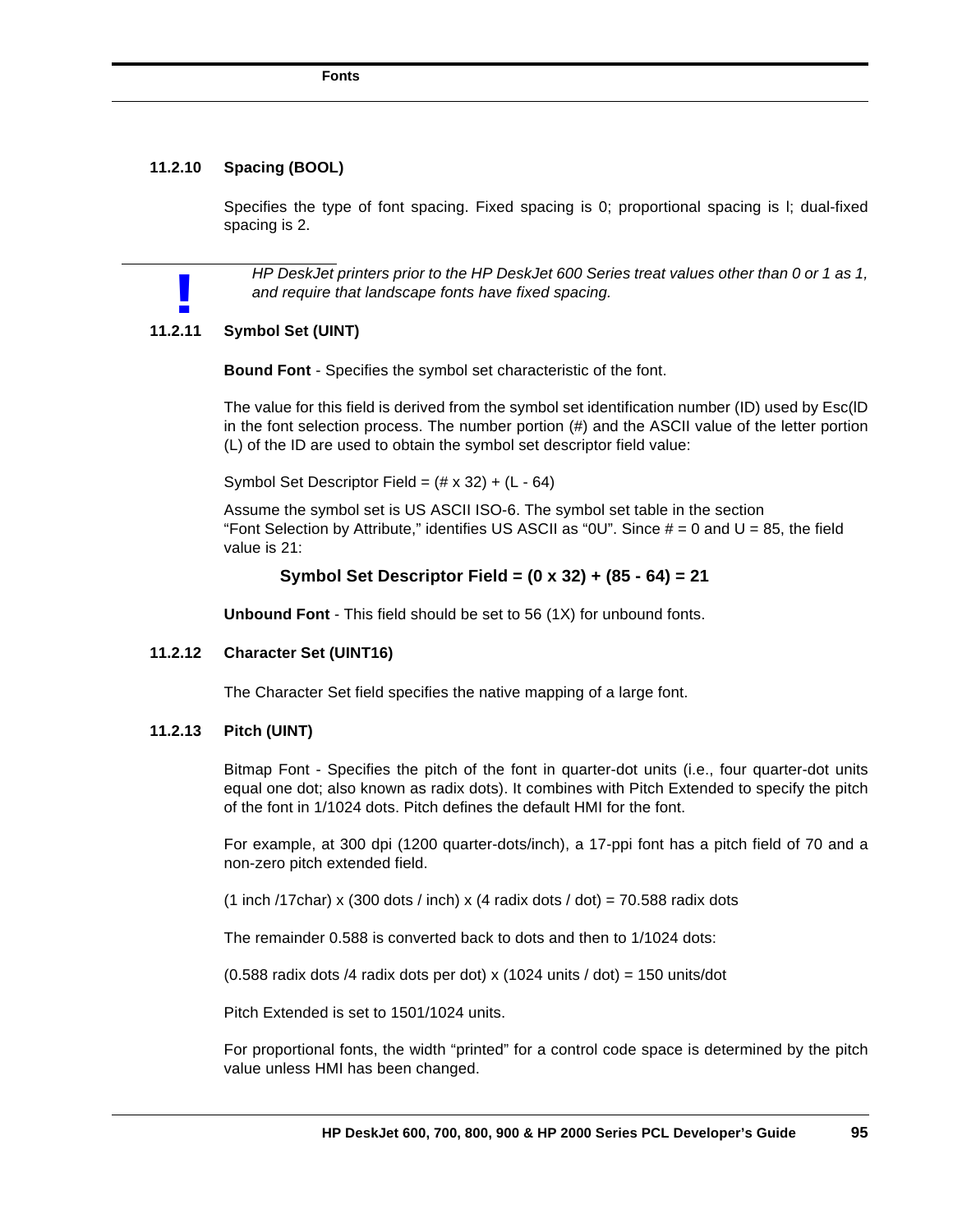# **11.2.14 Height (UINT)**

**Bitmap Font** - Specifies the font's height in quarter-dot units. The value, converted to points (1/72 inch), is used as the height characteristic of the font. Height combines with Height Extended to specify the design height of the font in 1/1024 dots.

For example, a 10 point font at 300 dpi has a height field of 166 quarter dots (1200 quarter dots/inch, 1/72 inch/ point).

(10 point) x (1 inch /72 point) x (300 dots/inch) x (4 quarter-dots/dot) =  $166.667$ 

# **11.2.15 xHeight (UINT)**

**Bitmap Font** - Specifies the height of the lower case "x" in quarter dots.

All HP DeskJet 600 and 85X Series printers ignore this field.

# **11.2.16 Width Type (SBYTE)**

*HP DeskJet printers ignore this field.*

# **11.2.17 Style LSB (UBYTE) !**

The least significant byte of the style word. Refer to the Style MSB field.

# **11.2.18 Stroke Weight (SBYTE)**

Specifies the thickness of the font characters. The standard stroke weight is 0 for a medium font, 3 for a bold font, and -3 for a light font.

| <b>Value</b>   | <b>Stroke Weight</b>  |
|----------------|-----------------------|
| -7             | Ultra thin            |
| -6             | Extra thin            |
| -5             | Thin                  |
| $-4$           | Extra light           |
| -3             | Light                 |
| $-2$           | Demi-light            |
| $-1$           | Semi-light            |
| 0              | Medium, Book, or Text |
| 1              | Semi-bold             |
| $\overline{2}$ | Demi-bold             |
| 3              | <b>Bold</b>           |
| 4              | Extra bold            |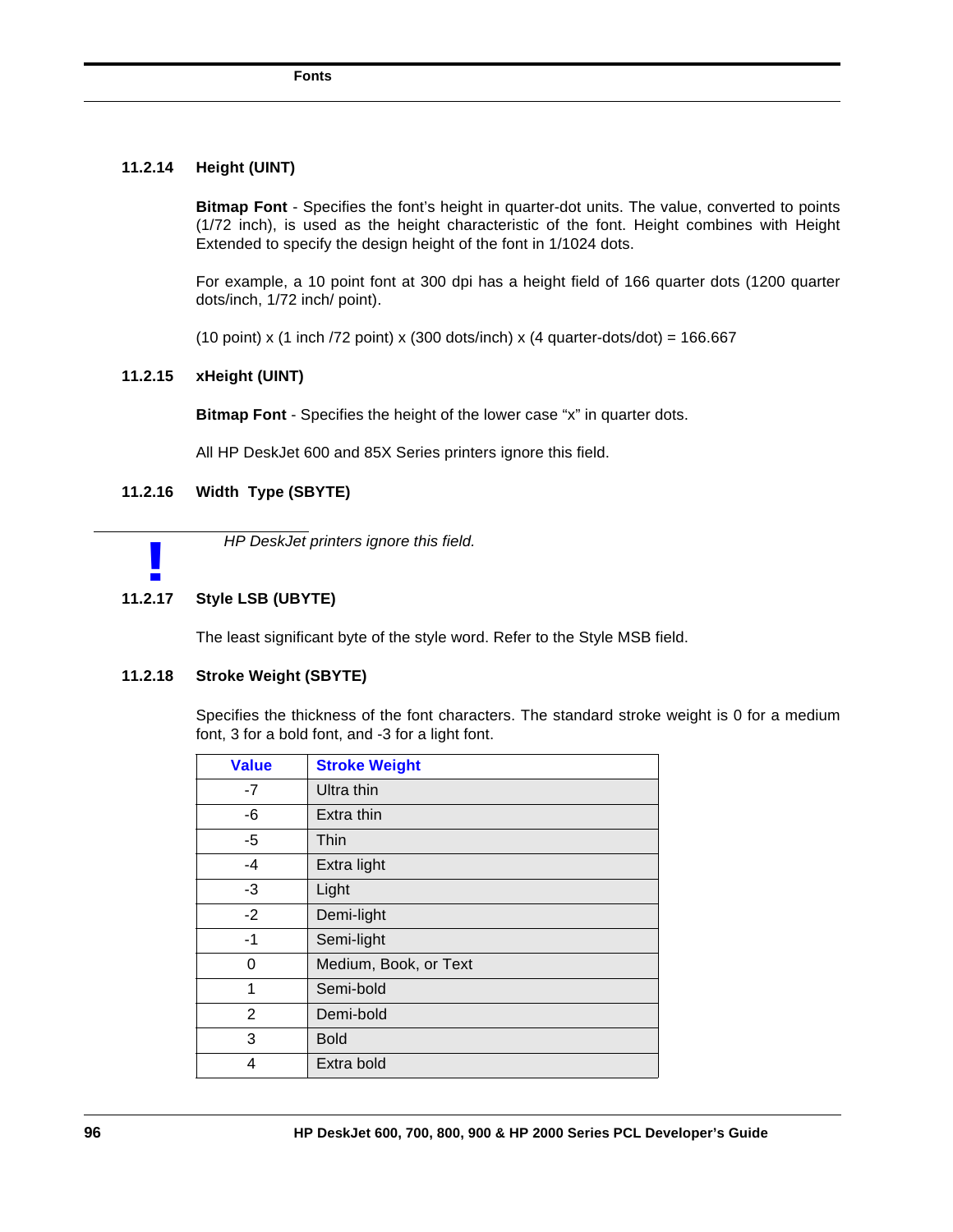| <b>Value</b>                                                               | <b>Stroke Weight</b> |  |
|----------------------------------------------------------------------------|----------------------|--|
| 5                                                                          | <b>Black</b>         |  |
| 6                                                                          | Extra black          |  |
|                                                                            | Ultra black          |  |
| Default = $0$                                                              |                      |  |
| Range = $-7$ to 7 (less than $-7$ maps to $-7$ ; greater than 7 maps to 7) |                      |  |

# **11.2.19 Typeface [LSB/MSB] (UBYTE)**

Specifies the HP typeface number of the font. Three versions of this field are used: the obsolete single-byte version for older fonts, the version used by HP DeskJet 500 and HP LaserJet III printers, and the new HP LaserJet 4 version (also used by the HP DeskJet 600 and 85X Series printers.

#### Single-Byte Version

HP DeskJets prior to HP DeskJet 500 and HP LaserJets prior to HP LaserJet IID used only the least significant byte (LSB). These printers ignore the upper byte (MSB) in the current version described below.

HP LaserJet III / HP DeskJet 500 Version

The typeface word includes a 4-bit field for the vendor number, a 2-bit field for the version number, and a 9-bit field for the actual typeface number. The most significant bit of the most significant byte is always zero. The typeface word is shown below.

## **Typeface Family Value**

| <b>MSB</b> |        |         |  | <b>LSB</b>                 |  |
|------------|--------|---------|--|----------------------------|--|
| 15         | 14     |         |  |                            |  |
|            | Vendor | Version |  | <b>Typeface Base Value</b> |  |

Typeface Base Value

- 0 Line Printer or Line Draw
- 3 Courier<br>4 Helvetic
- **Helvetica**
- 5 Times Roman
- 6 Letter Gothic
- 7 Script
- 8 Prestige
- . . .

**Version** (typeface word partial sum multiplied by 512)

- 0 1st version
- 1 2nd version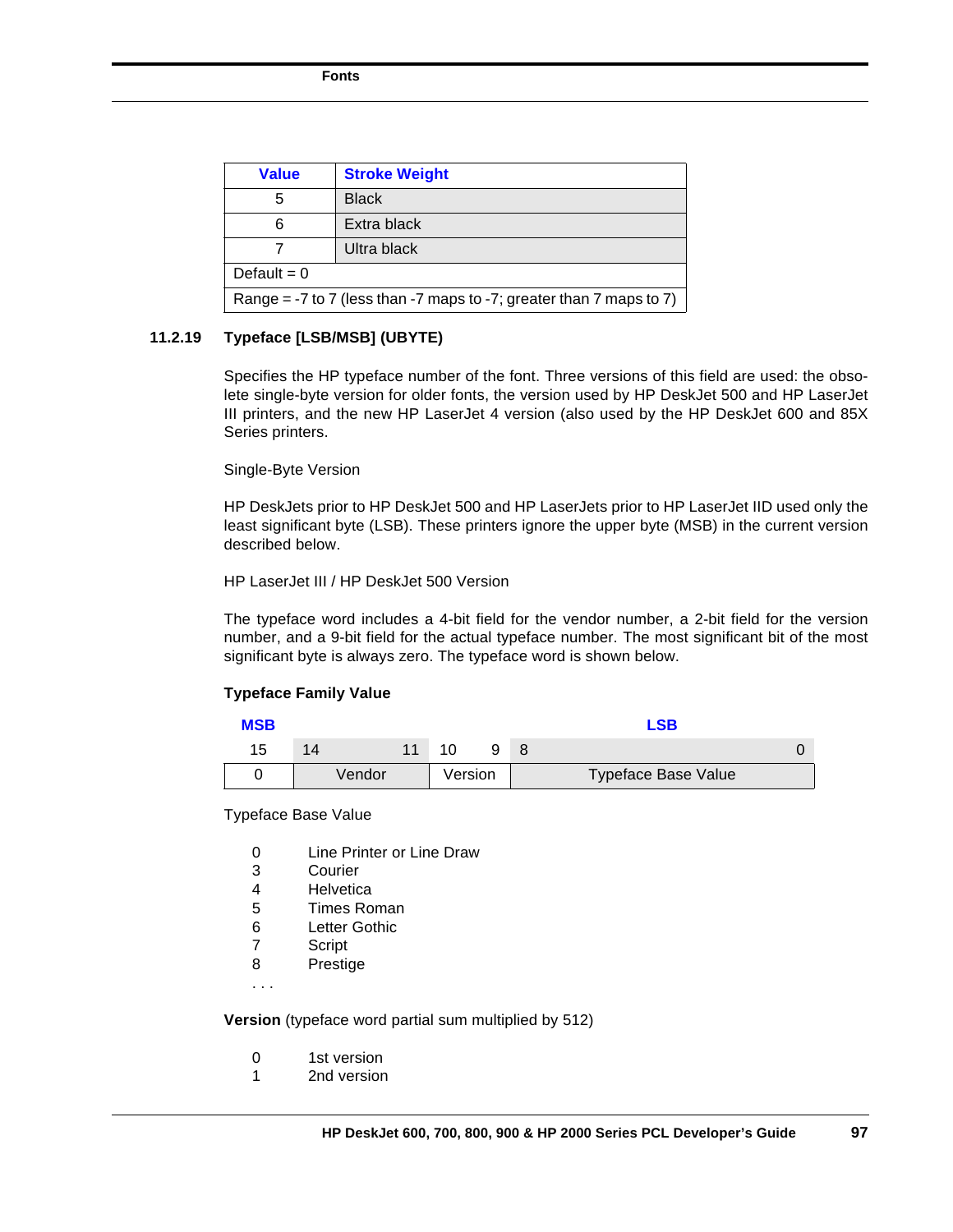- 2 3rd version
- 3 4th version

**Vendor** (typeface word partial sum multiplied by 2048)

- 0 Reserved for generic typeface selection.
- 1 Reserved for HP use only.
- 2 Agfa Division, Miles Inc.
- 4 Bitstream Inc.
- 6 Linotype Company
- 8 The Monotype Corporation plc
- 10 Adobe Systems, Inc.

3, 5, 7, 9,11-15 Reserved

Default  $=$  3

Range = 0 to 65535 (unavailable values are ignored)

**Vendor Numbe**r (bits 11-14) - This HP-assigned value is between 0 and 15.

**Vendor Version** (bits 10, 9) - This value is between 0 and 3. It will change when the vendor changes the width of a font or adds new characters to a font. A vendor code of 0 is reserved for generic typeface selection so that older one-byte typeface values can still be used in the generic typeface selection process.

**Typeface Base Value** (bits 0 to 8) - This value is between 0 and 511. Some of these values include appearance width and structure information (i.e., Helvetica Compressed and Helvetica Outline, etc.).

*A typeface family value in which both Vendor and Version numbers are 0 is reserved for generic type- face selection. That is, for typeface family values less than 512, the printer exactly matches the LSB typeface base value field. For typeface values greater than or equal to 512, the printer uses the full 16-bit typeface word.*

PROCEDURE:

Typeface Family = Typeface Base Value + (Version x 512) + (Vendor x 2048)

The HP typeface number for Agfa's Dom Casual typeface is 4157 (vendor value=2, version value=0, and type- face value =  $61$ ).

# **61+(0x512)+(2x2048)=4157**

# **11.2.20 Serif Style (UBYTE)**

HP DeskJet 600 and 85X Series printers ignore this field.

# **11.2.21 Quality**

**!**

HP DeskJet 600 and 85X Series printers ignore this field.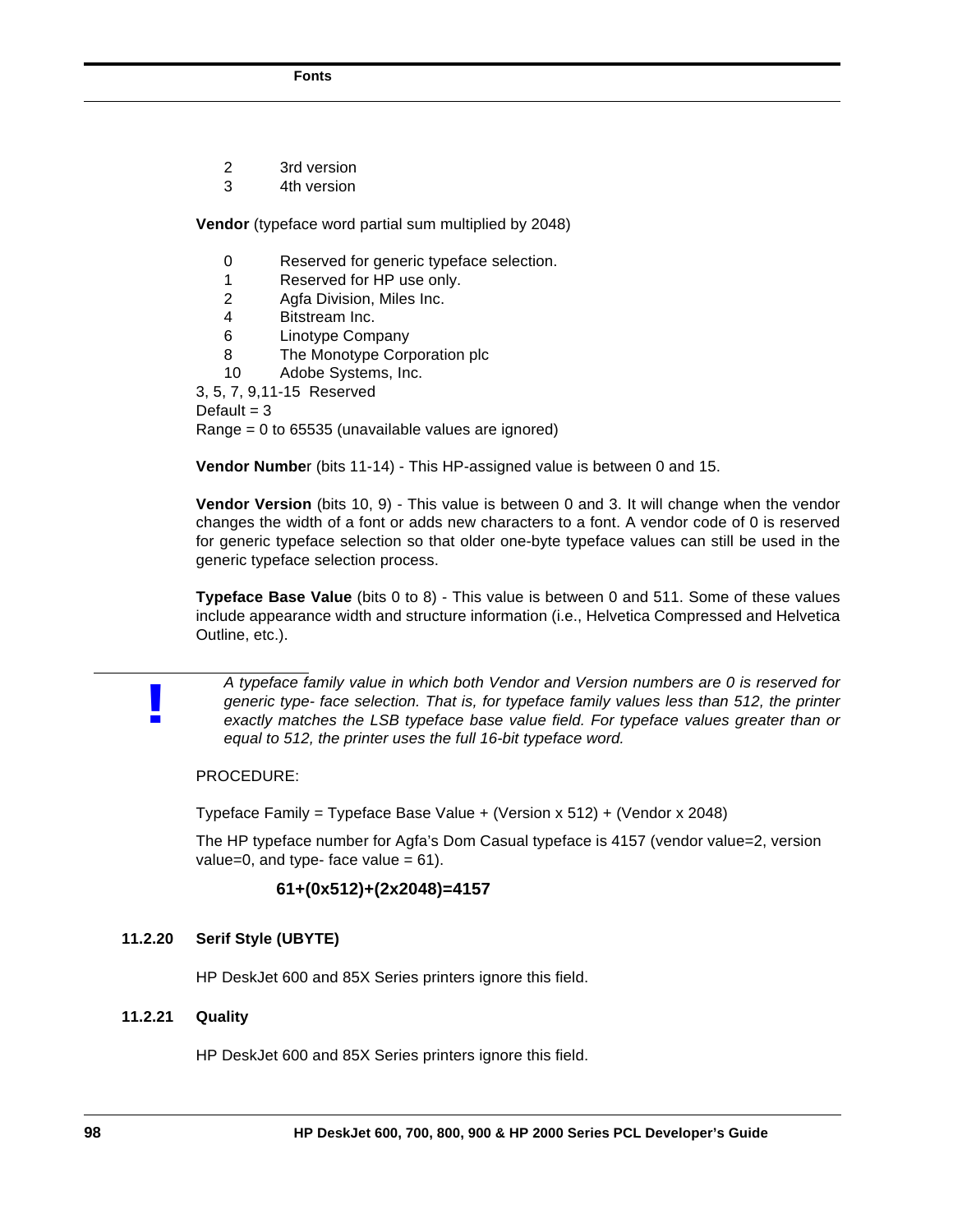#### **11.2.22 Placement**

**!**

**!**

HP DeskJet 600/800/900 & HP 2000 Series printers ignore this field.

# **11.2.23 Underline Position (SBYTE)**

**Bitmap Font** - Specifies the distance from the baseline to the top dot row of the underline in dots. Zero specifies an underline position at the baseline. A positive value specifies an underline position above the baseline. A negative value specifies an underline position below the baseline.

**Scalable Font** - Set to 0. Underline Distance is ignored. The Master Underline Position field identifies this information for scalable fonts.

*HP DeskJet 600 and 85X Series printers use this field for auto-underlining.*

### **11.2.24 Underline Thickness (UBYTE)**

Specifies the thickness of the underline in dots for a bitmap font.

**Bitmap Font** - Specified in dots. A bitmap font prints 3-dot thick underlines at 300 dpi and 6 dot thick under- lines at 600 dpi.

**Scalable Font** - Should be ignored and set to 0. The Master Underline Height provides this information.

*HP DeskJet 600 and 85X Series printers use this field for auto-underlining.*

## **11.2.25 Text Height (UINT)**

Specifies the font's optimum interline spacing for this font. This value is typically 120% of the height of the font.

**Bitmap Font** - Specified in quarter-dot units.

**Scalable Font** - Specified in design window units (defined in the Scale Factor field).

## **11.2.26 Text Width (UINT)**

Specifies the font's average lowercase character width (it can be a weighted average).

**Bitmap Font** - Specified in quarter-dots.

**Scalable Font** - Specified in design window units (defined in the Scale Factor field).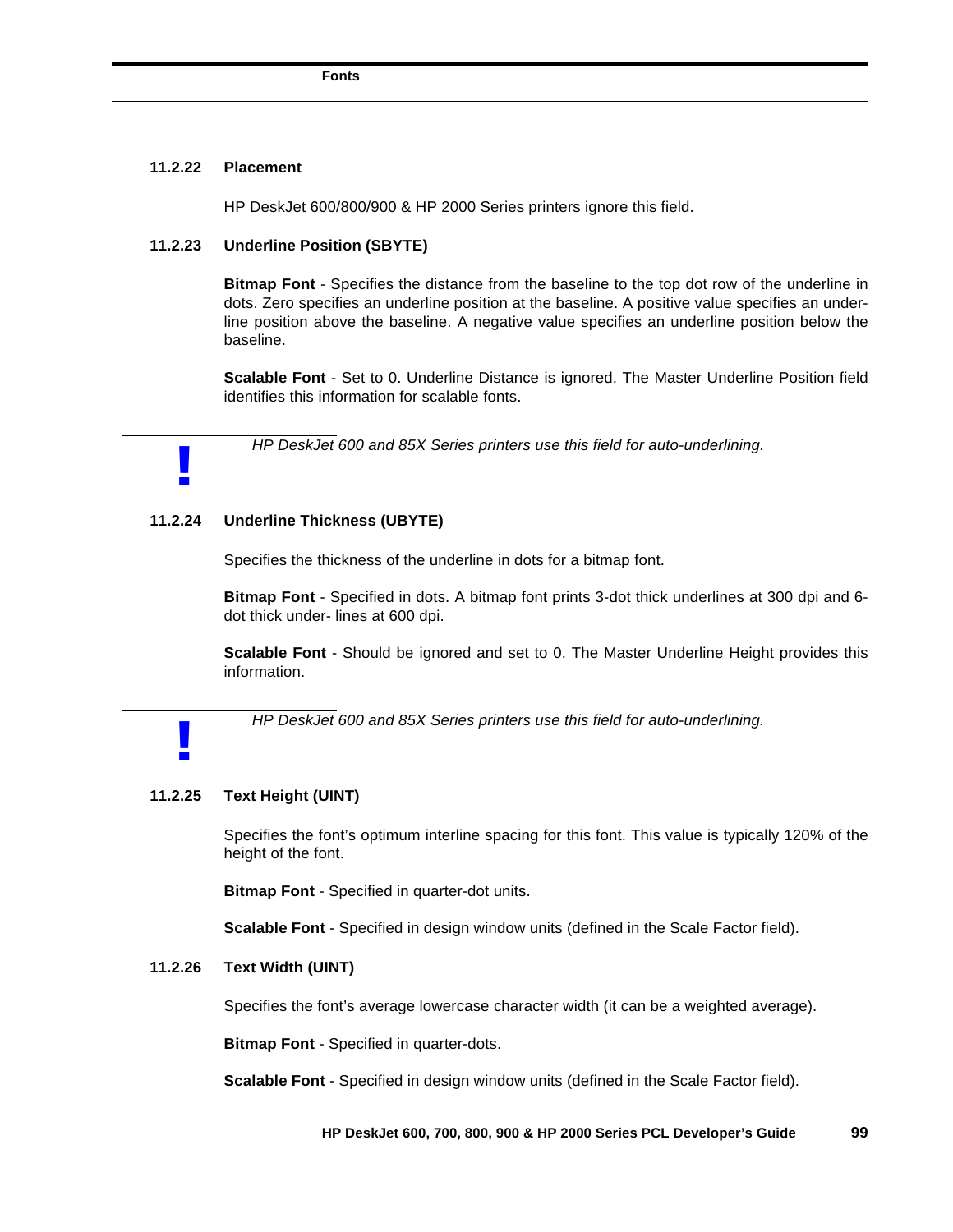# **11.2.27 First Code (UINT)**

Specifies the character code of the first printable character in the font. The space character may be printable, and will print an image if one is defined; otherwise, a space control code is executed.

For a type 3 font, this field can have any value from 0 through 65535. First Code must be less than or equal to Last Code.

| Symbol SetType | First Code/Last Code        |
|----------------|-----------------------------|
|                | 32/127                      |
|                | 32/127-160/255              |
| $\mathcal{P}$  | 0/255                       |
| 10             | Set to 0 (for unbound font) |
| 11             | Set to 0 (for unbound font) |

#### **11.2.28 Last Code/Number of Chars (UINT)**

Specifies the character code of the last printable character in the font. This value may be greater than the last code of the symbol set as implied by the symbol set type because there may be components of compound characters that are not part of the symbol set, but must be downloaded.

For a bound font, this field specifies the last downloadable character code in the font. For an unbound font (type 10 or 11), it specifies the maximum number of characters that can be downloaded into the font.

For a type 3 font, this field can be any value from First Code through 65535. Last Code can be equal to First Code.

## **11.2.29 Pitch Extended (UBYTE)**

**Bitmap Font** - This is an addition to the Pitch field that extends pitch an extra 8 bits to allow 10 bits of fractional dots. The value of this field is in 1/1024 dot units. For example, a 17-ppi font for a 300-ppi device would have a Pitch field of 70 (17.5 dots or 17.1429 cpi) and a Pitch Extended field of 150 (0.1465 dots additional, which adds to 17.6465 dots, or 17.0005 cpi). An example of calculating the Pitch and Pitch Extended fields is provided in the Pitch field description.

**Scalable Font** - This field is set to zero.

**!**

*HP DeskJet 500 Series printers ignore this field. The HP DeskJet 600 and 85X Series printers do not*

## **11.2.30 Height Extended (UBYTE)**

**Bitmap Font** - This is an addition to the Height field that extends the height an extra 8 bits to allow 10 bits of fractional dots. The value of this field is in 1/1024 dot units. For example, a 10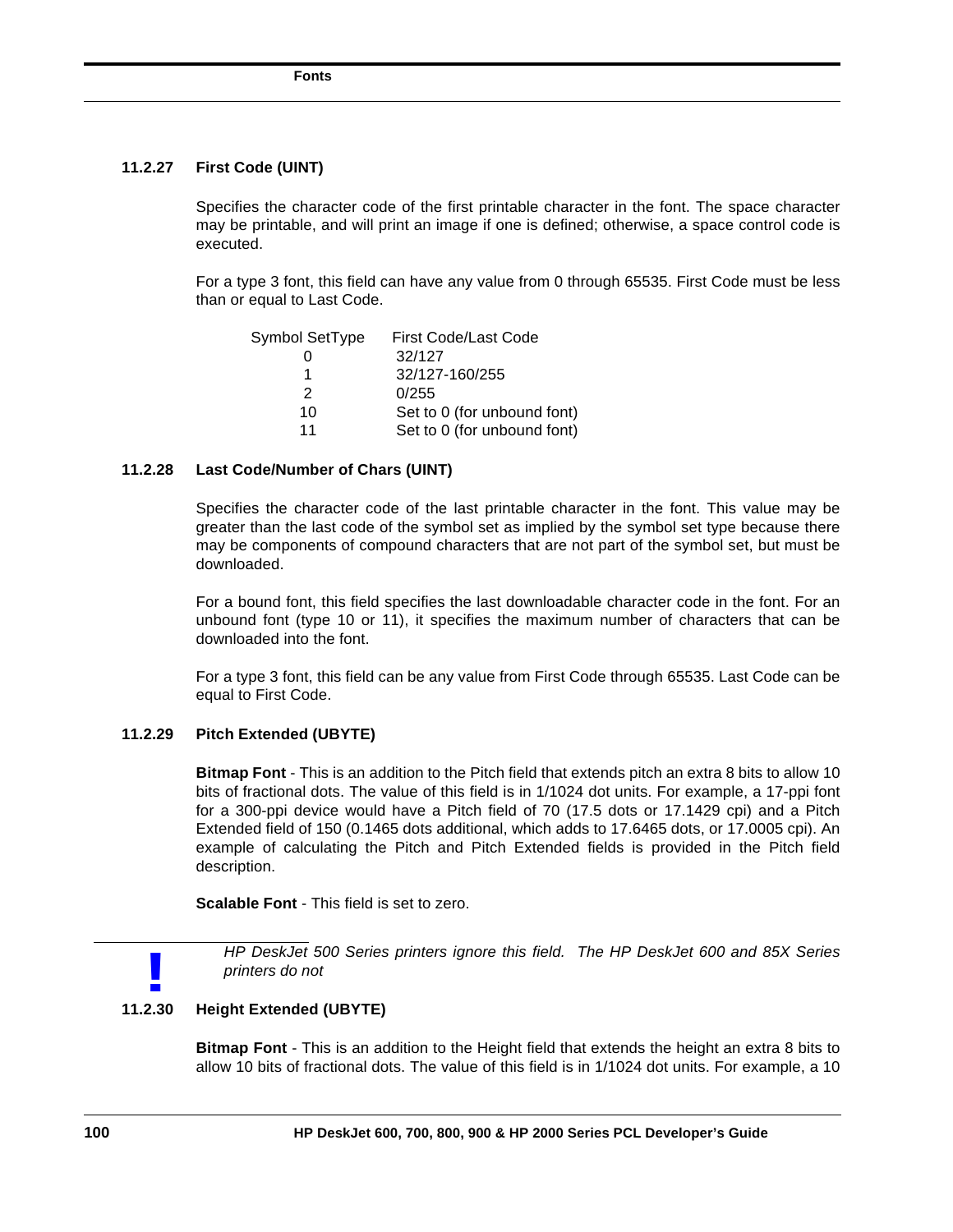point font for a 300-ppi device would have a height of 166 (41.5 dots, or 9.96 points) and a Height Extended field of 170 (0.1660 dots additional, which adds to 9.9998 points). This field is similar to the Pitch Extended field (refer to the Pitch field example).

**Scalable Font** - This field is ignored and should be set to zero.

*HP DeskJet 500 Series printers ignore this field. The HP DeskJet 600 and 85X Series printers do not.*

# **11.2.31 Cap Height (UINT) !**

Cap height is a percentage of the Em of a font and is used to calculate the distance from the cap line (top of an unaccented, upper-case letter, e.g., "H") to the baseline. An Em is a measure in decipoints of the height of a font; e.g., the em of a 10-point font is 100 decipoints.

**Bitmap Font** - Fonts containing a 0 in this field are assumed to have a cap height percentage of 70.87% of em. The Cap Height data is represented as the product of the cap height percentage and the maximum unsigned integer:

 $0.7087 \times 65535 = 46445$ 

For nonzero values the Cap Height percentage is calculated as follows:

% = (Cap Height Data /65535) x 100

**Scalable Font** - Contains the cap height in design window units (as defined in the Scale Factor field).

#### **11.2.32 Font Number (UINT)**

**Bitmap Font** - Should be ignored and set to 0.

#### **11.2.33 Font Name (ASC16)**

This is a 16 byte ASCII character field in which the user may assign a font name.

# **11.2.34 X Resolution (UINT)**

In resolution-specified bitmap fonts, this field specifies the resolution of the font in the X dimension in dots per inch.

# **11.2.35 Y Resolution (UINT)**

In resolution-specified bitmap fonts, this field specifies the resolution of the font in the Y dimension in dots per inch.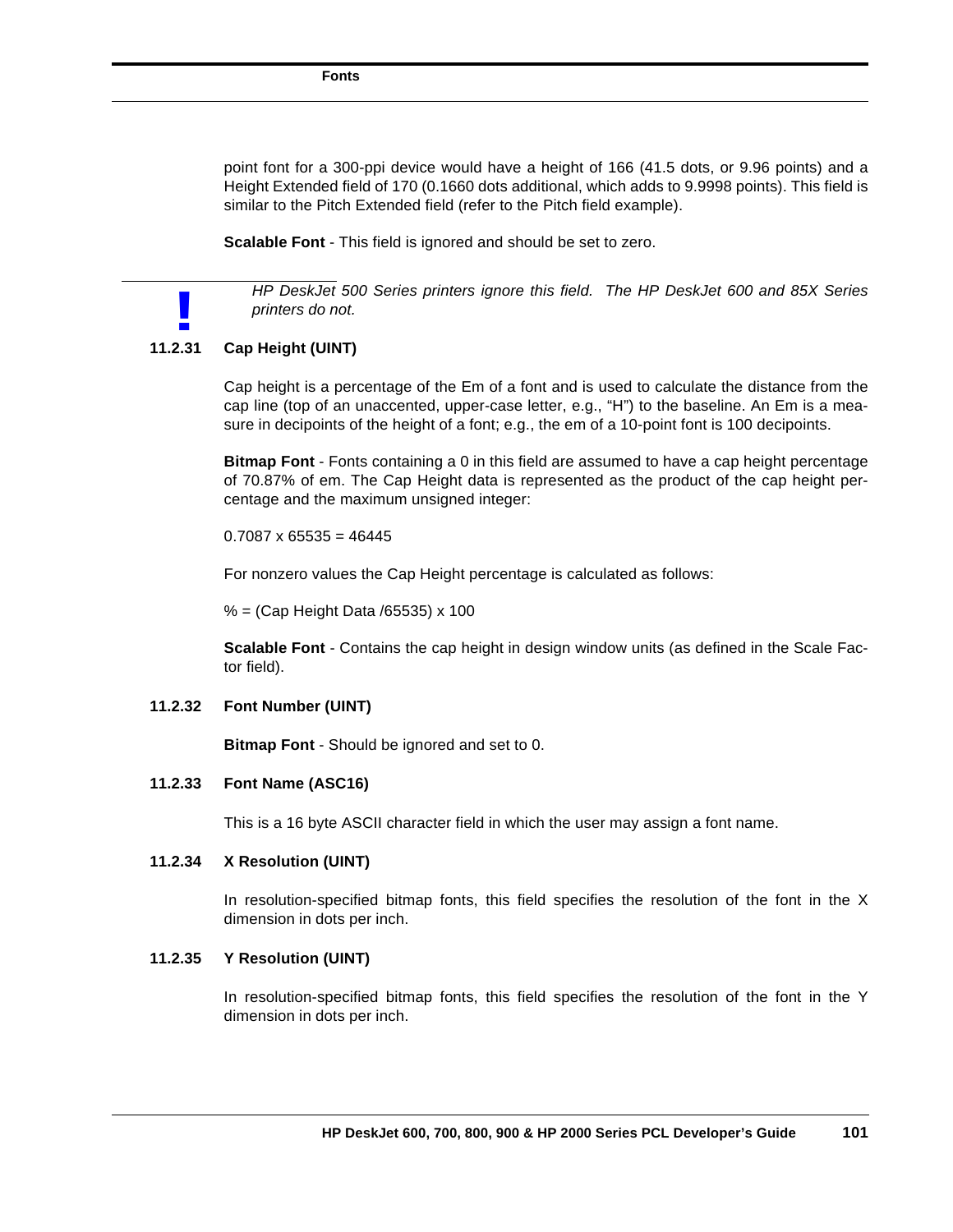# **11.2.36 Copyright**

This optional field contains ASCII data.

# **11.2.37 Font Scaling Technology**

This field specifies either an Intellifont or TrueType scalable font or, for Format 16, a bitmap font.

| Value | Font Scaling Technology |
|-------|-------------------------|
| ∩     | Intellifont             |

- 0 Intellifont<br>1 TrueType
- 1 TrueType<br>254 bitmap bitmap
	-

Using a value of 254 for bitmap fonts reserves the lower values for other font scaling technologies as they evolve.

# **11.2.38 Segment Size**

The Segment Size field of a Format 16 font is 32 bits in length.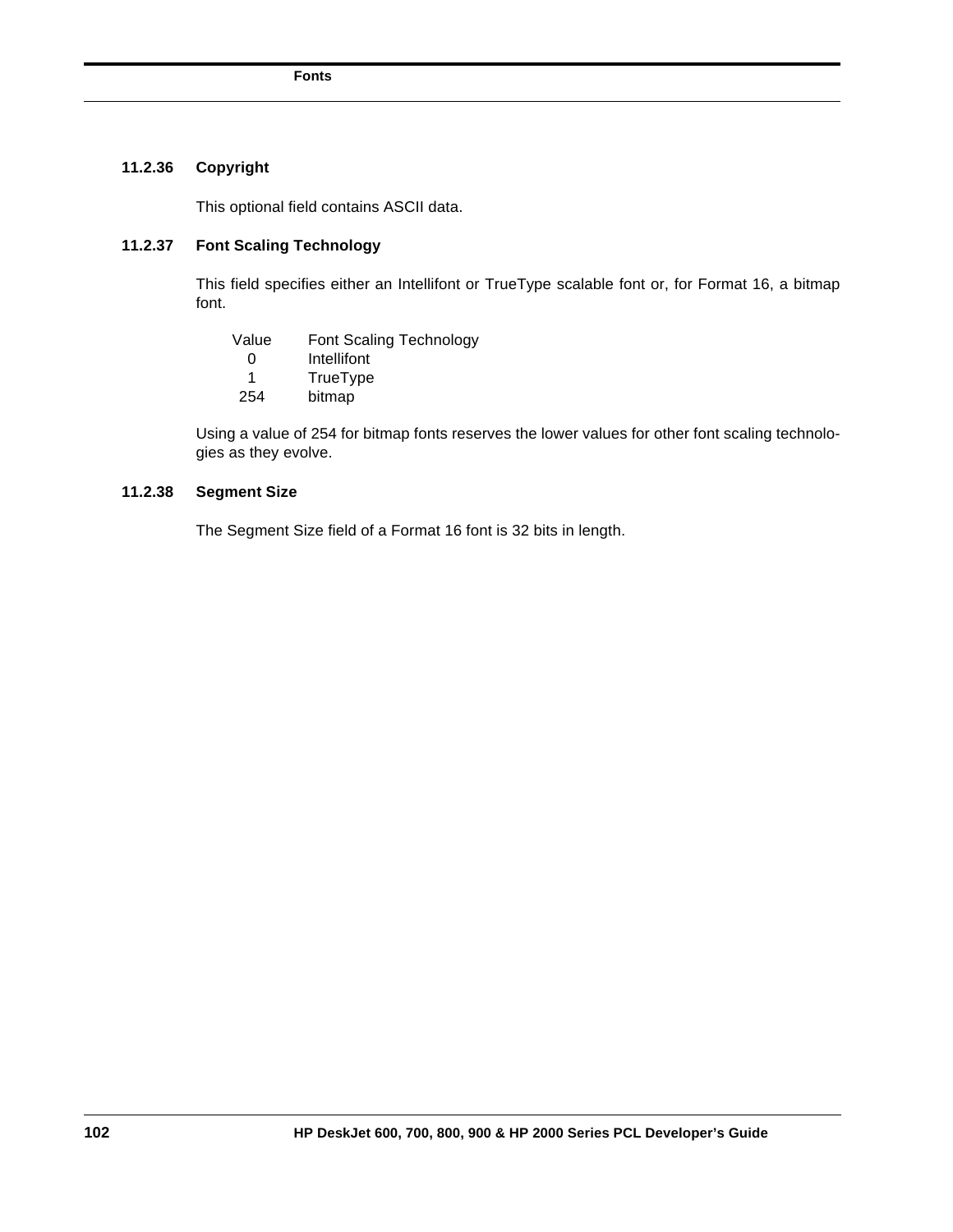# **11.3 Bitmap Resolution Segment**

The BR (Bitmap Resolution) segment is used to define the X resolution and Y resolution of the bitmap.

This segment must be present for bitmap fonts, otherwise the font is invalidated.

If the specified resolution is not supported by the device, the font is invalidated.

The structure for the BR segment is:

| <b>Byte</b> | 15                  | (MSB)     | 8            | -17 | (LSB) | 0 | <b>Byte</b> |
|-------------|---------------------|-----------|--------------|-----|-------|---|-------------|
| x           |                     | <b>BR</b> |              |     |       |   |             |
| $x+2$       | <b>Segment Size</b> |           |              |     | $x+3$ |   |             |
| $x+4$       |                     |           |              |     |       |   | $x+5$       |
| $x+6$       |                     |           | X Resolution |     |       |   | $x+7$       |
| $x+8$       | <b>Y</b> Resolution |           |              |     | $x+9$ |   |             |

#### **11.3.1 X Resolution (UINT16)**

In resolution-specified bitmap fonts, this field specifies the resolution of the font in the X dimension in dots per inch.

# **11.3.2 Y Resolution (UINT16)**

In resolution-specified bitmap fonts, this field specifies the resolution of the font in the Y dimension in dots per inch.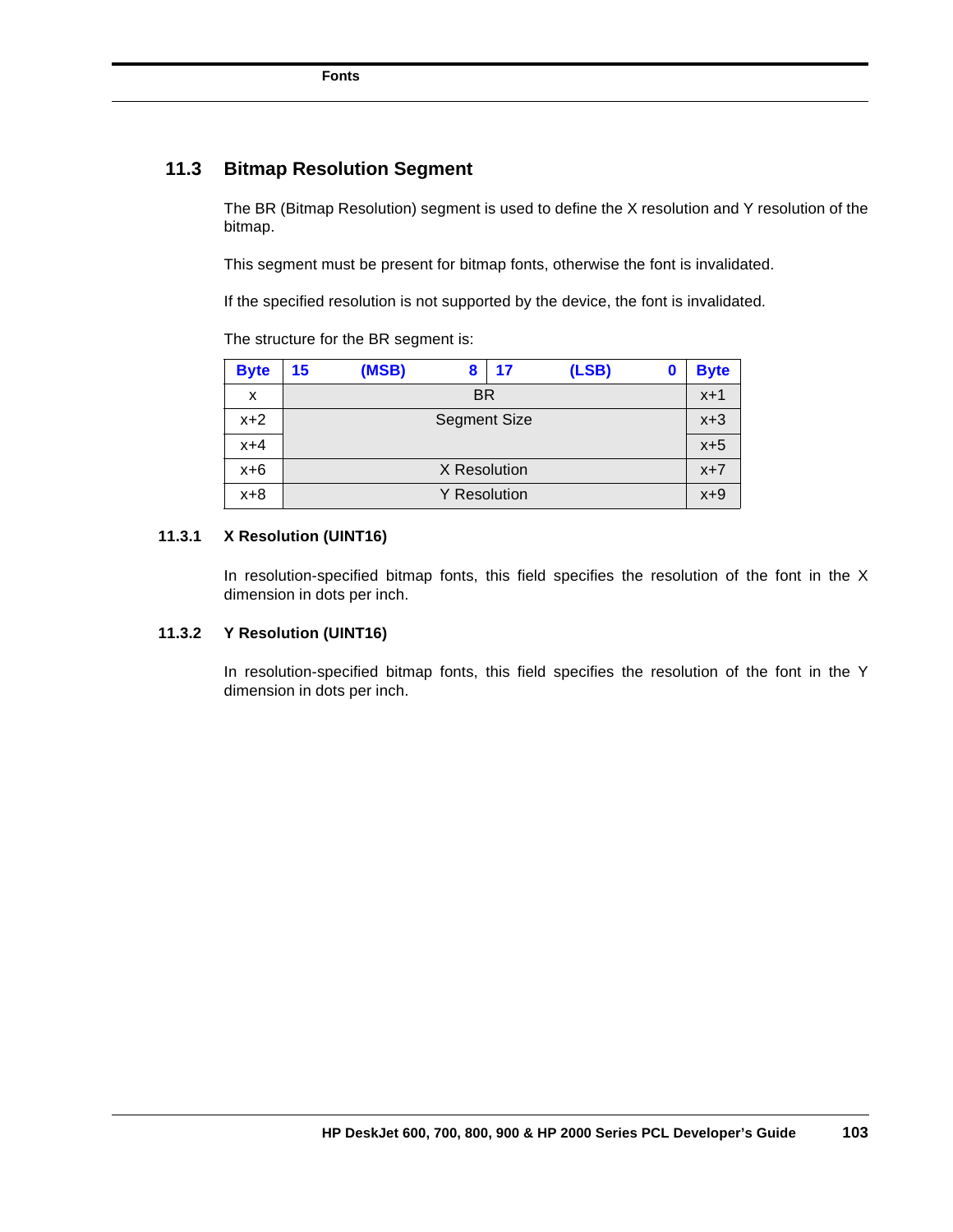# **11.4 Character Enhancement Segment**

The CE (Character Enhancement) segment is used to indicate if a downloaded font is allowed to use the printer's character enhancement algorithms. It allows soft-font vendors and ISVs to use the printer's algorithms to enhance their fonts.

| <b>Byte</b> | 15                  | (MSB)     | 8                    | 17 | (LSB)<br>0 | <b>Byte</b> |
|-------------|---------------------|-----------|----------------------|----|------------|-------------|
| x           |                     | <b>CE</b> |                      |    |            |             |
| $x+2$       | <b>Segment Size</b> |           |                      |    | $x+3$      |             |
| $x+4$       |                     |           |                      |    |            | $x+5$       |
| $x+6$       | <b>Style</b>        |           |                      |    | $x+7$      |             |
| $x+8$       |                     |           |                      |    |            | $x+9$       |
| x+10        |                     |           | <b>Stroke Weight</b> |    |            | $x + 11$    |
| x+12        |                     |           | Sizing               |    |            | $x + 13$    |

The structure of the CE segment is:

# **11.4.1 Style (UINT32)**

This field specifies the style treatments that the printer is allowed to apply to the font characters.

Style Word = Posture + Structure

| 31                |                  |                                                | $12 \quad 11$                                              |          | 43 |         | 0 |
|-------------------|------------------|------------------------------------------------|------------------------------------------------------------|----------|----|---------|---|
|                   | <b>Structure</b> |                                                |                                                            | Reserved |    | Posture |   |
| Bit Positions (#) | $=$<br>$=$       | Posture<br>1<br>0,2,3<br>Structure<br>12<br>13 | italics<br>reserved<br>Outline<br>Shadow<br>14-31 reserved |          |    |         |   |

#### **11.4.2 Stroke Weight (UINT32)**

This field specifies the stroke weight (thickness of the font character strokes) for the printer to apply to the font.

| ю              |  |            |
|----------------|--|------------|
| <b>Bolding</b> |  | Lightening |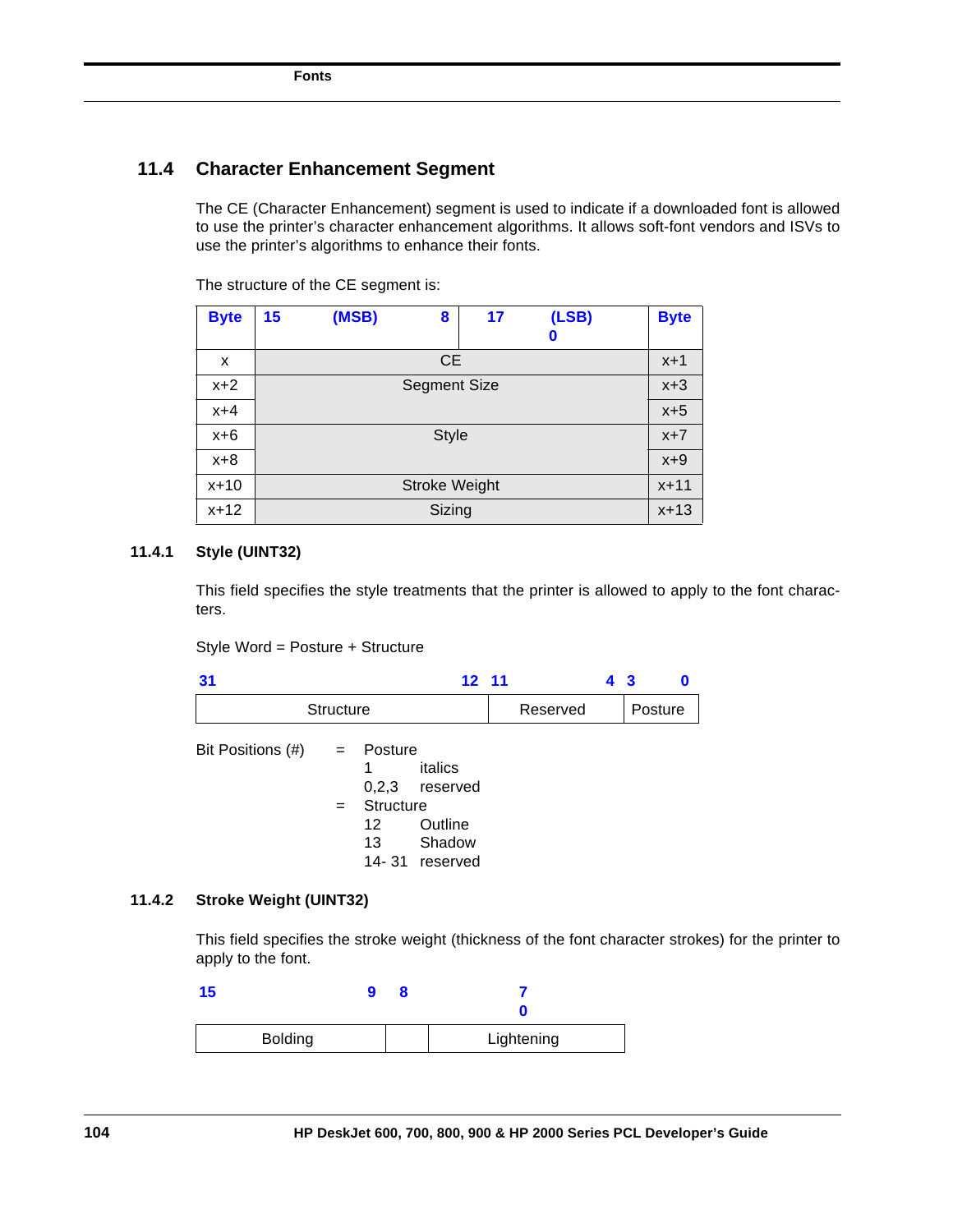| Bit Positions (#) |         | <b>StrokeWeight</b> |  |  |
|-------------------|---------|---------------------|--|--|
|                   | $0 - 6$ | reserved            |  |  |
|                   | 7       | Semi Light          |  |  |
|                   | 8       | "Book" or "Text"    |  |  |
|                   | 9       | Semi-Bold           |  |  |
|                   | 10      | Demi-Bold           |  |  |
|                   | 11      | <b>Bold</b>         |  |  |
|                   | 12      | Extra Bold          |  |  |
|                   | 13      | <b>Black</b>        |  |  |
|                   | 14      | Extra Black         |  |  |
|                   | 15      | Ultra Black         |  |  |

# **11.4.3 Sizing (UINT16)**

This field specifies the algorithmic size transformations that can be applied to the font. The operation can apply to either the X or Y dimension of the characters.

Sizing Word = Reduction + Expansion

| 15                | 8          |                                                                                                                                                                                                 |
|-------------------|------------|-------------------------------------------------------------------------------------------------------------------------------------------------------------------------------------------------|
| Expansion         |            | Reduction                                                                                                                                                                                       |
| Bit Positions (#) | $=$<br>$=$ | Reduction<br>0.5 X dimension<br>O<br>0.5 Y dimension<br>2 - 7 reserved<br>Expansion<br>1.5 X dimension<br>8<br>9<br>1.5 Y dimension<br>10 2 X dimension<br>11 2 Y dimension<br>12 - 15 reserved |

HP DeskJet 600, 700, 800 and HP 2000 Series printers support only 0.5 X/Y, 1.5 X/Y, and 2 X/Y.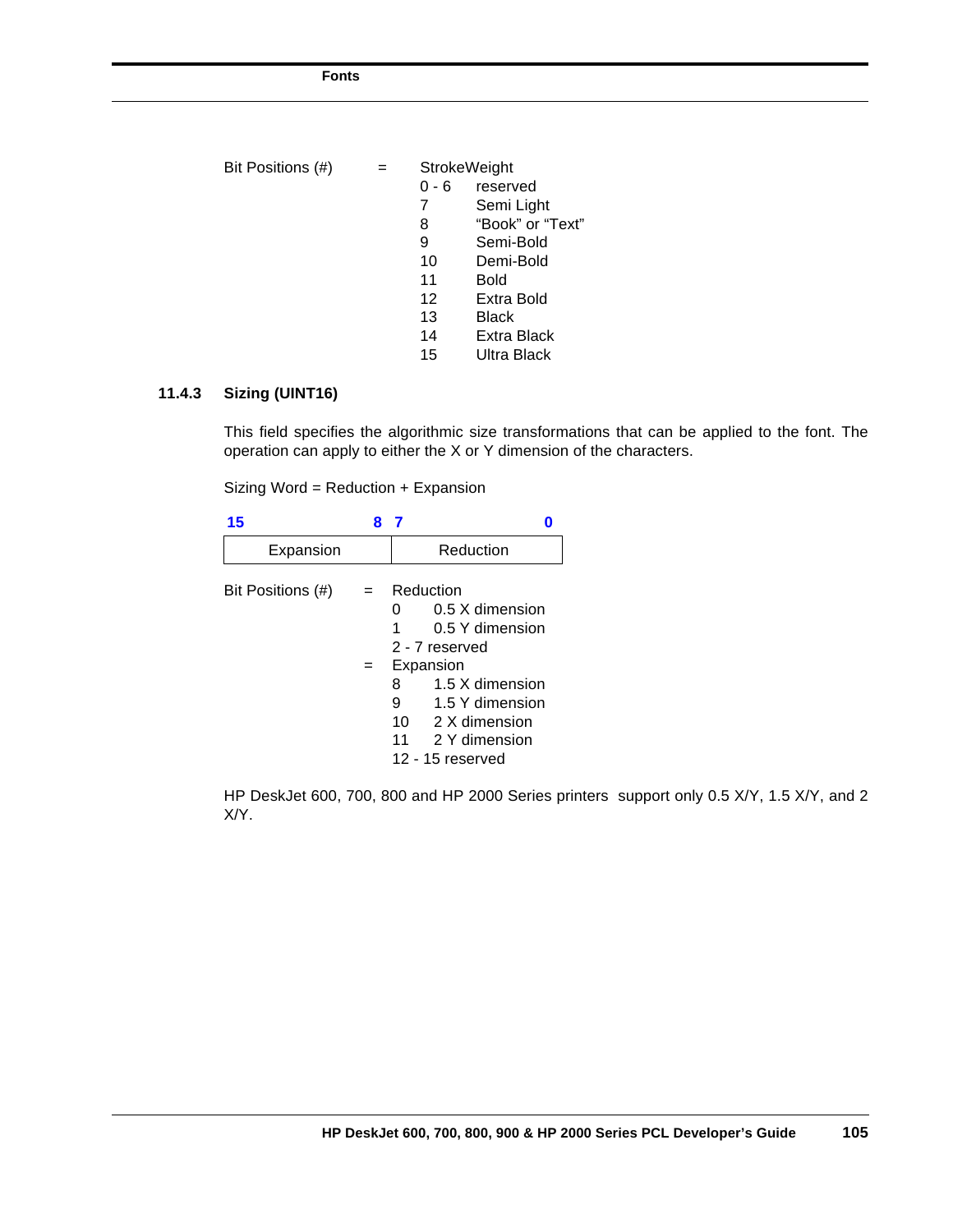# **11.5 Dual-Pitch-Space Char Segment**

The DP (Dual-Pitch-Space Character Code) segment is used to specify the space character code for full-width spacing (two-byte characters) and half-width spacing (one-byte characters).

The structure for the Dual-Pitch-Space Character Code segment is as follows:

| <b>Byte</b> | 15<br>(MSB)                            | (LSB) | <b>Byte</b> |
|-------------|----------------------------------------|-------|-------------|
|             |                                        |       |             |
| x           | DP                                     |       | $x + 1$     |
| $x+2$       | <b>Segment Size</b>                    | $x+3$ |             |
| $x+4$       |                                        |       | $x+5$       |
| $x+6$       | <b>Full-Width-Space Character Code</b> |       | $x+7$       |
| $x+8$       | Half-Width-Space Character Code        | $x+9$ |             |

# **11.5.1 Full-Width-Space Character Code**

# **(UINT16)**

This field contains the character code for a full-width space character (for two-byte character sets).

# **11.5.2 Half-Width-Space Character Code**

This field contains the character code for a half-width space character (for one-byte character sets).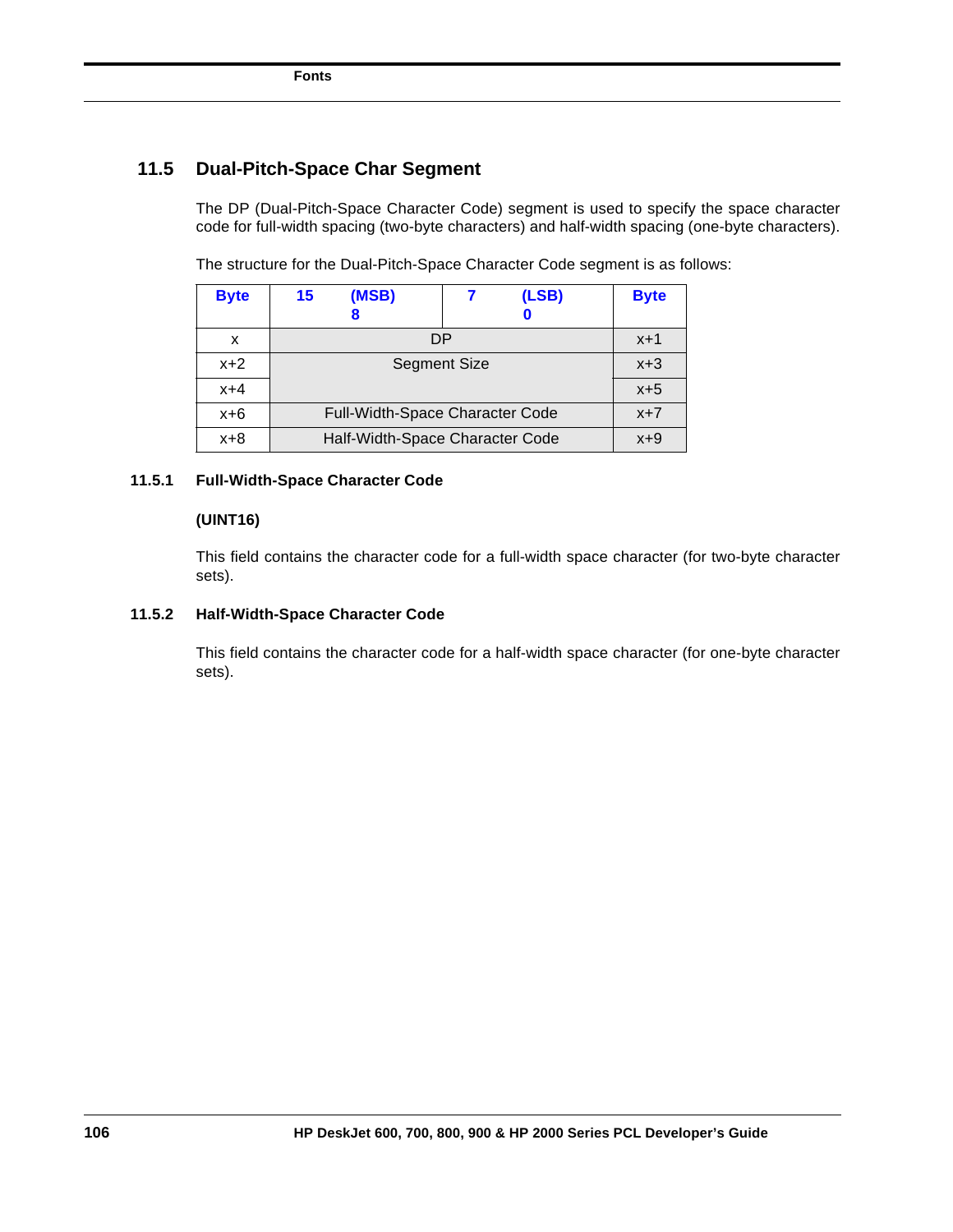# **12.0 HP LaserJet Bitmap Character Definition**

The format for the HP LaserJet bitmap character definition and continuation block is shown below. Format is set to 4, and Descriptor Size is set to 14.

| <b>Byte</b>     | 15 (MSB) 8                        | <b>7 (LSB) 0</b>        |  |  |  |
|-----------------|-----------------------------------|-------------------------|--|--|--|
| 0               | Format (4)                        | Continuation (0)        |  |  |  |
| 2               | Descriptor Size (14)              | Class (1)               |  |  |  |
| 4               | Orientation                       | Reserved (0)            |  |  |  |
| 6               | Left Offset                       |                         |  |  |  |
| 8               | <b>Top Offset</b>                 |                         |  |  |  |
| 10              | <b>Character Width</b>            |                         |  |  |  |
| 12 <sup>2</sup> | <b>Character Height</b>           |                         |  |  |  |
| 14              | Delta X                           |                         |  |  |  |
| 16              | Bitmap Character Data: (in bytes) |                         |  |  |  |
|                 |                                   |                         |  |  |  |
| $\Omega$        | Format (4)                        | Continuation (non-zero) |  |  |  |
| $\mathfrak{p}$  | Bitmap Character Data: (in bytes) |                         |  |  |  |
|                 | .                                 |                         |  |  |  |

# **12.0.1 Format (UBYTE)**

**!**

Specifies the character descriptor format.

| Value          | Format          |
|----------------|-----------------|
| Ω              | 82906A          |
| 1              | 82450A          |
| 3              | QuietJet        |
| 4              | LaserJet bitmap |
| 5              | DeskJet         |
| 6              | Paint. Jet      |
| $\overline{7}$ | PaintJet XL     |
| 8              | RuggedWriter    |
| 9              | DeskJet PLUS    |
| 19             | Intellifont     |
| 12             | DeskJet 500     |
| 15             | TrueType        |
|                |                 |

The character is discarded if the format is different from that expected by the device.

*HP DeskJet 600 and 85X Series printers support only format 4.*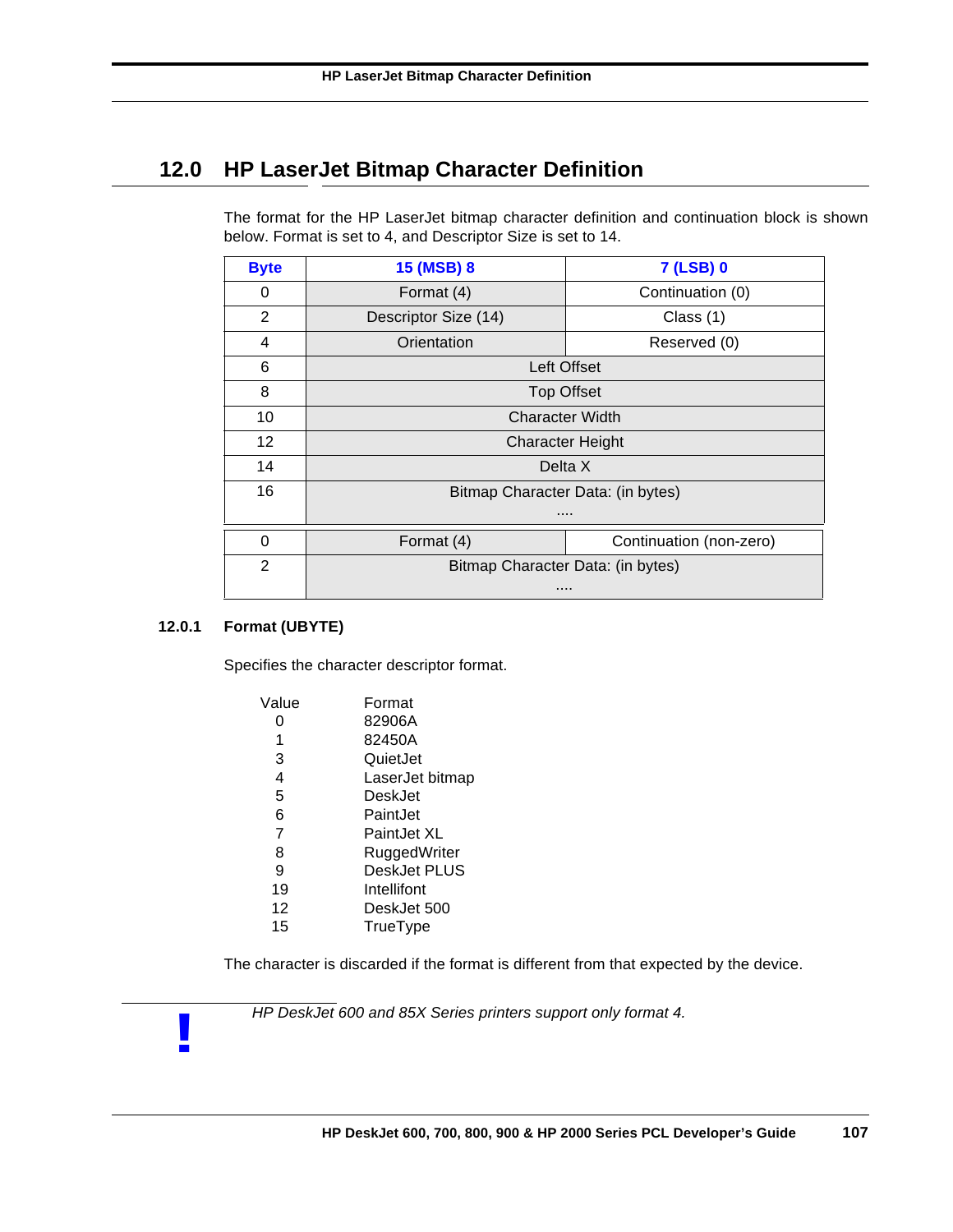# **12.0.2 Continuation (BOOL)**

Specifies whether the following data is a character descriptor block (0) or a continuation (nonzero) of the data associated with the previous character descriptor.

If the byte count in the value field of the Define Character command exceeds 32767, the character must be sent in 2 or more blocks. The additional bytes are sent in as many continuation blocks as needed (except compound characters).

Compound characters (e.g., accented characters) cannot be continued.

A character that has not received all the character data is an "incomplete" character. There is at most one incomplete character at a time. If an incomplete character is deleted, any subsequent continuation downloads are ignored.

A continuation block that is downloaded before the first block was received is ignored.

# **12.0.3 Descriptor Size (UBYTE)**

Specifies character descriptor size in bytes. The descriptor follows the character header, which consists of the first two bytes of the character definition (the Format and Continuation fields). For bitmap characters, the descriptor size includes Descriptor Size through Delta X. For Intellifont characters, the descriptor size includes only Descriptor Size and Class. For TrueType characters, the descriptor size includes Descriptor Size and Class, but additional descriptor information can follow; therefore, the minimum TrueType descriptor size is 2.

- Value Device
	- 6 DeskJet (Format 5 or 9 character descriptor)
	- 7 DeskJet (Format 12 character descriptor)
	- 2 Intellifont
	- 2+ TrueType (additional descriptor information can be added)
	- 14 LaserJet bitmap

# **12.0.4 Class (UBYTE)**

Specifies the format of the character data.

- Value Class
	- 1 Bitmap
- 2 Compressed bitmap
- 3 Intellifont
- 4 Compound Intellifont
- 15 TrueType

**Class 1: Bitmap Data** - Class 1 character data is a string of bytes containing the dot-per-bit image of the character, with no compression. A "1" bit causes the dot to be printed.

The data is grouped in dot rows describing a one-dot high strip of the character from left to right in the direction of the printer's raster scan. The dot rows are organized from top to bottom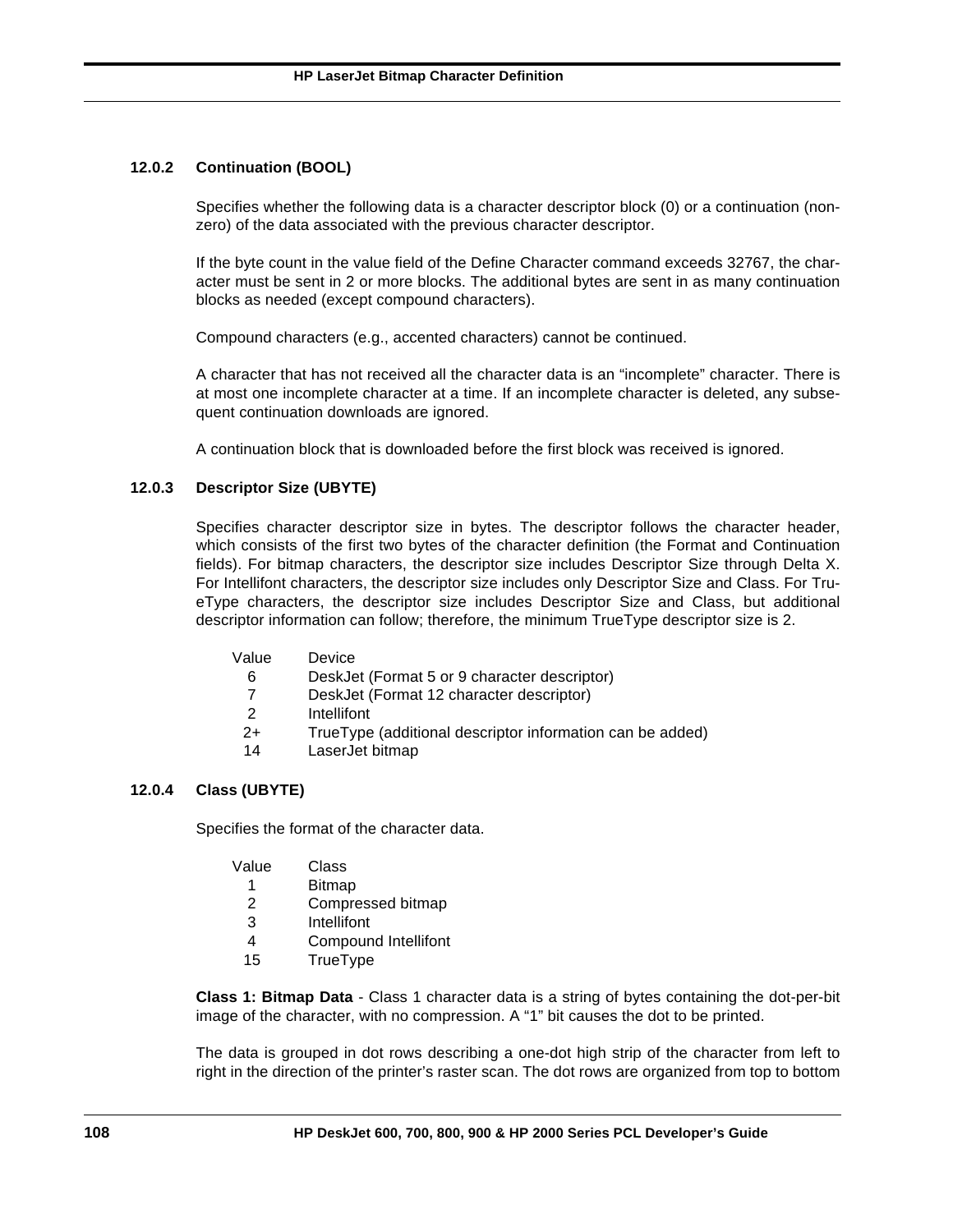of the character (in portrait orientation): the first dot row of data corresponds to the first dot row of the character. The end of each row is padded with zero bits so it contains an integral number of bytes.

The number of bytes of the character data should be exactly the Character Width (in bytes) times the Character Height. Additional data is discarded. The character will consist only of the downloaded character data, even if this is insufficient.

**Class 2: Compressed Bitmap Character Data** - (see the figure below) Class 2 character data is composed of a string of bytes using a compressed run-length-with-line-repetition format. The first byte tells how many times the first row is repeated after the initial row. The second byte tells how many white dots start the row (if the first dot is black, the second byte is 0). The third byte tells how many black dots follow, the fourth byte tells how many white dots follow that, etc., until the end of the row.

The character width (dots) field in the character descriptor determines the row width: the dot count for each row in the character cell must equal the character width. For example, in the following figure, the cell width is 20; thus each row (excluding the repetition count byte) adds up to 20.

The fully described row is duplicated the number of times indicated by its first byte. After the duplication, the next byte indicates the repetition count for the next row.

More than 255 dots of the same type in a row is indicated by a byte containing 255, followed by a byte containing 0 (meaning there are none of the opposite type of dots), followed by a byte containing the count of the remaining dots of the current type.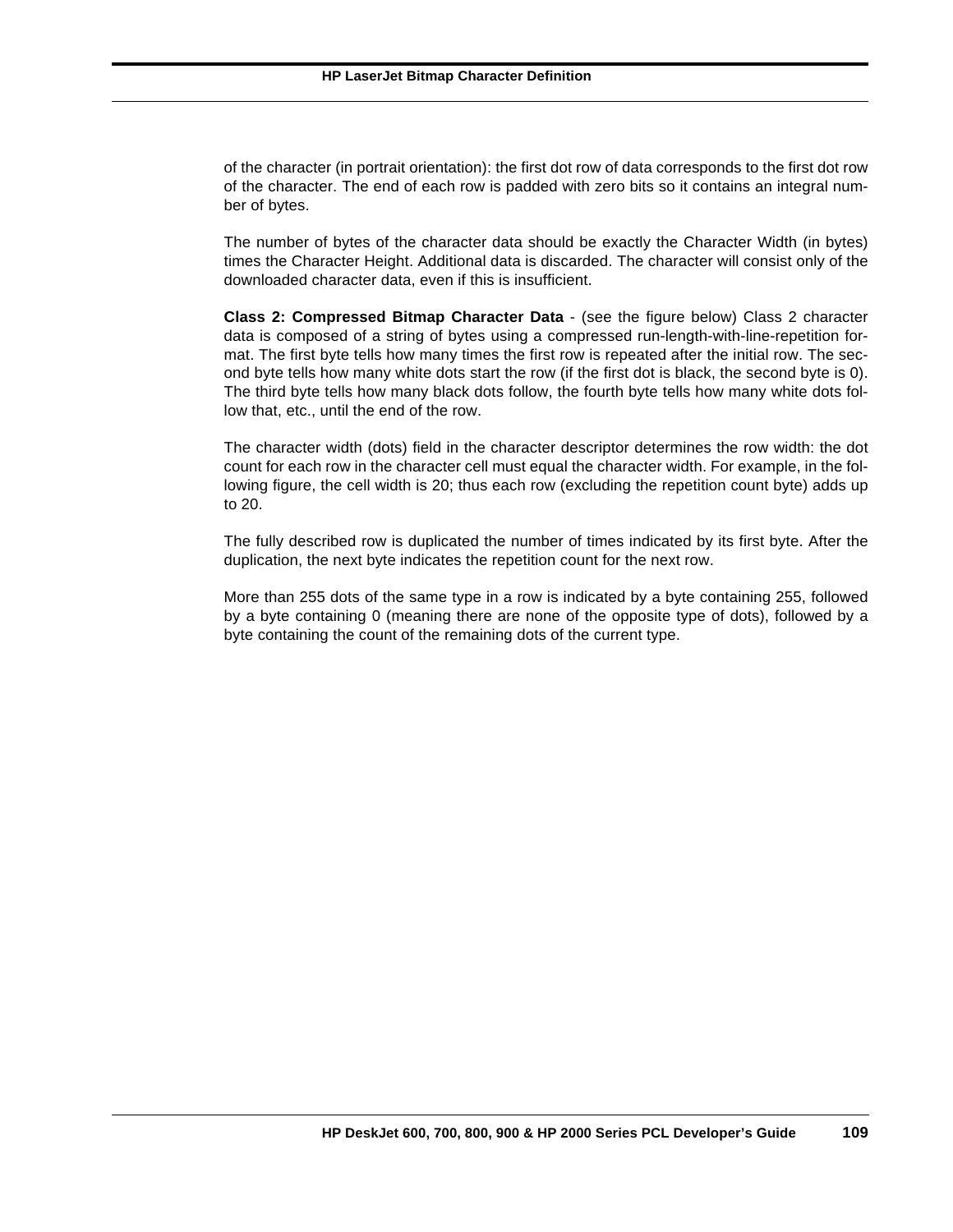

\*Byte alignment is necessary only for raster data (i.e., not for compressed raster data). Uncompressed - 60 bytes

Compressed - 25 bytes

**Class 2 Compressed Bitmap Character Data**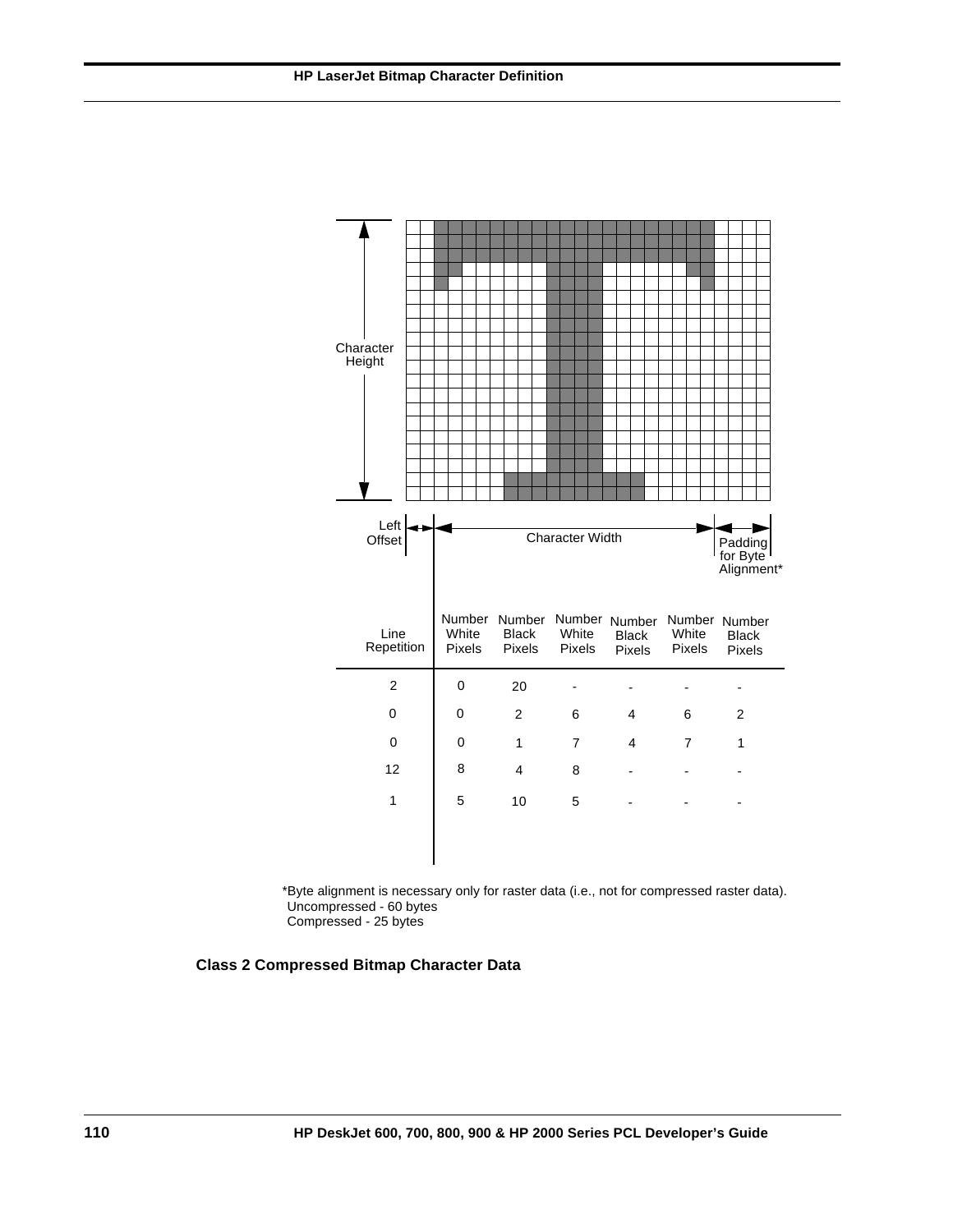#### **12.0.5 Orientation (UBYTE)**

Bitmap fonts only. Specifies the orientation of the character. Character orientation must match the orientation in the font descriptor, as follows:

- Value Orientation
	- 0 Portrait
	- 1 Landscape
	- 2 Reverse-portrait
	- 3 Reverse-landscape

The character is discarded if the orientation is not supported or is different from the font orientation.

#### **12.0.6 Left Offset (SINT)**

Bitmap fonts only. Specifies the distance in dots from the reference point to the left side of the character pattern on the physical page coordinate system (i.e. this value is orientation dependent). The left and top offsets locate the character reference point about CAP.

HP DeskJet 600 and 85X Series printers recognize a range of -16384 to 16384.

#### **12.0.7 Top Offset (SINT)**

Bitmap fonts only. Specifies the distance in dots from the reference point to the top of the character pattern on the physical page coordinate system (i.e. this value is orientation dependent). The left and top offsets locate the character reference point about CAP.

HP DeskJet 600 and 85X Series printers recognize a range of -16384 to 16384.

#### **12.0.8 Character Width (UINT)**

Bitmap fonts only. Specifies the width of the character in dots on the physical coordinate system (i.e. this value is orientation dependent). Generally, this width is from the farthest left black dot to the farthest right black dot.

HP DeskJet 600 and 85X Series printers recognize a range of 1 to 16384.

### **12.0.9 Character Height (UINT)**

Bitmap fonts only. Specifies the height of the character in dots on the physical coordinate system (i.e. this value is orientation dependent).

HP DeskJet 600 and 85X Series printers recognize a range of 1 to 16384.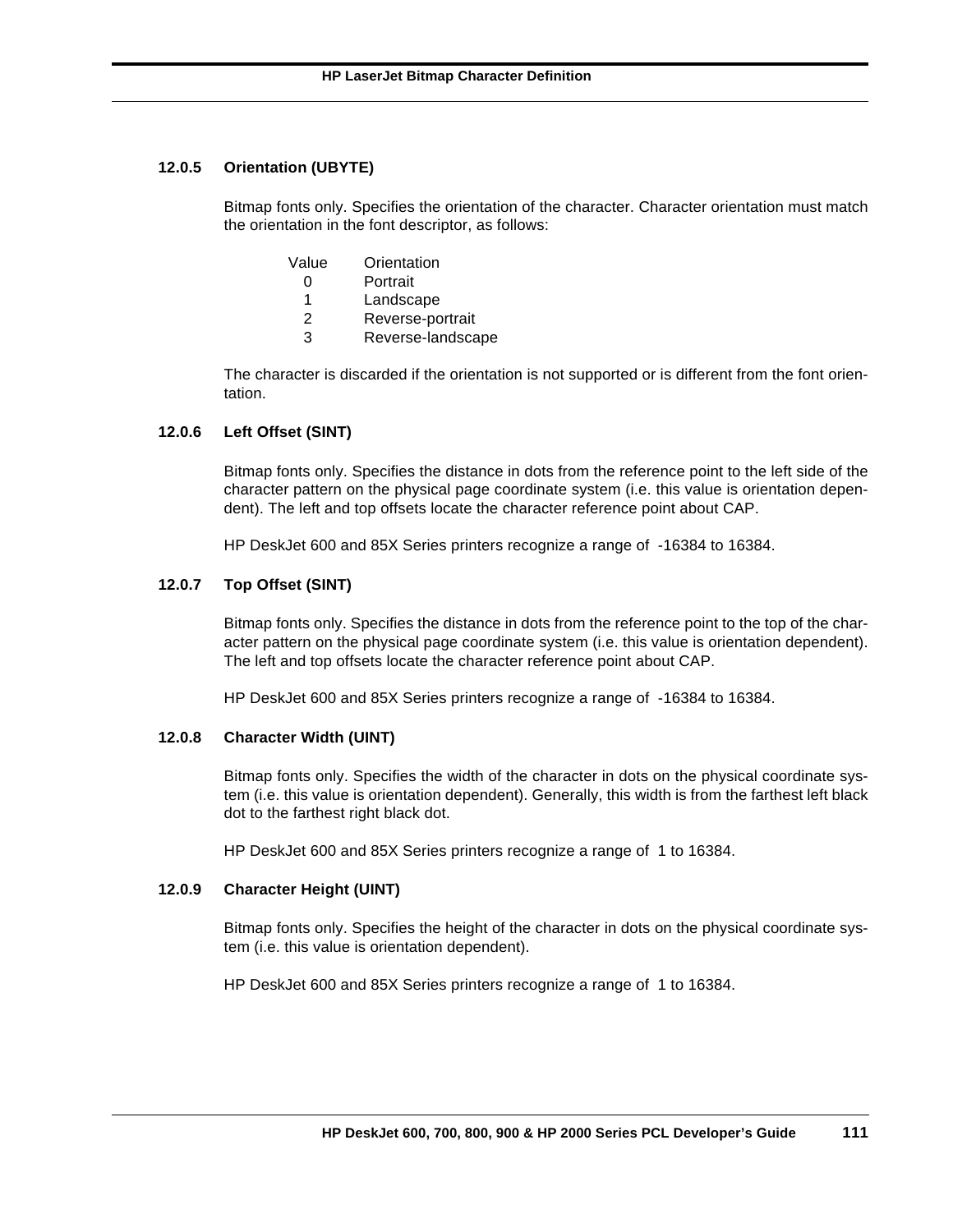#### **12.0.10 Delta X (SINT)**

Bitmap fonts only. Specifies the number of quarter-dot units (radix dots) by which the horizontal position within the HP PCL logical page coordinate system is incremented after printing the character. If the value field is negative, the value is set to 0. This value is used by the printer only when the font is proportionally spaced.

#### **12.0.11 Character Data**

The character data is in the format specified by the class field.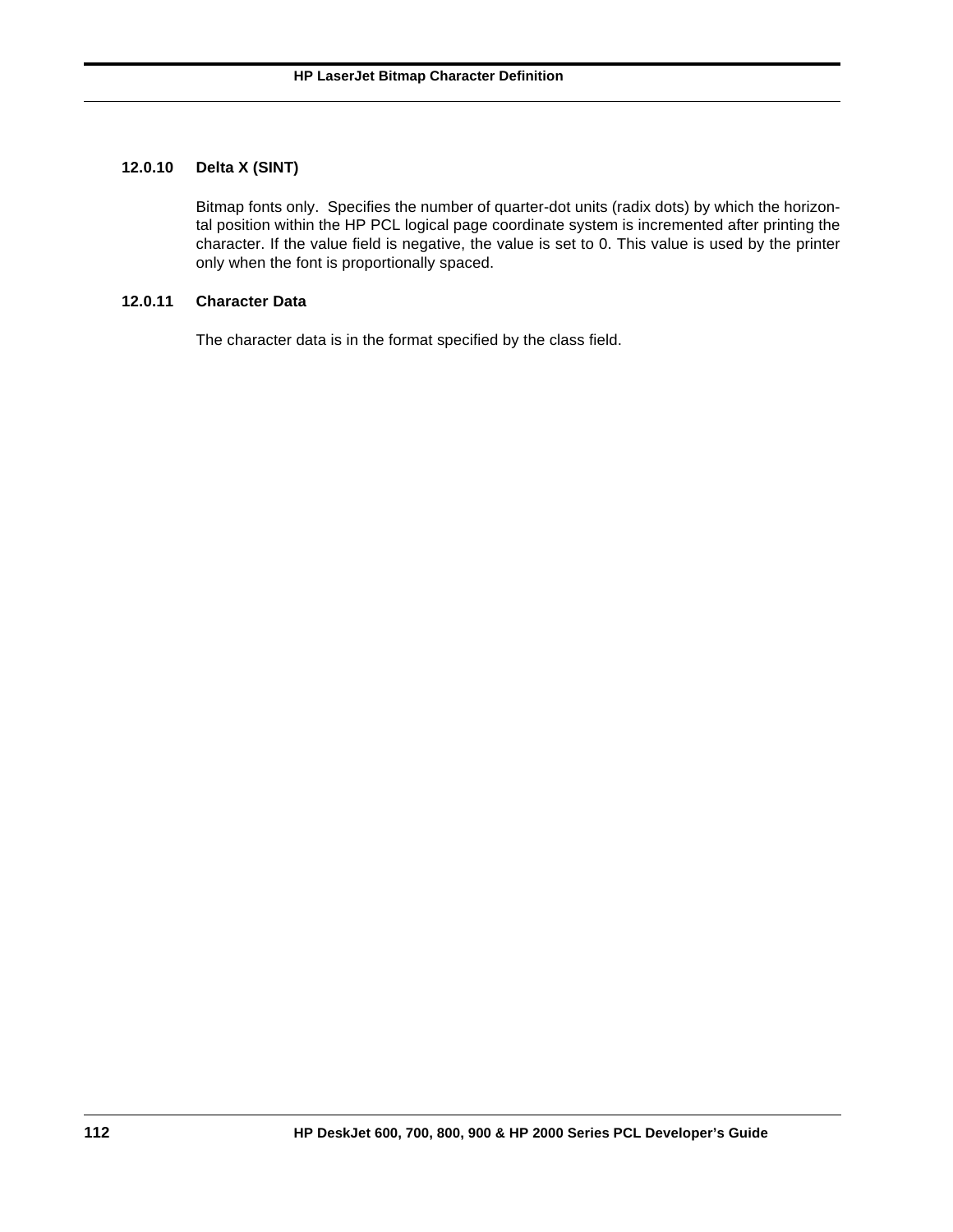# **13.0 Banner Printing**

The following information concerns the printing of continuous forms (banners, z-fold media) on the HP DeskJet 680 and 690 Series printers. This is the only information made available by the VCD R&D lab. There are no new HP PCL commands for banner printing. The only HP PCL command that has actually been modified in association with printing on continuous media is the command. Only media sizes (as selected with the Media Size command) US Letter and ISO/JIS A4 can be used for continuous form printing.

#### **13.0.1 Media Source**

**!**

## **Esc &** l **# H**

The HP DeskJet 680 and 690 Series printers add support for sources -1 (z-fold) and 1 (Tray 1, cut sheet).

Default media source is Tray 1.

Note that the value used for the variable parameter in the command ("#"), like the rest of the command, is an ASCII character string. Therefore, a value of "-1" would actually be sent to the printer as a hex equivalent of "2E 31".

*The HP DeskJet 680 and 690 Series printers support values -1, 0, and 1. When the media source is z-fold, a value of "0" will eject one blank page. If media remains in the mechanism, the printer will enter a paper-unloading state (see Unloading Continuous Media, below). In this state, the top LED on the face of the printer will flash, and pressing the RESUME button will advance one page.*

The banner source is only supported for media sizes (see Esc &  $\ell \neq A$ ) of US-Letter (11 inches) and ISO/JIS A4 (11 2/3 inches). All other media sizes will only load from the cut sheet media source (Tray 1). This is to ensure that only banners of lengths HP has tested will be printed.

If the printer runs out of paper in the middle of a banner, the rest of the banner data (until the Esc &  $\ell$  0 L) will be discarded. There will be no front panel indication when this data is discarded.

In the absence of bidirectional communication, if Tray 1 is selected while continuous media is loaded at the paper sensor, the mechanism will print the cut sheet job on the continuous media, as if it were a cut sheet job.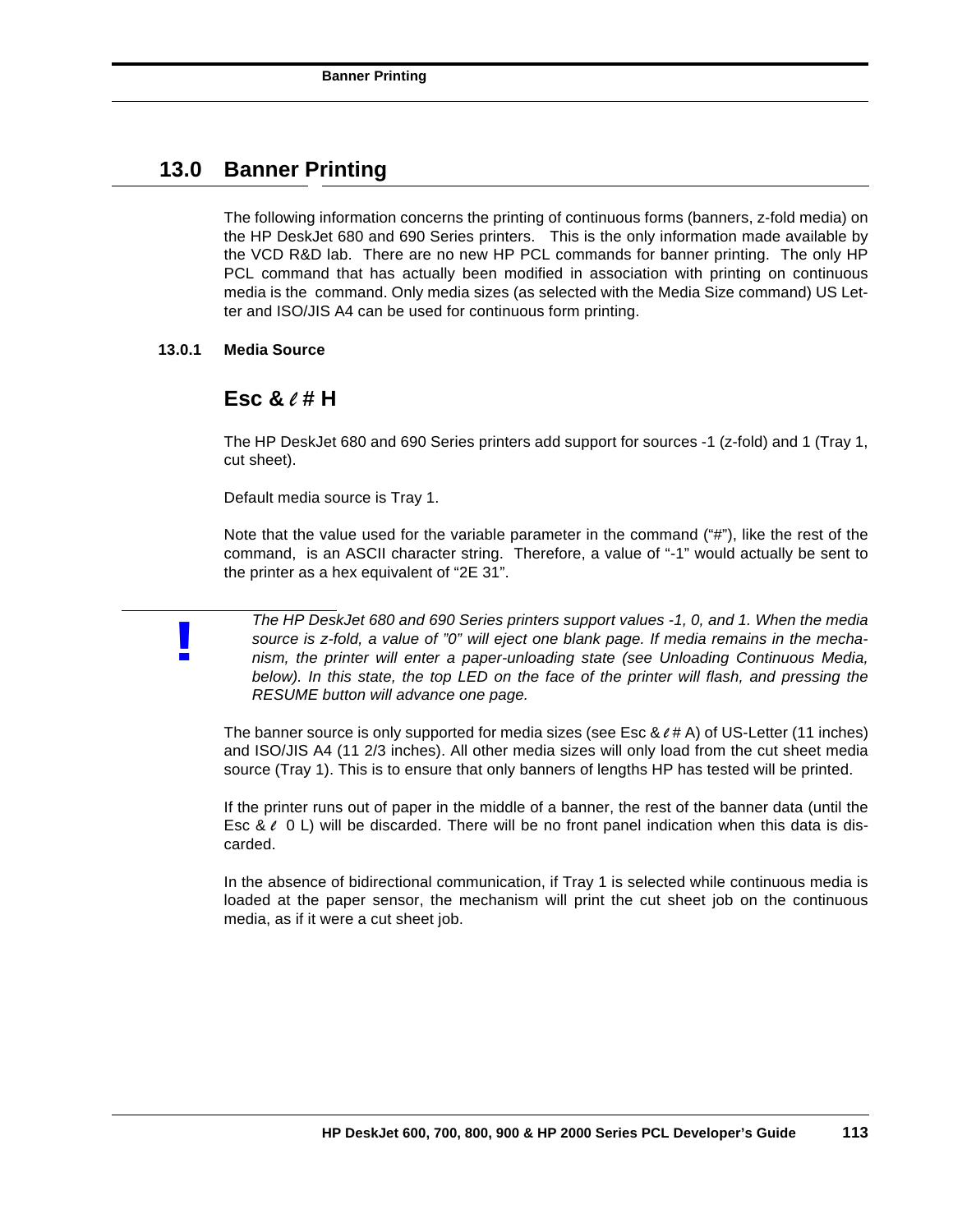#### **13.0.2 Margins**

Margins in banners are handled the same as margins with cutsheet media. Default top and bottom margins are 1/2 inch. If perforation skip is disabled (Esc  $* \ell \, 0$  L), the margins are adjusted to 0 top and bottom. The initial cursor (CAP) position in each page is calculated by:

top margin  $+$  (3/4  $*$  current line feed) {where current line feed = 1/lines per inch}

With perf skip disabled, the default cursor position is:

 $0 + (3/4 * 1/6$  inch) = 1/8 inch

To position raster graphics at position 0, it is necessary to execute a negative cursor move. For example Esc  $* p - 38 Y$  will move backwards 1/8 inch. Esc  $* p 0 Y$  also works when perf skip is disabled

#### **13.0.3 Command Sequence**

The media source must be selected for *Continuous Forms* before the negative cursor move is performed, as the Media Source command will default the cursor position to the top left corner of the defined logical page. In most cases, this defaulting action will leave some amount of top margin, resulting in a gap appearing in the banner image at the media perforation. By setting the media source first, and following that command with the negative cursor move, banner images can be printed. *Remember that the negative cursor move must be performed at the beginning of each new page*.

#### **13.0.4 Moving to a New Logical Page**

Since raster graphics moves are clipped to the current logical page, it is necessary to explicitly move to a new page once the current page is filled. As shown in the HP PCL example on the following page, this may be accomplished by sending a form feed (followed by the appropriate cursor positioning).

Raster graphics advances never move to the next page, any excess rasters (raster data that would exceed the logical page boundary) will be discarded. If a raster block spans a page boundary, it must be sent as multiple blocks, along with the appropriate cursor positioning to align on the physical media.

For text printing on continuous media, line feeds or form feeds may be used to advance to the next logical page.

#### **13.0.5 Unloading Continuous Media**

When the printer has completed a continuous-media print job, it will advance the paper to the end of the page after the current page. If media remains in the mechanism, the top LED will flash. Pressing the Resume button will advance one page. Media must be removed and reinserted between each banner print job.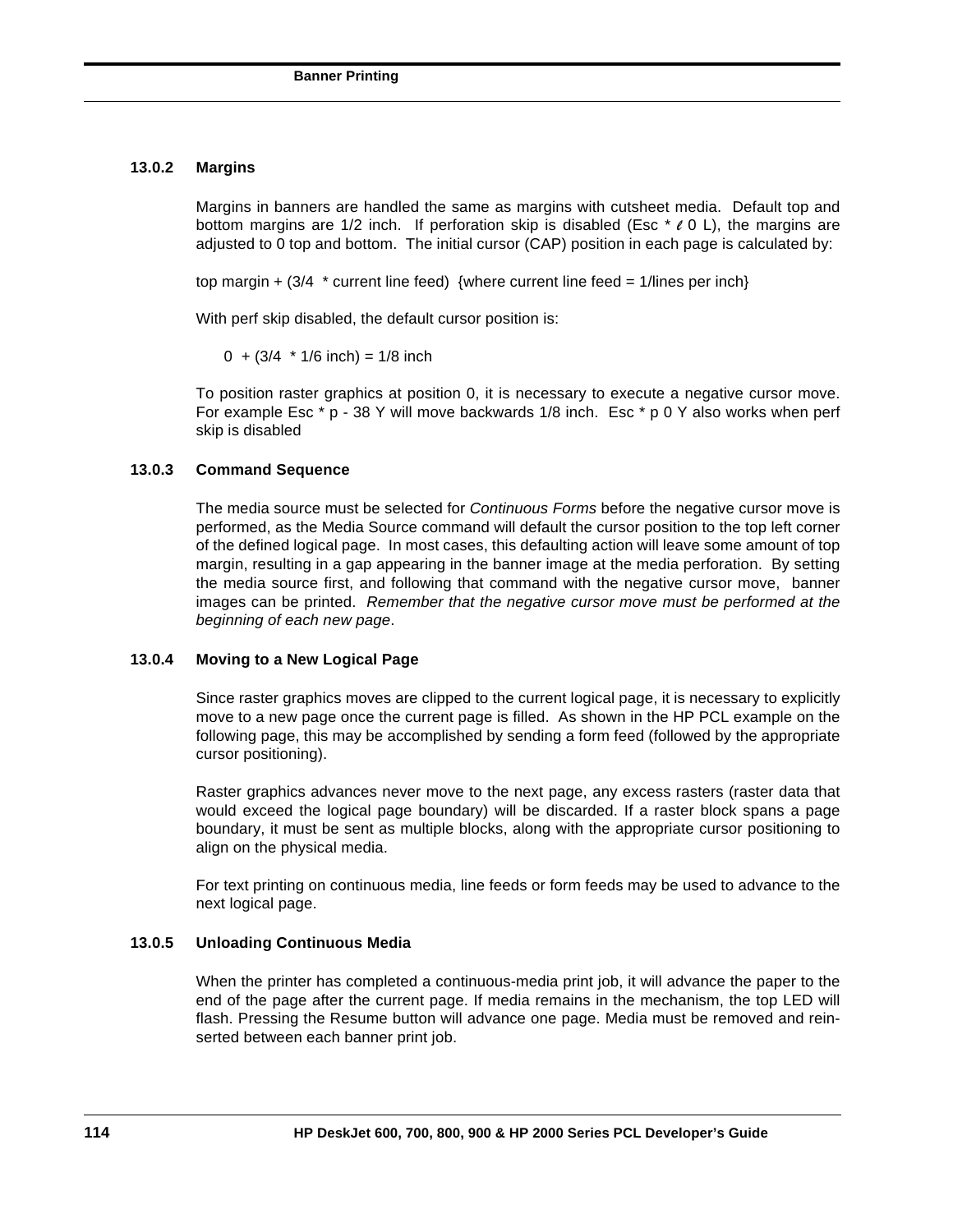#### **13.0.6 Power-On with Continuous Media**

The firmware will remember what media type is loaded. If powered down with continuous media loaded, the firmware will power on with the top LED flashing (as described above) allowing the user to unload the continuous media if cutsheet media is desired for the next print job.

#### **13.0.7 Power-Off with Continuous Media**

If the Power key is pressed while in the middle of a banner page, the media will first be advanced to the next top of form before turning the printer off. Any unprinted data will be lost.

#### **13.0.8 Printing Cutsheet with Z-Fold Media**

Attempting to print cutsheet media while z-fold media is loaded and there exists a bidirectional I/O connection between the host and printer, will halt the printer in an error state. Power cycling will clear the error.

Without a bidirectional I/O connection, the printer will format and print the cutsheet job on the z-fold media.

| <b>HP PCL Command</b>   | <b>Escape Sequence</b>             | <b>Notes</b>                                             |
|-------------------------|------------------------------------|----------------------------------------------------------|
| Reset                   | Esc E                              | Set HP PCL to default state                              |
| Media Source            | Esc & $\ell$ -1 H                  | <b>Continuous Forms</b>                                  |
| Media Size              | Esc & $\ell$ 2 A                   | US Letter                                                |
| Perf Skip Off           | Esc $&0$ L                         | Top/Bottom margins set to zero                           |
| <b>CAP Position</b>     | Esc * p -300 Y or<br>Esc $*$ p 0 y | Move to top of logical page (move is<br>clipped to page) |
| <b>Transfer Rasters</b> | Esc $*$ b # V/W                    | Image data for one page                                  |
| Form Feed               | FF                                 | Move to next logical page                                |
| <b>CAP Position</b>     | Esc * p -300 Y or<br>Esc $*$ p 0 y | Move to top of logical page (move is<br>clipped to page) |
| <b>Transfer Rasters</b> | Esc $*$ b # V/W                    | Image data for another page                              |
| Form Feed               | FF                                 | Move to next logical page                                |
| Eject Banner            | Esc & $\ell$ 0 H                   | Advances one more page and allows<br>user unloading      |
| Reset                   | Esc E                              | Set HP PCL to default state for next<br>job              |

## **13.1 Sample HP PCL for a Banner Print Job**

Spaces are included in the escape sequences in the preceding example to enhance readability. Spaces should not be included in the actual escape sequences sent to the printer.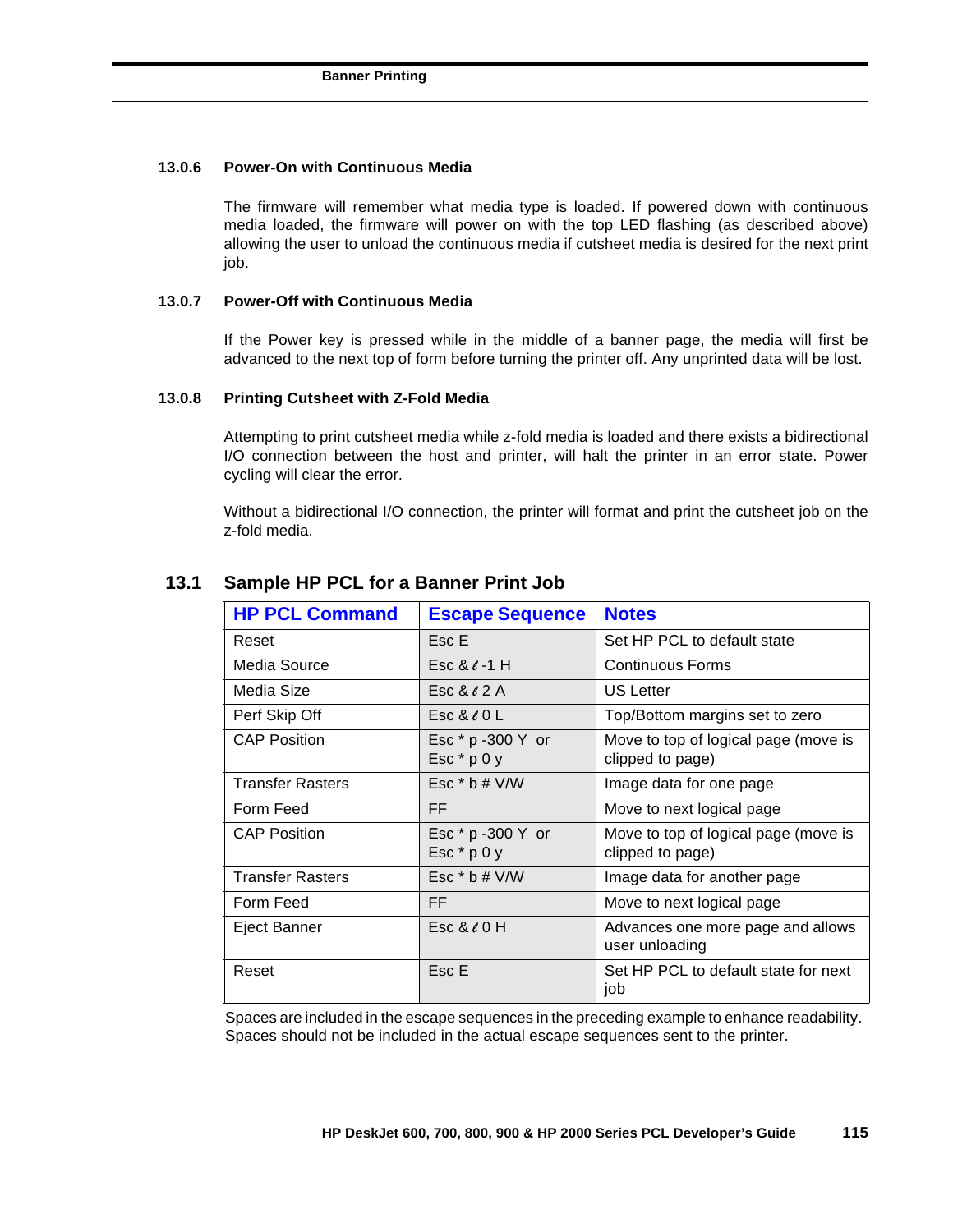# **14.0 HP PCL Code Samples**

The following pages contain PCL code samples that are intended to address some of the most commonly asked support questions. Key among these questions are coding general page formatting, 4-plane color graphics, and using Configure Raster Data (CRD).

## **14.1 Page Formatting Program Example**

The following example is old, but covers the essential page formatting commands. While there is no one best way to write a page formatting program, you can use this example as a starting point. When performed in the order given, the set of commands prints the output shown in the figure at the end of the example.

The example assumes the following formatting objectives:

- 4 Select US Letter size paper
- $\sqrt{\phantom{a}}$  Select portrait page orientation
- $\checkmark$  Set  $\frac{3}{4}$  in. top, left, and right margins
- $\checkmark$  Set 1<sup>1</sup>/<sub>4</sub> in. bottom margin
- $\blacklozenge$  Establish a header centered approximately in the middle of the top margin
- $\checkmark$  Establish a footer  $5/8$  inch from the bottom of the paper
- $\triangleleft$  Set line spacing at 8 lpi
- 4 Use Letter Gothic and CG Times typefaces

*No assumption is made as to the status of the configuration switches.*

| <b>Command Line,</b><br><b>Action</b> | <b>Command</b>    | <b>Comment</b>                                            |
|---------------------------------------|-------------------|-----------------------------------------------------------|
| <b>Reset Printer</b>                  | Esc E             | Returns the printer to its default<br>settings.           |
| * Set Paper Size                      | Esc & $\ell$ 2 A  | Selects U.S. Letter size paper 8 1/2<br>$X$ 11 in.        |
| * Set Portrait<br>Orientation         | Esc $&60$ O       |                                                           |
| Enable Perforation<br>Skip Mode       | Esc & $\ell$ 1 L  | Default top margin is 1/2 in.                             |
| Set Line Spacing                      | Esc & $\ell$ 8 D  | 8 lpi is used for page length and<br>margin calculations. |
| Specify Page Length                   | Esc & $\ell$ 88 P | 11 in. $X$ 8 lpi = 88 lines                               |
| Set Top Margin                        | Esc & $\ell$ 6 E  | $3/4$ in. margin X 8 lpi = 6 lines                        |

**!**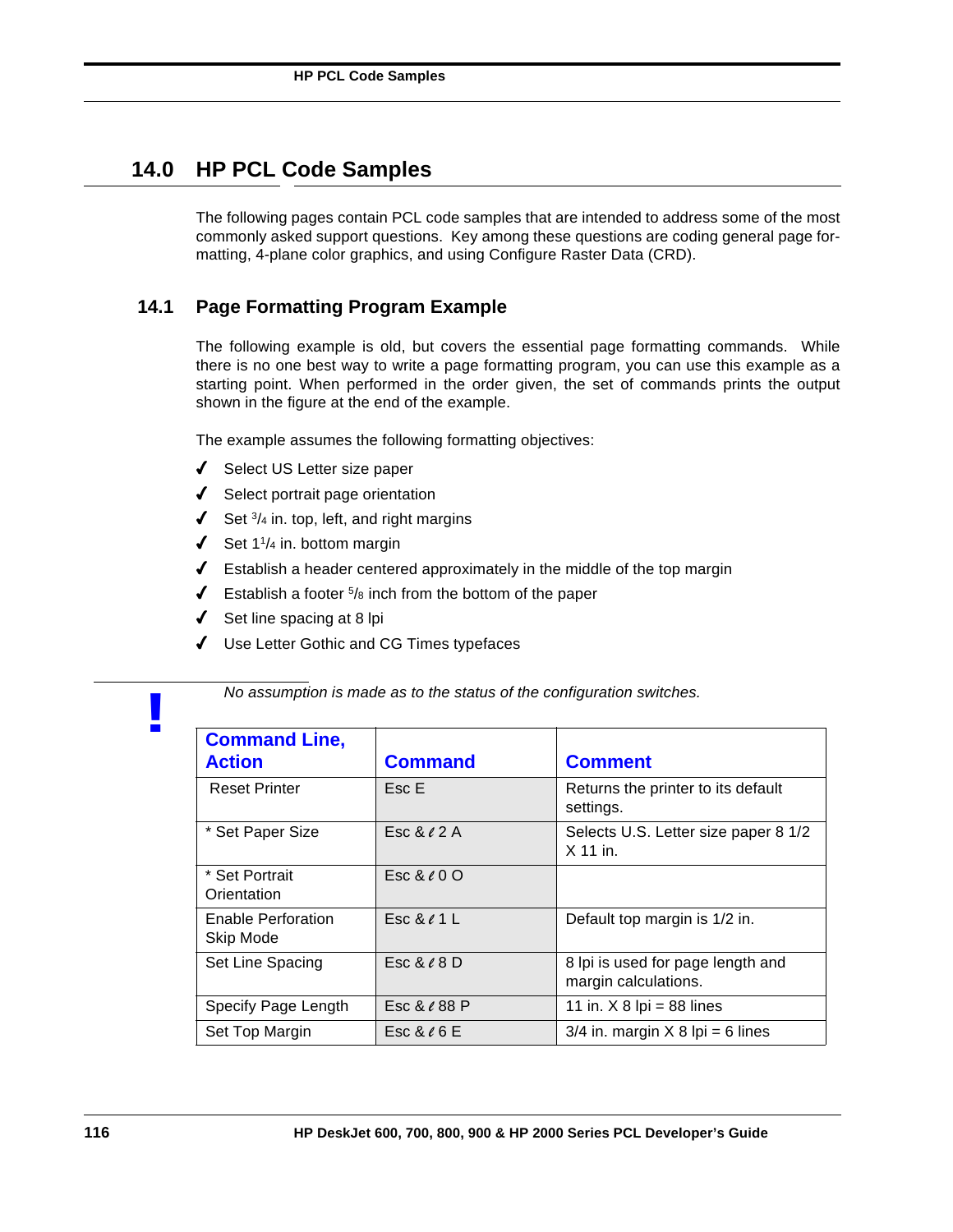| <b>Command Line,</b>       |                                        |                                                                                                                                                                                                                |
|----------------------------|----------------------------------------|----------------------------------------------------------------------------------------------------------------------------------------------------------------------------------------------------------------|
| <b>Action</b>              | <b>Command</b>                         | <b>Comment</b>                                                                                                                                                                                                 |
| Set Text Length            | Esc & e 72 F                           | 11 in. page length - [3/4 in. margin +<br>1 1/4 in. bottom margin] = $9$ in. $9$ in.<br>$X 8$ lpi = 72 lines                                                                                                   |
| Specify Fixed 12 cpi       | Esc (s 0 p 12 H                        | 12 cpi is used to set columns for side<br>margin calculations.                                                                                                                                                 |
| Set Left Margin            | Esc $&a 6 L$                           | $3/4$ in. margin = [6 columns X 12 cpi<br>(selected font pitch)] + 1/4 in.<br>unprintable region                                                                                                               |
| Set Right Margin           | Esc & a 90 M                           | Page width is 8 1/2 in. The<br>unprintable region accounts for 1/4<br>in. leaving 8 1/4 in. (99 columns at 12<br>cpi). To set the 3/4 in. margin set the<br>page width at 7 1/2 in. (90 columns at<br>12 cpi). |
| Position CAP for<br>Header | Esc * p - 95y + 475 X                  | Relative movement. 95 decipoints<br>up 475 decipoints to the right.                                                                                                                                            |
| Select Character Set       | <b>Esc (12U</b>                        | Selects PC-850 character set.                                                                                                                                                                                  |
| <b>Select Header Font</b>  | Esc (s 6 h 12 v 0 s 3 b 6<br>т         | Sets font to Letter Gothic 6cpi 12<br>point bold.                                                                                                                                                              |
| <b>Header Text</b>         | <b>DeskJet Printer Family</b>          |                                                                                                                                                                                                                |
| Set VMI to $9/48$ in.      | $\textsf{Esc}$ & $\ell$ 9 $\textsf{C}$ | Provides a desirable line spacing for<br>12 point font used in main text.                                                                                                                                      |
| <b>End Header</b>          | $<$ CR $>$ <lf<math>&gt;</lf<math>     | Moves CAP out of header and<br>positions it at top/left margin.                                                                                                                                                |
| Set Main Text Font         | Esc (s 1p 12v 0s 0b<br>4101T           | Sets font to CG Times 12 point.                                                                                                                                                                                |
| <b>Main Text</b>           | In February 1988 HP<br>introd          |                                                                                                                                                                                                                |
| Position CAP for Footer    | Esc * p 2875 y 1800 X                  | Absolute movement                                                                                                                                                                                              |
| <b>Specify Footer Font</b> | Esc (s 0p 24h 6v 0s 0b<br>6T           | Sets font to Letter Gothic                                                                                                                                                                                     |
| <b>Footer Text</b>         |                                        |                                                                                                                                                                                                                |
| <b>Reset Printer</b>       | Esc E                                  | Clears partially composed pages;<br>returns printer to default settings.                                                                                                                                       |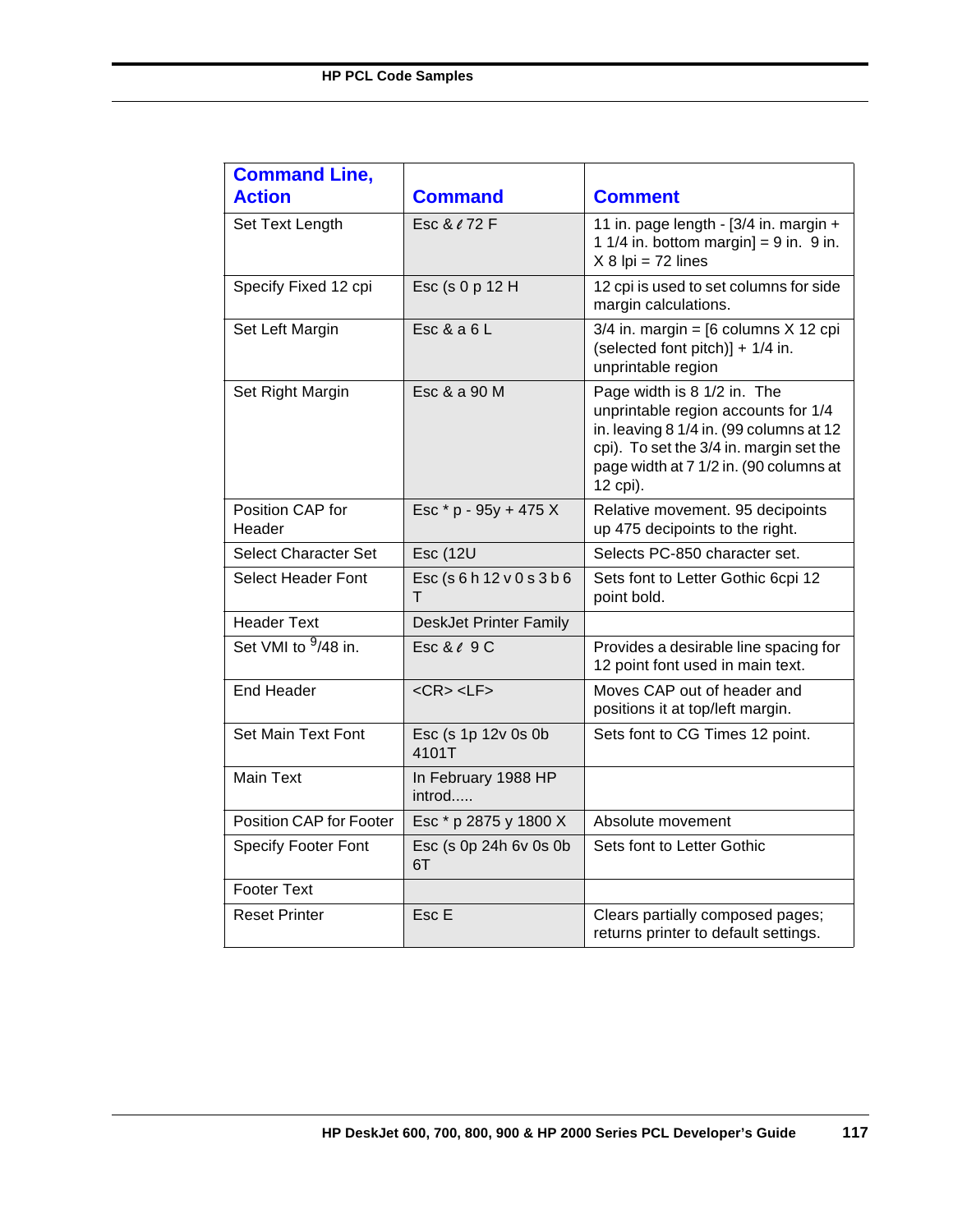## **14.2 Commands Sent to Printer**

The series of escape sequences in the table above sends the following commands to the printer. The series of dots (...) indicate main text. Spaces in escape sequences are for clarity only; do not include them in the data stream.

**EscE Esc&**l**2a0O Esc&k1w5W Esc&** l**1**l**8d88p6e72F Esc(s0p12H Esc&a6**l**90M Esc\*p-95y+475X Esc(12U Esc(s6h12v0s3b6T**DeskJet Printer Family **Esc(&** l**9C**

**Esc(s1p12v0s0b4101T**In February 1988, HP introduced the original DeskJet printer at a U.S. List price of \$995. The DeskJet's market position was "Laser Quality Output for Under \$1,000" and offered a superior print quality alternative for users intending to upgrade to 24 wire dot matrix printers.

In April 1989...

...support for MS Windows 3.0. **Esc\*p2875y1800X Esc(s0p24h6v0s0b6T**Copyright 1990 Hewlett-Packard Co. **EscE**

This example is a guideline to illustrate page formatting. Depending upon the application, other methods may be used to achieve the desired printed page. For example, if you want a header and/or footer to be placed on each page, you can turn Perforation Skip Mode **OFF**, allowing the header to sit at the top margin. You can then use vertical positioning commands to move CAP into position for the main text. Likewise, you can set the printer side margins to 0. You can then use horizontal positioning commands to position CAP for the start of each line.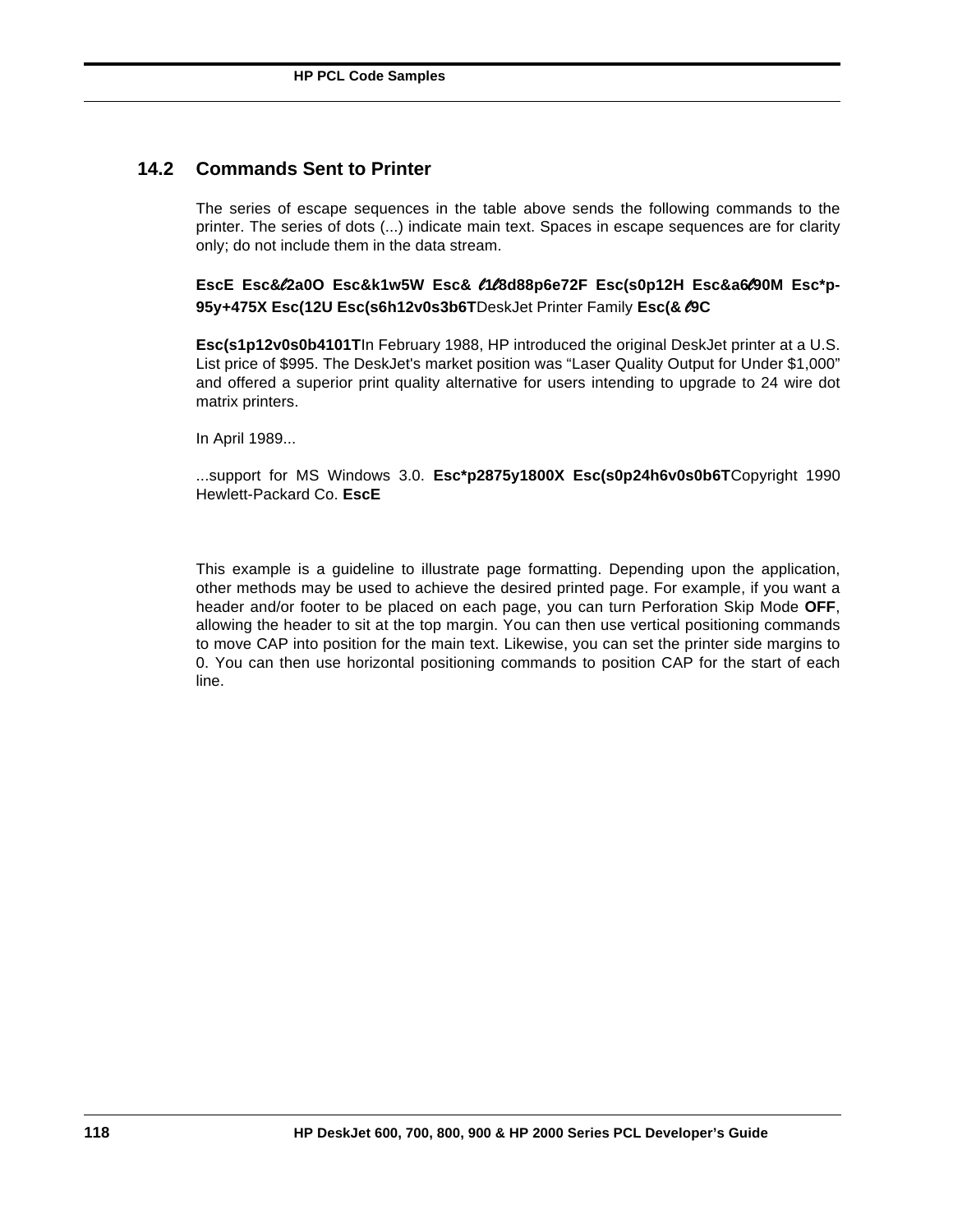# **14.3 3-Plane Color Graphics**

The following shows a simple 3 plane color graphics PCL code sample that prints CYAN, MAGENTA, YELLOW, then blends them together to produce BLACK, RED, GREEN and BLUE.

| <b>PCL Codes</b>  | <b>HEX Data (Run Length Compression)</b> | <b>Description</b>    |
|-------------------|------------------------------------------|-----------------------|
| $<$ esc $>$ E     |                                          | Reset printer         |
| <esc>*r-3U</esc>  |                                          | Simple color(3 plane) |
| $<$ esc $>$ *r0A  |                                          | Start raster          |
| $<$ esc $>$ *b1M  |                                          | Compression method    |
| <esc>*b16V</esc>  |                                          | (Cyan data)           |
| <esc>*b16V</esc>  | 0800 08FF 0800 0800 08FF 08FF 0800 08FF  | (Magenta data)        |
| $<$ esc>*b16W     | 0800 0800 08FF 0800 08FF 08FF 08FF 0800  | (Yellow data)         |
| <esc>*b16V</esc>  |                                          | (Cyan data)           |
| $<$ esc $>$ *b16V | 0800 08FF 0800 0800 08FF 08FF 0800 08FF  | (Magenta data)        |
| <esc>*b16W</esc>  | 0800 0800 08FF 0800 08FF 08FF 08FF 0800  | (Yellow data)         |
| $<$ esc $>$ *b16V |                                          | (Cyan data)           |
| $<$ esc $>$ *b16V | 0800 08FF 0800 0800 08FF 08FF 0800 08FF  | (Magenta data)        |
| $<$ esc $>$ *b16W | 0800 0800 08FF 0800 08FF 08FF 08FF 0800  | (Yellow data)         |
| <esc>*b16V</esc>  |                                          | (Cyan data)           |
| <esc>*b16V</esc>  | 0800 08FF 0800 0800 08FF 08FF 0800 08FF  | (Magenta data)        |
| $<$ esc>*b16W     | 0800 0800 08FF 0800 08FF 08FF 08FF 0800  | (Yellow data)         |
| <esc>*b16V</esc>  |                                          | (Cyan data)           |
| $<$ esc $>$ *b16V | 0800 08FF 0800 0800 08FF 08FF 0800 08FF  | (Magenta data)        |
| <esc>*b16W</esc>  | 0800 0800 08FF 0800 08FF 08FF 08FF 0800  | (Yellow data)         |
| <esc>*b16V</esc>  |                                          | (Cyan data)           |
| $<$ esc $>$ *b16V | 0800 08FF 0800 0800 08FF 08FF 0800 08FF  | (Magenta data)        |
| $<$ esc $>$ *b16W | 0800 0800 08FF 0800 08FF 08FF 08FF 0800  | (Yellow data)         |
| <esc>*b16V</esc>  |                                          | (Cyan data)           |
| <esc>*b16V</esc>  | 0800 08FF 0800 0800 08FF 08FF 0800 08FF  | (Magenta data)        |
| <esc>*b16W</esc>  | 0800 0800 08FF 0800 08FF 08FF 08FF 0800  | (Yellow data)         |
| <esc>*b16V</esc>  |                                          | (Cyan data)           |
| <esc>*b16V</esc>  | 0800 08FF 0800 0800 08FF 08FF 0800 08FF  | (Magenta data)        |
| $<$ esc>*b16W     | 0800 0800 08FF 0800 08FF 08FF 08FF 0800  | (Yellow data)         |
| $<$ esc $>$ *b16V |                                          | (Cyan data)           |
| $<$ esc $>$ *b16V | 0800 08FF 0800 0800 08FF 08FF 0800 08FF  | (Magenta data)        |
| <esc>*b16W</esc>  | 0800 0800 08FF 0800 08FF 08FF 08FF 0800  | (Yellow data)         |
| $<$ esc $>$ *b16V |                                          | (Cyan data)           |
| $<$ esc $>$ *b16V | 0800 08FF 0800 0800 08FF 08FF 0800 08FF  | (Magenta data)        |
| <esc>*b16W</esc>  | 0800 0800 08FF 0800 08FF 08FF 08FF 0800  | (Yellow data)         |
| <esc>*rC</esc>    |                                          | <b>End Raster</b>     |
| <esc>E</esc>      |                                          | Reset printer         |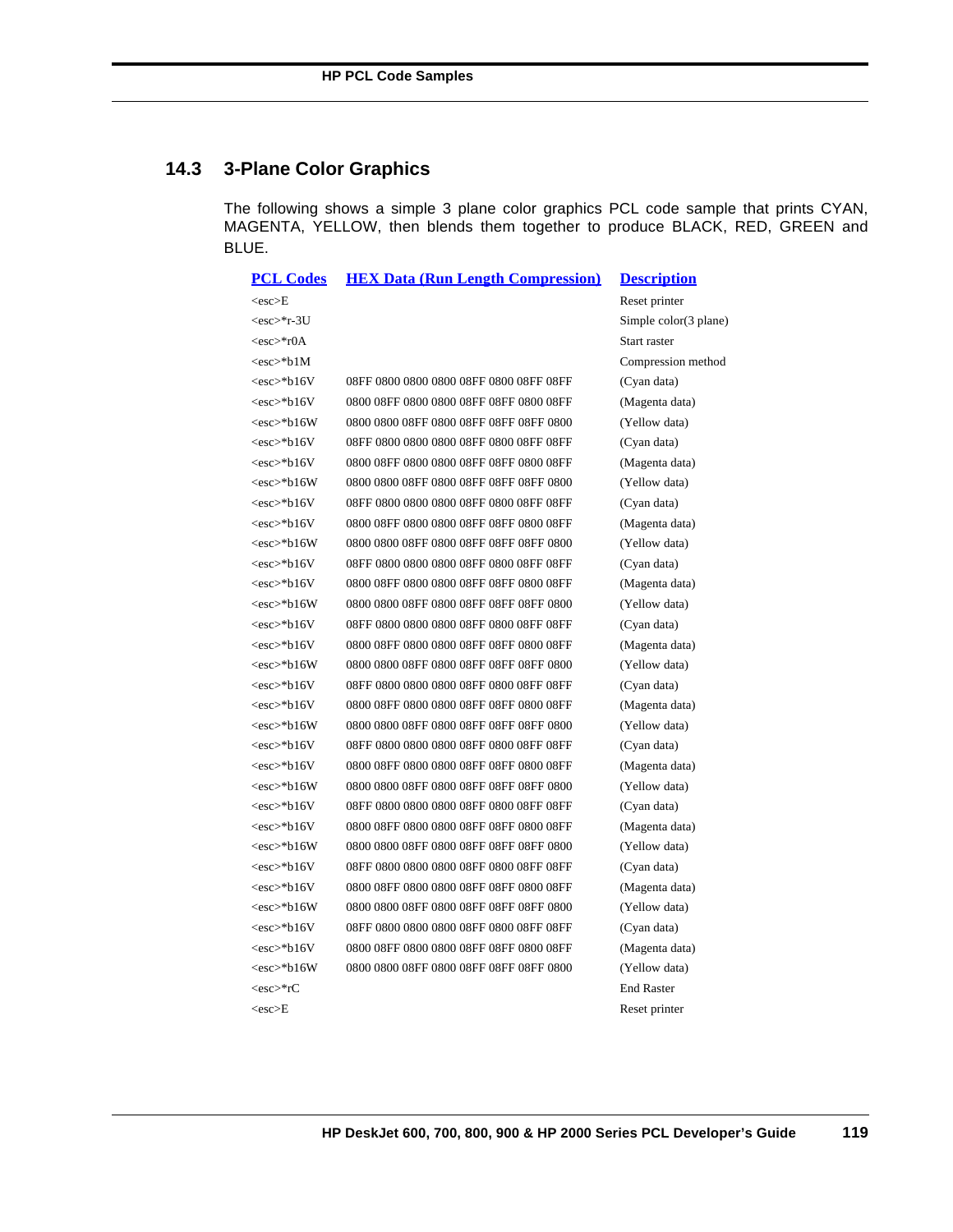# **14.4 4-Plane Color Graphics**

The following shows a simple 4 plane color graphics PCL code sample that prints BLACK, CYAN, MAGENTA, YELLOW, then blends them together to produce BLACK, RED, GREEN and BLUE.

| <b>PCL Codes</b>  | <b>HEX Data (Run Length Compression)</b>     | <b>Description</b>    |
|-------------------|----------------------------------------------|-----------------------|
| $<$ esc $> E$     |                                              | Reset printer         |
| <esc>*r-4U</esc>  |                                              | Simple color(4 plane) |
| <esc>*r0A</esc>   |                                              | Start raster          |
| $<$ esc $>$ *b1M  |                                              | Compression method    |
| $<$ esc $>$ *b18V |                                              | (Black data)          |
| $<$ esc $>$ *b18V |                                              | (Cyan data)           |
| $<$ esc $>$ *b18V | 0800 0800 08FF 0800 0100 08FF 08FF 0800 08FF | (Magenta data)        |
| <esc>*b18W</esc>  |                                              | (Yellow data)         |
| $<$ esc $>$ *b18V |                                              | (Black data)          |
| $<$ esc $>$ *b18V |                                              | (Cyan data)           |
| $<$ esc $>$ *b18V | 0800 0800 08FF 0800 0100 08FF 08FF 0800 08FF | (Magenta data)        |
| <esc>*b18W</esc>  |                                              | (Yellow data)         |
| $<$ esc $>$ *b18V |                                              | (Black data)          |
| $<$ esc $>$ *b18V |                                              | (Cyan data)           |
| <esc>*b18V</esc>  | 0800 0800 08FF 0800 0100 08FF 08FF 0800 08FF | (Magenta data)        |
| <esc>*b18W</esc>  |                                              | (Yellow data)         |
| <esc>*b18V</esc>  |                                              | (Black data)          |
| <esc>*b18V</esc>  |                                              | (Cyan data)           |
| $<$ esc $>$ *b18V | 0800 0800 08FF 0800 0100 08FF 08FF 0800 08FF | (Magenta data)        |
| <esc>*b18W</esc>  |                                              | (Yellow data)         |
| <esc>*b18V</esc>  |                                              | (Black data)          |
| <esc>*b18V</esc>  |                                              | (Cyan data)           |
| $<$ esc $>$ *b18V | 0800 0800 08FF 0800 0100 08FF 08FF 0800 08FF | (Magenta data)        |
| <esc>*b18W</esc>  |                                              | (Yellow data)         |
| <esc>*b18V</esc>  |                                              | (Black data)          |
| <esc>*b18V</esc>  |                                              | (Cyan data)           |
| <esc>*b18V</esc>  | 0800 0800 08FF 0800 0100 08FF 08FF 0800 08FF | (Magenta data)        |
| <esc>*b18W</esc>  |                                              | (Yellow data)         |
| <esc>*b18V</esc>  |                                              | (Black data)          |
| $<$ esc $>$ *b18V |                                              | (Cyan data)           |
| $<$ esc $>$ *b18V | 0800 0800 08FF 0800 0100 08FF 08FF 0800 08FF | (Magenta data)        |
| $<$ esc $>$ *b18W |                                              | (Yellow data)         |
| $<$ esc $>$ *b18V |                                              | (Black data)          |
| $<$ esc $>$ *b18V |                                              | (Cyan data)           |
| $<$ esc $>$ *b18V | 0800 0800 08FF 0800 0100 08FF 08FF 0800 08FF | (Magenta data)        |
| <esc>*b18W</esc>  |                                              | (Yellow data)         |
| $<$ esc $>$ *b18V |                                              | (Black data)          |
| <esc>*b18V</esc>  |                                              | (Cyan data)           |
| $<$ esc $>$ *b18V | 0800 0800 08FF 0800 0100 08FF 08FF 0800 08FF | (Magenta data)        |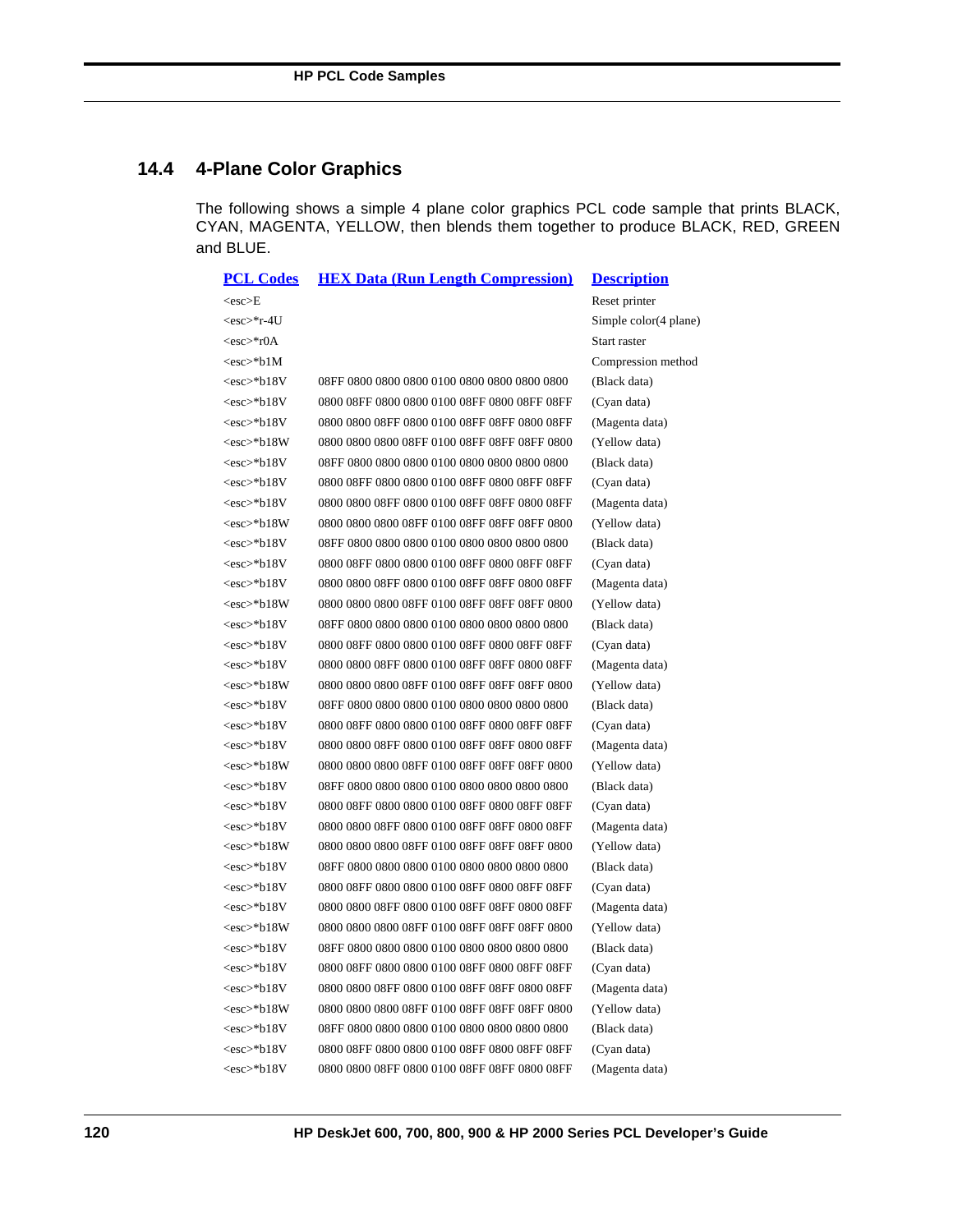#### **PCL Codes HEX Data (Run Length Compression) Description**

<esc>\*rC End Raster <esc>E Reset printer

<esc>\*b18W 0800 0800 0800 08FF 0100 08FF 08FF 08FF 0800 (Yellow data) <esc>\*b18V 08FF 0800 0800 0800 0100 0800 0800 0800 0800 (Black data) <esc>\*b18V 0800 08FF 0800 0800 0100 08FF 0800 08FF 08FF (Cyan data) <esc>\*b18V 0800 0800 08FF 0800 0100 08FF 08FF 0800 08FF (Magenta data) <esc>\*b18W 0800 0800 0800 08FF 0100 08FF 08FF 08FF 0800 (Yellow data)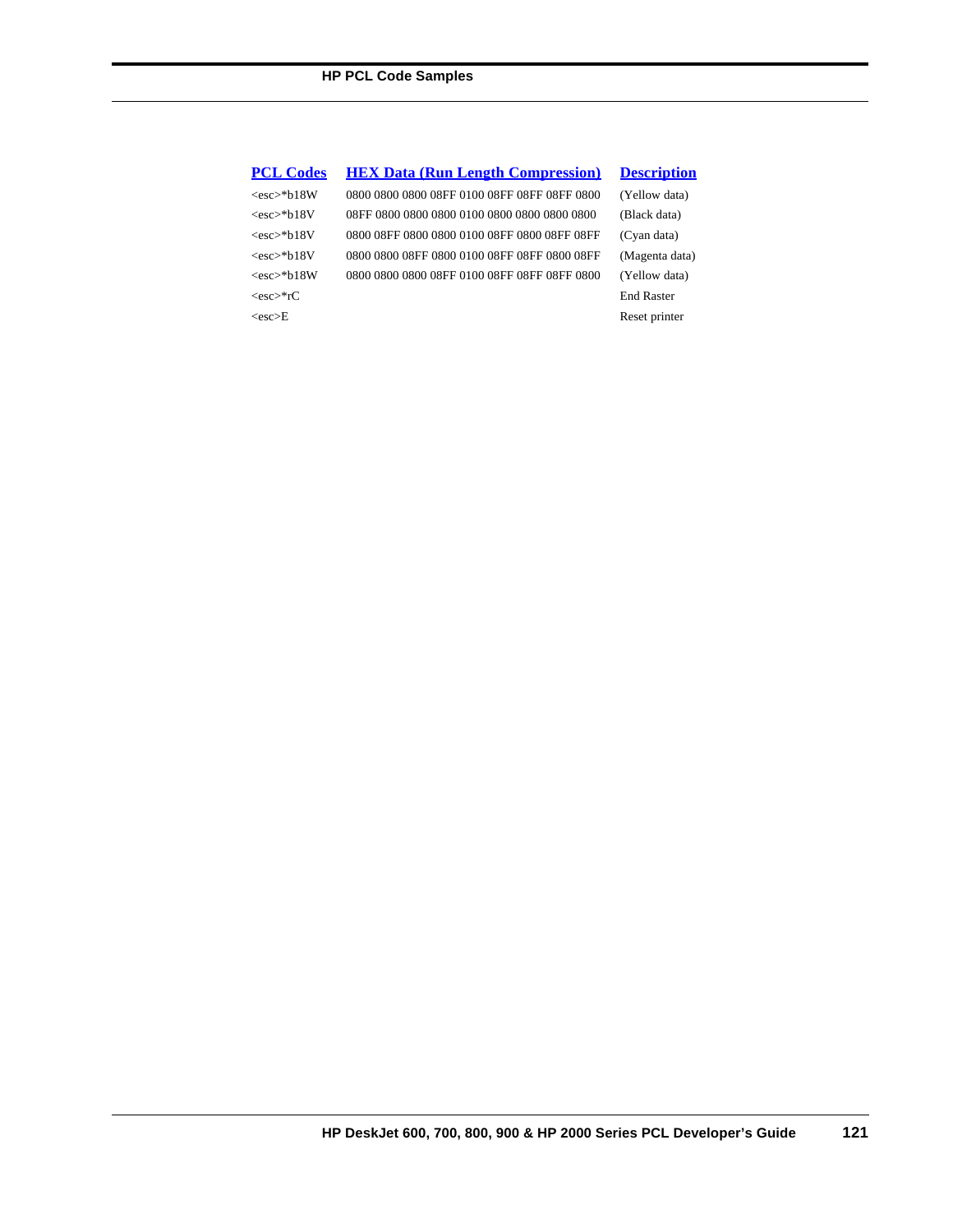# **15.0 Printer Commands**

| <b>Escape</b><br><b>Sequence</b> | <b>Action - Result</b>                           | <b>Escape</b><br><b>Sequence</b> | <b>Action - Result</b>              |
|----------------------------------|--------------------------------------------------|----------------------------------|-------------------------------------|
| Esc & $a \# C$                   | Move CAP Horizontal (Columns)                    | ${}^{\text{a}}$ Esc $*$ o # Q    | <b>Mechanical Print Quality</b>     |
| Esc & a $#$ H                    | Move CAP Horizontal (Deci-<br>points)            | Esc $*$ p # X                    | Move CAP Horizontal (HP PCL Units)  |
| Esc & $a \# L$                   | Left Side Margin Column #                        | Esc $*$ p # Y                    | Move CAP Vertical (HP PCL Units)    |
| Esc & $a \# M$                   | Right Side Margin Column #                       | Esc $*$ r # A                    | <b>Start Raster</b>                 |
| $a$ Esc & a # R                  | Move CAP Vertical (Rows)                         | Esc*rC                           | <b>End Raster</b>                   |
| $a$ Esc & a # V                  | Move CAP Vertical (Decipoints)                   | ${}^{\text{a}}$ Esc * r # Q      | <b>Raster Graphics Quality</b>      |
| $a$ Esc & b # T                  | Dry Timer (in seconds)                           | Esc $*$ r # S                    | Source Raster Width                 |
| Esc & $d \# D$                   | <b>Enable Underline</b>                          | Esc $*$ r # U                    | Simple Color                        |
| Esc & d $@$                      | <b>Disable Underline</b>                         | Esc $*$ t # R                    | <b>Raster Resolution</b>            |
| Esc & $k \# G$                   | <b>Line Termination</b>                          | Esc $*$ v # S                    | <b>Foreground Color</b>             |
| Esc 8k # H                       | Horizontal Motion Index (HMI)                    | $Esc$ (# $X$                     | Font Selection by ID - Primary      |
| Esc & $\ell$ # A                 | Page Size                                        | $Esc$ ) # $X$                    | Font Selection by ID - Secondary    |
| Esc & $\ell$ # C                 | Vertical Motion Index (VMI)                      | Esc (ID                          | Font Symbol Set - Primary           |
| $^a$ Esc $*$ b # B               | <b>Gray Balance</b>                              | Esc) ID                          | Font Symbol Set - Secondary         |
| Esc & $\ell$ # D                 | Line Spacing (in lines per inch)                 | $Esc$ (s#B                       | Font Stroke Weight - Primary        |
| ${}^{\text{a}}$ Esc $*$ b # S    | <b>Seed Row Source</b>                           | $Esc$ ) s # B                    | Font Stroke Weight - Secondary      |
| Esc & $\ell$ # E                 | Top Margin (in lines at current lpi)             | $Esc$ (s#H                       | Font Pitch - Primary (in CPI)       |
| Esc & $\ell$ # F                 | <b>Text Length</b>                               | $Esc$ ) s # H                    | Font Pitch - Secondary (in CPI)     |
| Esc $&6t#H$                      | Media Source                                     | $Esc$ (s#P                       | Font Spacing - Primary              |
| Esc & $\ell$ # L                 | <b>Perforation Skip Mode</b>                     | $Esc$ ) s # $P$                  | Font Spacing - Secondary            |
| Esc & $\ell$ # M                 | Media Type                                       | $Esc$ (s# $Q$                    | Font Quality - Primary              |
| Esc & $\ell$ # O                 | Orientation                                      | $Esc$ ) s # $Q$                  | Font Quality - Secondary            |
| Esc & $\ell$ # P                 | Page Length (in lines-current<br>lines per inch) | $Esc$ (s#S)                      | Font Style - Primary                |
| Esc & $s \# C$                   | End-of-Line Wrap                                 | $Esc$ ) s # $S$                  | Font Style - Secondary              |
| Esc $*$ b $#$ M                  | <b>Compression Method</b>                        | $Esc$ (s#T                       | Font Typeface - Primary             |
| Esc $*$ b $#V$                   | Transfer Raster by Plane                         | $Esc$ ) s # T                    | Font Typeface - Secondary           |
| Esc $*$ b $#$ W                  | Transfer Raster by Row/Block                     | Esc $(s \# V)$                   | Font Height - Primary (in points)   |
| Esc $*$ b $#$ Y                  | Raster Y Offset                                  | $Esc$ ) s # $V$                  | Font Height - Secondary (in points) |
| Esc $*$ c # D                    | Font ID                                          | $Esc$ (s#W                       | <b>Download Character</b>           |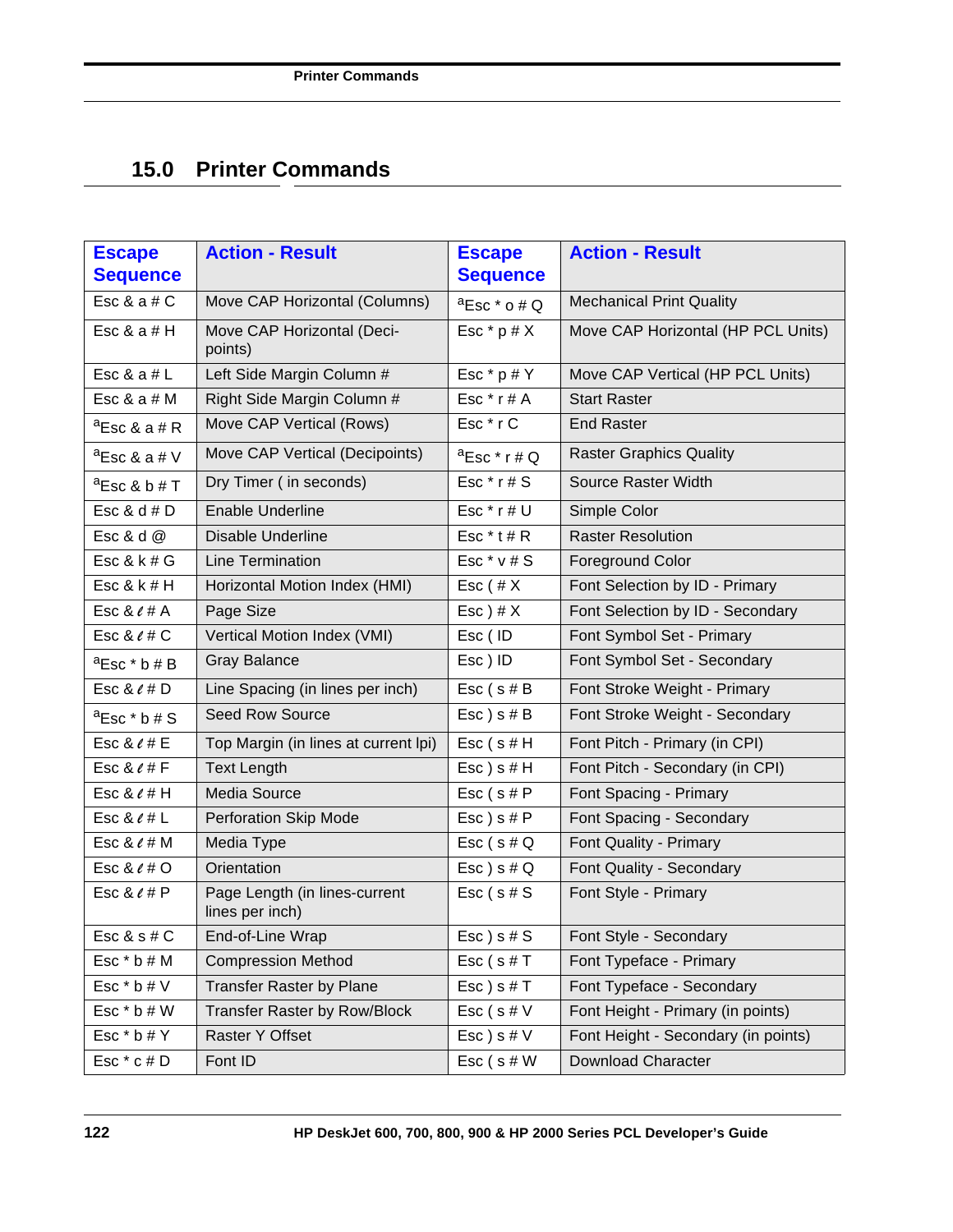#### **Printer Commands**

| $Esc * c # E$ | Character Code       | Esc ) s W | Download Font              |
|---------------|----------------------|-----------|----------------------------|
| $Esc * c # F$ | Font Control         | Esc Y     | Display Functions Mode On  |
| Esc * o # M   | <b>Print Quality</b> | Esc Z     | Display Functions Mode Off |

a. Obsolete commands for 6XX printers and above.